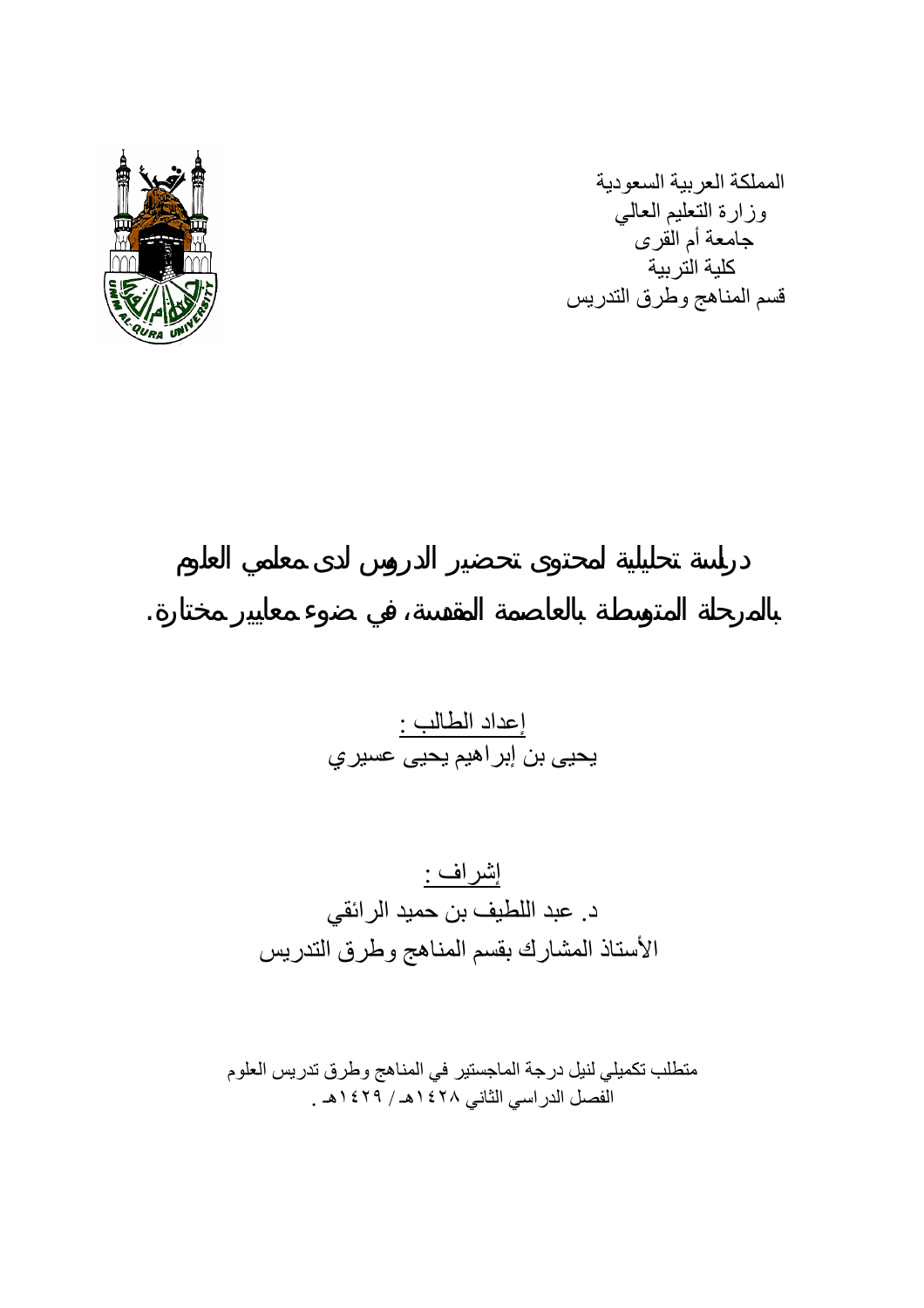#### **ملخص الدراسة**

**عنوان الدراسة :**  دراسة تحليلية لمحتوى تحضير الدروس لدى معلمي العلوم بالمرحلة المتوسطة بالعاصمة المقدسة ، في ضوء معايير مختارة. **الدرجة العلمية المعدة لها الدراسة:** ماجستير**. مشكلة الدراسة** :

**حددت مشكلة الدراسة في السؤال الرئيس التالي** :



- توصلت الدراسة إلى وجود ضعف بشكل عام في توفر المعايير عند تطبيقها على تحاضير معلمي العلوم بالمرحلة المتوسطة بالعاصمة المقدسة. - لاتوجد فروق ذات دلالة احصائية عند مستوى .٠٥ بين متوسط درجات معلمي العلوم بالمرحلة المتوسطة في معايير التحضير باختلاف خبرة المعلم نصابه التدريسي. **توصيات الدراسة:** 

- إعادة النظر في مفردات مقررات طرق التدريس لبرامج إعداد معلم العلوم بما يكفل الاهتمام بإكساب الطلاب كفايات التخطيط للدروس اليومية. - تدريب معلمي العلوم أثناء الخدمة على أساليب أسس التخطيط الجيد لتدريس العلوم. - ضرورة اهتمام مشرفي العلوم بتحضير الدروس اليومية إعطائه وزناً أكبر ضمن بطاقة تقويم الأداء الوظيف للمعلم.  $-\epsilon$ مجال تحضير الدروس. **مقترحات الدراسة:**  اقترح الباحث إجراء الدراسات التالية: - إجراء دراسة للتعرف على العلاقة بين مستوى تحضير معلم العلوم تحصيل طلابه في المادة. - القيام بدراسة لتحليل تحاضير معلمي العلوم بمراحل تعليمية أخرى.

-٣ إجراء دراسة تتبعية لعينة من معلمي العلوم للكشف عن مدى التحسن لديهم في مجال تحضير دروس العلوم بمرور الوقت. الباحث المشرف على الرسالة رئيس قسم المناهج وطرق التدريس

يحيى بن إبراهيم عسيري . عبداللطيف بن حميد الرائقي . صالح بن محمد السيف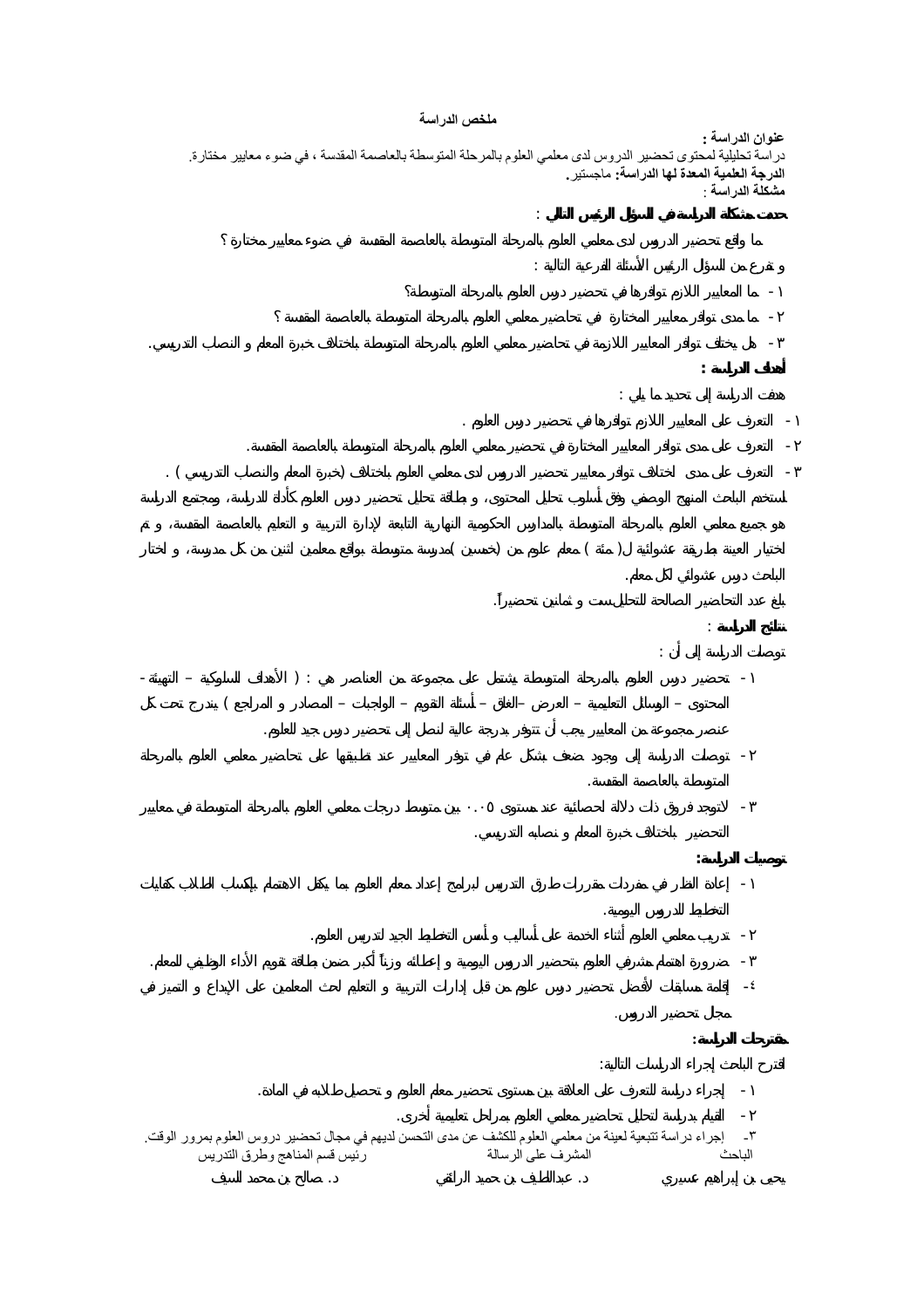#### **Abstract**

#### **Title: An Analytical Study of the Content of Lesson Planning of Middle School Science Teachers in the Holy City of Makkah in the Light of Selected Criteria**

**Research Problem:** the study problem is specified in the following essential question: What is the reality of lesson planning of middle school science teachers in the Holy City of Makkah in the light of selected criteria?

This essential question is subdivided into some minor questions:

- ١- What are the necessary basic criteria that should be taken into consideration when planning a science lesson in the middle school?
- ٢- To what extent are such lesson planning criteria taken into consideration by middle school science teachers in the Holy City of Makkah?
- ٣- Does the existence of lesson planning criteria with middle school science teachers differ according to the teacher's experience and his teaching load?

#### **Study Objectives**:

- ١- Recognizing the criteria necessary for planning a science lesson.
- ٢- Recognizing to what extent the lesson planning criteria exist with middle school science teachers in the holy city of Makkah.
- ٣- Recognizing to what extent the lesson planning criteria followed by middle school science teachers differ according to the teacher's experience and his teaching load.

The researcher used the descriptive approach according to content analysis method and science lesson plan analysis as the study tool. The study sample included all middle school science teachers in the governmental day schools in the holy city of Makkah. This sample was randomly chosen and it included  $\cdots$  science teachers belonging to  $\circ \cdot$  middle school, two teachers from each school. The researcher chose a random lesson for each teacher.

#### **Study results:**

The study reached the following results:

- ١- Planning a middle school science lesson includes a set of elements. These elements are: ( behavioral objectives – preparation – content – educational aids – presentation – conclusion – evaluation questions – home assignments – sources and references ). Under each of these elements comes a set of criteria that should be highly available in order to achieve a good planning of a science lesson.
- ٢- The lack of criteria that can be applied to lesson plans prepared by middle school science teachers in the holy city of Makkah.
- $\mathbf{r}$  There are no statistically significant differences at  $\cdot, \cdot$  between the teachers' mean scores in the criteria of planning according to each teacher's experience and teaching load.

#### **Recommendations:**

- a. Reconsidering the course items of the methodology courses of science teachers' preparation. This reconsideration guarantees that students acquire the skill of daily lesson planning.
- b. Training in-service science teachers on methods of teaching science and the bases of planning a science lesson.
- c. The necessity for science supervisors to pay particular attention to the daily lesson planning and giving this consideration more importance inside the questionnaire for evaluating the professional and academic performance of science teachers.
- d. Preparing competitions for the best science lesson plan by educational administrations in order to stimulate teachers to invent, innovate and create in the field of lesson planning.

#### **Suggestions:**

- ١- Performing a study in order to recognize the relationship between the teacher's level of planning and the student's achievement in the subject in question.
- ٢- Performing a study in order to analyze science teachers' lesson plans in the various stages of education.
- ٣- Performing a follow-up study for a sample of science teachers in order to investigate the improvement level achieved by those teachers in the field of lesson planning in the course of time.

| Researcher           | Supervisor                     | Chairman                   |
|----------------------|--------------------------------|----------------------------|
| Yahya Ibrahim Assiri | Dr. Abdullateef Humead Alraegi | Dr. Saleh Mohammad. AlSeif |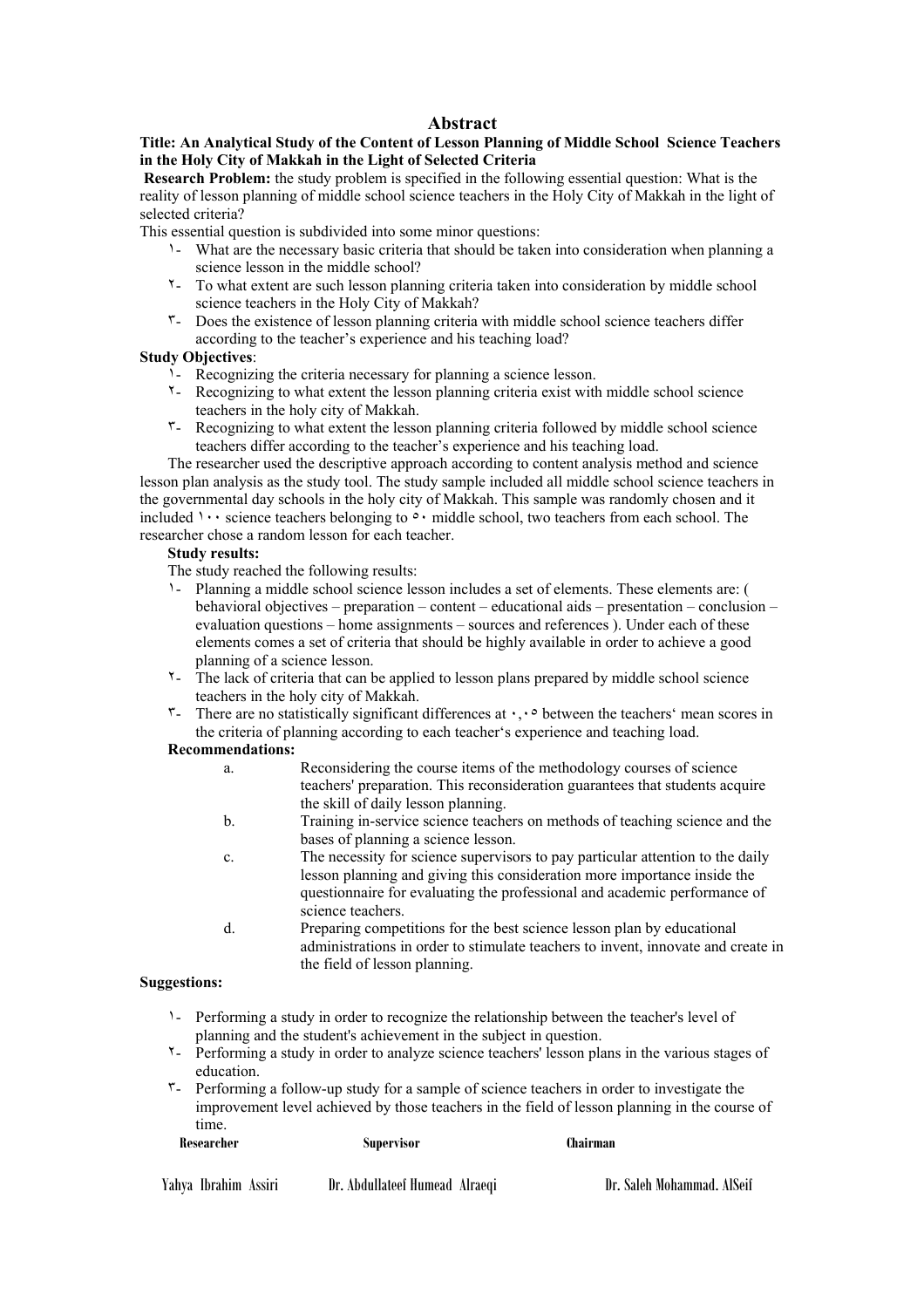א אאא אא א אאא א،،א אאא אאא

אאא

אא

**الباحث**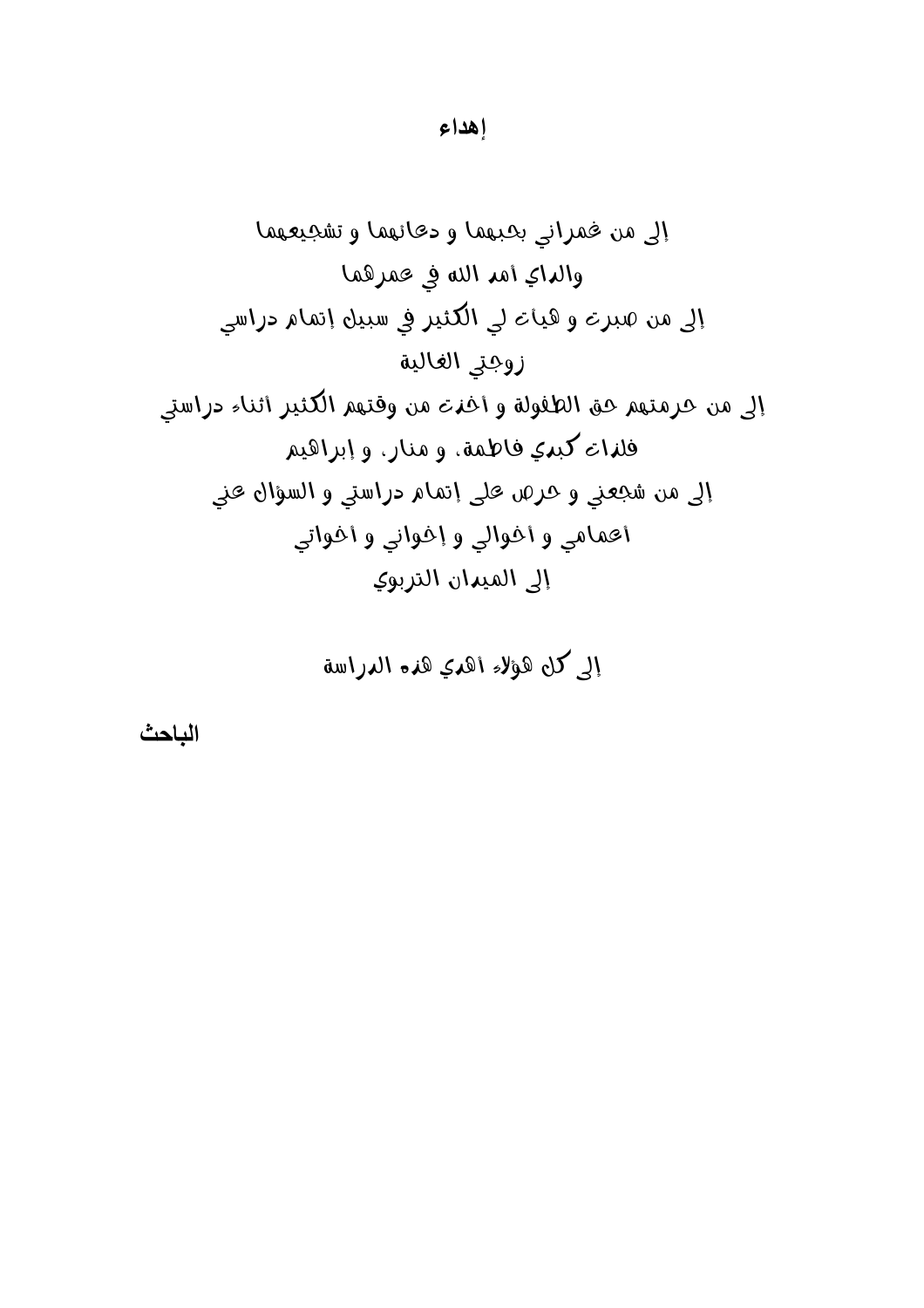رحمة للعالمين نبينا محمد على آله صحبه أجمعين بعد. جامعة أم القرى . عدنان بن محمد وزان إلى سعادة عميد الدراسات العليـا المكلف . سمير بن سليمان نتو إلى سعادة عميد كلية التربية . زهيـر بن أحمد كاظمي، وسعادة رئيس قسم المناهج وطرق التدريس . صالح بن محمد السيف. .عبداللطيف بن حميد الرائقي المشرف على هذه الدراسة الذي بذل جهده وتـابع توجيهاته نصائحه التي كانت نبراساً لي في هذه الدراسة في مستقبلي – إن

شاء االله- فله مني جزيل الشكر. كما يشكر الباحث سعادة . دخيـل االله بـن محمـد الـدهماني المنـاقش الخارجي، سعادة .عبدالرزاق بن أحمد ظفر المناقش الداخلي لتفضـلهما بقبول مناقشة هذه الدراسة.

الشكر موصول لأستاذي الفاضلين سعادة . حفيظ بن محمد المزروعي عادة . صالح بن محمد السيف اللذي تفضلا بمناقشة خطة الدراسـة فكـان لآرائهم أثر في إنارة الطريق أمام الباحث.

التدريس على جهودهم المبذولة توجيهاتهم أثناء الدراسة. كما يشكر الباحث سعادة . محمد عطية محمد الأستاذ المساعد بقسم اللغـة

مساعدته في التحليل الإحصائي لهذه الدراسة، سعادة . محمد فراج بـدوي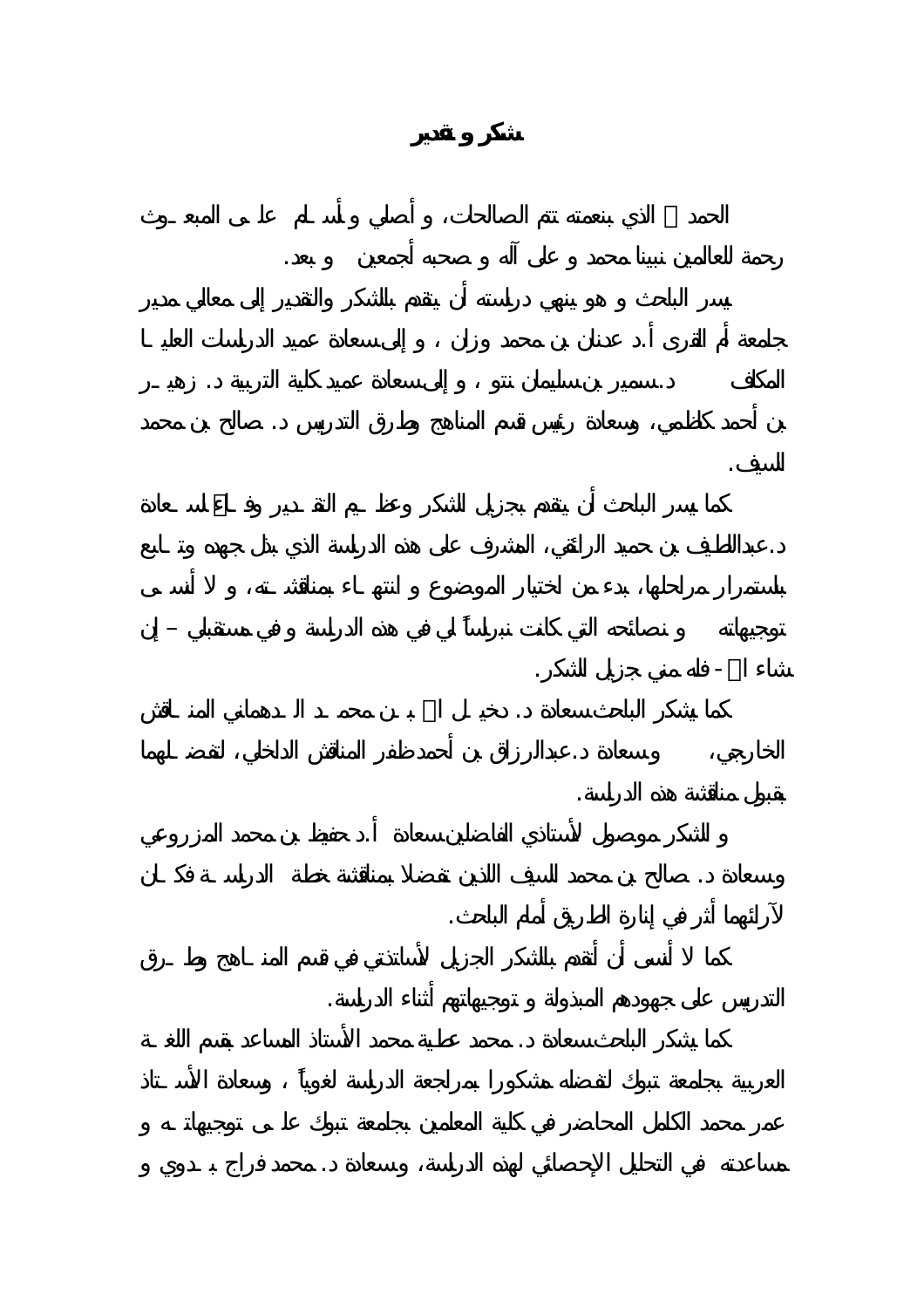سعادة . محمد جلال إبراهيم من قسم اللغـة الانجليزيـة فـي جامعـة تبـوك لمساهمتهما ترجمة ملخص هذه الدراسة. بالشكل المناسب. تحضيرهم . مساعدتهم الفضل بعد االله في مواصلة هذه الدراسة انجازها اذكر منهم: سمير بن موسى ال جدي زميلي في العمل في الدراسة. وآخر دعوانا أن الحمد رب العالمين، السلام عليكم ورحمة االله بركاته.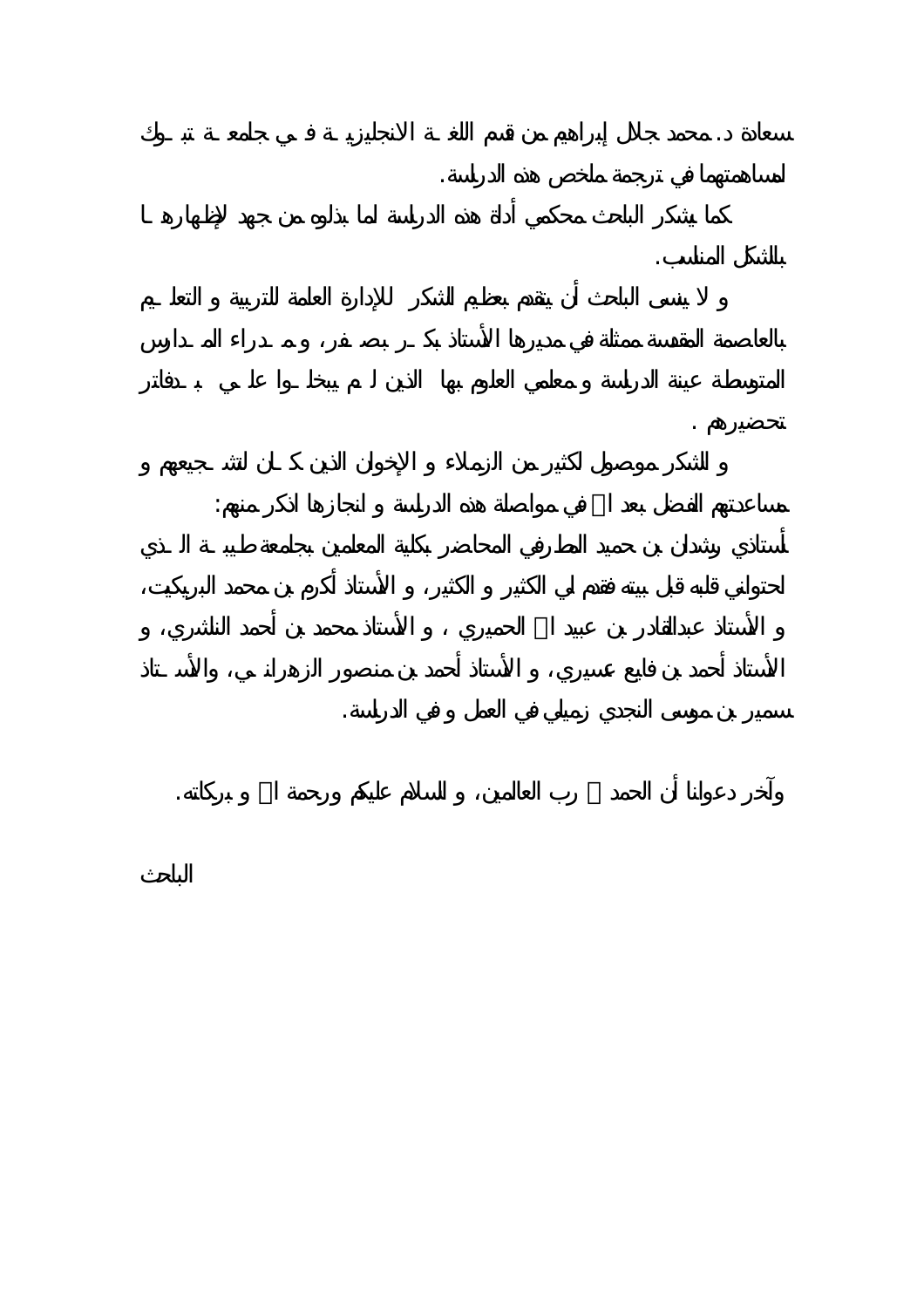## فهرس الموضوعات

| الصفحة                 | الموضوع                                                       |
|------------------------|---------------------------------------------------------------|
| <sup>1</sup>           | الفصل الأول : المدخل إلى الدراسة                              |
| ٢                      | المقدمة                                                       |
| ٤                      | مشكلة الدراسة و أسئلتها                                       |
| ٥                      | أهداف الدر اسة                                                |
| ٥                      | أهمية الدر اسة                                                |
| ٦                      | حدود الدر اسة                                                 |
| ٧                      | مصطلحات الدر اسة                                              |
| ٩                      | الفصل الثاني : أدبيات الدراسة                                 |
| $\mathcal{N}$          | أولا : الإطار النظري                                          |
| ۰ (                    | المبحث الأول : برامج إعداد معلم العلوم في المرحلة المتوسطة في |
|                        | المملكة العربية السعودية :                                    |
| $\mathcal{L}$          | برامج إعداد معلم العلوم                                       |
| $\setminus$            | مكونات برامج إعداد معلم العلوم                                |
| $\gamma$               | برامج إعداد المعلمين في المملكة العربية السعودية              |
| $\gamma$ ۳             | مؤسسات إعداد معلم العلوم في المملكة العربية السعودية          |
| $\gamma$               | الاهداف العامة لتدريس العلوم في المملكة العربية السعودية.     |
| $\vee$                 | المبحث الثاني : تخطيط التدريس:                                |
| $\gamma \vee$          | تخطيط التدريس                                                 |
| ۱۸                     | أهمية التخطيط                                                 |
| $\lambda$              | خصائص التخطيط الفعال                                          |
| ۲۲                     | مبادئ التخطيط للتدريس                                         |
| ۲۳                     | مستويات التخطيط للتدريس                                       |
| $\mathbf{y}$           | مراحل عملية التحضير (تخطيط الدروس )                           |
| $\mathsf{Y}\mathsf{V}$ | المبحث الثالث : عناصر خطة الدرس اليومية                       |
| $\mathbf r$ .          | الأهداف السلوكية                                              |
| ع ۳                    | التهيئة ( المقدمة )                                           |
| ۳٥                     | المحتوى الدراسي                                               |
| ٣٦                     | الوسائل التعليمية                                             |
| بمح                    | العرض                                                         |
| ٤٣                     | الغلق                                                         |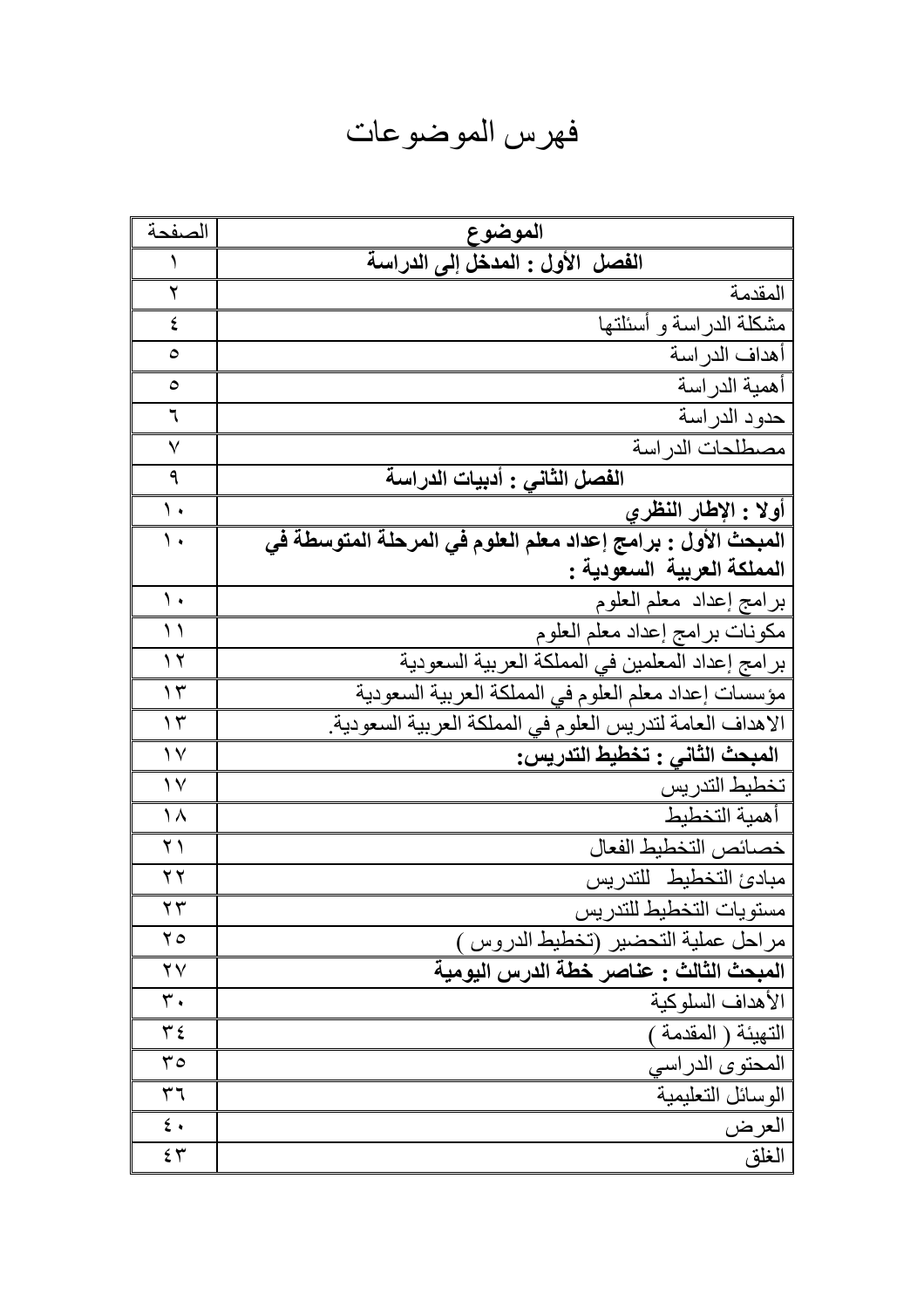| $\epsilon$ $\tau$               | أساليب التقويم                                     |
|---------------------------------|----------------------------------------------------|
| 57                              | الو اجبات                                          |
| $\mathbf{\mathbf{y}}$           | المصادر والمراجع                                   |
| $\epsilon \wedge$               | المبحث الرابع : تحليل المحتوى                      |
| $\epsilon \wedge$               | مفهومه                                             |
| ٤٨                              | أهدافه                                             |
| ٤٨                              | خصائص تحليل المحتوى                                |
| ٤٩                              | عناصر تحليل المحتوى                                |
| $\circ$ )                       | ثانيا : الدراسات السابقة                           |
| $\circ$ )                       | الدر اسات السابقة                                  |
| $7\xi$                          | التعليق على الدر اسات السابقة                      |
| 7 <sub>V</sub>                  | الفصل الثالث : إجراءات الدراسة الميدانية           |
| ٦٨                              | منهج الدراسة                                       |
| ٦٨                              | مجتمع الدراسة                                      |
| ٦٨                              | عينة الدر اسة                                      |
| 79                              | أداة الدر اسة                                      |
| $\vee$                          | إجراءات الدراسة الميدانية                          |
| $\vee\uparrow$                  | الأساليب الإحصائية                                 |
| ٧٤                              | الفصل الرابع : عرض نتائج الدراسة و مناقشتها        |
| $\vee$                          | إجابة السؤال الأول                                 |
| $\vee$                          | إجابة السؤال الثاني                                |
| ۸٥                              | إجابة السؤال الثالث                                |
| ۸۷                              | مناقشة النتائج                                     |
| ٩.                              | الفصل الخامس : نتائج الدراسة وتوصياتها و مفترحاتها |
| ۹١                              | ملخص نتائج الدراسة                                 |
| ۹۳                              | التوصيات                                           |
| 95                              | المقترحات                                          |
| 9 {                             | المراجع                                            |
| $\mathcal{C} \cdot \mathcal{C}$ | الملاحق                                            |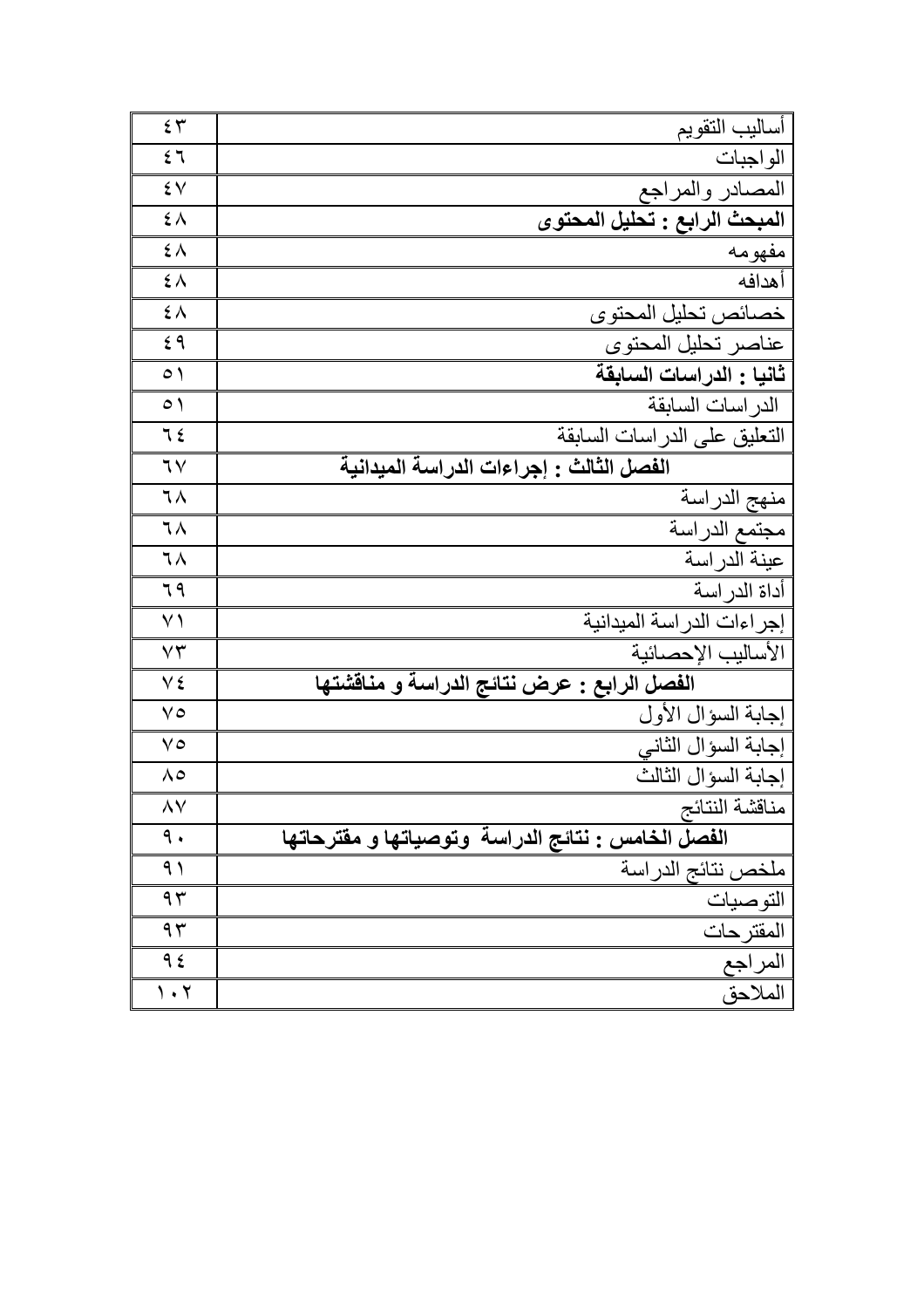### **قائمة الجداول**

| الصفحة        | عنوان الجدول                                                                                                  | رقم الجدول       |
|---------------|---------------------------------------------------------------------------------------------------------------|------------------|
| $\vee$        | توزيع المعلمين عينة الدراسة حسب خبرة التدريس                                                                  | (1)              |
| $\vee$        | توزيع المعلمين عينة الدراسة حسب النصاب التدريسي.                                                              | (1)              |
| $\vee$ $\vee$ | المتوسطات والانحرافات المعيارية و درجة التوافر للمعايير المختارة في                                           | $(\tilde{r})$    |
|               | تحاضير معلمي العلوم بالعاصمة المقدسة ، و متوسطات و درجة توافر كل                                              |                  |
|               | مجال من مجالات بطاقة المعايير .                                                                               |                  |
| $\vee \wedge$ | المتوسطات و الانحرافات المعيارية و درجة التوافر للمعايير المتعلقة بمجال                                       | $(\mathfrak{t})$ |
|               | الأهداف السلوكية مرتبة تنازلياً.                                                                              |                  |
| $\vee$ 9      | المتوسطات و الانحرافات المعيارية و درجة التوافر للمعايير المتعلقة بمجال<br>التهيئة مرتبة تنازلياً             | (°)              |
| $\vee$ 9      | المتوسطات و الانحرافات المعيارية و درجة التوافر للمعايير المتعلقة بمجال<br>المحتوى مرتبة تنازلياً.            | (7)              |
| $\wedge\cdot$ | المتوسطات و الانحرافات المعيارية و درجة التوافر للمعايير المتعلقة بمجال<br>الوسائل التعليمية مرتبة تنازلياً.  | (Y)              |
| $\wedge$      | المتوسطات و الانحرافات المعيارية و درجة التوافر للمعايير المتعلقة بمجال<br>العرض مرتبة تنازلياً.              | $(\wedge)$       |
| $\wedge$      | المتوسطات و الانحرافات المعيارية و درجة التوافر للمعايير المتعلقة بمجال<br>الغلق مرتبة تنازلياً.              | (9)              |
| $\wedge$ ۳    | المتوسطات و الانحرافات المعيارية و درجة التوافر للمعايير المتعلقة بمجال<br>أسئلة التقويم مرتبة تنازلياً.      | $(1 \cdot)$      |
| $\Lambda$ {   | المتوسطات و الانحرافات المعيارية و درجة التوافر للمعايير المتعلقة بمجال<br>الواجبات مرتبة تنازلياً.           | (11)             |
| $\Lambda$ 0   | المتوسطات و الانحر افات المعيارية و درجة التوافر للمعايير المتعلقة بمجال<br>المصادر و المراجع مرتبة تنازلياً. | (11)             |
| $\wedge$ ٦    |                                                                                                               | (15)             |
| $\wedge$      |                                                                                                               | $(1 \xi)$        |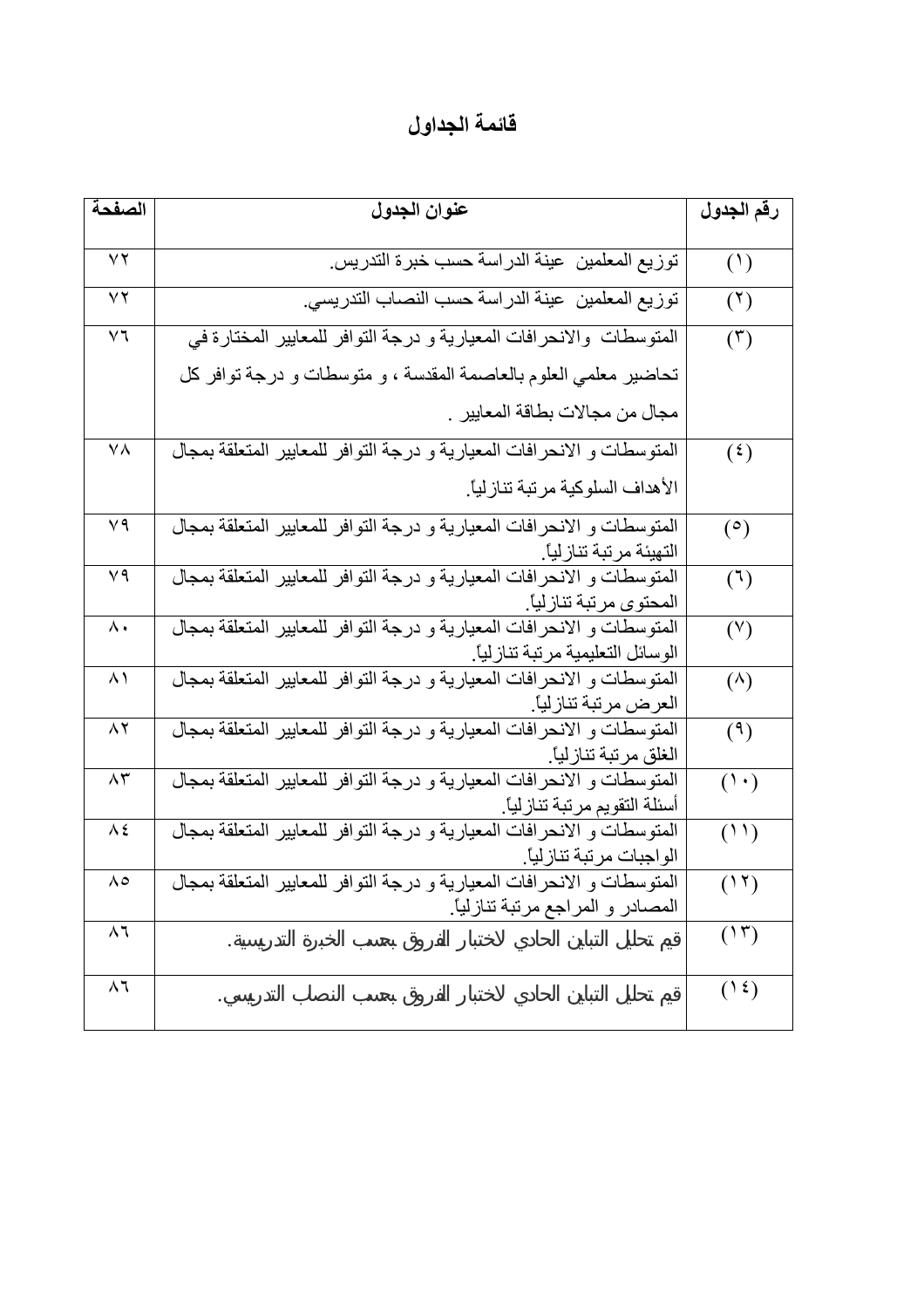**قائمة الملاحق** 

|  | $(\phantom{a})$ |
|--|-----------------|
|  | $(\ )$          |
|  | $(\ )$          |
|  | $( \ )$         |
|  | ( )             |
|  |                 |
|  | $(\phantom{a})$ |
|  |                 |
|  |                 |
|  | $(\phantom{a})$ |
|  | ( )             |
|  |                 |
|  |                 |
|  |                 |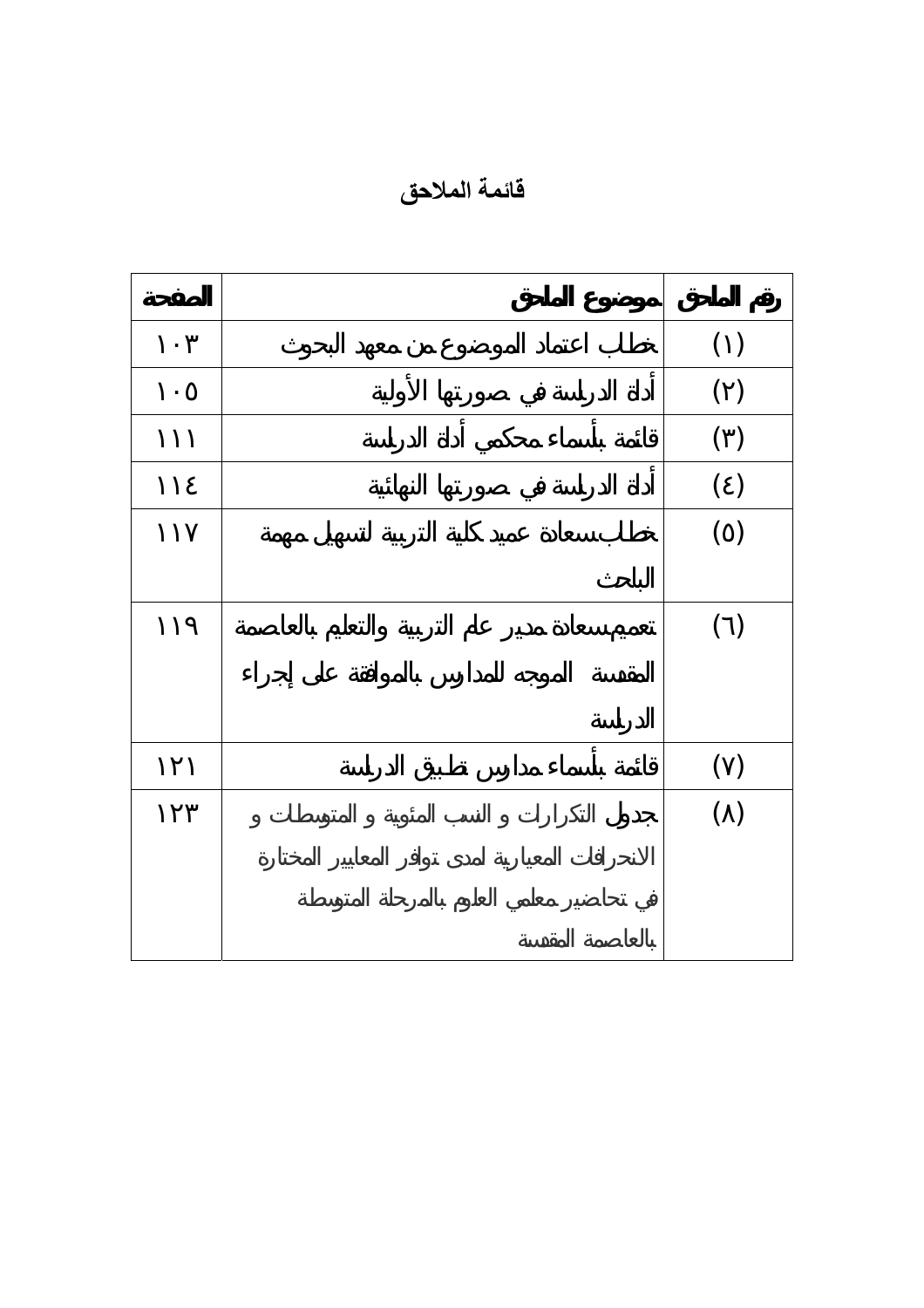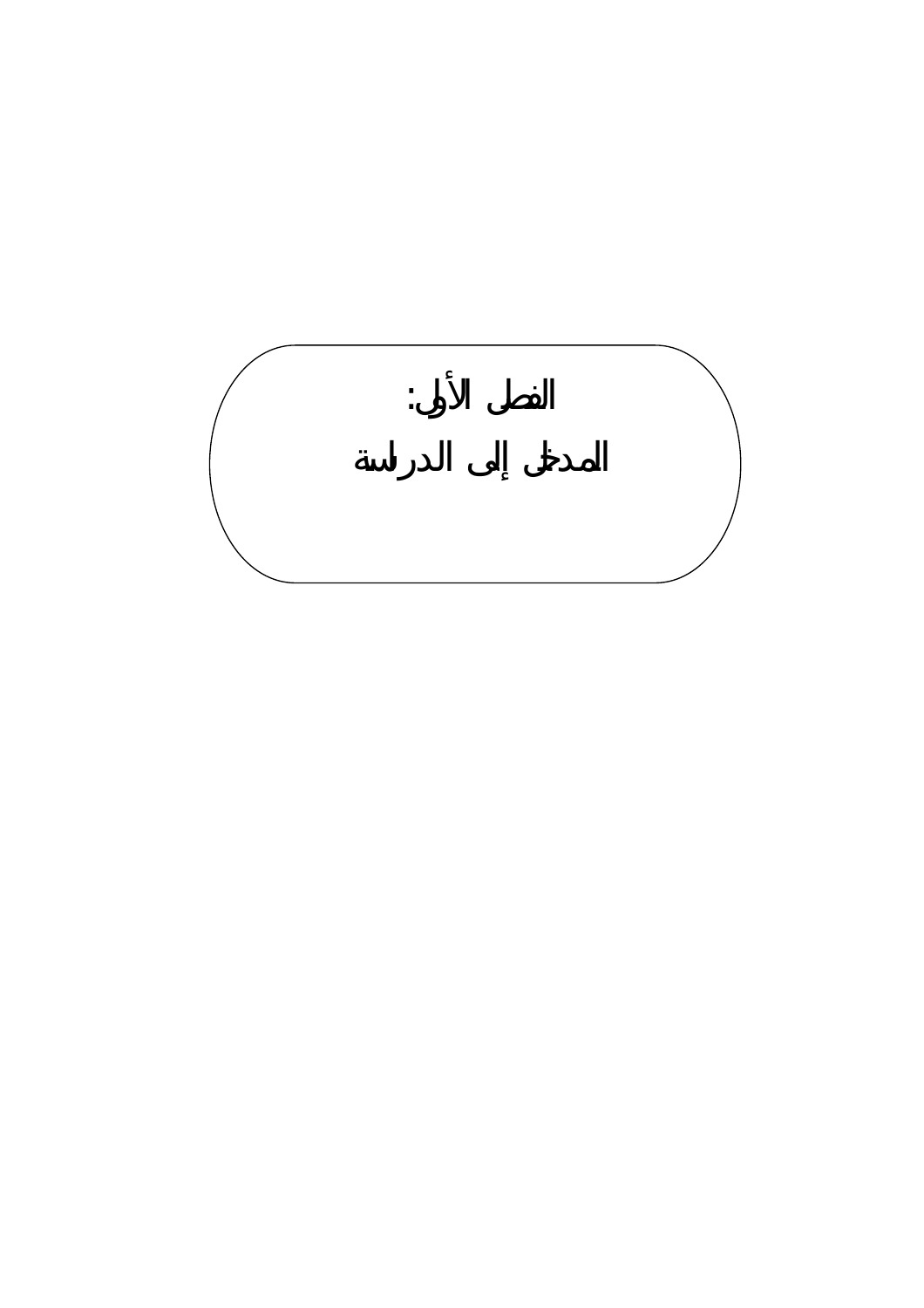أما بعد المستخدم المستخدم المستخدم المستخدم المستخدم المستخدم المستخدم المستخدم المستخدم المستخدم المستخدم الم<br>أما بعد المستخدم المستخدم المستخدم المستخدم المستخدم المستخدم المستخدم المستخدم المستخدم المستخدم المستخدم الم على أهميته من أن الدول توليه عنايتها فتنشأ وزارات وهيئات تعنى به . في التخطيط له. في خطة الدرس اليومية التي يضعها المعلم .  $\mathcal{L}(\mathcal{L}(\mathcal{L}))$  $\mathcal{N}(\mathcal{N})$  $($ الأساسية للمعلم في القرن الحادي العشرين.  $\big)$ 

**المقدمة:**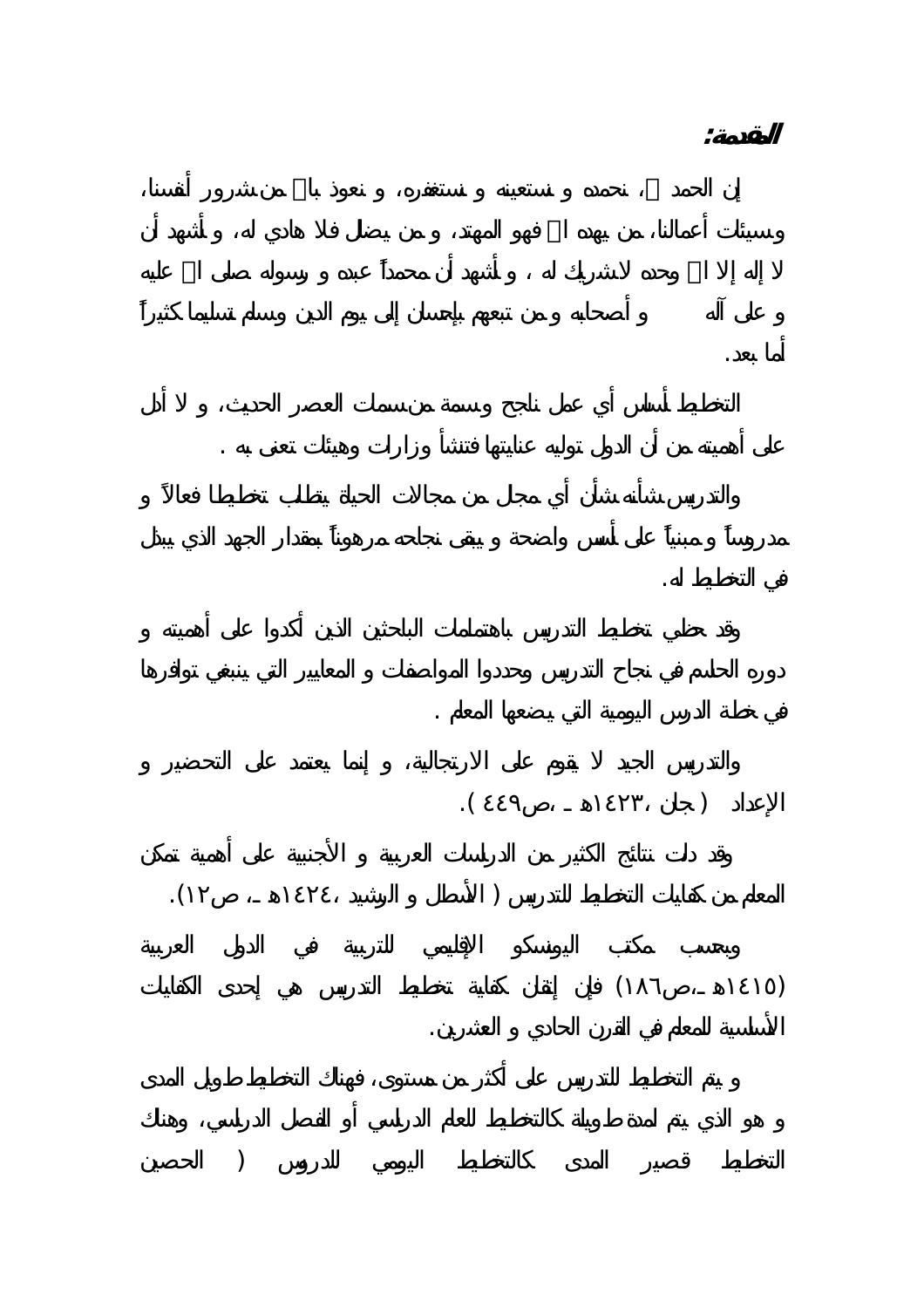$\mathcal{L}$  $($  -  $)$ يمكن للمعلم أن يحقق أهداف الدرس .  $\Gamma$  $\Lambda$  $\Gamma$  $\blacksquare$ تدريسية، وسائل مواد تعليمية، تقويم، وتعيينات (جابر آخرون، ١٤٠٥هـ : ١١١).  $($  -  $)$ عددا من العناصر التي يلزم توافرها في خطة الدرس هي : الإطار العام للدرس الأنشطة التعليمية والوسائل التعليمية، أساليب التقويم، الواجبات المنزلية .  $($   $-$ الأساسية لخطة التدريس اليومية هي : عنوان الموضوع الذي سيتم تدريسه،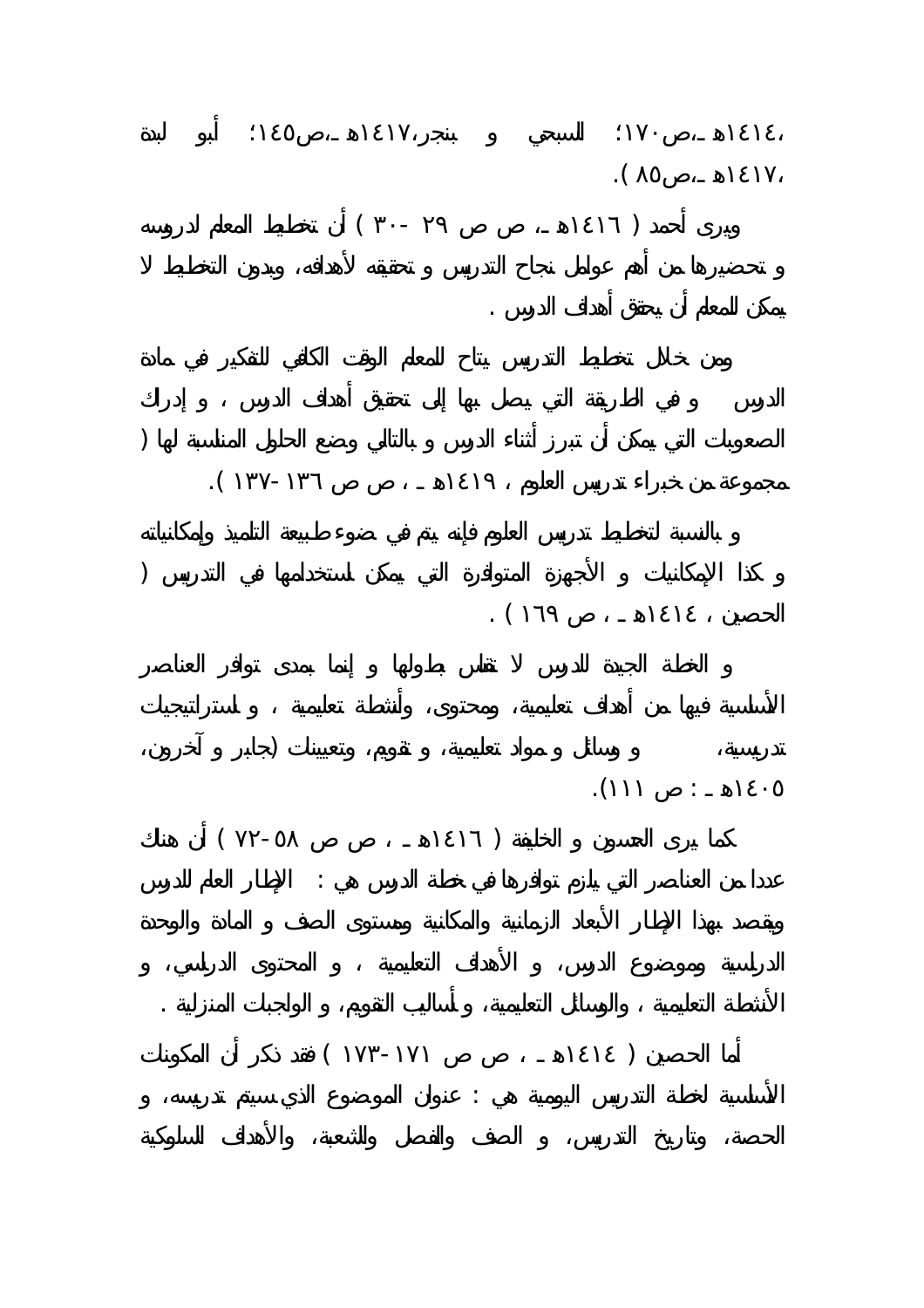$\big)$  $\mathcal{N}$ وفي تقرير لصحيفة عكاظ السعودية (١٤٢٨هـ ) بينت أن المعلمين ينفقون

أنه <sup>∗</sup> قبل الحصة الدراسية، كما أوضح معالي نائب وزير التربية والتعليم للبنين

بعد خروج توصيات اللجنة المكونة من مشرفين ومشرفات .

الذين يرغبون في التحديث التجديد.

 $\big)$ 

 $\blacksquare$ 

والمصادر والنقد الذاتي .

<sup>د</sup>. سعيد بن محمد المليص. <sup>∗</sup>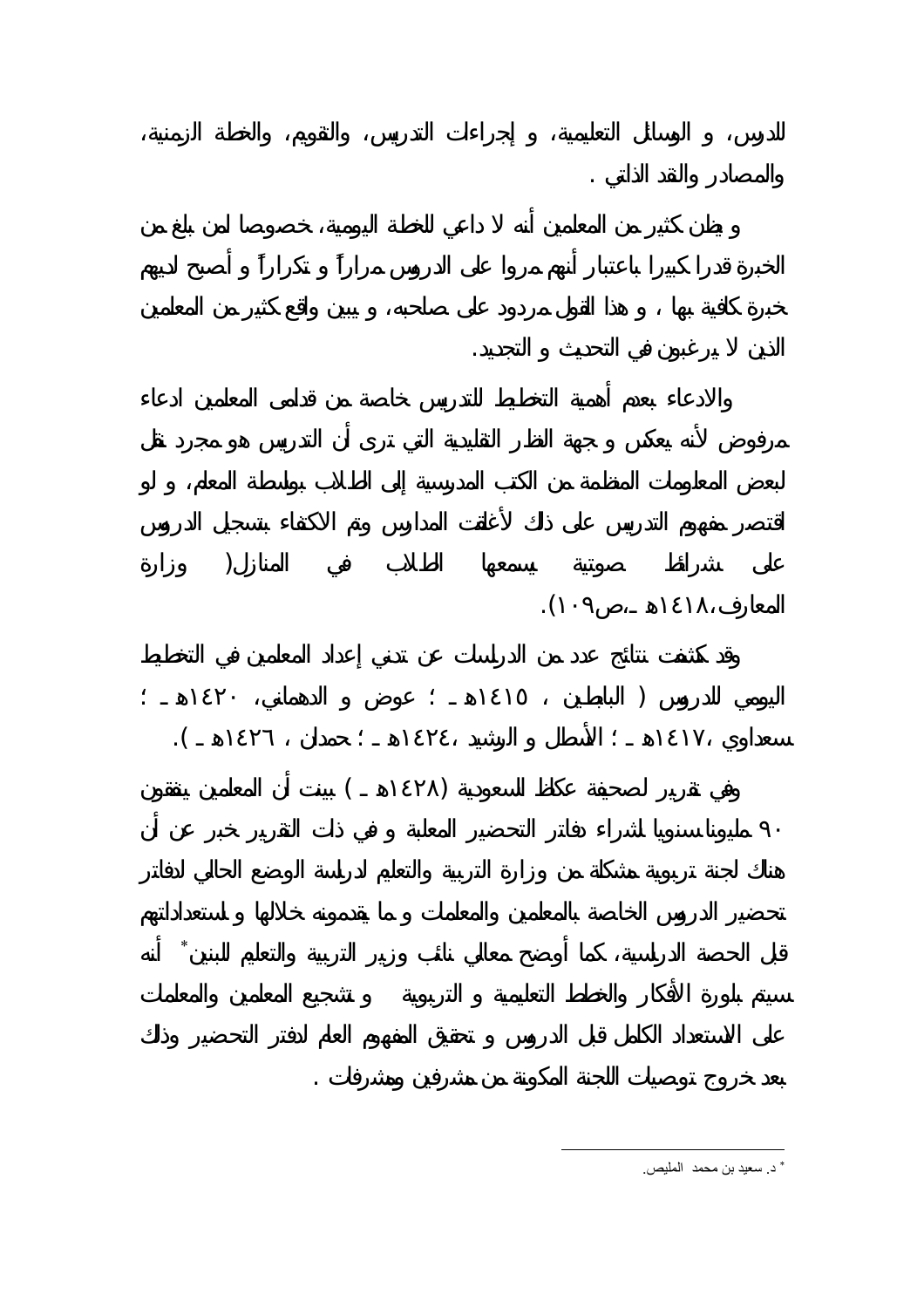**مشكلة الدراسة أسئلتها :**  التطور. العلوم خاصة للعلوم خاصة للعلوم خاصة للعلوم خاصة للعلوم .<br>العلوم خاصة لما يقع على كاهلهم من واجبات .<br>العلوم من واجبات . التي يعدها معلمو العلوم بالمرحلة المتوسطة بمدينة مكة المكرمة. **حددت مشكلة الدراسة في السؤال الرئيس التالي** : تفرع من السؤال الرئيس الأسئلة الفرعية التالية : - المعايير اللازم توافرها في تحضير درس العلوم بالمرحلة المتوسطة بالعاصمة المقدسة-ما مدى توافر المعايير المختارة في تحاضير معلمي العلوم بالمرحلة -هل يختلف توافر المعايير اللازمة في تحاضير معلمي العلوم **أهداف الدراسة :** هدف الدراسة إلى التعرف على :

-المعايير اللازم تو فرها في تحضير درس العلوم .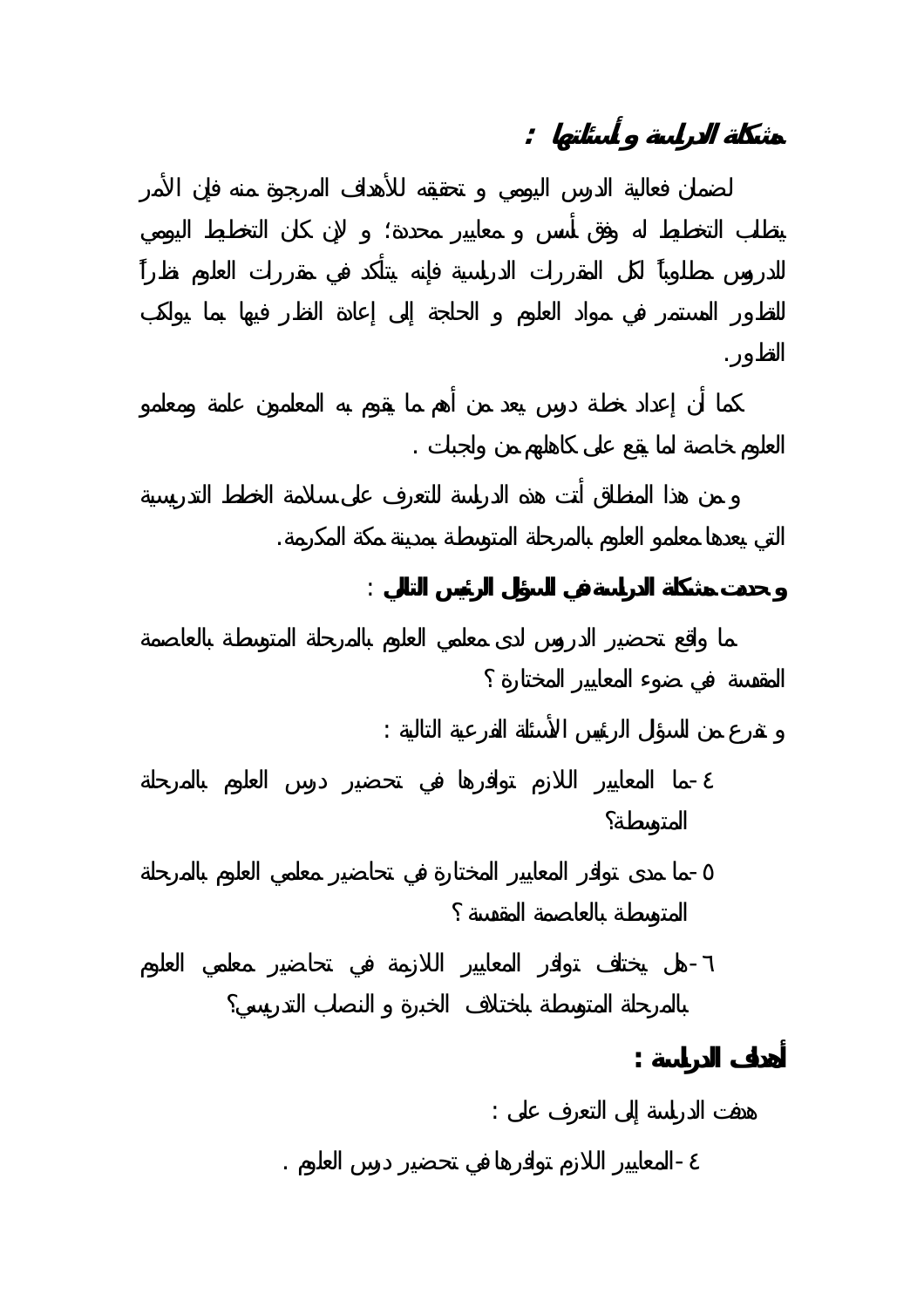العلوم في تحضير معلمي العلوم بالمرحلة المتوسطة بالعاصمة-مدى توافر المعايير المختارة في تحضير الدروس لدى معلمي المقدسة.<br>المقدسة المقدسة المقدسة المقدسة المقدسة المقدسة المقدسة المقدسة المقدسة المقدسة المقدسة المقدسة المقدسة المقدس<br>المقدسة المقدسة المقدسة المقدسة المقدسة المقدسة المقدسة المقدسة المقدسة المقدسة المقدسة المقدسة المقد -التعرف على مدى اختلاف توافر معايير تحضير الدروس لدى معلمي العلوم باختلاف خبرة المعلم والنصاب التدريسي. **أهمية الدراسة :** صعوبات أو مشكلات خلال أدائه الموقف التعليمي أمام تلاميذه . المقدمة. يرى الباحث أن هذه الدراسة أخذت أهميتها في كونها تسهم – إن شاء االله- في:  $\alpha$  is the property of the property in  $\alpha$ اللازمة لتحضير درس العلوم الجيد. -  $\frac{1}{2}$ 

# بمستوى تحضير ( إعداد) معلمي العلوم لدروسهم.

- إرشاد القائمين على الدورات التدريبية عن الدورات التدريبية التي يحتاجها معلمي العلوم في مجال تحضير الدروس.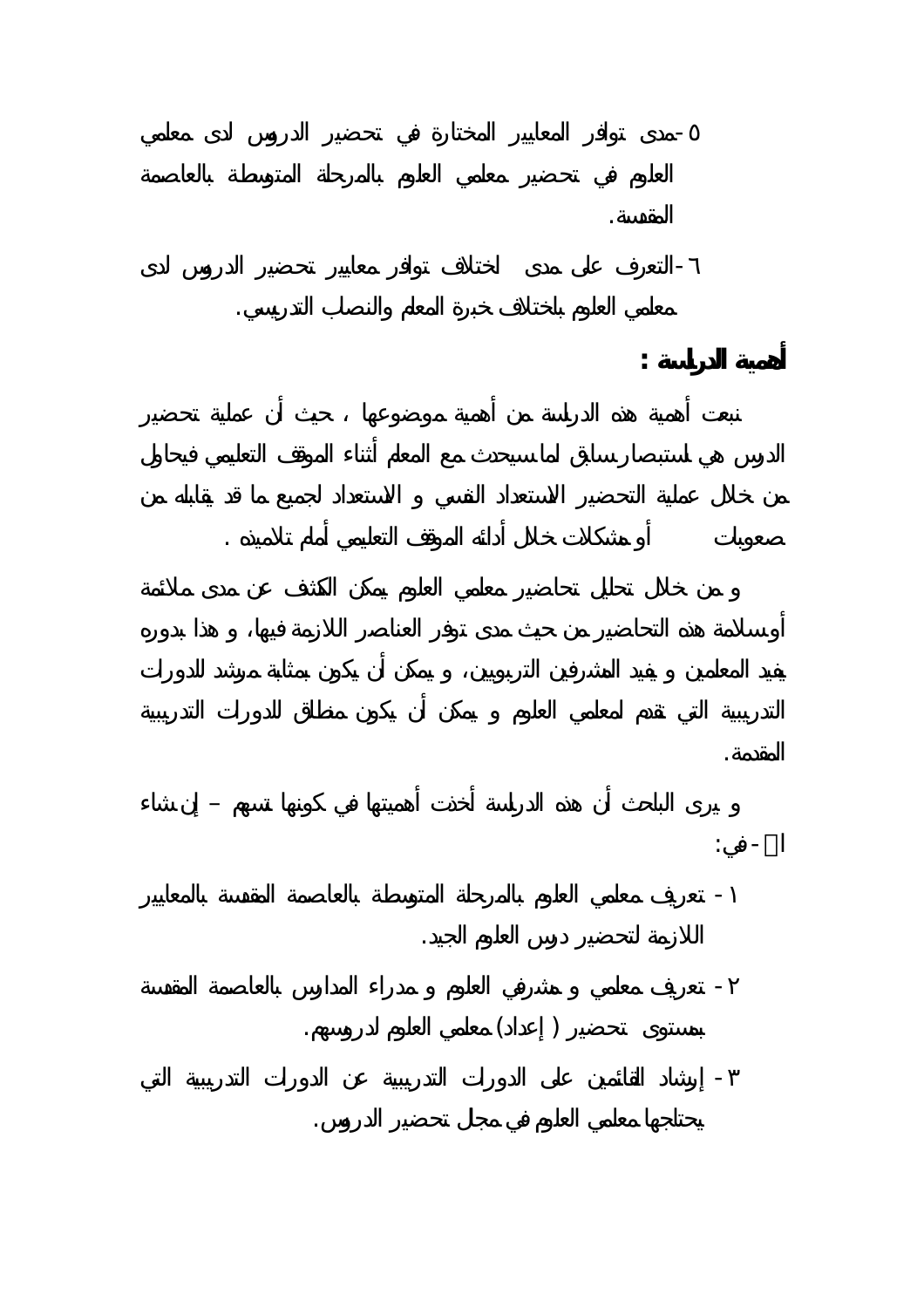-  $\sim$  100  $\sim$  100  $\sim$  100  $\sim$ مخرجاتهم.<br>مخرجاتهم.<br>مخرجاتهم. **حدود الدراسة :**  موضوعياً: التعرف على مدى تحقق المعايير المختارة في تحضير الدروس لمحتوى تحضير عينة من معلمي العلوم . مكانياً: طبقت هذه الدراسة على معلمي العلوم بالمرحلة المتوسطة بالمدارس الحكومية التابعة لإدارة التربية التعليم بالعاصمة المقدسة- بنين- بمدينة مكة المكرمة. زمانياً: تحاضير دروس العلوم التي تم اختيارها عشوائياً، كانت من دفاتر تحضير الثاني ١٤٢٧هـ١٤٢٨/هـ. **مصطلحات الدراسة :**  - **تحضير الدرس**:  $($ تحضير الدر فتخطيط الدرس هو تحضيره.  $\mathbf{I}$  , we have the set of  $\mathbf{I}$  and  $\mathbf{I}$  are  $\mathbf{I}$  as  $\mathbf{I}$  and  $\mathbf{I}$  are  $\mathbf{I}$  as  $\mathbf{I}$  as  $\mathbf{I}$  and  $\mathbf{I}$  are  $\mathbf{I}$  and  $\mathbf{I}$  are  $\mathbf{I}$  and  $\mathbf{I}$  and  $\mathbf{I}$  are  $\mathbf{I}$  and خلال المدة التي سيقضيها المعلم " ٥٧ .  $\mathbf{I}^{\mathbf{u}}$  is the set of the set of the set of the set of the set of the set of the set of the set of the set of the set of the set of the set of the set of the set of the set of the set of the set of the set of the

الإمكانات المتاحة أفضل استخدام " ٥٥ .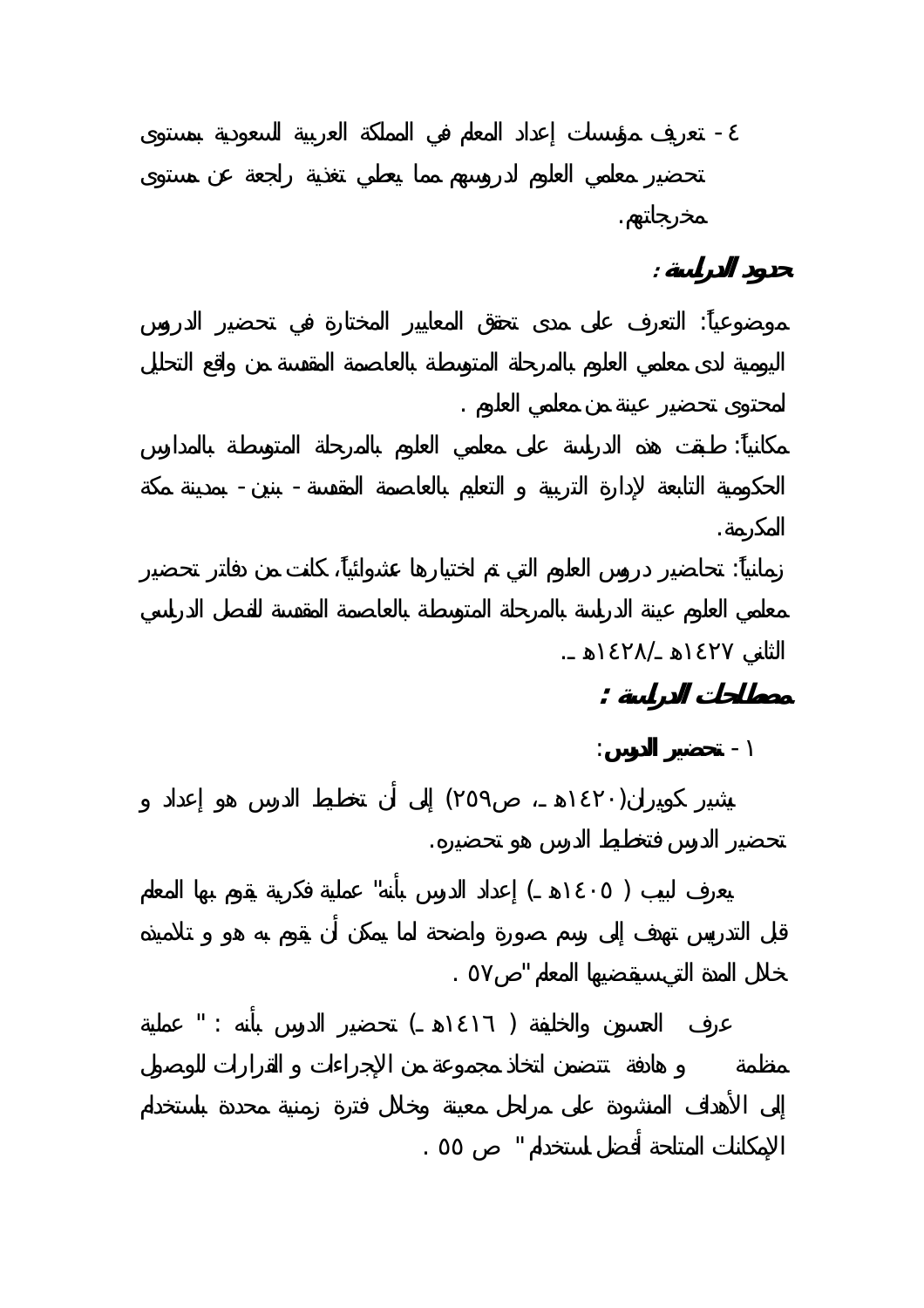

 $"$  :  $($ 

عليها" .٦٢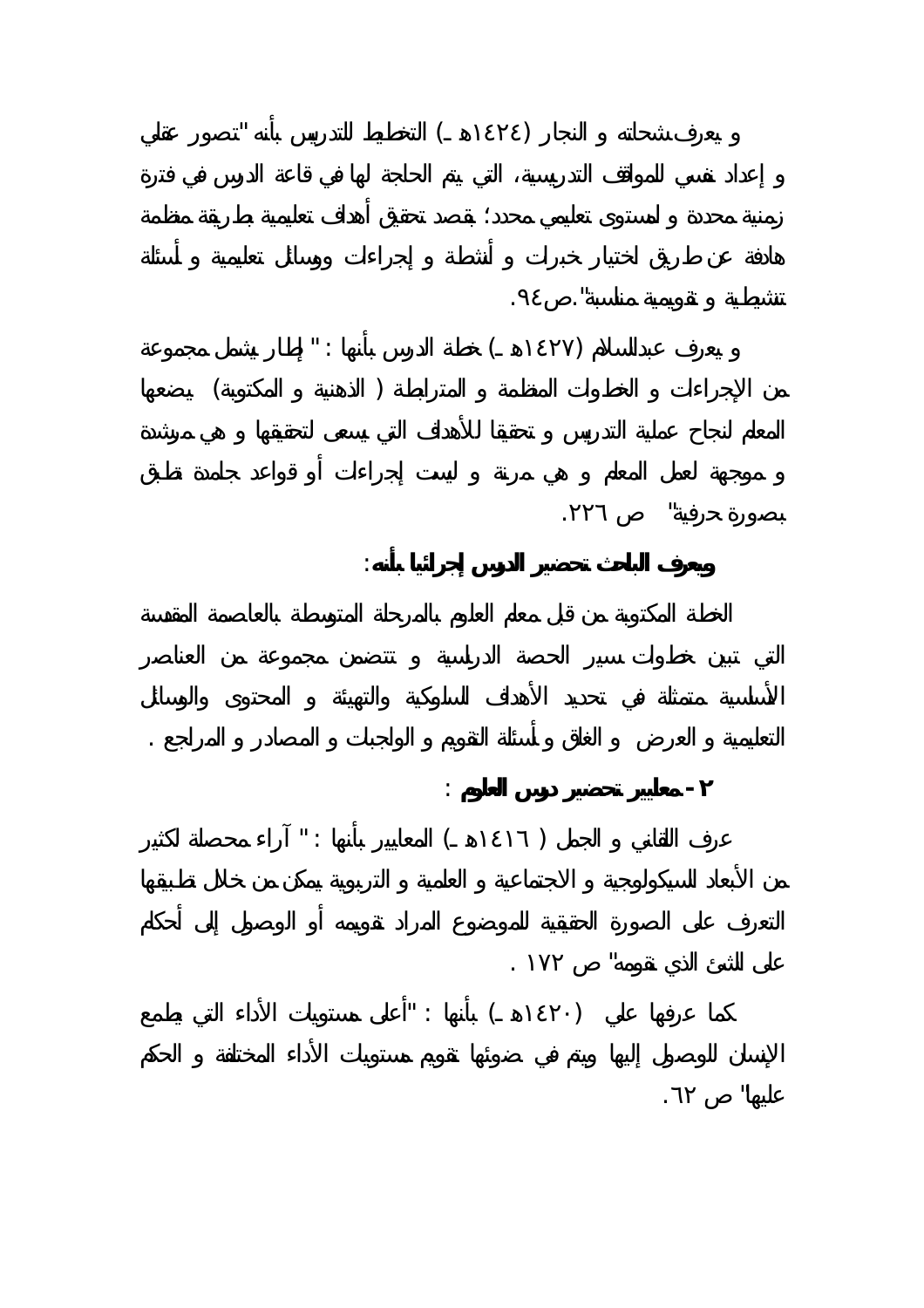$\qquad \qquad (\qquad \qquad )$ 

**يعرف الباحث معايير تحضير درس العلوم إجرائيا** :

.٢٨٥

العلوم درساً مثالياً .

الإفراد أو الجماعات الأعمال أنماط التفكير الإجراءات".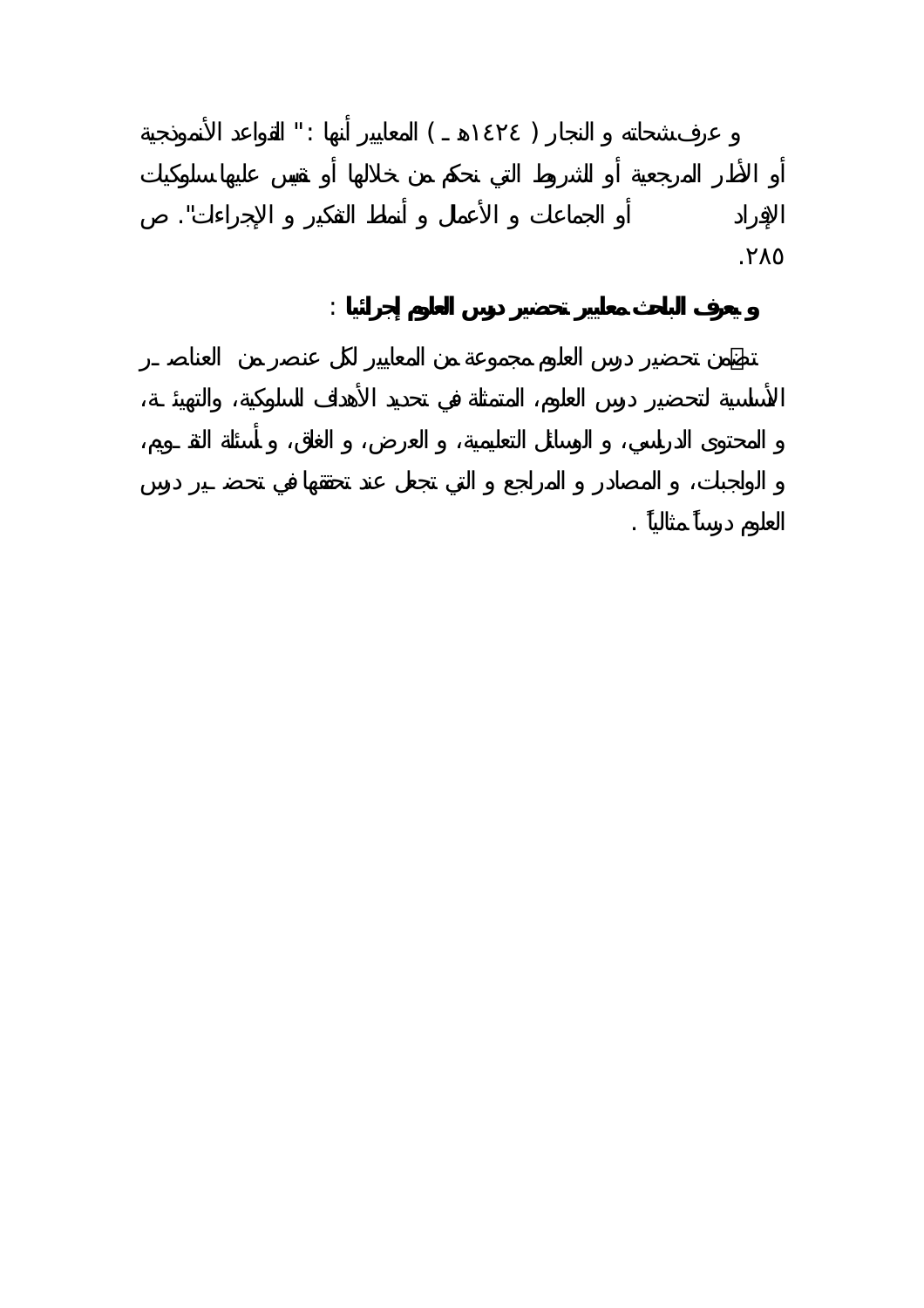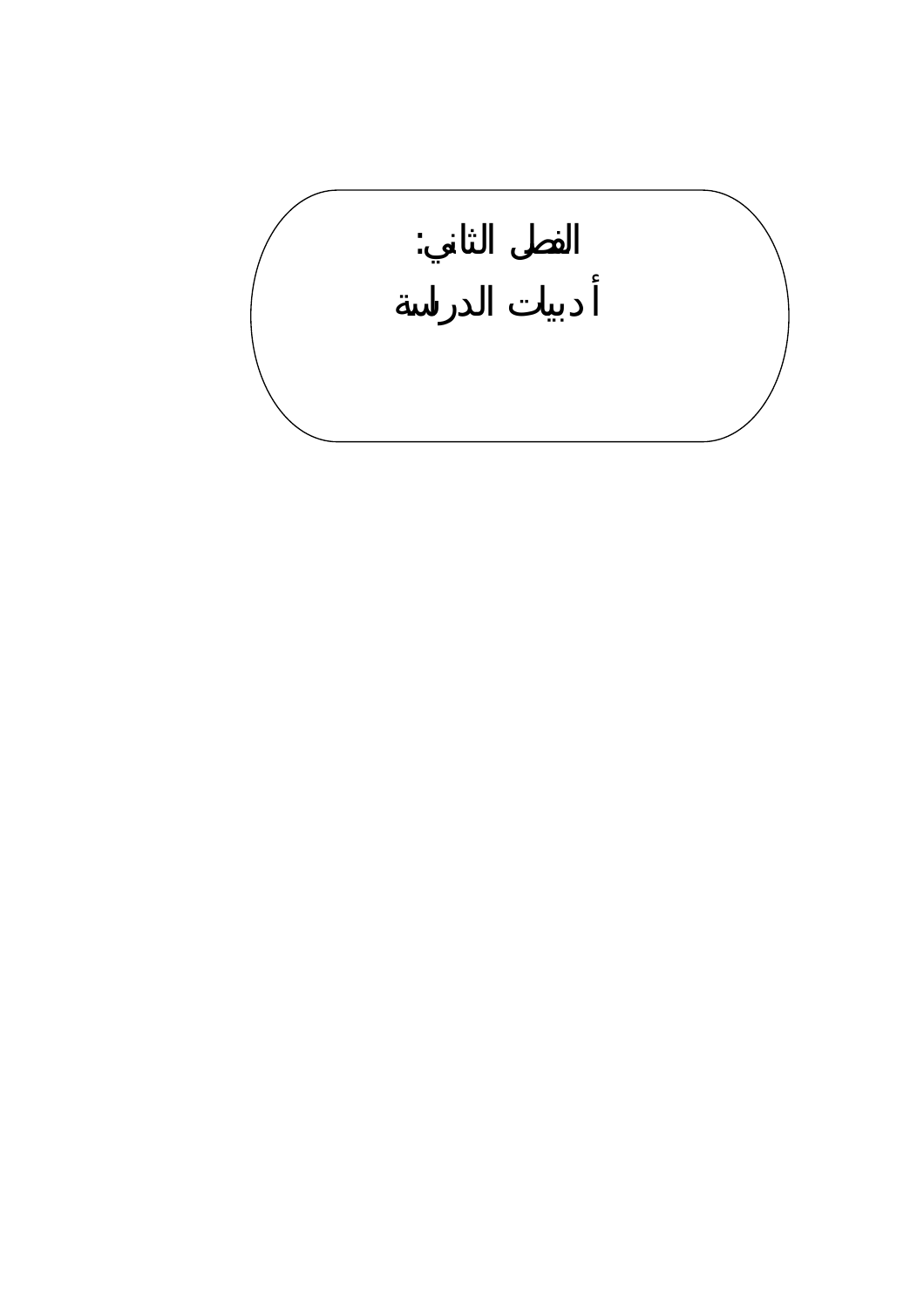**أولاً : الإطار النظري : المبحث الأول: مقدمة:**  يرفض كل ذي لب مقولة " التدريس مهنة من مهنة له " فلكل مهنة

برامج لإعداد تخريج من يكون متمكنا من هذه المهنة . يمتهن هذه المهنة الشريفة التي هي مهنة الأنبياء والرسل عليهم السلام .  $($  (1871)  $)$ 

خاص وموجه نحو تنمية تلك المهارات .

العربية السعودية. **برامج إعداد معلم العلوم :**  الإعداد، إما الإعداد قبل الخدمة أو الإعداد أثناء الخدمة.

 $($  -  $)$ برامج إعداد المعلم تنقسم إلى قسمين هما: . الإعداد قبل الخدمة : وهو الإعداد في مؤسسات متخصصة لإعداد المعلم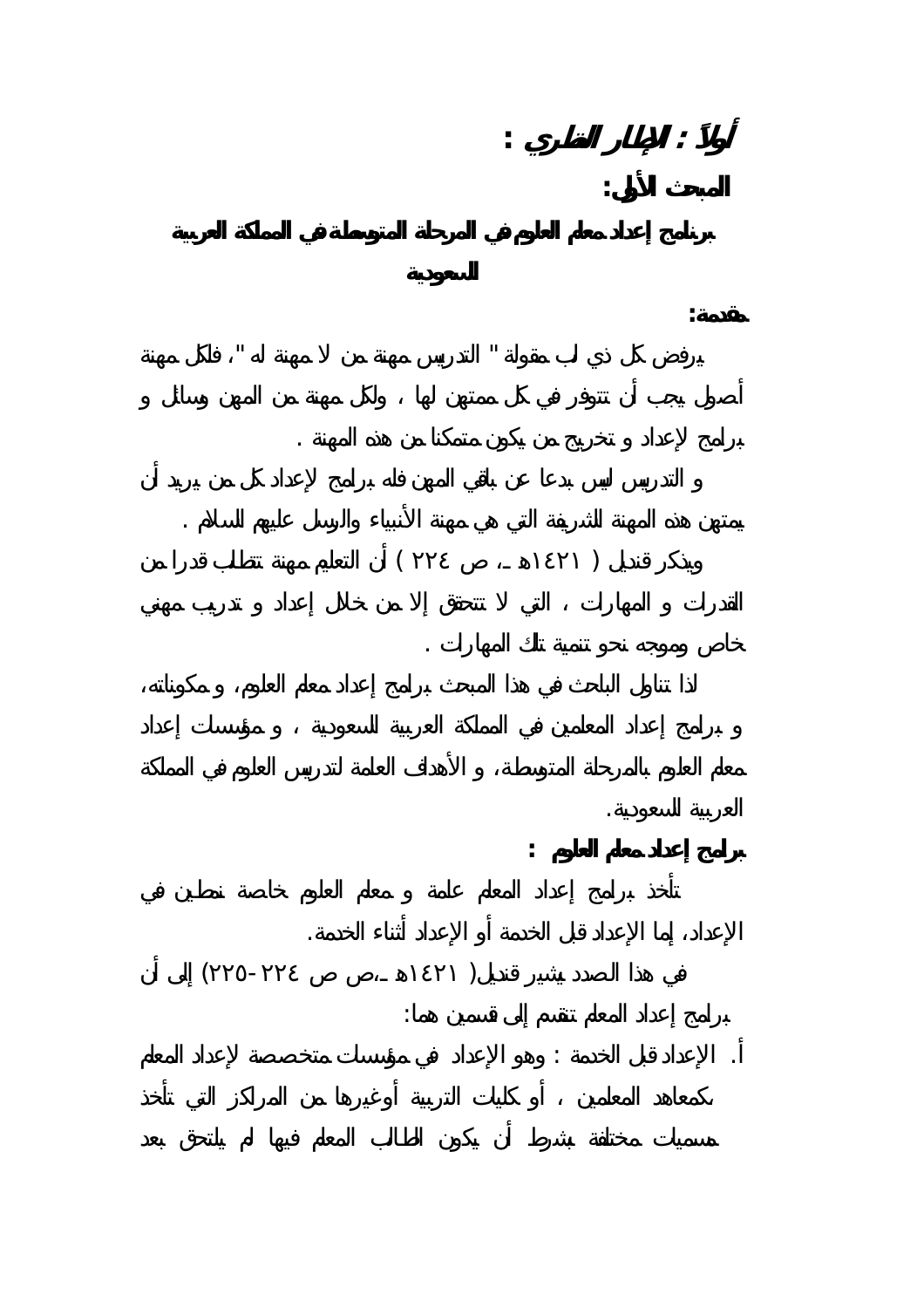هذا الإعداد يسمى بإعداد المعلم التتابعي . .الإعداد أثناء الخدمة : يتم هذا الإعداد في إحدى المؤسسا المتخصصة المعلمين من الحصول على مؤهلات أعلى. ينطبق على أي معلم في أي تخصص آخر بالنسبة لبرامج إعداد المعلم . **مكونات برامج إعداد معلم العلوم :**  ماهيتها.  $(1.12)$  and  $(1.12)$  in the set of the set of the set of the set of the set of the set of the set of the set of the set of the set of the set of the set of the set of the set of the set of the set of the set of the set o

علي ثلاثة مجالات :  $\vdots$  is the set of the set of  $\left(\begin{array}{ccc} 1 & 0 \end{array}\right)$  is the set of the set of the set of the set of the set of the set of the set of the set of the set of the set of the set of the set of the set of the set of the set o أن يدرسها التي تقع في مجال تخصصه الذي سيدرسه.

المجال الثاني : الإعداد المهني : يتضمن هذا المجال دراسات تربوية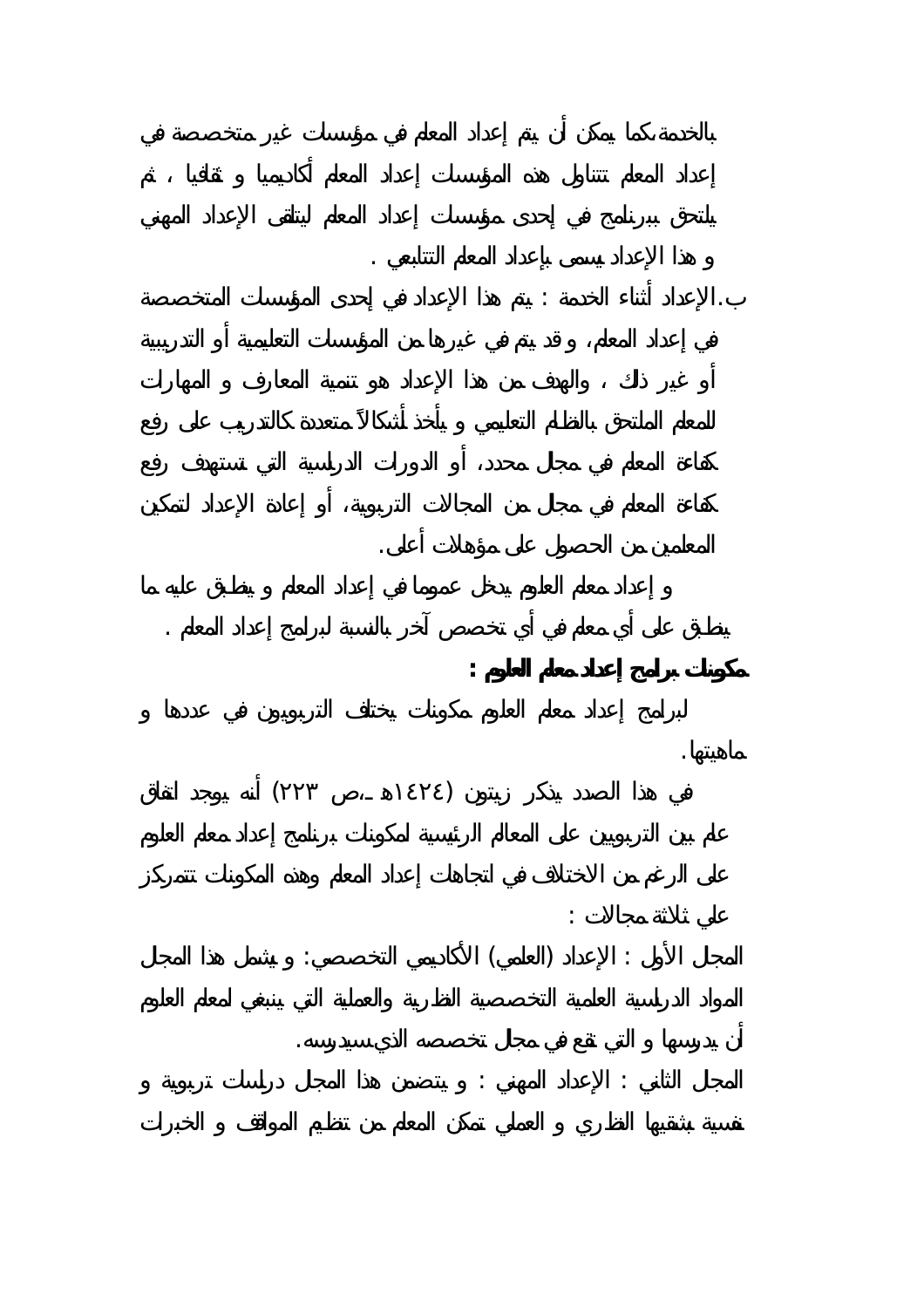التعليمية التعلمية تسهل تعلم العلوم تعليمها يشمل هذا المجال ( الجانب التربوي النفسي- الجانب الميداني ) المجال الثالث : الإعداد الثقافي العام : يتضمن هذا المجال دراسة الطالب المعلم مواد تزوده بثقافة عامة قاعدة عامه تعده تساعده في التعلم .  $($  **برامج إعداد المعلمين في المملكة العربية السعودية:**  في أحد التخصصات.  $($ الثلاثة: - الأسلوب التكاملي : حيث يتلقى الطالب المعلم المقررات التربوية في إحدى كليات التربية . - الأسلوب التتابعي: في يتلقى الطالب المعلم الإعداد التربوي بعد انتهائه من مواد الإعداد العام الثقافي. - الحصول على دبلوم تربوي بعد حصول الفرد على الشهادة الجامعية في إحدى الكليات. **مؤسسات إعداد معلم العلوم للمرحلة المتوسطة :**   $($   $\vdots$   $)$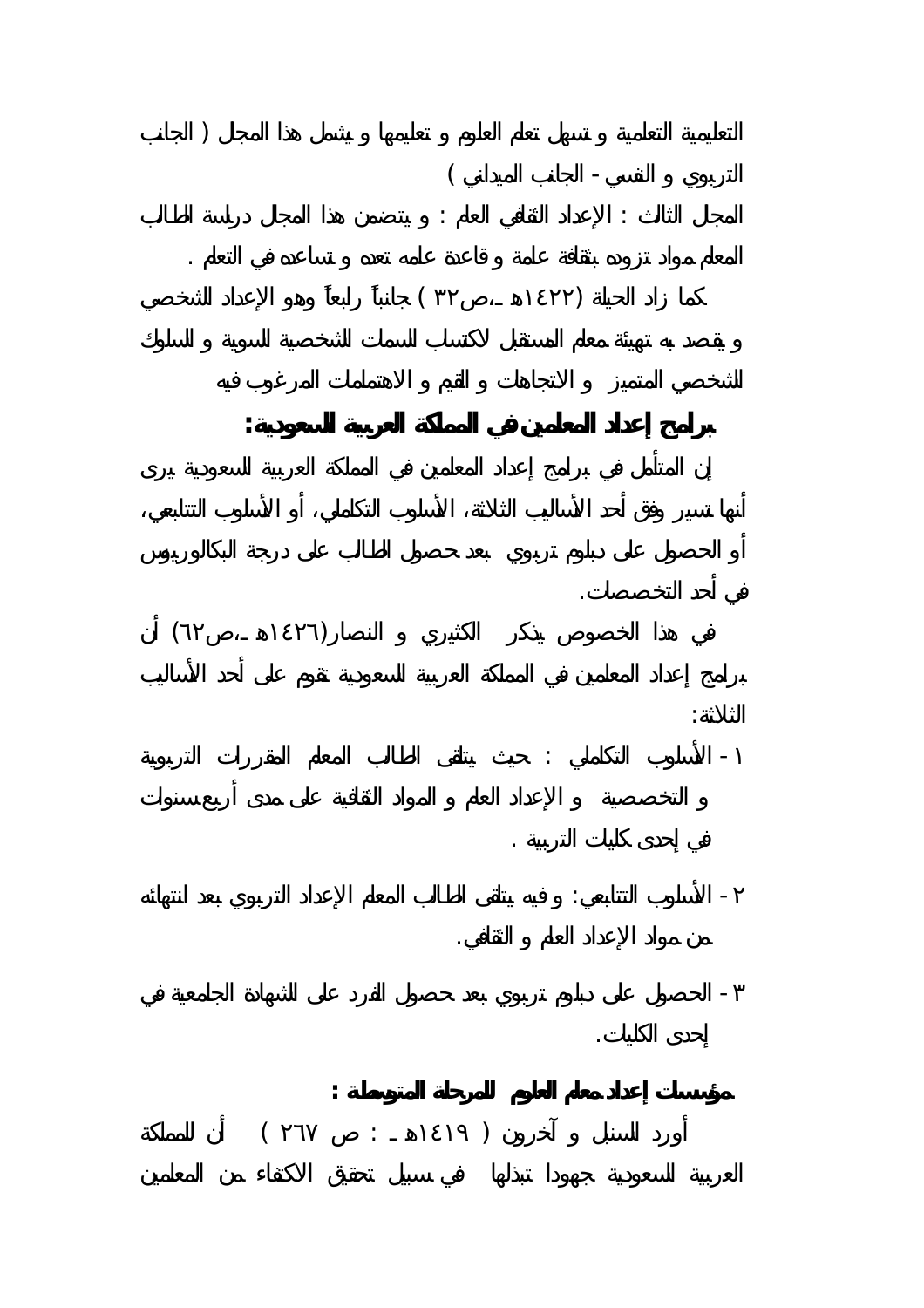

.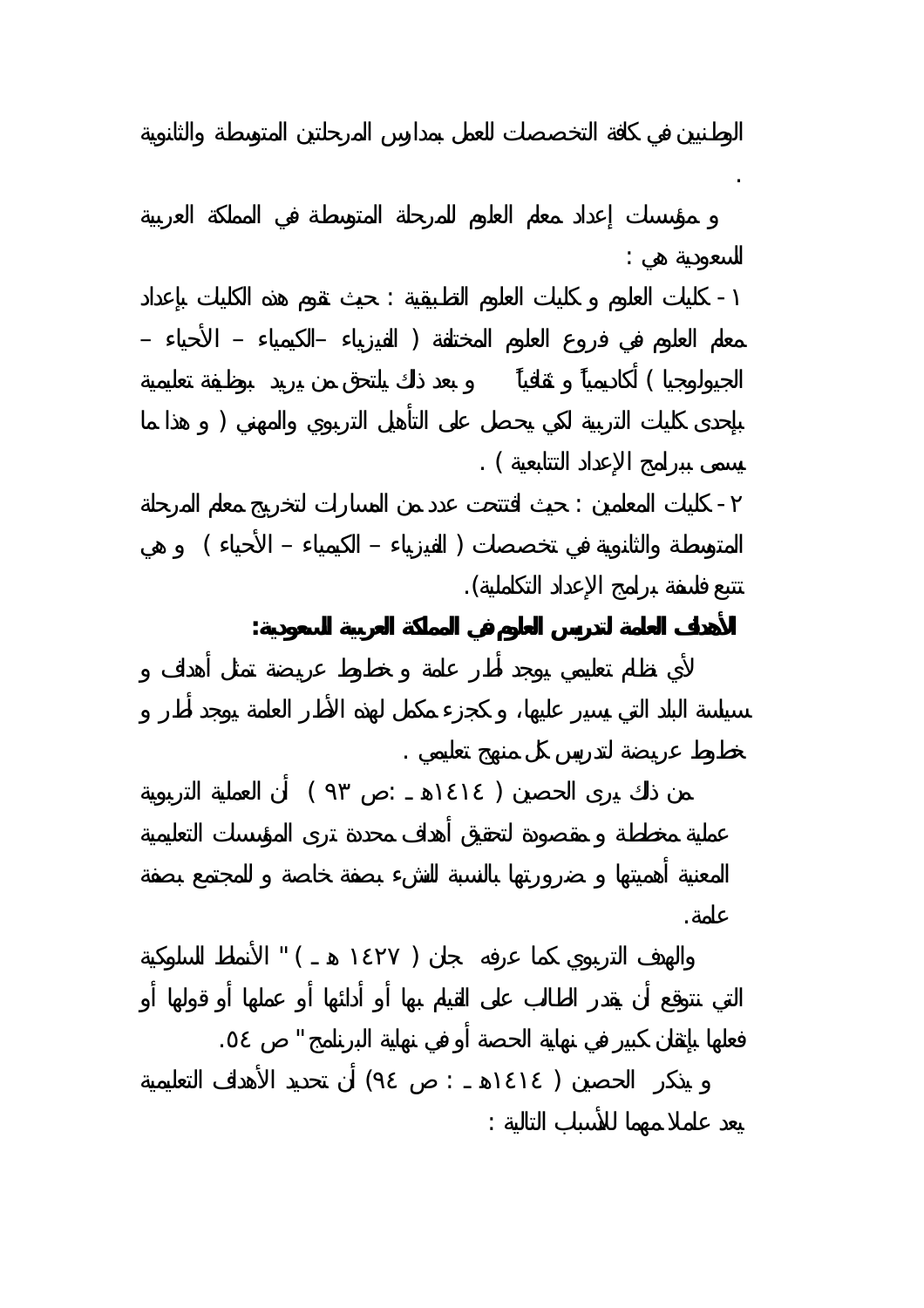

- اكتساب التلاميذ الحقائق المبادئ العلمية المناسبة لبيئته لكي يستطيع فهم ما يحدث من حوله من ظواهر طبيعية أحداث بيئية .

- استخدام ما يتعلمه التلميذ في حل المشكلات التي تواجهه. - تطوير مهارات التفكير العلمي لدى التلاميذ . - تطوير مهارات التلاميذ العملية .

- تطوير اتجاهات التلاميذ العملية الايجابية .

 $\hspace{.1cm}$ 

بالله، وأن تسخر تطبيقات الـدين الـدين الـدين الـدين الـدين الـدين الناشئ الناشئ الناشئ الناشئ الـدين الـدين ال<br>أن يتجه تدريس العلوم في جيلنا الناشئ العلوم في جيلنا الناشئ الناشئ الناشئ الناشئ الناشئ الإيمانية في جيلنا الن الجوهرية الانقياد التام .

- تنمية العقيد في نفس التلميذ وترسيخ الإيمان باالله فـي قلبـه عـن طريـق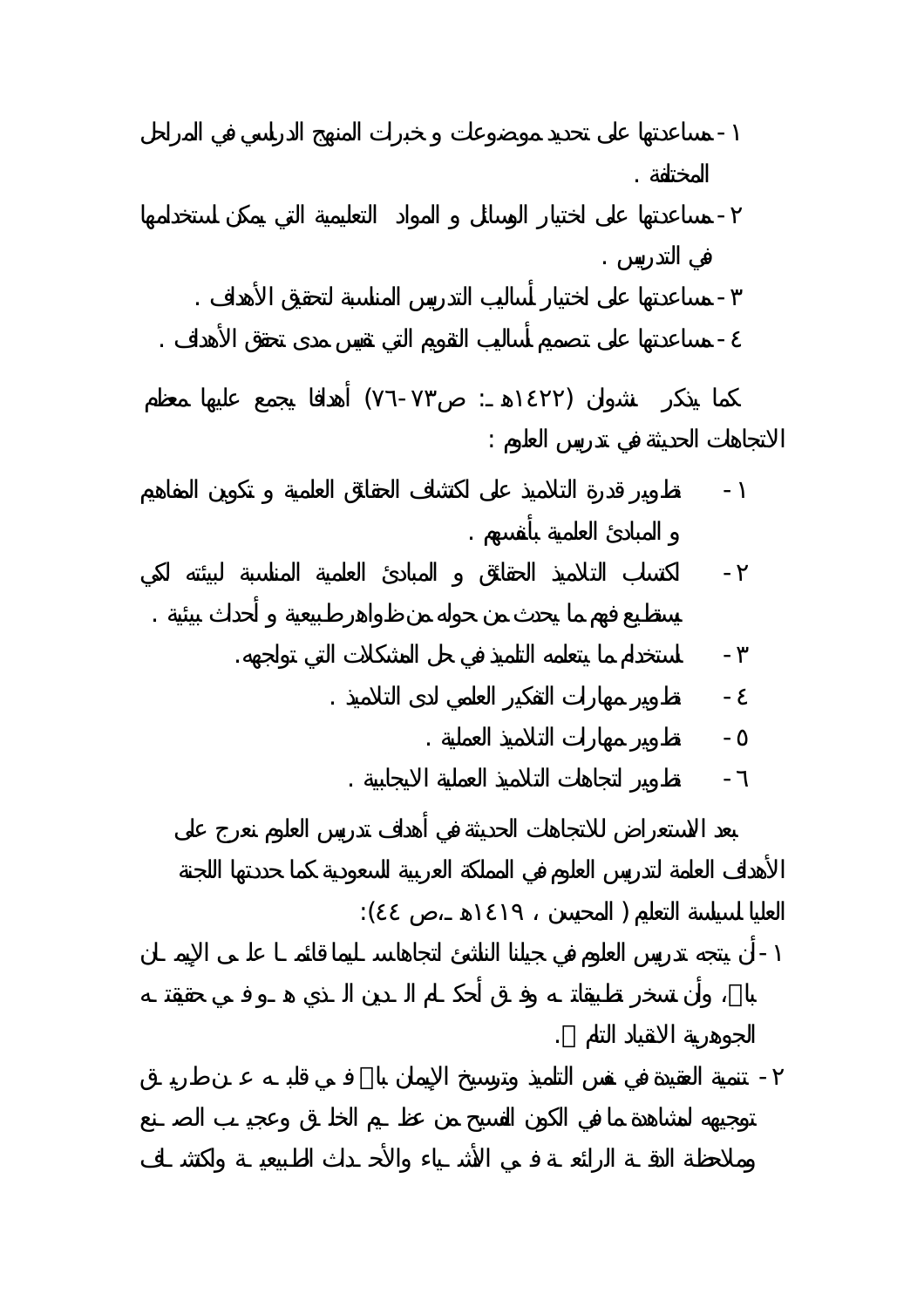وتعالى. - تدريب التلميذ على مناقشة الأمور والبحث عـن الأسـباب وتمحـيص مـا

خاصة من ألزم صفات المسلم الحق والداعية إليه. - الاستفادة من تدريس العلوم ومنهجها في البحث عـن ألـوان مـن التربيـة

تسلم المقدمات إلى النتائج يصعب عليه أن يقبل الكذب والخداع.  $\mathcal{L}(\mathcal{L}) = \mathcal{L}(\mathcal{L})$ 

والمحقق للمصلحة على أتم شكل وأوفاه صحيا واجتماعيا. - إعادة الثقة في نفوس المسلمين وإشاعة الأمل بـين صـفوف شـبابهم بـأن العلم ليس وقفا على غيرهم وبأن لـديهم مـن الإمكانـات العقليـة والنبـوغ

بركب الحضارة ونحقق من السبق العلمي ما حققه غيرنا. - حماية أجيالنـا مـن خطـر كبيـر يـداهم عقيـدتهم ويهـدد استمسـاكهم

من فروض الكفاية. -  $\sim$   $\sim$   $\sim$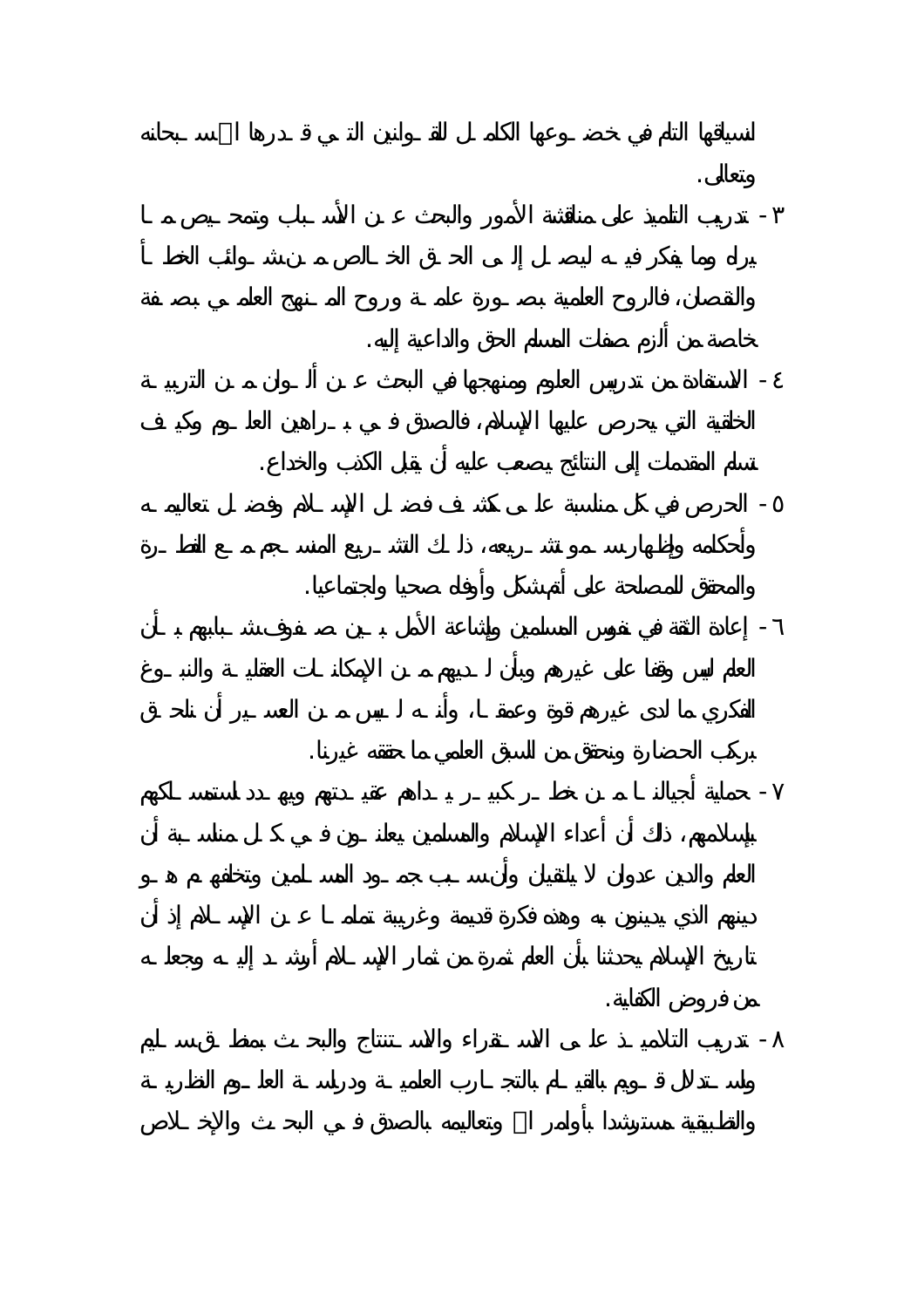والإنسانية جمعاء دون رغبة في شهرة أو منصب أو مغنم أيا كان. - الهوى والتحيز ليحفظ للعلماء حقهم وللأم فضلها.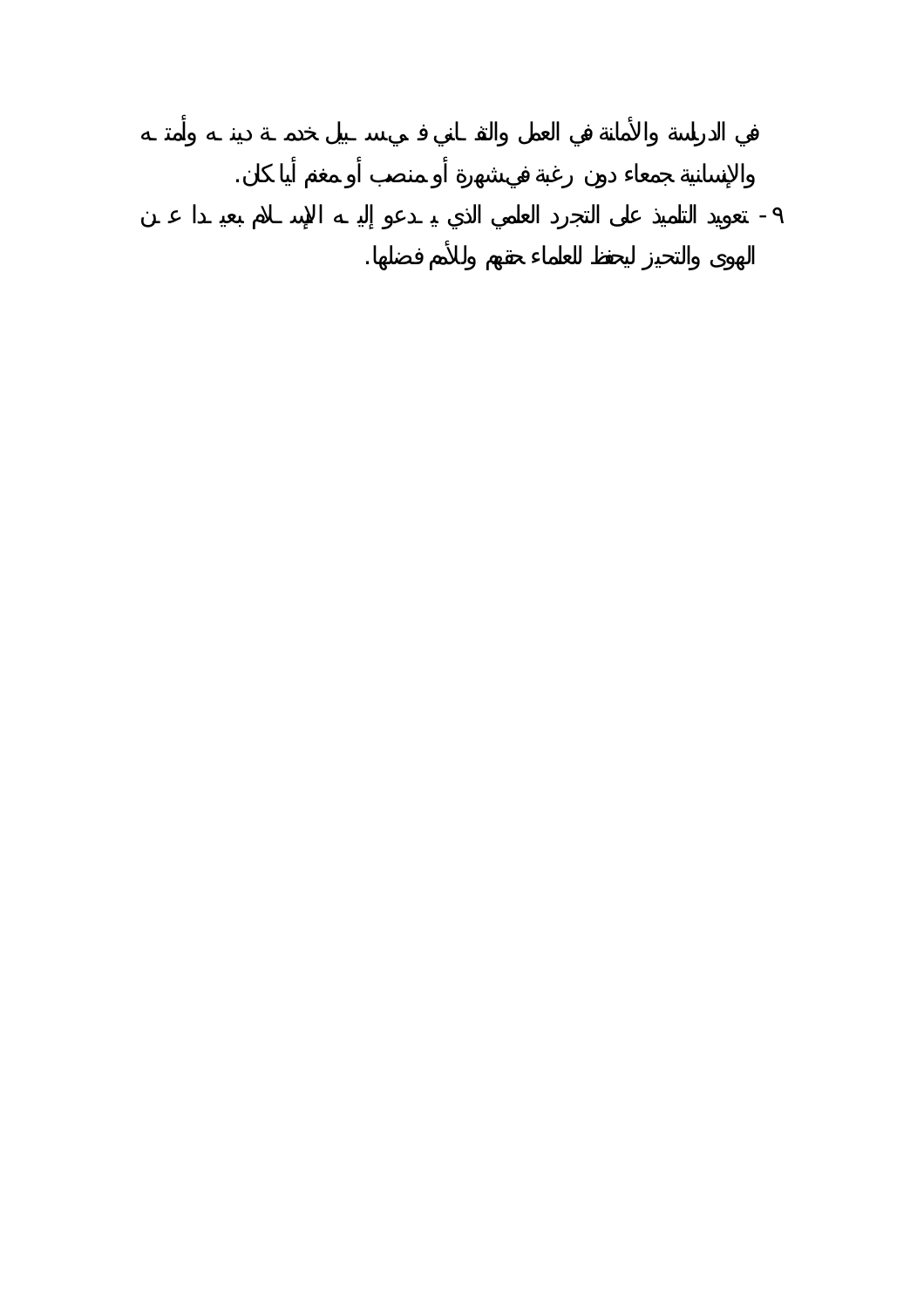

خصائصه، مبادئه، مستوياته، مراحله.

**تخطيط التدريس:**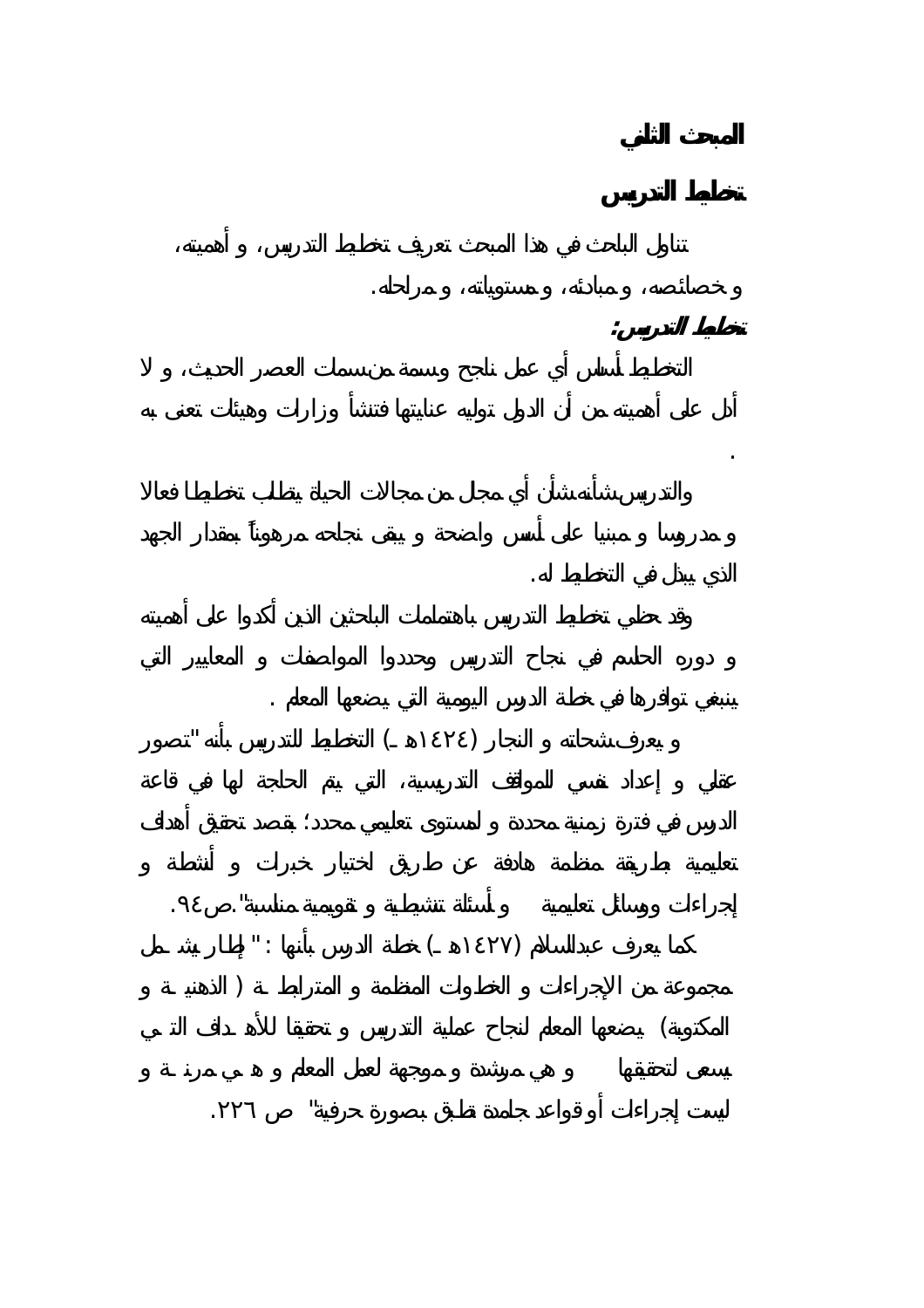

اختلاف مجالاتها تنوع مستوياتها .

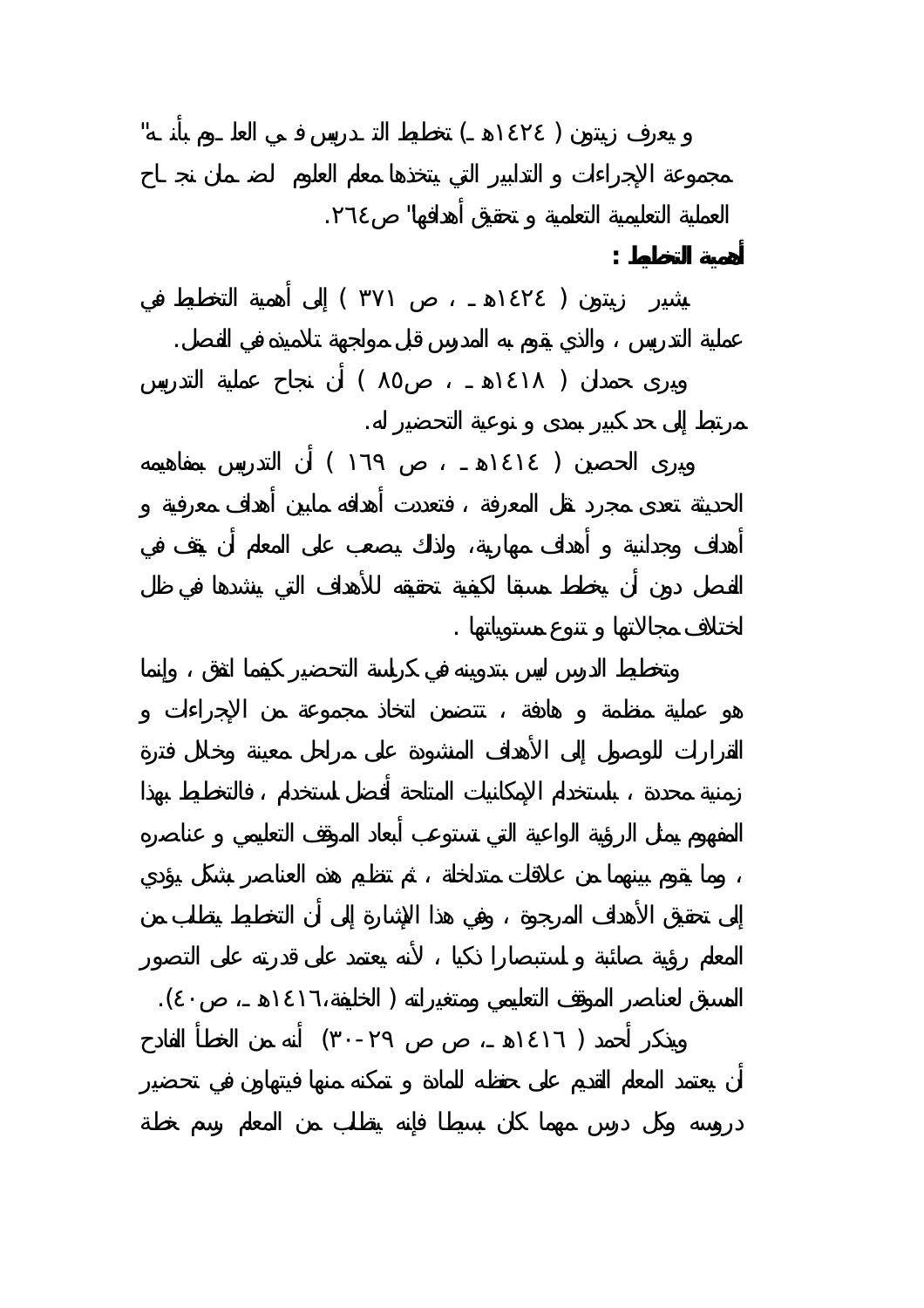(وزارة المعارف١٤١٨،هـ، ١٠٩). ينجم عادة عن عدم التخطيط ترك الأمور تحت رحمة المصادفة (  $\mathcal{L}$ نجاحه(جان، ١٤٢٣هـ ،ص ٤٤٩).  $($ متمكناً من صياغة الأهداف السلوكية.  $($ على النحو التالي: - يستبعد سمات الارتجالية العشوائية التي تحيط بمهام المعلم  $\overline{a}$ 

ورسم خطة محدودة توصله للمطلوب من أقصر طريق.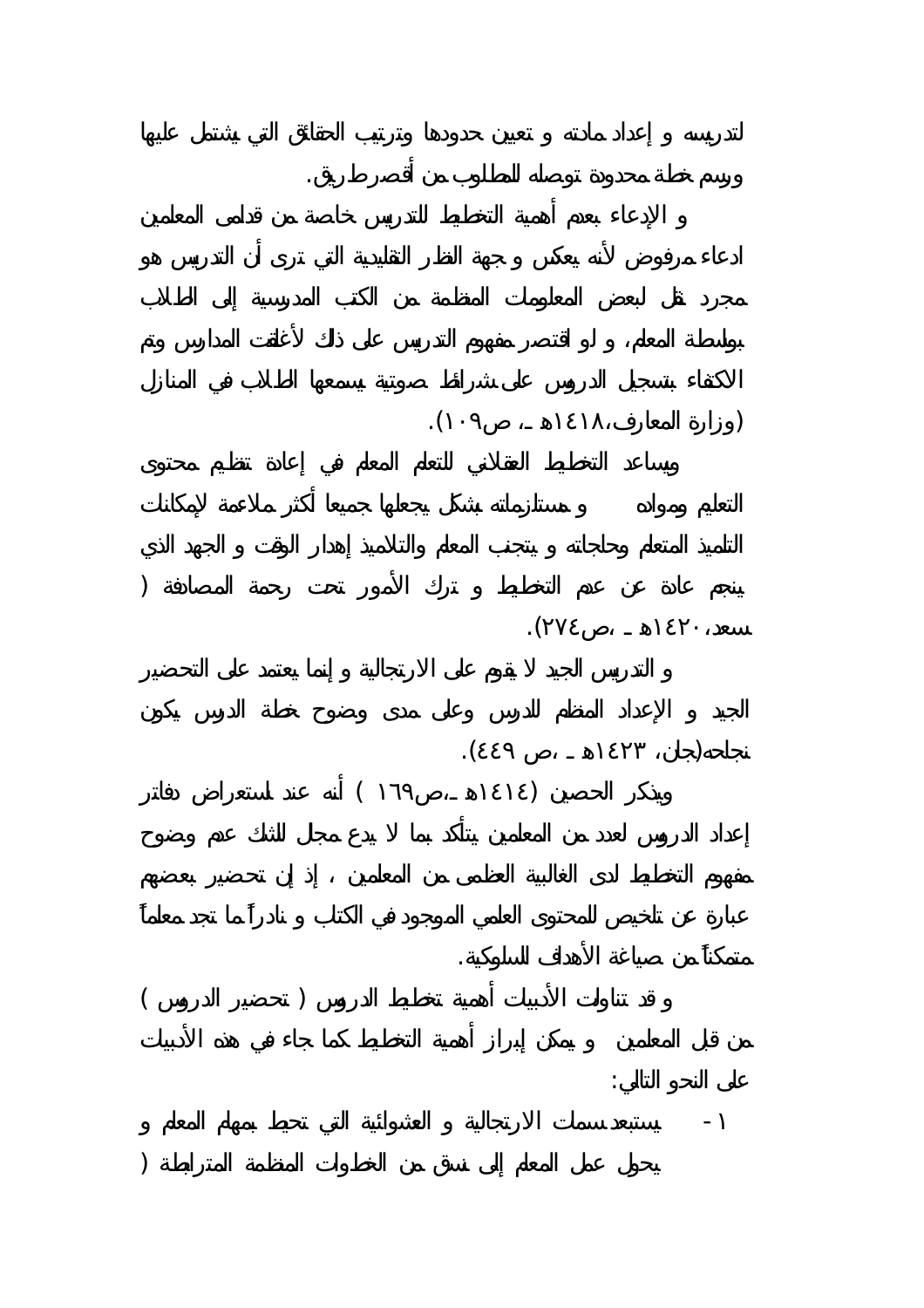زيتون الحسون والخليفة المستقبل والخليفة المستقبل والخليفة المستقبل والخليفة المستقبل والخليفة المستقبل ٥٧ ؛جان ١٤٢٣هـ: ٤٤٩ وزارة المعارف ا: المساحة المساحة المساحة المساحة المساحة المساحة المساحة المساحة المساحة المساحة المساحة المساحة المساحة الم<br>المساحة المساحة المساحة المساحة المساحة المساحة المساحة المساحة المساحة المساحة المساحة المساحة المساحة المساح - يؤدي إلى وضوح الرؤية أمام المعلم إذ يساعده على تحديد دقيق رسم أفضل الإجراءات المناسبة لتنفيذ التدريس وتقويمه (وزارة المعارف١٤١٨،هـ: ١١٠؛زيتون ١٤٢٥هـ:، ٢٩٩). - يجنب المعلم الكثير من المواقف الطارئة المحرجة ( زيتون، ١٤٢٥هـ : ٣٧٣ الحسون والخليفة، ١٤١٦هـ : ٥٧  $\blacksquare$ . - يعين المعلم على تحديد الأهداف التعليمية المرغوبة (جان ١٤٢٣هـ : ٤٥٢ لبيب، ١٤٠٥هـ : ٤٩ ). - يؤدي إلى نمو خبرات المعلم العملية والمهنية بصفة دورية لمروره بخبرات متنوعة (زيتون، ١٤٢٥هـ ،ص ٣٧٣ )  $\qquad \qquad \vdots \qquad \qquad \qquad \qquad$  $\mathbf{r}$  is a set of  $\mathbf{r}$  is a set of  $\mathbf{r}$  is a set of  $\mathbf{r}$  is a set of  $\mathbf{r}$  $\overline{\phantom{a}}$  ) and the state  $\overline{\phantom{a}}$ زيتون، ١٤٦٦، إذا يتون، ١٤٦٦، إذا يتون، إذا يتون، إذا يتون، إذا يتون، إذا يتون، إذا يتون، إذا يتون، إذا يتون، إ  $\mathbf{I}(\mathbf{I}(\mathbf{I}))$  is a set of  $\mathbf{I}(\mathbf{I})$ 

- يعطي للمعلم فرصة تحقي بعض المعلومات سواء منها ما ورد  $\Gamma$ أحمد، ١٤١٦هـ : ٣٠ زيتون، ١٤٢٥هـ : ٣٧٣ ). - تحديد الطرق الأساليب التدريسية الأنشطة الوسائل التعليمية

 $\big)$  $\left($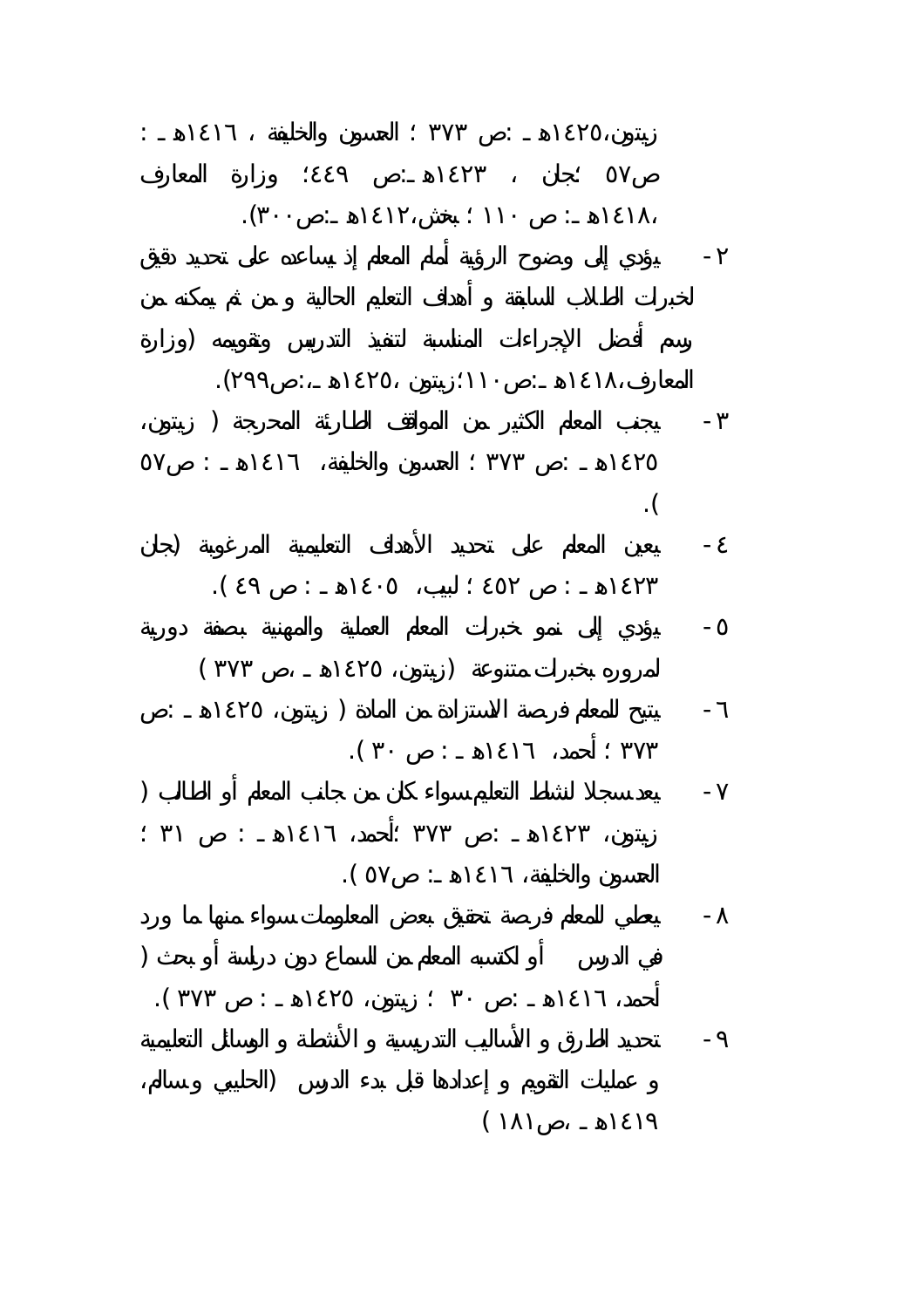-١٠ يكشف للمعلم عما يحتاج إليه من وسائل تعليمية ( أحمد، ١٤١٦هـ : ٣٠ زيتون، ١٤٢٥هـ : ٣٧٤ الحسون  $($   $\vdots$   $)$ -١١ يعد وسيلة يستعين بها المشرف في متابعة الدرس تقويمه ( زيتون، ١٤٦٥هـ : ٣٧٤ ، ٣٧٤ ، ٣٧٤ ، ٣٧٤ ، ٣٧٢ ، ٣٧٢ ، ٣٧٢ ، ٣٧٢ ، ٣  $\mathbf{I}(\mathbf{I}(\mathbf{I}))$ 

-١٢ يساعد المعلم على اكتشاف عيوب المنهج الدراسي فيما يتعلق  $\Gamma$  $\mathbf{1}$ **خصائص التخطيط الفعال:**   $($ 

لهذا فقد لزم على المعلم أن يرسم خطته متقيدا بخصائص أساسية هي :  $+$ 

الشرود أثناء التدريس . -  $\frac{1}{2}$  and  $\frac{1}{2}$  and  $\frac{1}{2}$ 

والفعالية في التدريس.  $\frac{1}{2}$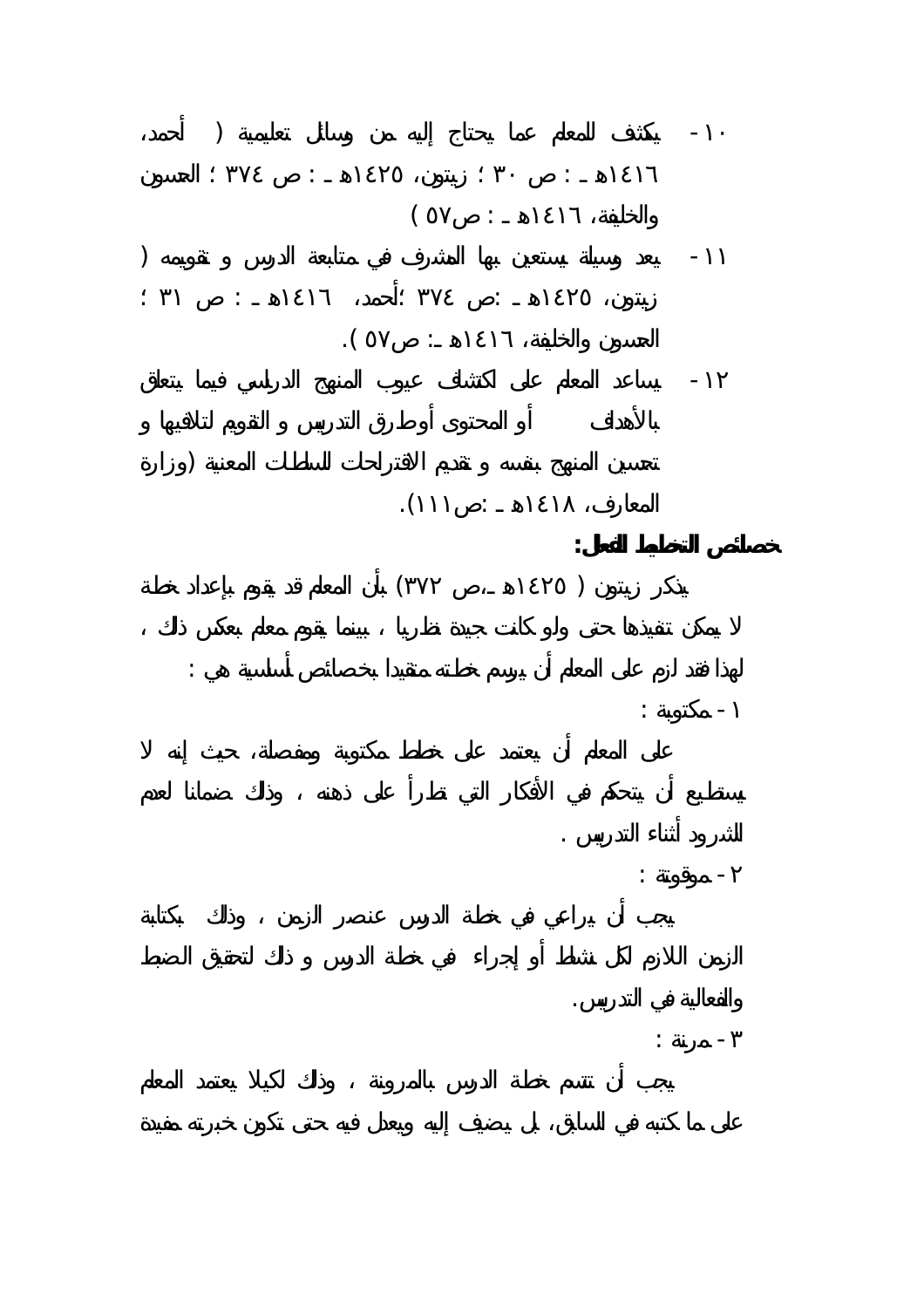أثناء التدريس وتحول دون إكمالها مثل بالاجتماعات الطارئة في الاجتماعات الطارئة في المدرسة . الاجتماعات الطارئة  $\frac{1}{2}$ 

.

**مبادئ تخطيط لتدريس:**   $($ 

للتدريس هي: - الإلمام بالمادة الدراسية العلمية ليسهل عليه تحليل المحتوى العلمي.

- فهم الأهداف التربوية العامة أهداف تدريس العلوم بشكل خاص وذلك لتيسير وضع الخطط التدريسية. - معرفة طبيعة التلاميذ قدراتهم وحاجاتهم وميولهم.

- معرفة طرق أساليب وسائل تدريس العلوم المختلفة لتسهيل وضع الخطط التدريسية بشكل فعال. - معرفة أساليب القياس التقويم لتحديد أدوات القياس

تحقيقها. - تصميم الخطط التدريسية في ضوء الإمكانات المادية الفني

المتغيرة المتجددة.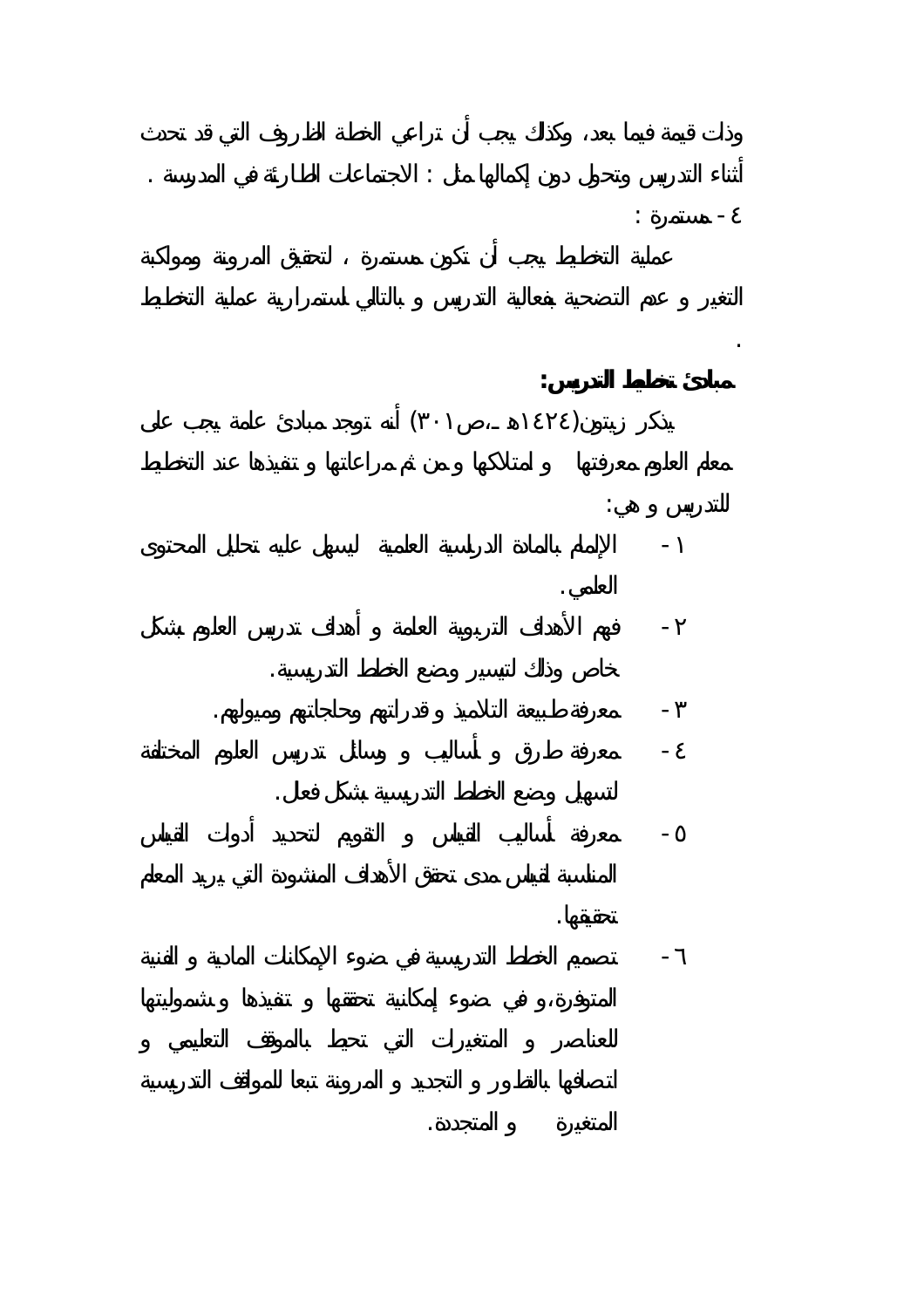**مستويات تخطيط لتدريس :**  إلا يتبادر معها الزمن .  $($ يكون على مستويين هما : - التخطيط بعيد المدى : وهو التخطيط الذي يتم لمدة طويلة مثل عام لإعداد هذه التجهيزات التي تجعل التدريس يظهر على الصورة الأكمل . - التخطيط قريب المدى : وهو التخطيط الذي يتم لفترة وجيزة كالتخطيط والاختبارات التأكد من خلو المختبر إذا كانت هناك حاجة لاستخدامه .  $($   $)$  $\mathbf{1}$  and  $\mathbf{1}$  and  $\mathbf{1}$  and  $\mathbf{1}$  and  $\mathbf{1}$  and  $\mathbf{1}$  and  $\mathbf{1}$  and  $\mathbf{1}$  and  $\mathbf{1}$  and  $\mathbf{1}$  and  $\mathbf{1}$  and  $\mathbf{1}$  and  $\mathbf{1}$  and  $\mathbf{1}$  and  $\mathbf{1}$  and  $\mathbf{1}$  and  $\mathbf{1}$  and  $($ نوعين :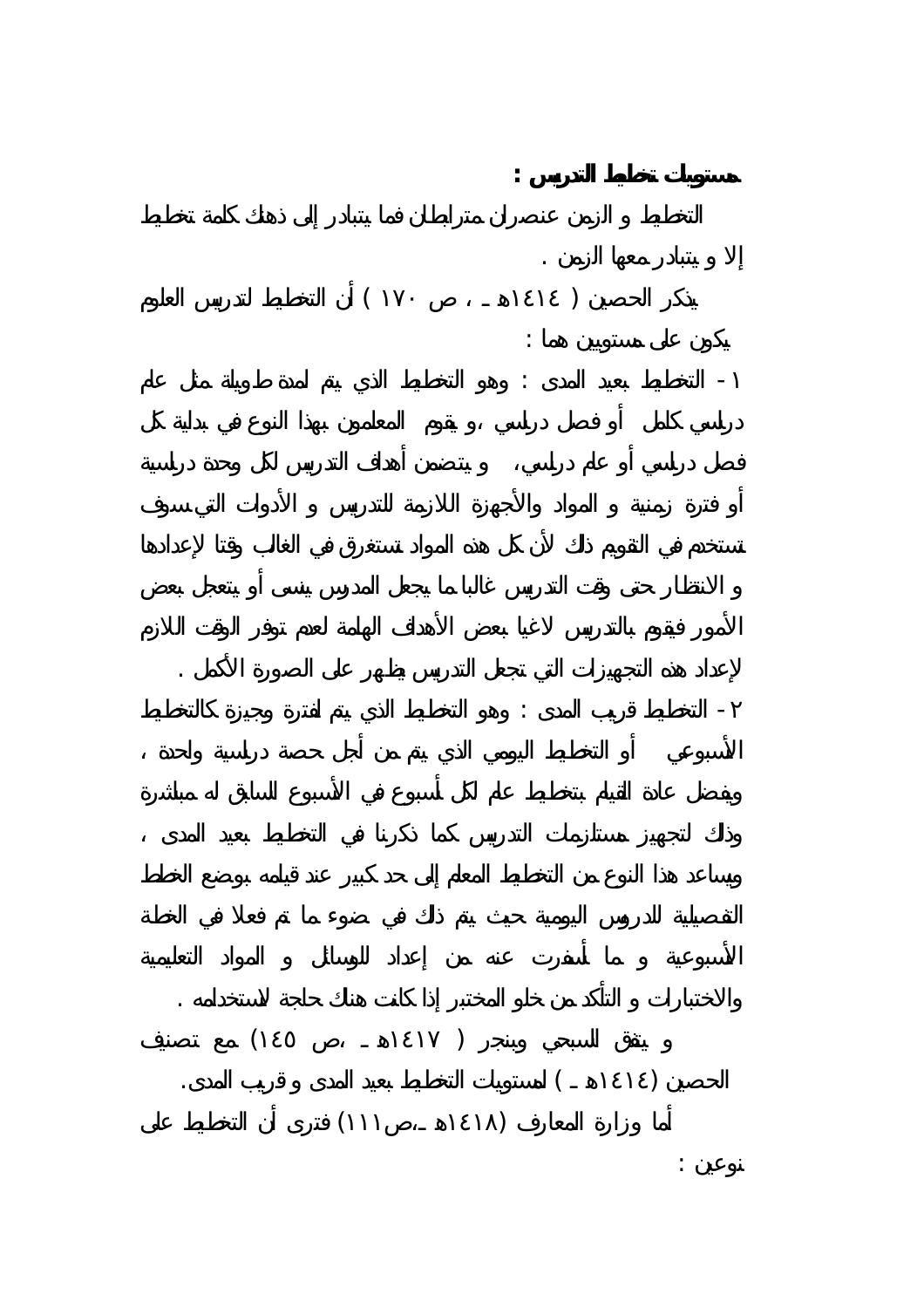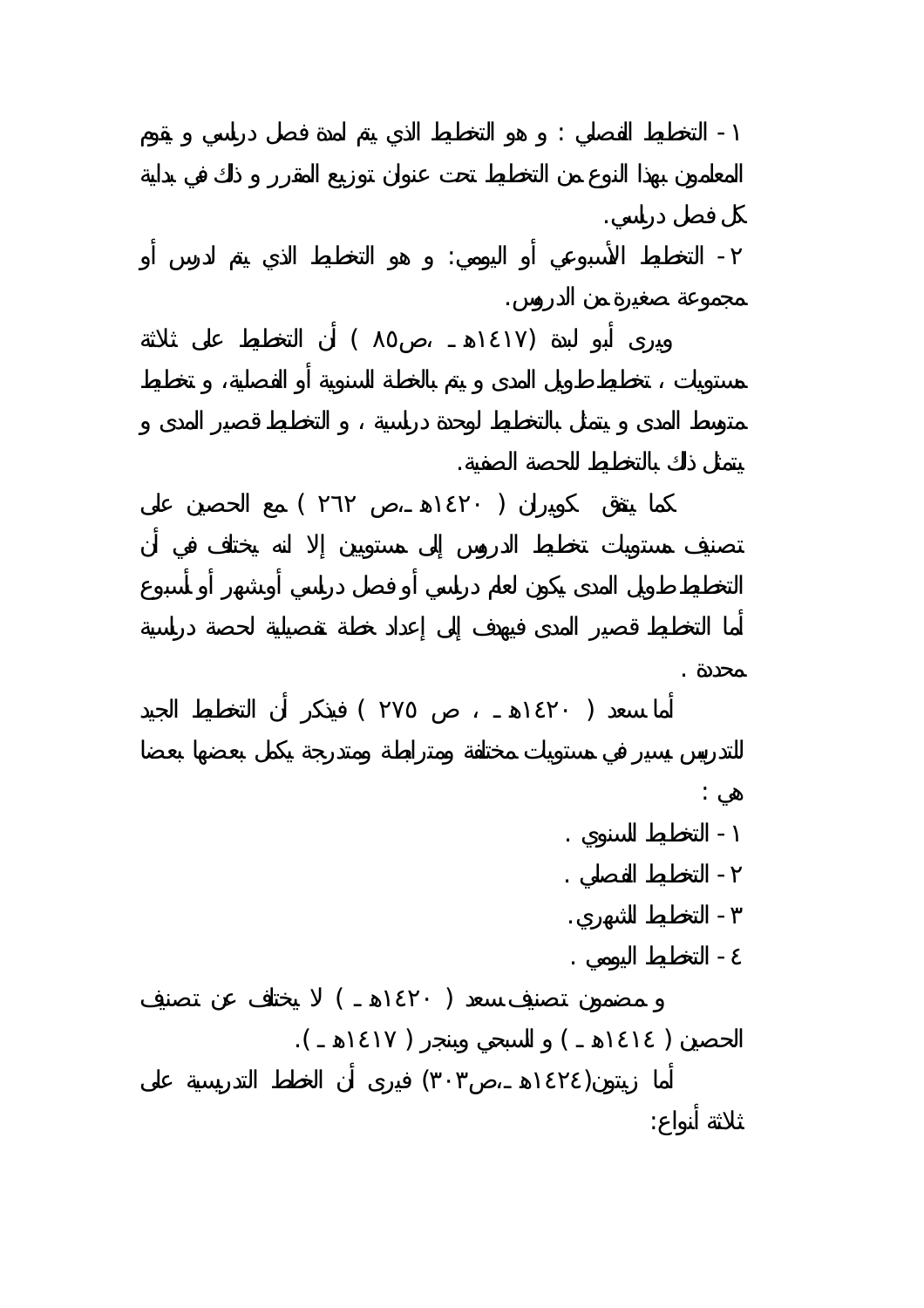- الخطة التدريسية السنوية أو الفصلية: وهي خطة تدريسية طويلة المدى  $\Gamma$ عناوين الوحدات وتوزيعها – الأهداف العامة الخاصة – تحليل مختصر لمحتوى الوحدات التدريسية- استراتيجيات التدريس النشاطات العلمية التجارب المخبرية الوسائل والأجهزة التعليمية-  $\begin{pmatrix} -1 & -1 & -1 \\ 0 & -1 & 0 \end{pmatrix}$ يصاحبه من النشاطات التعليمية المرافقة . - الخطة التدريسية ذات الوحدات التعليمية: وهي خطة متوسطة المدى مدى أسبوعين أو ثلاثة تقريبا . - الخطة التدريسية اليومية: هي خطة قصيرة المدى زمنيا وتستند على تدريس العلوم وهي تشمل العناصر التالية : ( المعلومات الأولية العامة للدرس – الأهداف التدريسية الخاص – تحليل محتوى الدرس إلى أشكال المعرفة العلمية- الأساليب الأنشطة التعليمية المخبرية  $($   $-$ **مراحل عملية التحضير ( تخطيط الدروس ) :**   $($  -  $($   $)$ عملية تحضير الدروس تتكون من المراحل التالية :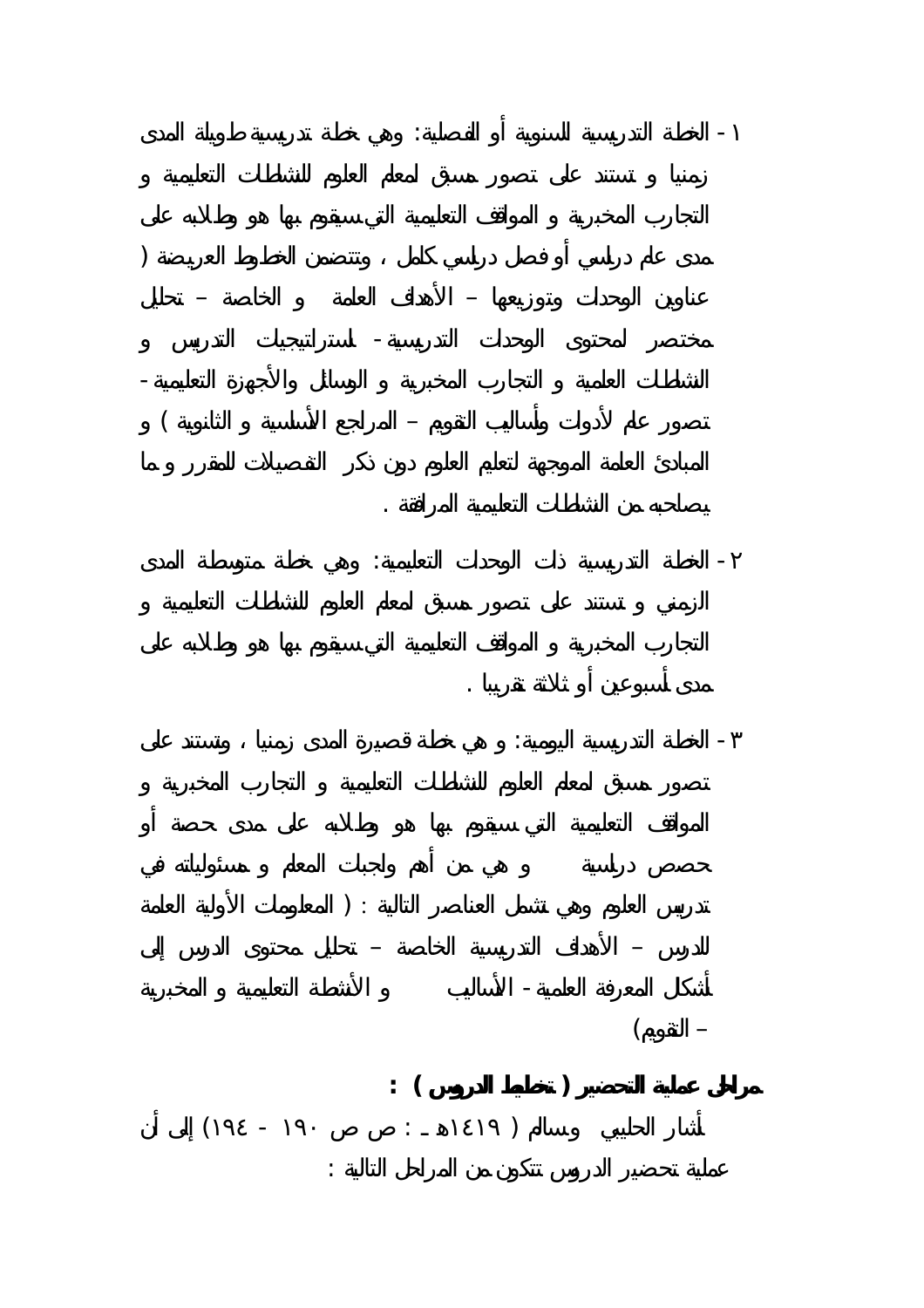

الخاص بالمعلم.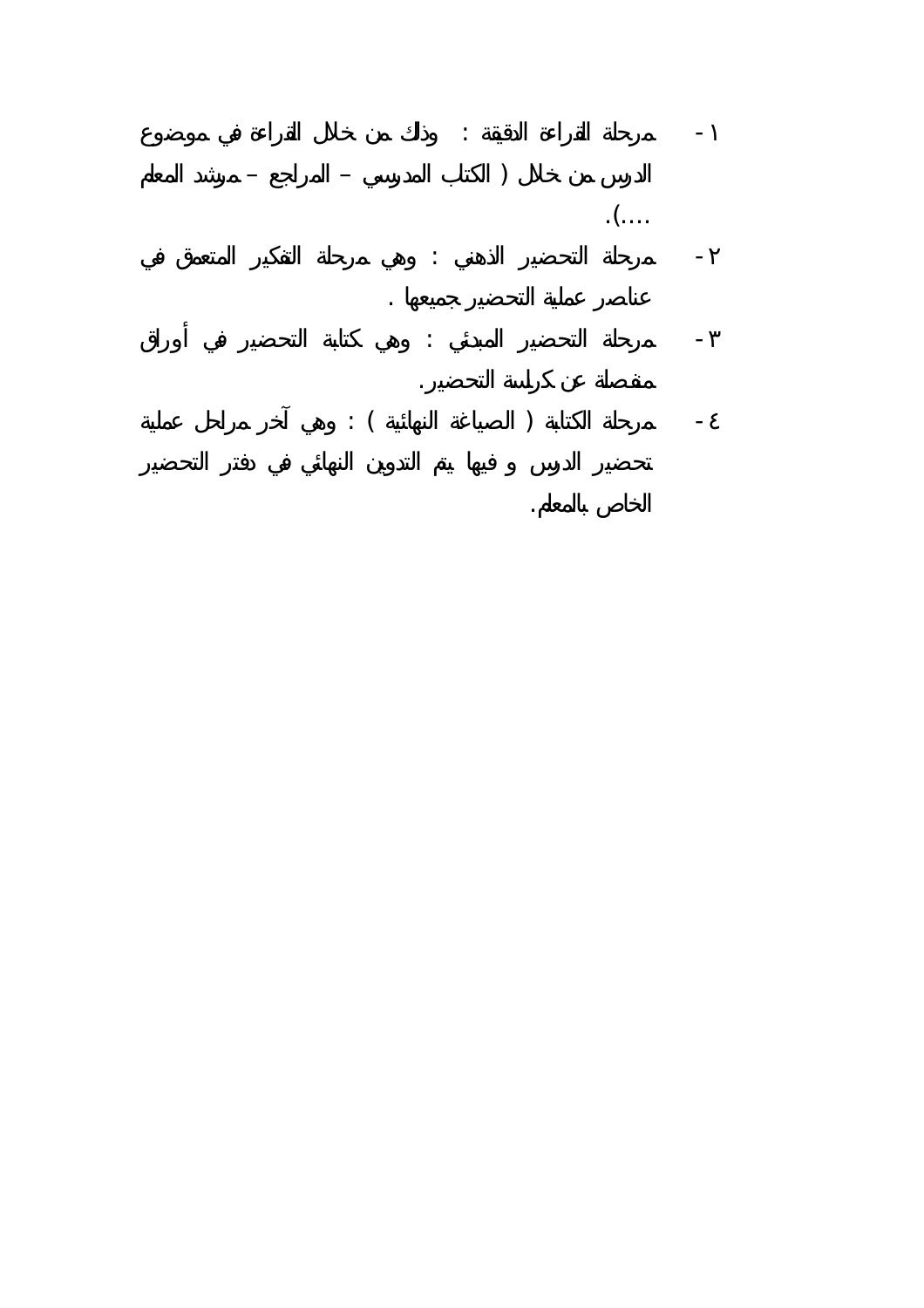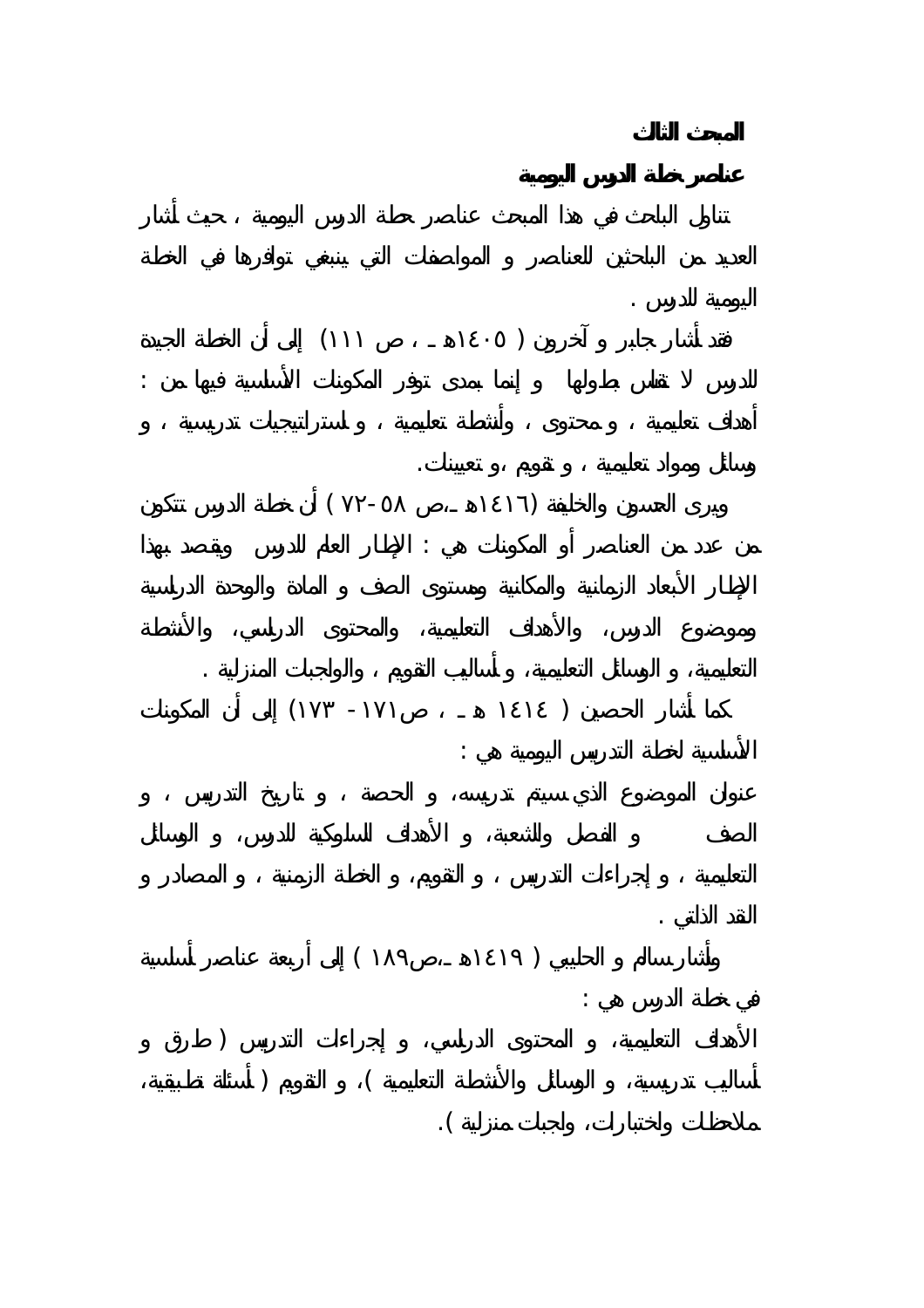$($   $)$   $($   $)$ تتوفر في خطة الدرس هي: الأهداف، المحتوى، والطريقة، والأنشطة، التعيينات .  $($   $)$ التدريس لابد أن تشتمل على عناصر رئيسية هي: - المكونات الروتينية : وتشمل عنوان الموضوع، تاريخ وبداية الخطة، الزمن، الصف والفصل والشعبة. - المكونات الفنية : وتشتمل على محتوى التعلم ،وأهدافه ،و تقويم التعلم التدريس .  $($ خطة الدرس اليومي هي : أدوات التعلم، التكليفات التعيينات، الغلق.  $(1)$ تحتوي على العناصر التالية: المصادر.  $($ تحضير الدرس يشمل العناصر التالية: الأهداف السلوكية، الاستعداد المفاهيمي" لتعلم القبلي" الأساليب والإجراءات، والتقويم، الزمن.  $($  -  $)$ تحتوى على العناصر التالية: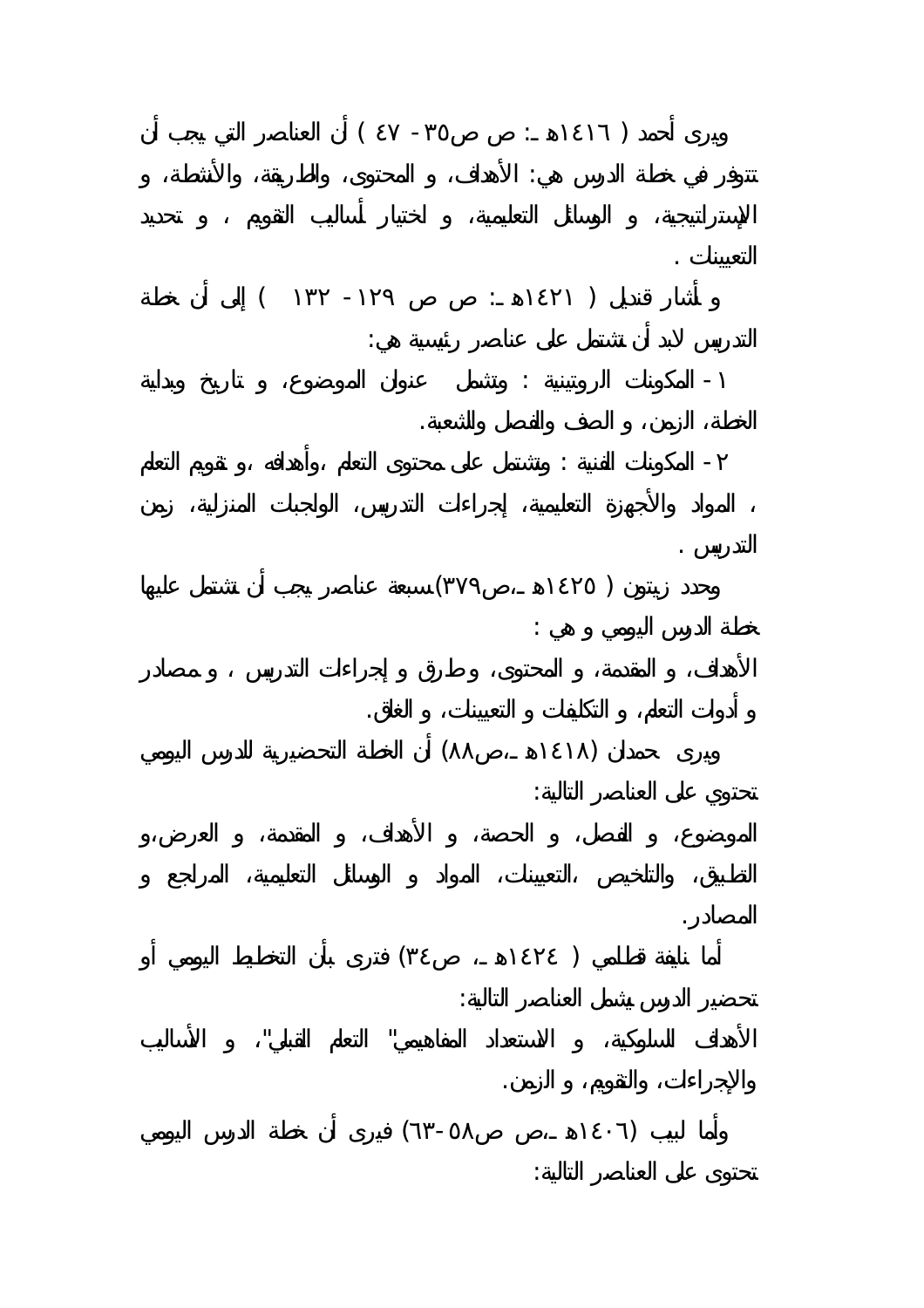ملخص الدرس، تقويم الدرس، تحديد الواجبات المنزلية.  $($ الدراسية يجب أن تحتوي ثلاثة عناصر أساسية هي : الأهداف، طرق عرض الخبرات التعليمية، أساليب التقويم.  $($  -  $)$ للتدريس الجيد في التالي:  $($  (  $)$ الوسائل التعليمية المختلفة، تحديد إعداد أدوات التقويم.  $($ أن عناصر الإعداد التخطيط للدرس هي على النحو التالي: .بالإضافة للعناصر السابقة هناك جوانب مهمة يمكن إغفالها وهي: .التمهيد للدرس. . طريقة التدريس.  $(1)$  and the set of the set of the  $(1)$ يجب أن يتضمن على الأقل العناصر التالية: المعلومات العامة الأولية، الأهداف التدريسية الخاصة، عناصر المحتوى ( تحليل المحتوى) الأساليب الوسائل الأنشطة التعليمية، التقييم.  $($ اليومية هي:

التقويم، الملخص، الواجب، التقويم الذاتي.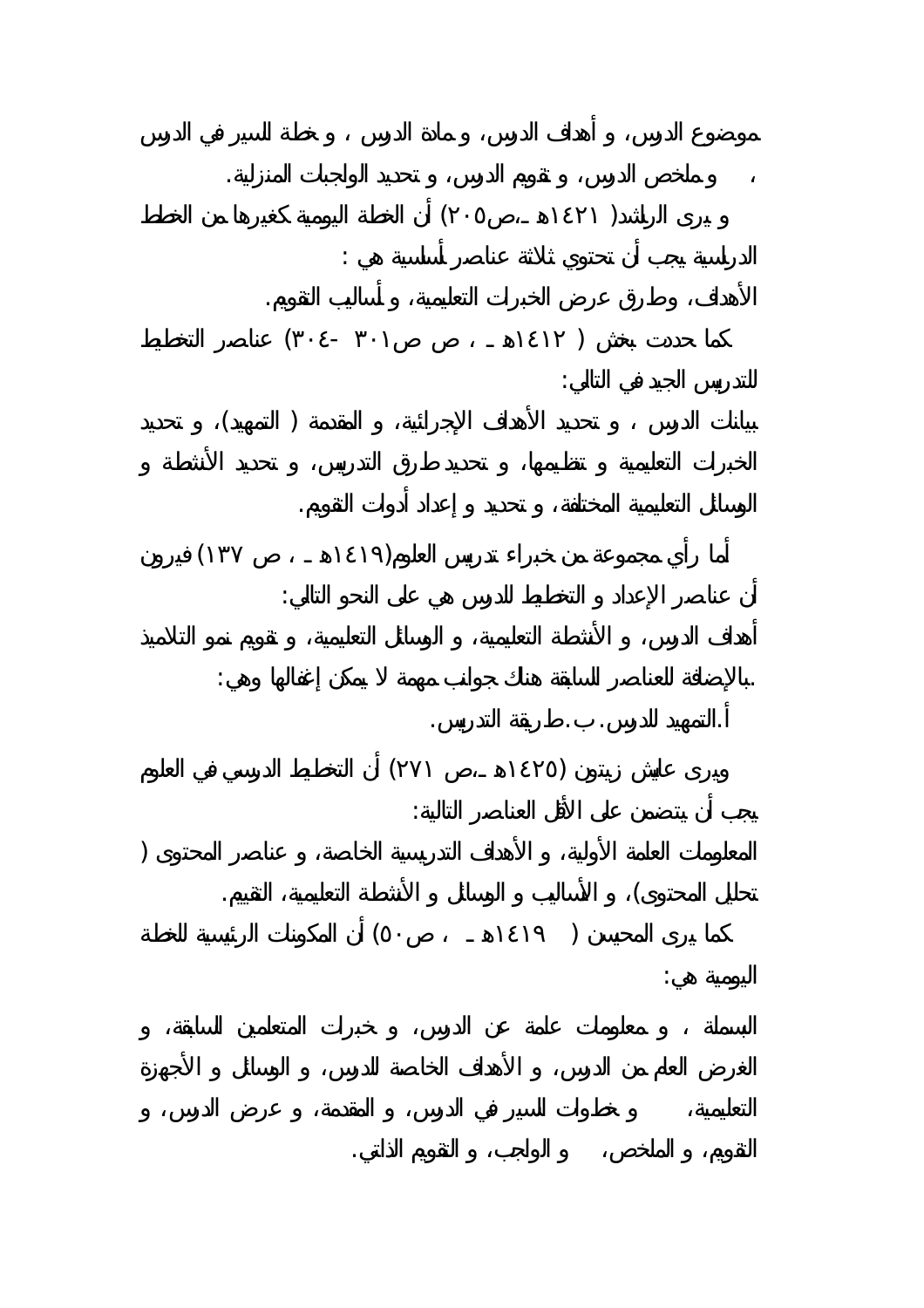$($ التدريسية هي على شقين: أولاً: المكونات الروتينية أو الثانوية: وتشمل تاريخ وقت بدء التنفيذ، والزمن الصف الدراسي لذي ستنفذ فيه. ثانياً: المكونات الفنية الأساسية : تتضمن مجموعة من العناصر هي: أهداف  $($ النشاطات الوسائل التعليمية، أساليب التقويم الواجبات المنزلية. عناصر خطة الدرس هي :  $($ العرض، الغلق، أسئلة التقويم، الواجبات، المصادر والمراجع. خطة الدرس اليومية يعرف بالمعايير التي ينبغي أن تتوفر فيها: **- الأهداف السلوكية :** المراجع.  $(1)$  )  $(1)$ 

فعله ويوضح عملية التخطيط في تدريس العلوم.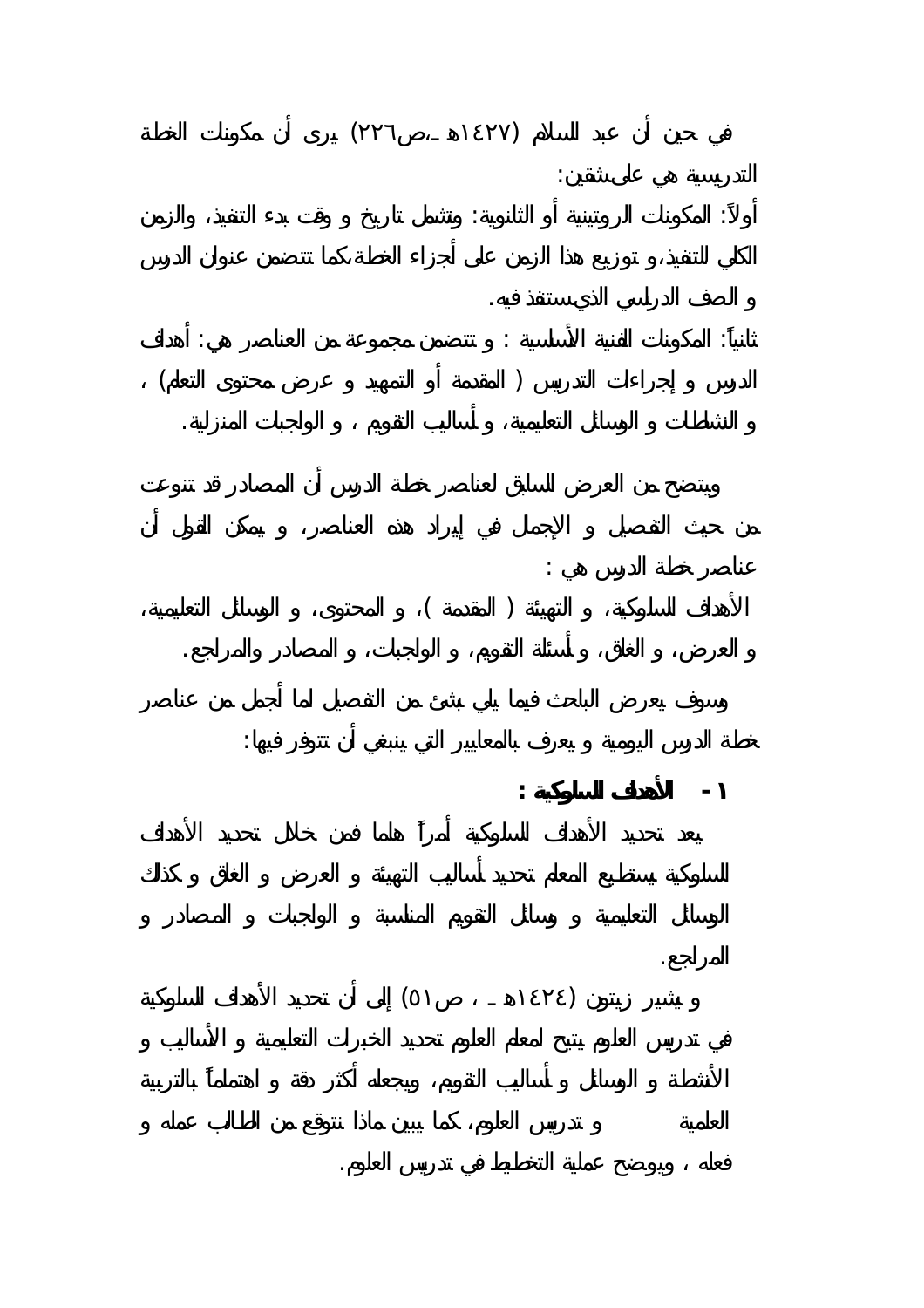$\cdots$  is a set of  $\cdots$  (i.e. ) تصف ما يمكن أن يفعله التلميذ أو ينتجه بعد إتمام عملية التعل " ٢٧ . **مكونات الهدف السلوكي:**   $\mathbf{r}$  $\left($  $\vdots$  (  $\qquad$  )  $\qquad$  -قابل للملاحظة القياس.  $\frac{1}{2}$ الأداء وهو المتعلم.  $\frac{1}{2}$ صورة مصطلح من المادة العلمية: حقيقة مفهوم مبدأ، قاعدة اتجاه . - الشروط اللازمة لحدوث السلوك: لحدوث السلوك.  $\frac{1}{2}$ هو الحد الأدنى من السلوك أو الأداء المطلوب من المتعلم القيام به .

**تصنيف الأهداف السلوكية:**   $)$  $\left($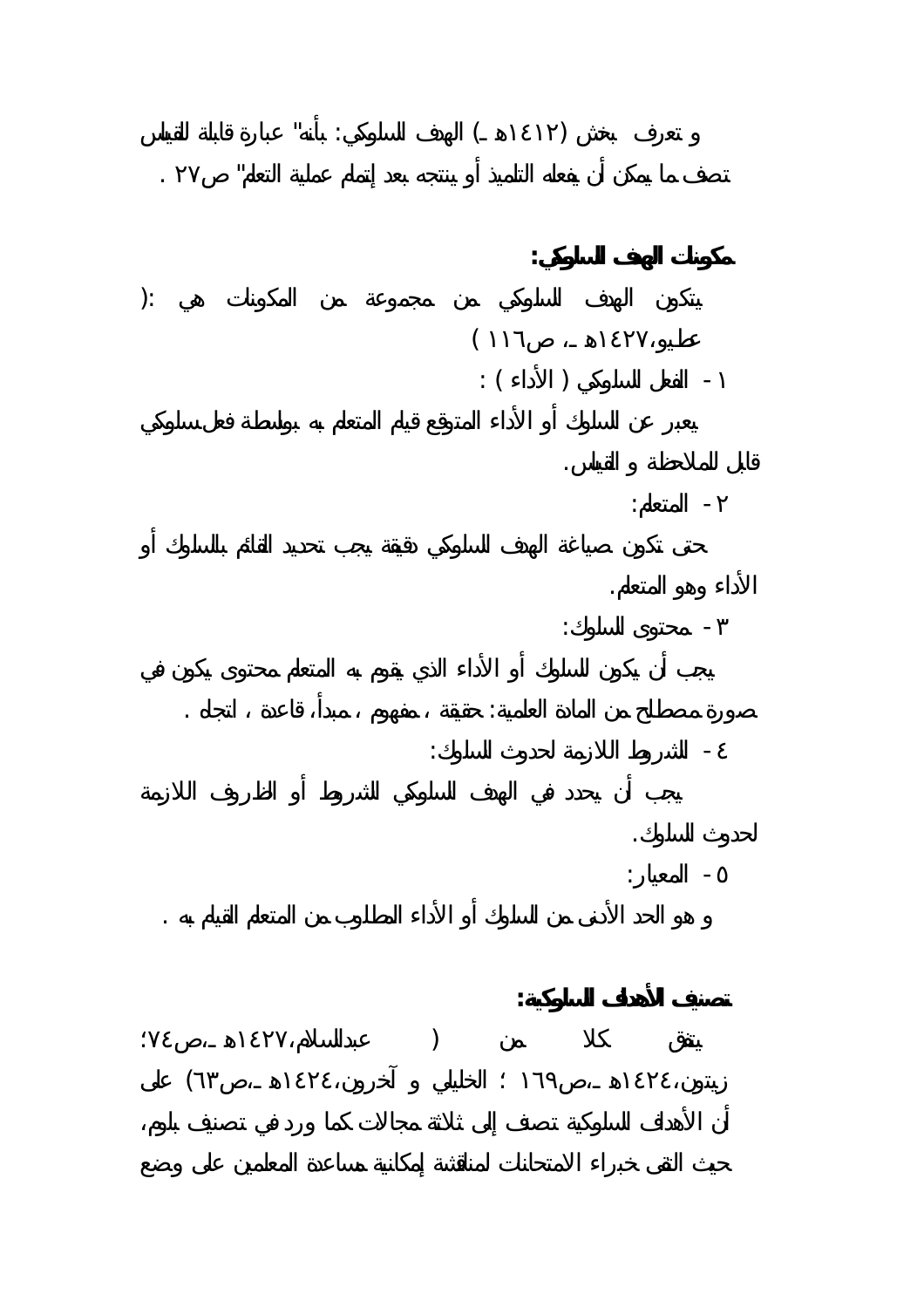السلوكية التعليمية سمي تصنيف "بلوم" حيث صنفت فيه الأهداف إلى ثلاثة مجالات : المجال المعرفي، المجال الوجداني، المجال المهاري.  $($ التربوية للمجال المعرفي تصنف في ستة مستويات هي : -  $\mathbb{R}^n$  -  $\mathbb{R}^n$  in the set of  $\mathbb{R}^n$ استذكار لأساليب العمليات. - الاستيعاب: يمثل أدنى مستويات الفهم يشير إلى نوع من الفهم أو الإدراك الذي يجعل الفرد يعرف ما يبلغ إليه. - التطبيق: استعمال الأفكار المجردة في مواقف محددة ملموسة. - التحليل: تفكيك أو تحليل رسالة ما إلى عناصرها المكونة لها.  $\mathbb{R}^2 \times \mathbb{R}^2 \times \mathbb{R}^2 \times \mathbb{R}$ الأجزاء معا أو بنية لم تكن موجودة من قبل. - التقويم: إصدار الأحكام على قيمة المادة الأساليب لأغراض معينة.  $($ الانفعالي تصنف في خمسة مستويات هي:  $\frac{1}{2}$  -  $\frac{1}{2}$  ,  $\frac{1}{2}$  ,  $\frac{1}{2}$  ,  $\frac{1}{2}$  ,  $\frac{1}{2}$  ,  $\frac{1}{2}$  ,  $\frac{1}{2}$  ,  $\frac{1}{2}$  ,  $\frac{1}{2}$  ,  $\frac{1}{2}$  ,  $\frac{1}{2}$  ,  $\frac{1}{2}$  ,  $\frac{1}{2}$  ,  $\frac{1}{2}$  ,  $\frac{1}{2}$  ,  $\frac{1}{2}$  ,  $\frac{1}{2}$  ,  $\frac{1$ يكون راغبا في تلقيها الانتباه لها. -  $\mathbf{r}_\mathrm{c}$  (  $\mathbf{r}_\mathrm{c}$  ):  $\mathbf{r}_\mathrm{c}$  by  $\mathbf{r}_\mathrm{c}$  ,  $\mathbf{r}_\mathrm{c}$ بصورة نشطة فعالة. - التقييم أو التثمين: إعطاء قيمة للشئ أو الظاهرة أو السلوك هذا المفهوم ناتج عن تقويم الفرد أو تقديره. -  $\alpha$  in the probability of  $\alpha$ إليها أكثر من قيمة واحدة. - التمييز عن طريقة قيمة أو بمركب من القيم: عند هذا المستوى من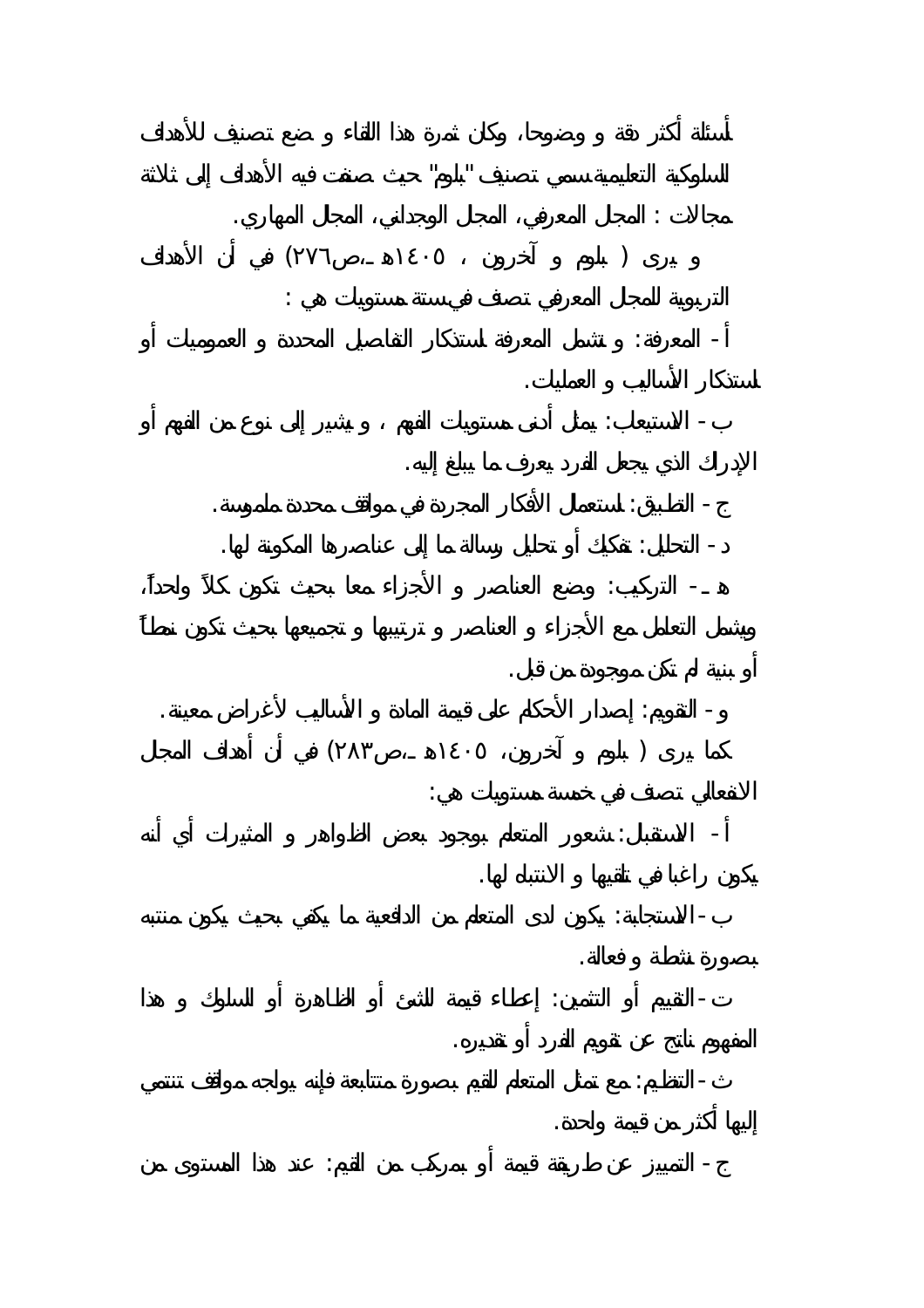بأن يسلك وفق هذا الطريق. in the set of the set of the set of the set of the set of the set of the set of the set of the set of the set of the set of the set of the set of the set of the set of the set of the set of the set of the set of the set o  $\left($ قد وضعت " اليزابيث سمبسن" تصنيفاً دقيقاً للمجال المهاري يحتوي على سبعة مستويات هي: - الإدراك: هو الشعور باستقبال ظاهرة ملاحظتها من خلال حواس الإنسان. -  $\mathbf{r}_1$  ,  $\mathbf{r}_2$  are an independent of  $\mathbf{r}_1$ - الاستجابة الموجهة: تبدأ بتعلم المهارة بواسطة التقليد أو المحاولة الخطأ.

 $\colon (\hspace{-.4cm} \longrightarrow \hspace{-.4cm} \longrightarrow \hspace{-.4cm} \longrightarrow \hspace{-.4cm} \longrightarrow \hspace{-.4cm} \longrightarrow \hspace{-.4cm} \longrightarrow \hspace{-.4cm} \longrightarrow \hspace{-.4cm} \longrightarrow \hspace{-.4cm} \longrightarrow \hspace{-.4cm} \longrightarrow \hspace{-.4cm} \longrightarrow \hspace{-.4cm} \longrightarrow \hspace{-.4cm} \longrightarrow \hspace{-.4cm} \longrightarrow \hspace{-.4cm} \longrightarrow \hspace{-.4cm} \longrightarrow \hspace{-.4cm} \longrightarrow \hspace{-.4cm} \longrightarrow \hspace{-.4cm} \longrightarrow \hspace{-.4cm} \longrightarrow \hspace{-.4cm} \longrightarrow \hspace{-.4cm}$ في الجهد. - الاستجابة المركبة: تتمثل في تأدية عمل حركي بمهارة كفاءة عمل حركي بمهارة كفاءة  $\sigma$ بصورة ذاتية. - التكيف: يقصد به تعديل المهارة المكتسبة لتوافق موقفاً أدائيا جيداً. - الإبداع: فيه يتم ابتكار مهارات حركية جيدة لمواجهة مشكلة محددة.

> $($ السلوكية الجيدة لدروس العلوم منها:

- أن يكون الهدف محددا تحديدا دقيقا ليتسنى للمعلم اختيار طريقة التدريس والأنشطة المناسبة أساليب التقويم المناسبة لهذا الهدف.

العمل.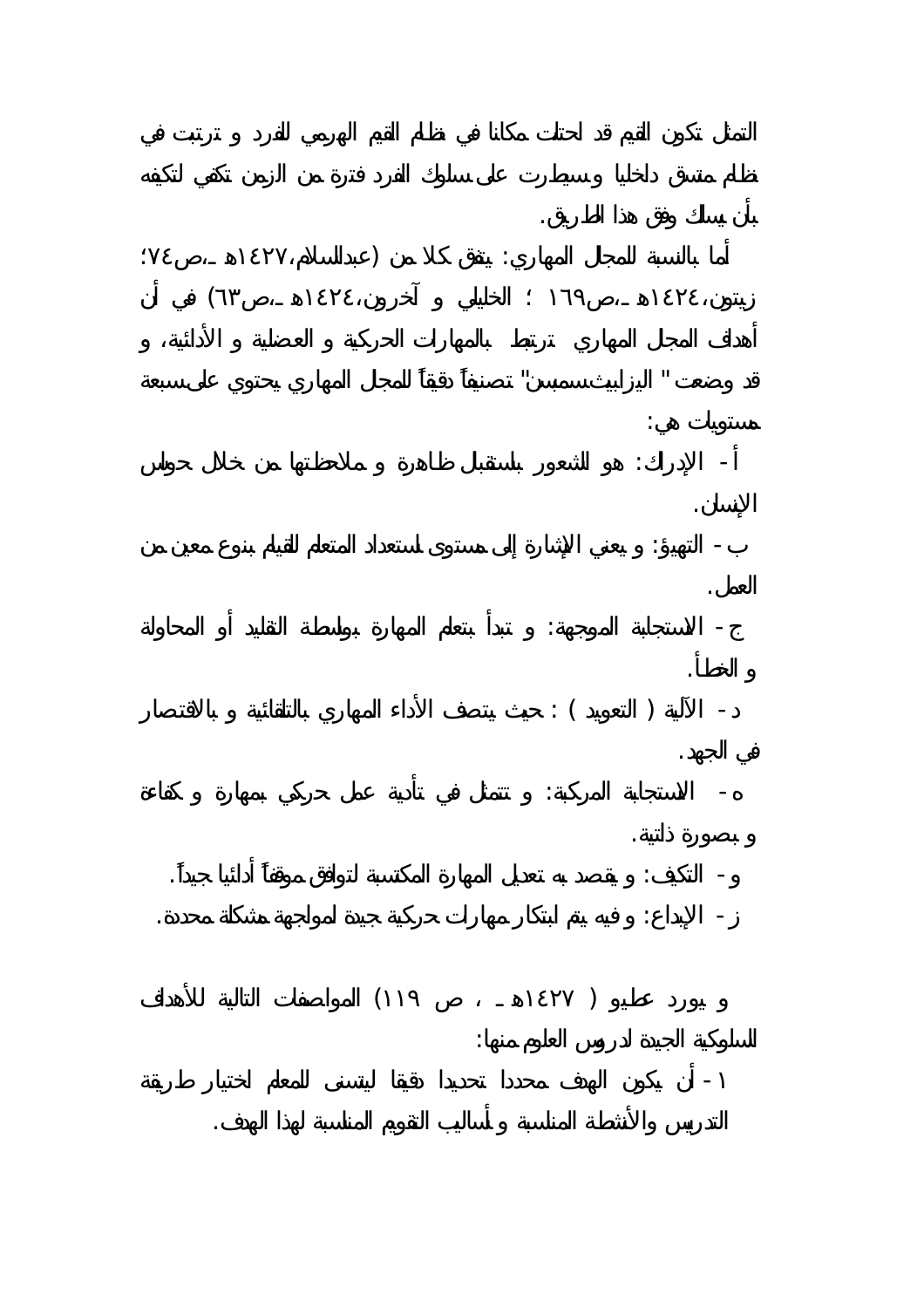- أن تحتوي عبارة الهدف السلوكي على فعل سلوكي يمكن ملاحظته قياسه. - أن يرد في عبارة الهدف معيار الأداء ليتسنى تقويم تحقق الهدف. - أن تكون الأهداف واقعية ممكنة التحقيق في حدود إمكانيات الطلاب. - أن تكون الأهداف شاملة بمعنى تضمنها للجوانب المعرفية المهارية والوجدانية. - ارتباط الأهداف السلوكية لدرس العلوم بالأهداف العامة لمنهج العلوم. - أن تكون التغيرات المراد إحداثها لدى الطلاب المتضمنة بالهدف الطلاب. - أن تتنوع الأهداف السلوكية لمراعاة الفروق الفردية بين الطلاب كتنوعها لمراعاة مستوى النمو المعرفي للمتعلمين.  $($ **- التهيئة ( المقدمة ) :** قبول من قبل التلاميذ. الهدف من التهيئة ( المقدمة) هو تهيئة التلاميذ للتعلم ( الحليبى

 $\langle$  $($ 

منها: طبيعة الموضوع، مستوى نضج المتعلم، والإمكانات المتاحة.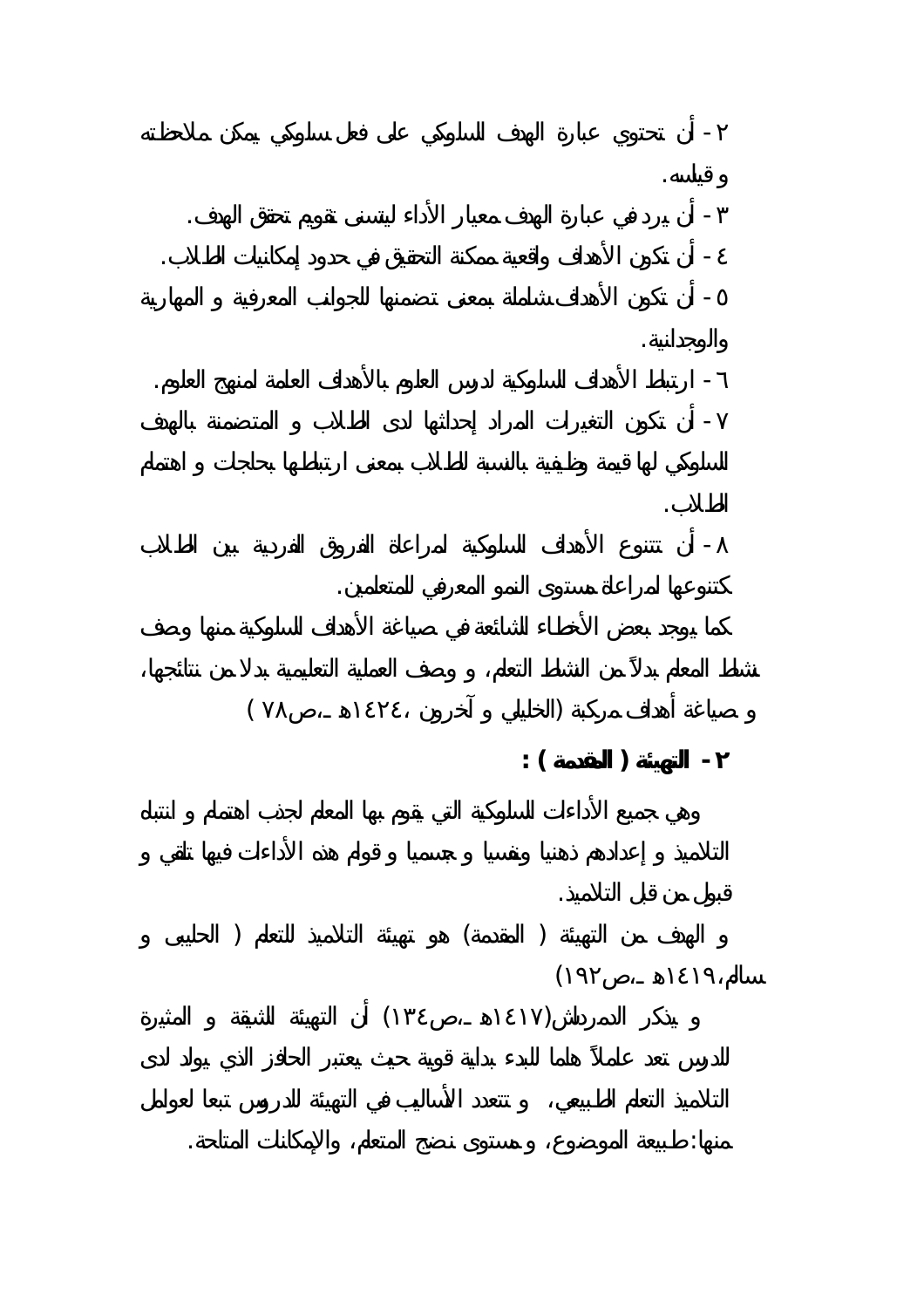من درس لآخر.  $($ تحقيق هدف معين أنه في حاجة إلى تهيئة التلاميذ إلى موضوع الهدف التالي.  $($ يلي : - ربط خبرات الطلاب السابقة بموضوع الدرس الجديد. - استخدام العروض العملية في إثارة انتباه الطلاب . - استغلال المعلم خبراته الشخصية التي مر بها كأن يحدث طلابه عن التلوث البيئي في مدينة زارها. - استغلال المعلم لمعلومات الطلاب المكتسبة من وسائل الإعلام الفيروسات . - استغلال المعلم للمشكلات البيئية الموجودة كثقب الأوزون أو الاحتباس الحراري. - استخدام الطرائف العلمية تمهيداً لموضوع الدرس . **- المحتوى الدراسي :**  $($ 

المبادئ القوانين والنظريات .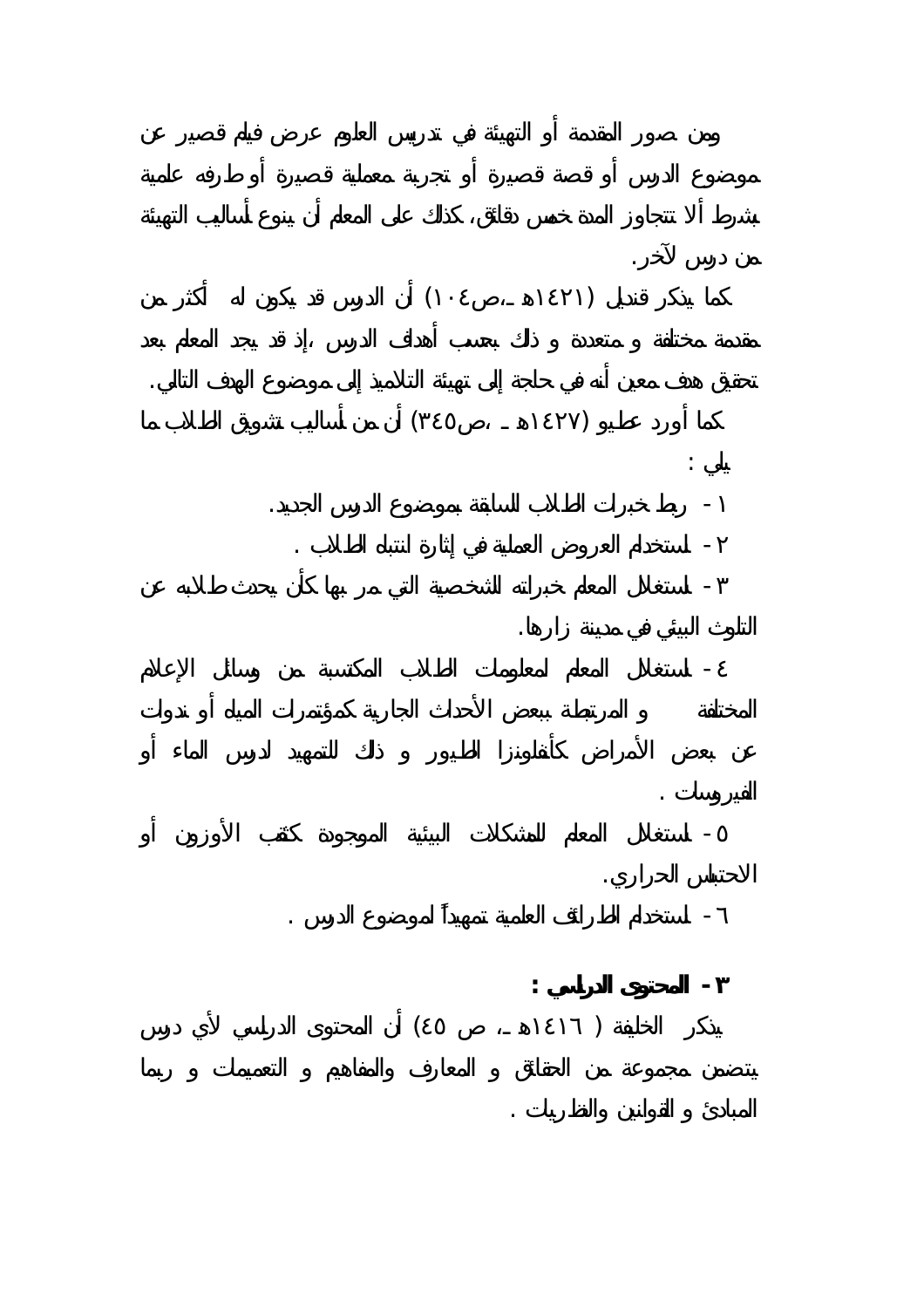$\qquad \qquad \qquad ( \qquad \qquad )$ والتعميمات القوانين النظريات العلمية التي يتضمنها المنهاج " ٢٥١ .  $\sqrt{1-\frac{1}{2}}$  (  $\sqrt{1-\frac{1}{2}}$  ) أمرين : الأول هو الأول هو الهدف التعليمي لأول هو الأول هو الأول هو الأول هو التعليمي للدرس الثاني أن شطة الدرس إثارة الحوار الحوار الحوار الحوار الحوار الحوار الحوار الحوار الحوار الحوار الحوار الحوار الحوار الحوار الحوار<br>الحوار الحوار الحوار الحوار الحوار الحوار الحوار الحوار الحوار الحوار الحوار الحوار الحوار الحوار الحوار الحوا  $($  -  $)$ المحتوى تقديمه هي : - الاستمرار والتتابع، فكل مادة دراسي يدرسها المعلم عبارة عن استمرار لدراسة نفس المادة التي درسها التلميذ في الصف السابق . - التكامل هو أساس هام من حيث صلة المحتوى بالمواد الدراسية الأخرى .  $\mathbf{r} = \mathbf{r} \cdot \mathbf{r}$ - التوازن في تقديم المحتوى فلا يركز المعلم على موضوعات بعينها يهمل موضوعات أخرى . - أن يحرص في تنظيم المحتوى تقديمه على فكرة التعلم الذاتي بحيث يعتمد الطالب على نفسه في الدراسة . **- الوسائل التعليمية :**  $\begin{pmatrix} 1 & 1 & 1 \\ 1 & 1 & 1 \end{pmatrix}$  where  $\begin{pmatrix} 1 & 1 \\ 1 & 1 \end{pmatrix}$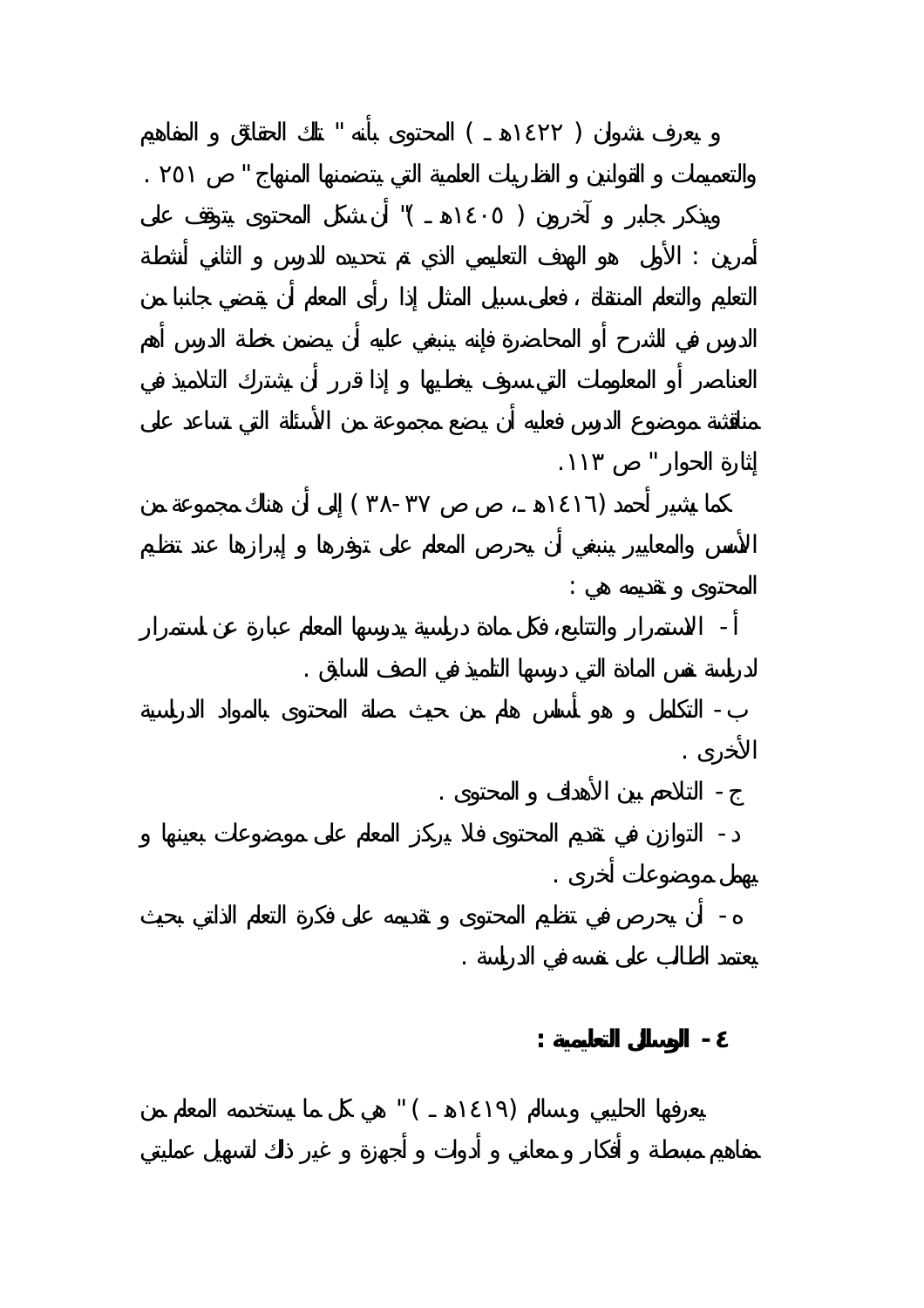التعليم التعلم" .٣٨٧  $\mathbf{I}$  is a set of  $(1, 1)$  by  $(1, 1)$ من خلالها تتوفر الخبرات المباشرة بدائلها لإحداث التعلم" .٤٣ تدريسه تزيد فعاليته تعمق استفادة المتعلمين منه. (  $\left($  $\,$  ).  $\mathcal{L}$  $(1)$  in the set of  $(1)$ كوسائل أو وسائط تعين على التعلم تؤدي إلى سرعته. **معايير اختيار الوسيلة التعليمية:**  $(1)$  and  $(1)$  in  $(1)$  in  $(1)$  in  $(1)$  in  $(1)$  in  $(1)$  in  $(1)$  in  $(1)$  in  $(1)$  in  $(1)$  in  $(1)$  in  $(1)$  in  $(1)$  in  $(1)$  in  $(1)$  in  $(1)$  in  $(1)$  in  $(1)$  in  $(1)$  in  $(1)$  in  $(1)$  in  $(1)$  in  $(1)$  in  $(1)$ يخضع الاختيار لمجموعة من المعايير هي: - ارتباط الوسائل بالأهداف العامة السلوكية. - أن تشكل جزءا أساسيا من المادة المرجعية للدرس . - أن تعزز أسلوب التدريس تدعم الموقف التعليمي بالفعالية النشاط. - احتواء الوسيلة التعليمية على مقومات الوسيلة التعليمية الجيدة أن تتوفر أجهزة عرضها إذا كانت بحاجة لذلك وذلك في حال توفر الوسيلة.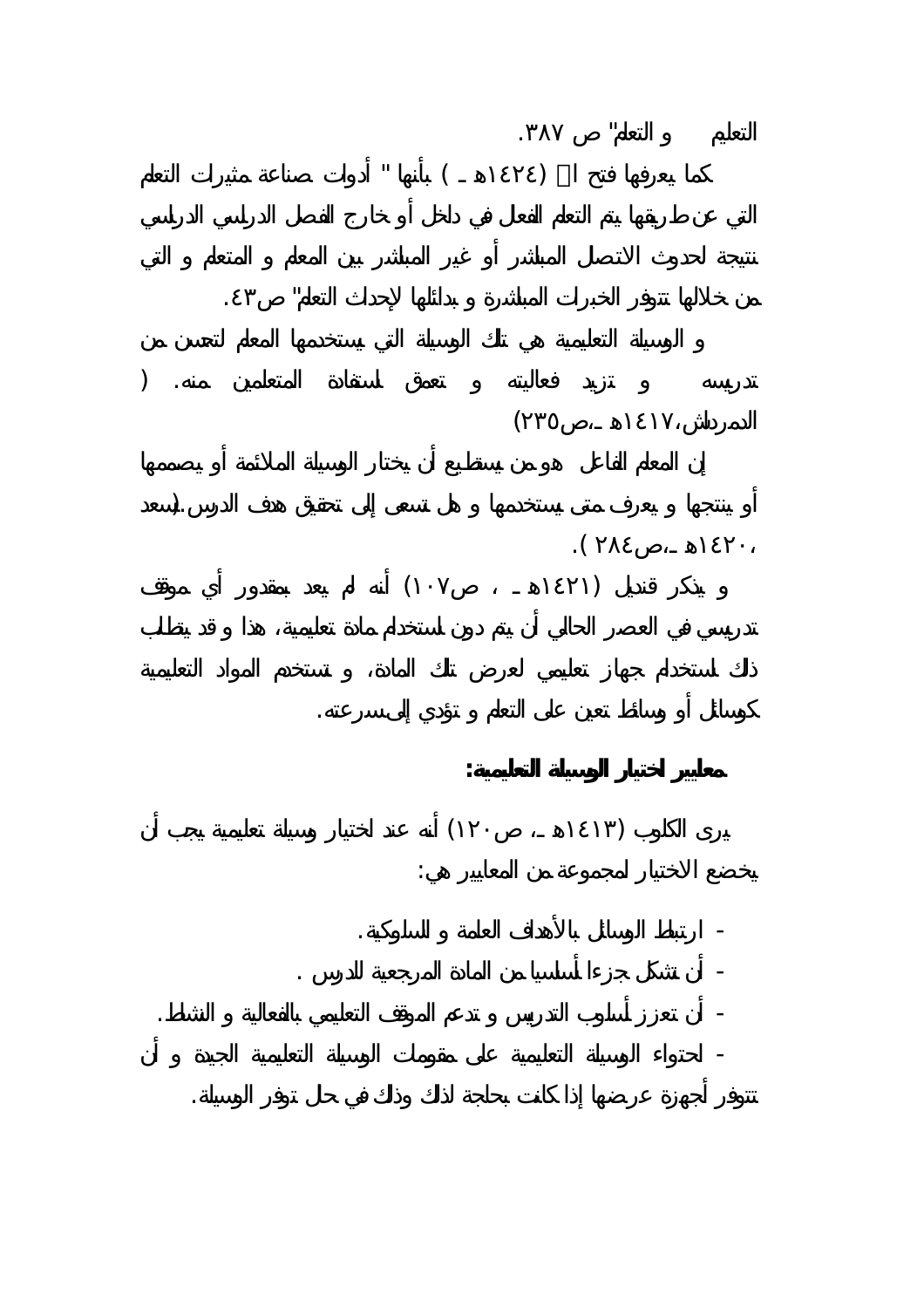- اعتماد نتائج تجريب الوسيلة وتأثيرها على الطلاب أثناء الاستخدام ( التغذية الراجعة). - إذا كانت الوسيلة غير متوفرة في المدرسة لابد للمعلم من إنتاجها ويستحسن إشراك الطلاب في عملية الإنتاج. - على المعلم أن يتوخى البساطة عدم الإسراف المادي عند الاختيار أو الإعداد للوسيلة. **أهمية الوسائل التعليمية**: كثيرة منها : تثبيت المعلومات في ذهن المتعلم،و مقابلة الفروق الفردية بين is a contract of the contract of the contract of the contract of the contract of the contract of the contract of the contract of the contract of the contract of the contract of the contract of the contract of the contract  $\mathcal{L}$ **الوسائل التعليمية المستخدمة في تدريس العلوم:**  يوجد لكثير من الوسائل المستخدمة في تدريس العلوم يذكر الباحث منها : . الأشياء الحقيقية:هي الأشياء ذاتها الحية غير الحية كما خلقها االله سبحانه  $($ . العينات:هي أشياء حقيقية لم يحدث لها أي تغير، يستخدمها المعلم عندما  $($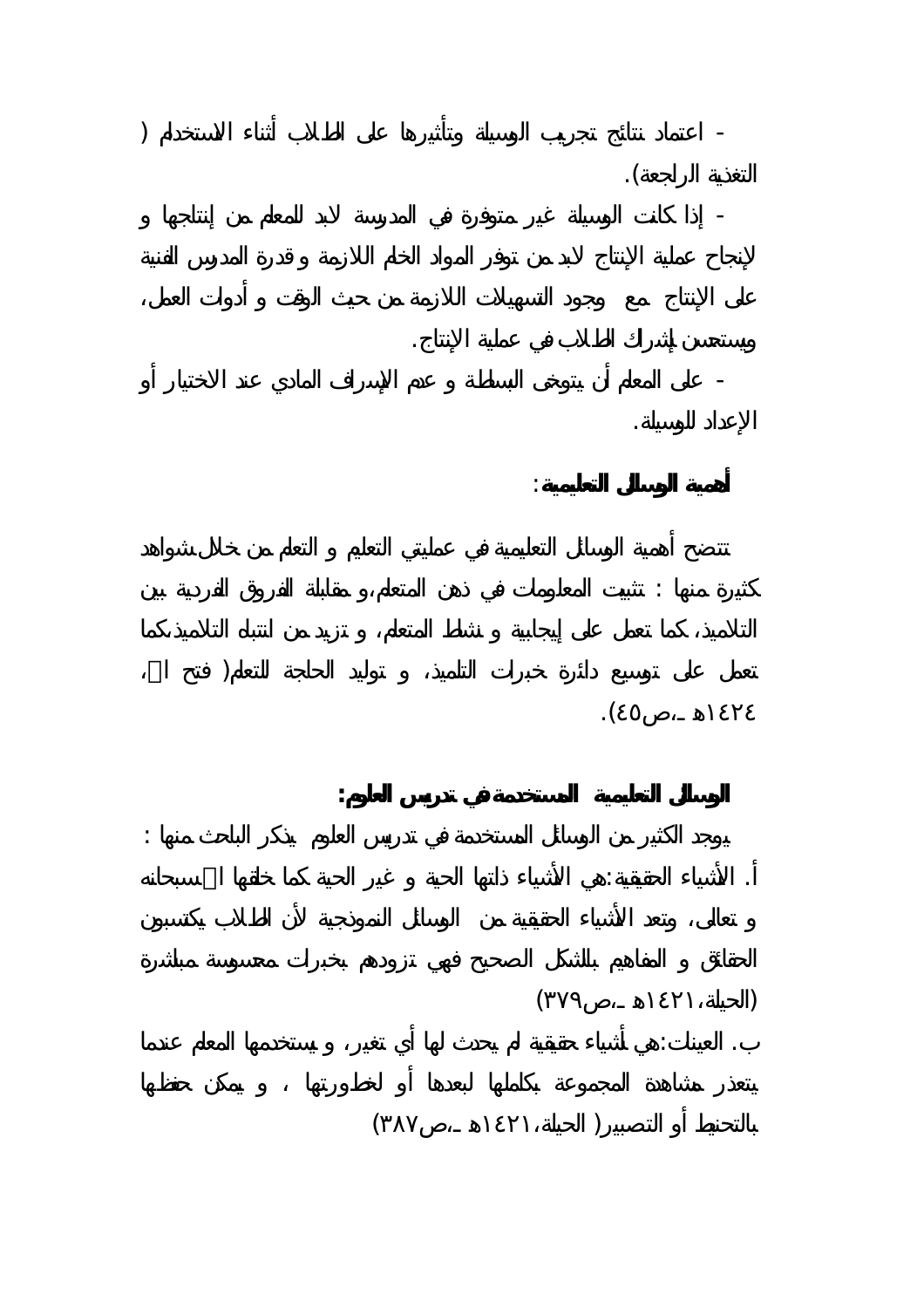. This is a constant of the action of the set of the set of the set of the set of the set of the set of the set of the set of the set of the set of the set of the set of the set of the set of the set of the set of the set  $\mathbf{I}$ . الصور: تستخدم الصور كبديل عن الخبرة المباشرة لكي تسهم في تكوين and a set  $\lambda$  $\left($ هـ. الشفافيات:من أكثر المواد التعليمية انتشارا استخداما في العملية التعليمية، تتميز بتوفر أجهزة عرضها في المدارس قلة كلفة إنتاجها.(  $\left($ . الأفلام:تعتبر الأفلام التعليمية من أكثر الوسائل التعليمية المستخدمة في المباشرة(الدمرداش ١٤١٧هـ،ص٢٤٧). . الحاسب الآلي: هناك الكثير من الاستخدامات التي يمكن أن يقوم بها  $\Gamma$  $\mathcal{L}$ . الفصل الالكتروني: هي قاعات تدريس مجهزة بالوسائل الأجهزة التفاعلي، يتألف الفصل الالكتروني من المكونات التالية: خاصية التخاطب وخاصية توجيه أوامر المتابعة لما يعرضه المدرس للطلبة ( التودري  $\mathcal{L}$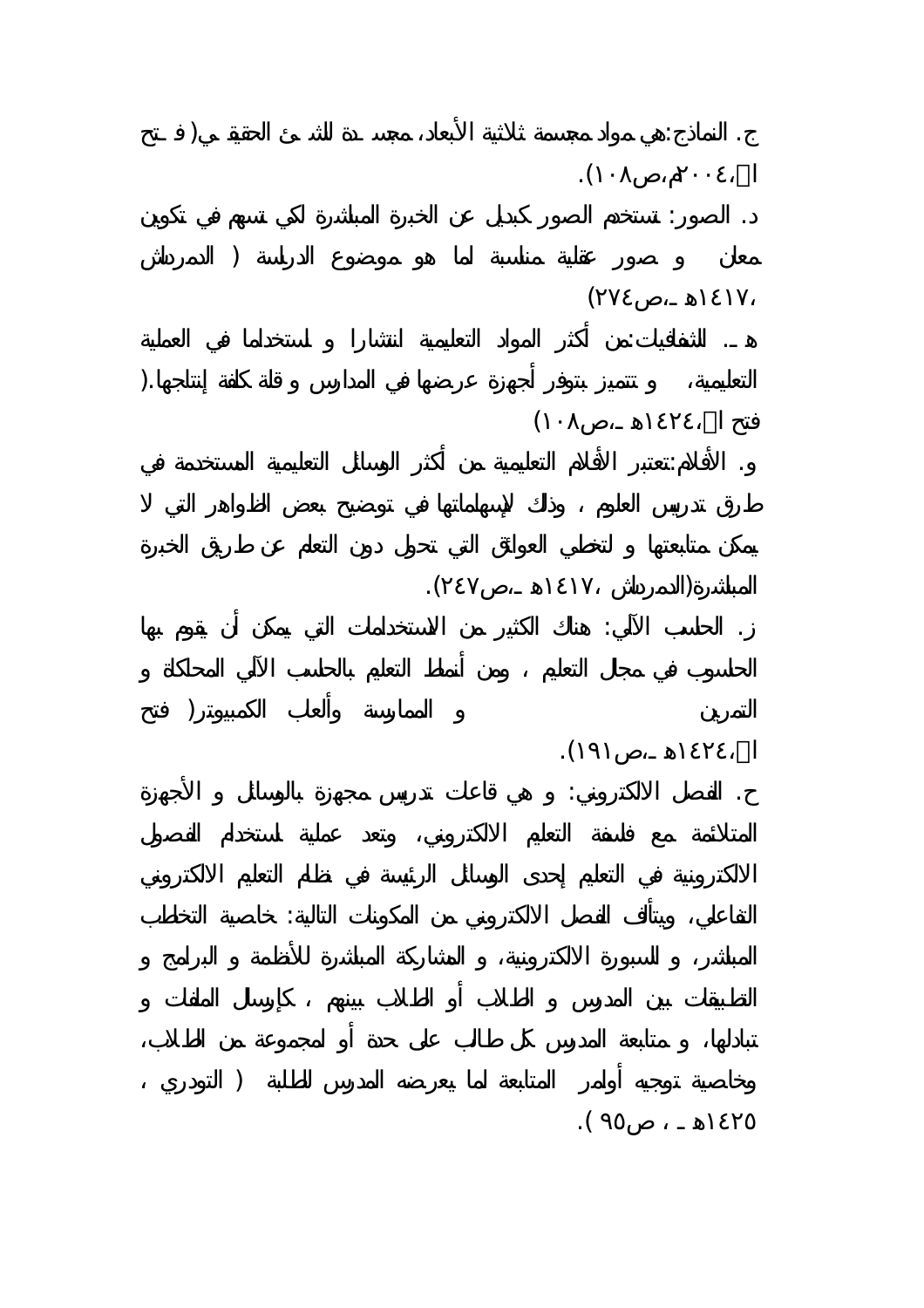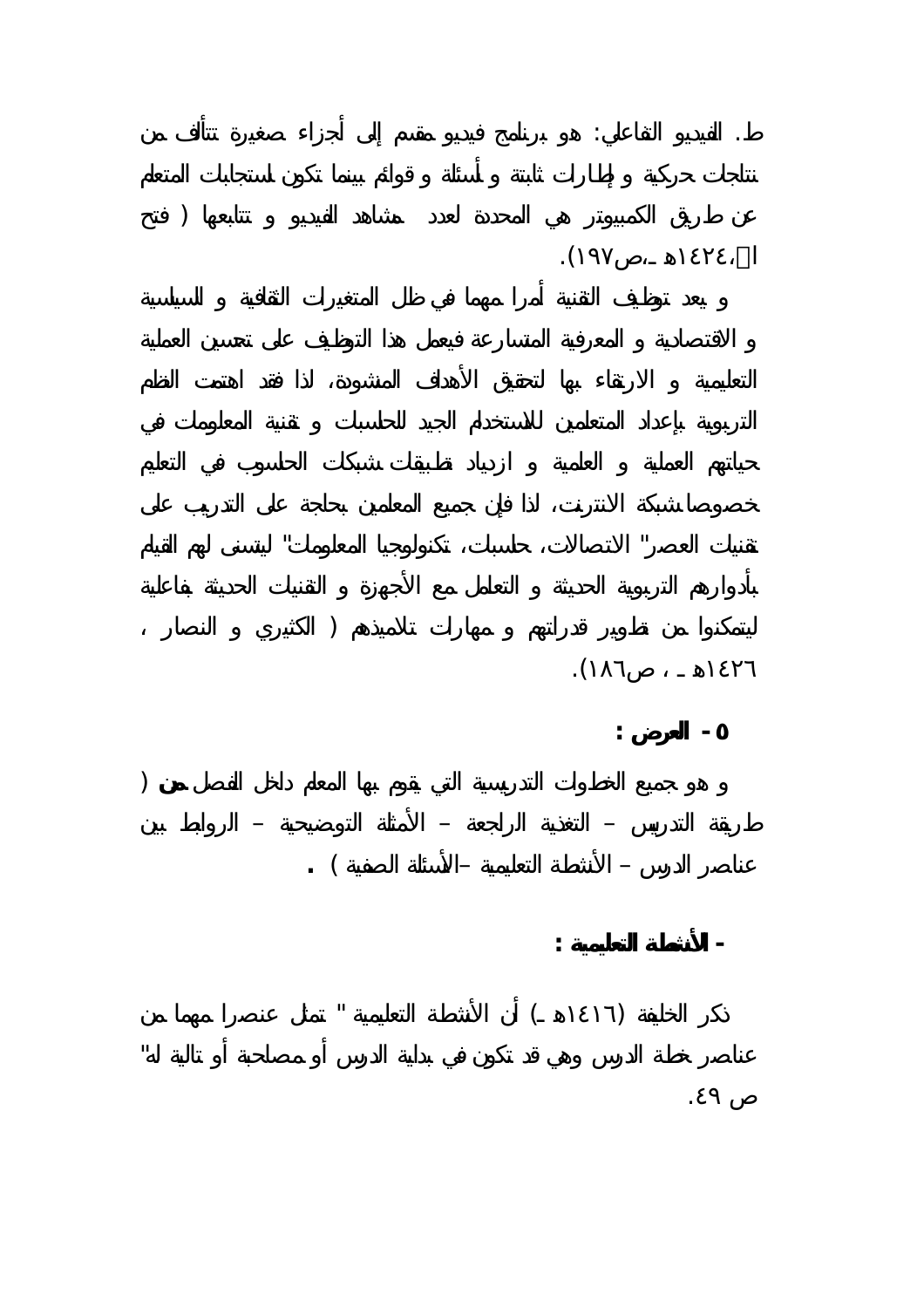$($ حجرة الدرس كأن تتم في المعمل أو في المكتبة .  $($ الدرس على نشاط واحد.  $\text{''}: \quad \text{()} \qquad \text{()}$ جوهرا أساسيا في تعلم العلوم تعليمها" .٤٤٦  $(121)$  and  $(121)$  in the set of the set of the set of the set of the set of the set of the set of the set of the set of the set of the set of the set of the set of the set of the set of the set of the set of the set of تقع في ثلاثة أنواع هي: - نشاطات علمية عامة لجميع الطلاب هدفها تعليم المفاهيم المبادئ العلمية لجميع الطلاب انطلاقا من خبرات المتعلم نفسه. - نشاطات علمية تعزيزية لجميع الطلاب الهدف منها تثبيت تعميق تعزيز تعلم المفاهيم المبادئ العلمية لدى الطالب. - نشاطا علمية إغنائية ( اثرائية ) هي نشاطات يقوم بها بعض

معرفة علمية جديدة وراء معرفة كتاب العلوم . **- طريقة التدريس :**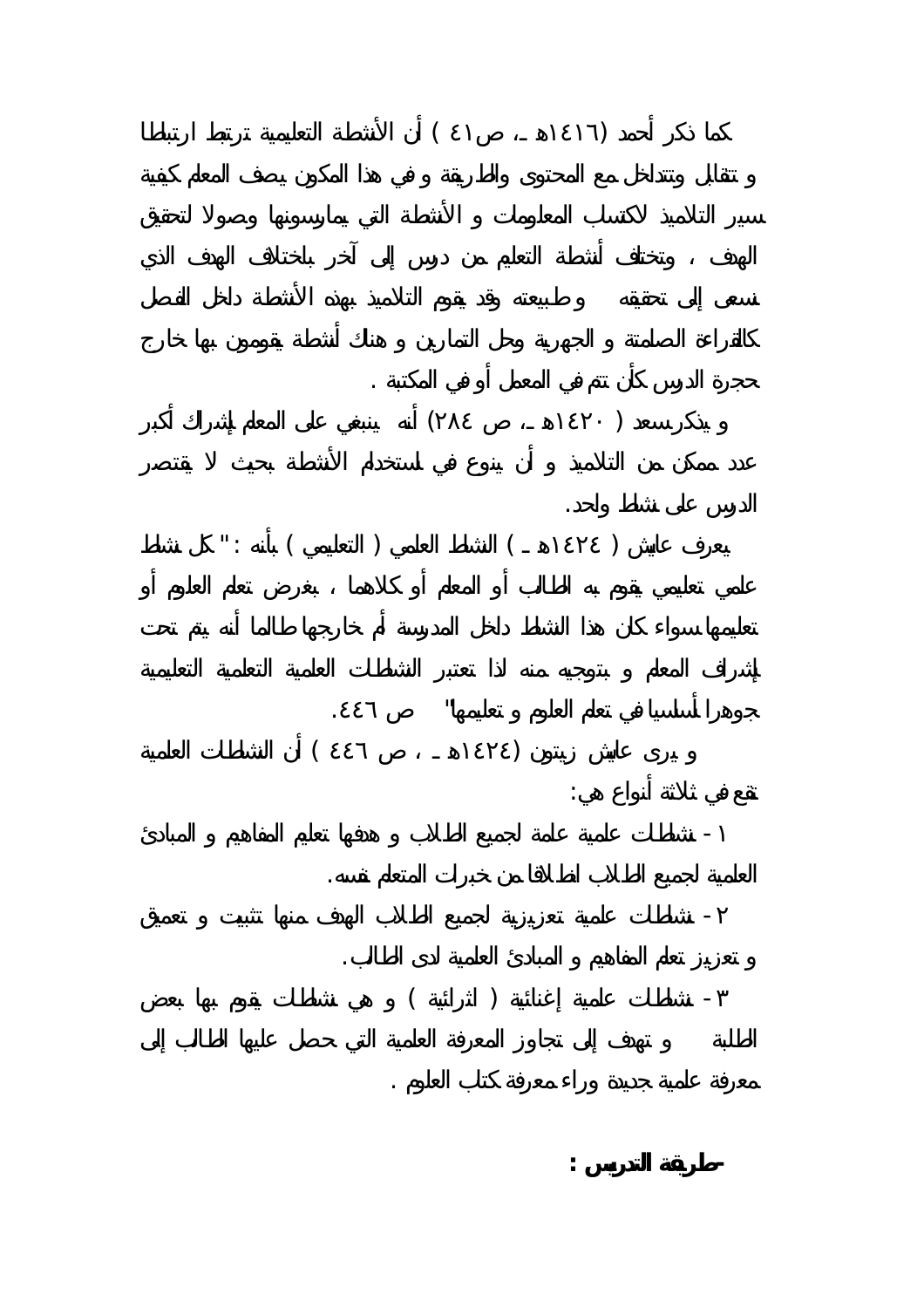$\mathbb{I}$  and the set of  $\mathbb{I}$  (i.e.,  $\mathbb{I}$  ) and  $\mathbb{I}$  and  $\mathbb{I}$  and  $\mathbb{I}$  and  $\mathbb{I}$  and  $\mathbb{I}$  and  $\mathbb{I}$  and  $\mathbb{I}$  and  $\mathbb{I}$  and  $\mathbb{I}$  and  $\mathbb{I}$  and  $\mathbb{I}$  and  $\mathbb{I}$  and  $\mathbb{I}$  a الوسائل الإمكانيات التعليمية المتاحة له في الموقف التعليمي." .١٢٣  $($   $\; : \; 1)$ الطرق المناسبة لنقل المعلومات المهارات إلى التلاميذ بأيسر السبل. وقد التعليم الزمري، التعلم التعاوني، ..الخ، ويجري تحديد الطريقة بناء على للموضوع لتحقيق الهدف لمرصود .  $($  $($ طريقة التدريس اختيارها وهي: -الأهداف التربوية للدرس -مستوى التلاميذ من حيث مراعاة لفروق الفردية مستواهم العلمي - المحتوى الدراسي - توفر الوسائل التعليمية تنوعها - إمكانيات البيئة المحلية القراءات الخارجية عن الموضوع المراد تدريسه.  $($ مجموعات: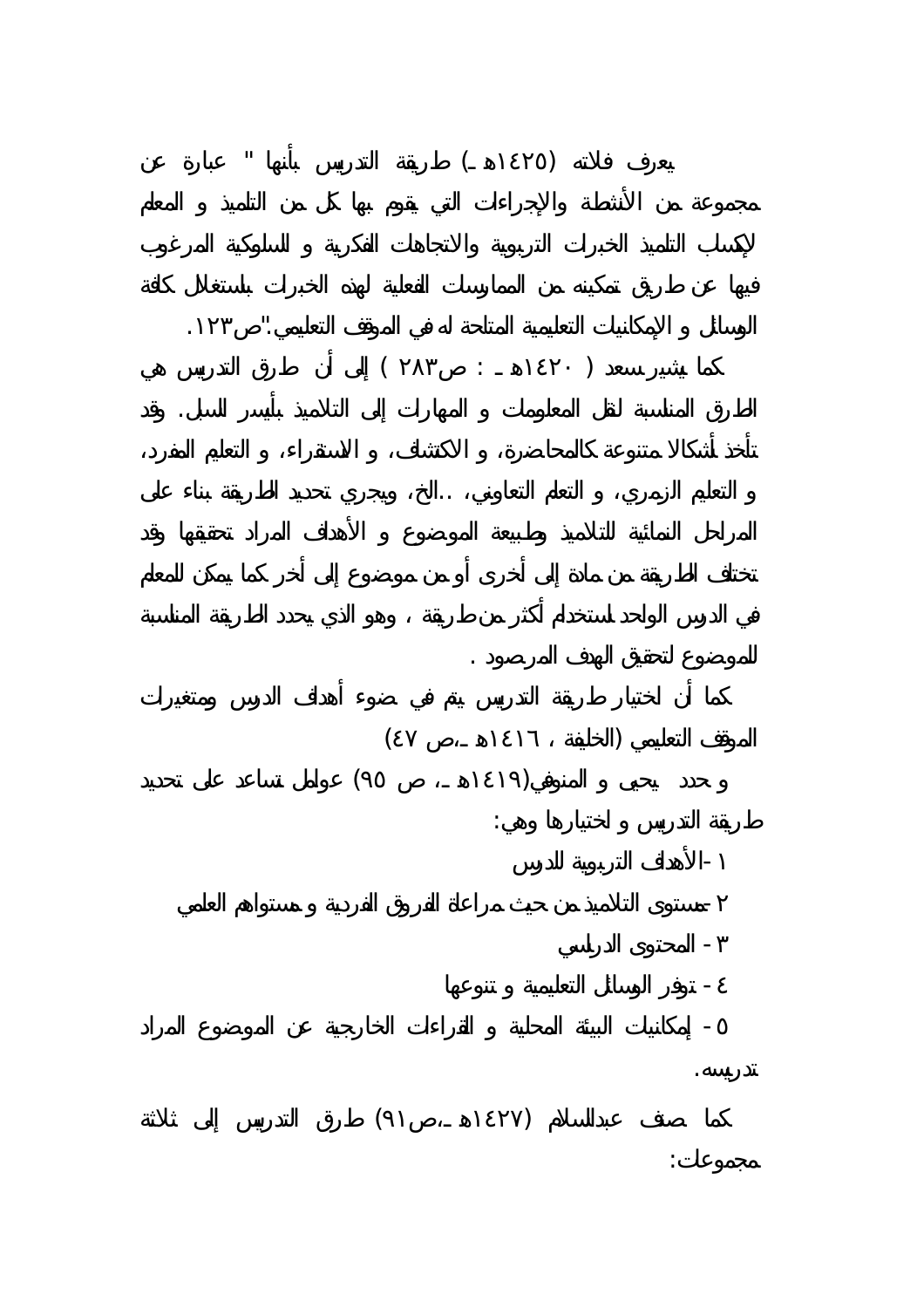- طرق قائمة على جهد المعلم وحده، تمثل في طريقة المحاضرة هي من الطرق الشائعة في مدارسنا . - طرق قائمة على جهد المعلم المتعلم:ومنها طريقة المناقشة حل المشكلات الحوارية الاستكشاف . - طرق قائمة على جهد المتعلم: منها طريقة الاستكشاف الحر التعليم المبرمج. **- الأسئلة الصفية:**   $(1)$  and  $(1)$  in  $(1)$  in  $(1)$  in  $(1)$  in  $(1)$  in  $(1)$  in  $(1)$  in  $(1)$  in  $(1)$  in  $(1)$  in  $(1)$  in  $(1)$  in  $(1)$  in  $(1)$  in  $(1)$  in  $(1)$  in  $(1)$  in  $(1)$  in  $(1)$  in  $(1)$  in  $(1)$  in  $(1)$  in  $(1)$  in  $(1)$ الحقائق . عد تصنيفات إلا أنه يمكن تقسيم الأسئلة إلى نوعين رئيسيين : الأسئلة ) is the contract of the state  $\mathbf{r}$  $\cdot$  ( **- الغلق:** عن الدرس في نهاية الحصة.  $($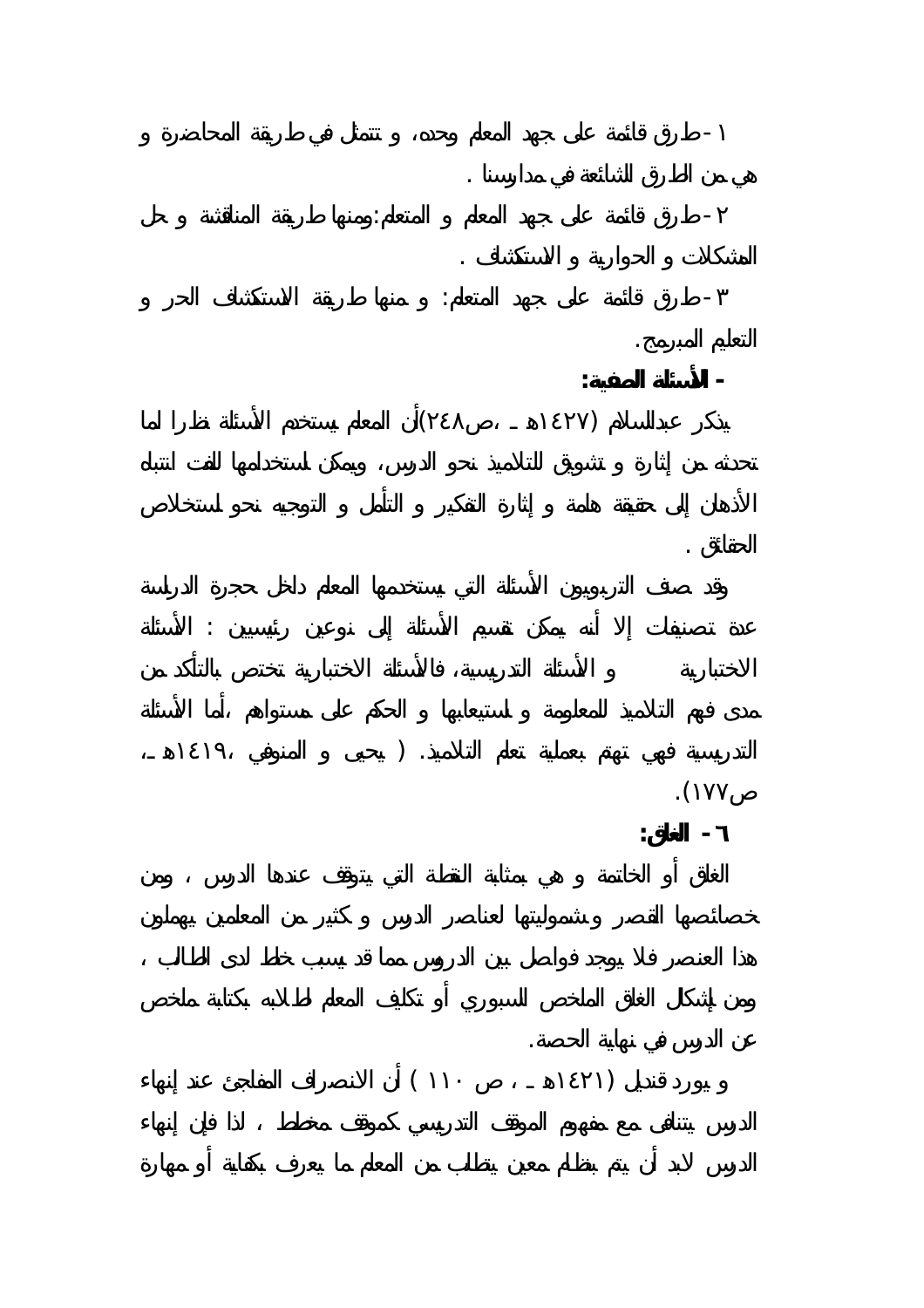

أداء التلاميذ لأعمال معينة في الفصل " .١٧٣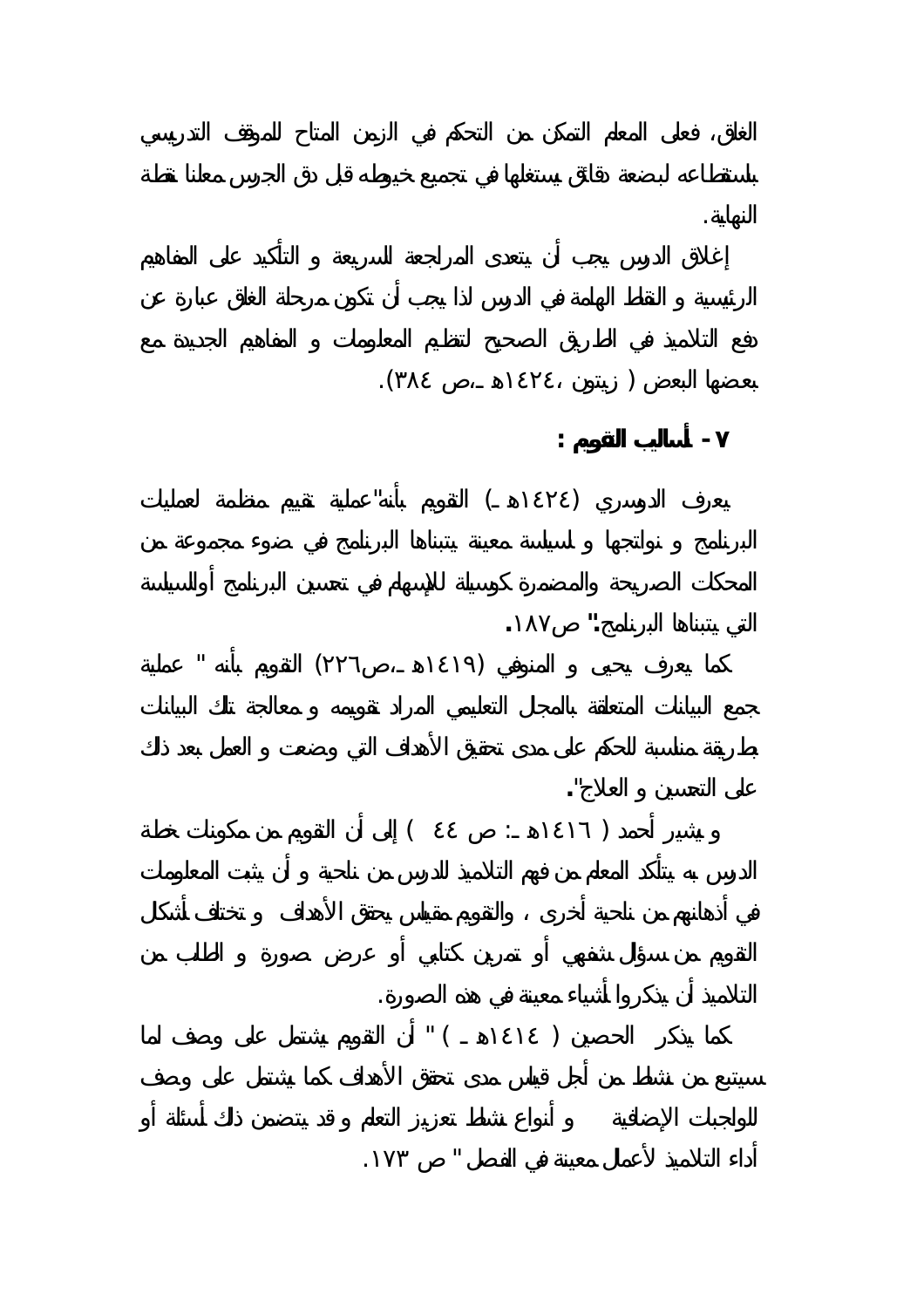$($ هي: - التقويم التشخيصي : الذي يهدف إلى الكشف عن مستوى امتلاك قبل البدء في الدرس. - التقويم التكويني أو البنائي : هو التقويم الذي يتم في كل مرحلة من . - التقويم الختامي : الكشف عن مدى التقدم النجاح الذي تحقق في الدرس هذا التقويم يتم في نهاية الدرس .  $($  $\mathbf{r}$ - عملية التقويم هي عملية تشخيصية وقائية علاجية تشمل جانبين أساسين ) the set of the set of the set of the set of the set of the set of the set of the set of the set of the set of the set of the set of the set of the set of the set of the set of the set of the set of the set of the set of  $\left($ التعلم من خلال الأنشطة العلمية المواقف التعليمية. - التقويم عملية نامية مستمرة فهي ملازمة لعملية التدريس بمعنى حدوثها قبل أثناء العملية التدريسية. - عملية التقويم عملية شاملة أي شمول جميع مجالات الأهداف السلوكية ( المعرفية المهارية الوجدانية ) - للعملية التقويمية زاويتان متكاملتان يجب على معلم العلوم مراعاتها  $($  –  $)$ - التقويم عملية تعاونية يشترك فيها ( المعلم وزملاؤه – المعلم أولياء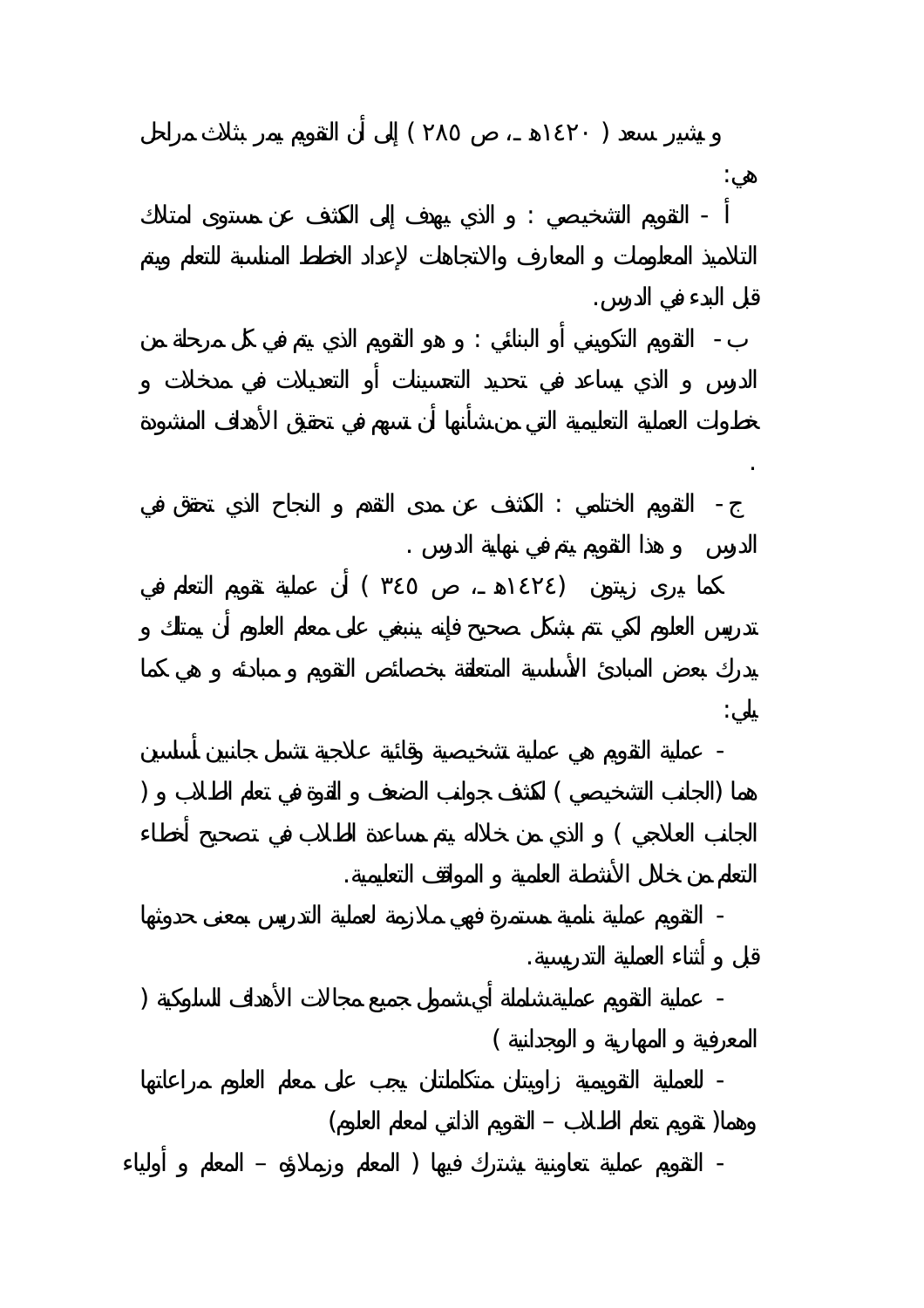$($  –  $)$   $-$ – الثبات – الشمولية للأهداف التعليمية المراد قياسها ) - العملية التقويمية عملية منهجية منظمة مخططة . الأساليب الأدوات التي من خلالها نصدر الحكم على درجة تعلم التلميذ.  $($ بأشكالها المختلفة من هذه الأساليب : . The intervals of the intervals of the intervals of the intervals of the intervals of the intervals of the intervals of the intervals of the intervals of the intervals of the intervals of the intervals of the intervals o اللفظي – ملاحظة أداء الطلاب عند قيامهم بالأنشطة العلمية – ملاحظة حماس  $\left($ . المقابلات الشخصية اللقاءات الفردية الجماعية . . تقارير الطلاب مشروعات البحوث. . التقويم الذاتي . . الاختبارات التحصيلية. **- الواجبات :**   $\qquad \qquad \blacksquare$  ) المادة المتعلمة أو استثارة دوافع الطلاب تفحص قدراتهم على التفكير" . ١٣٢

 $\qquad \qquad (\qquad \qquad )$ 

الأهداف المرجوة من الدرس." .٣٥٦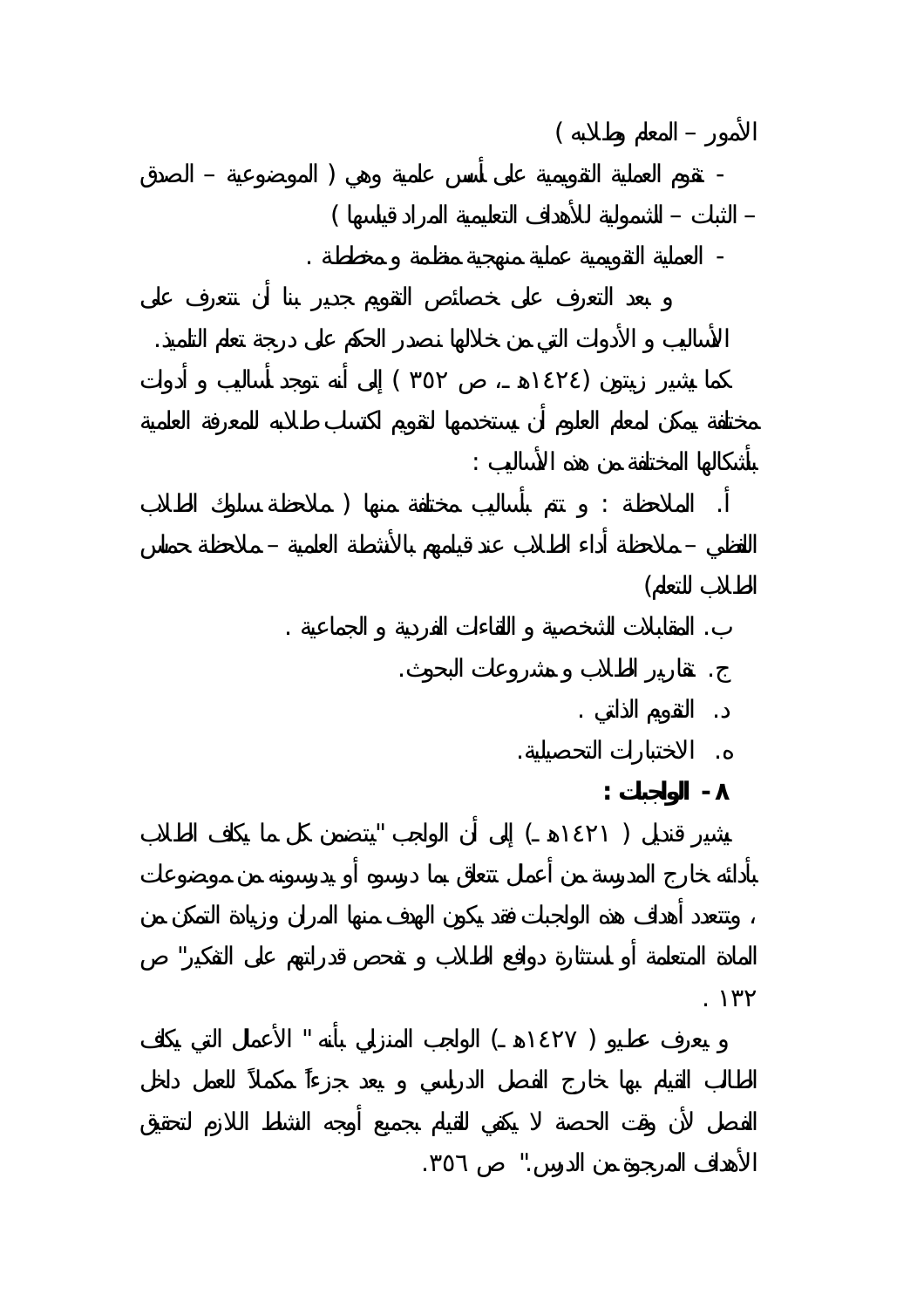

التقدم المعرفي مستمر يوما تلو يوم.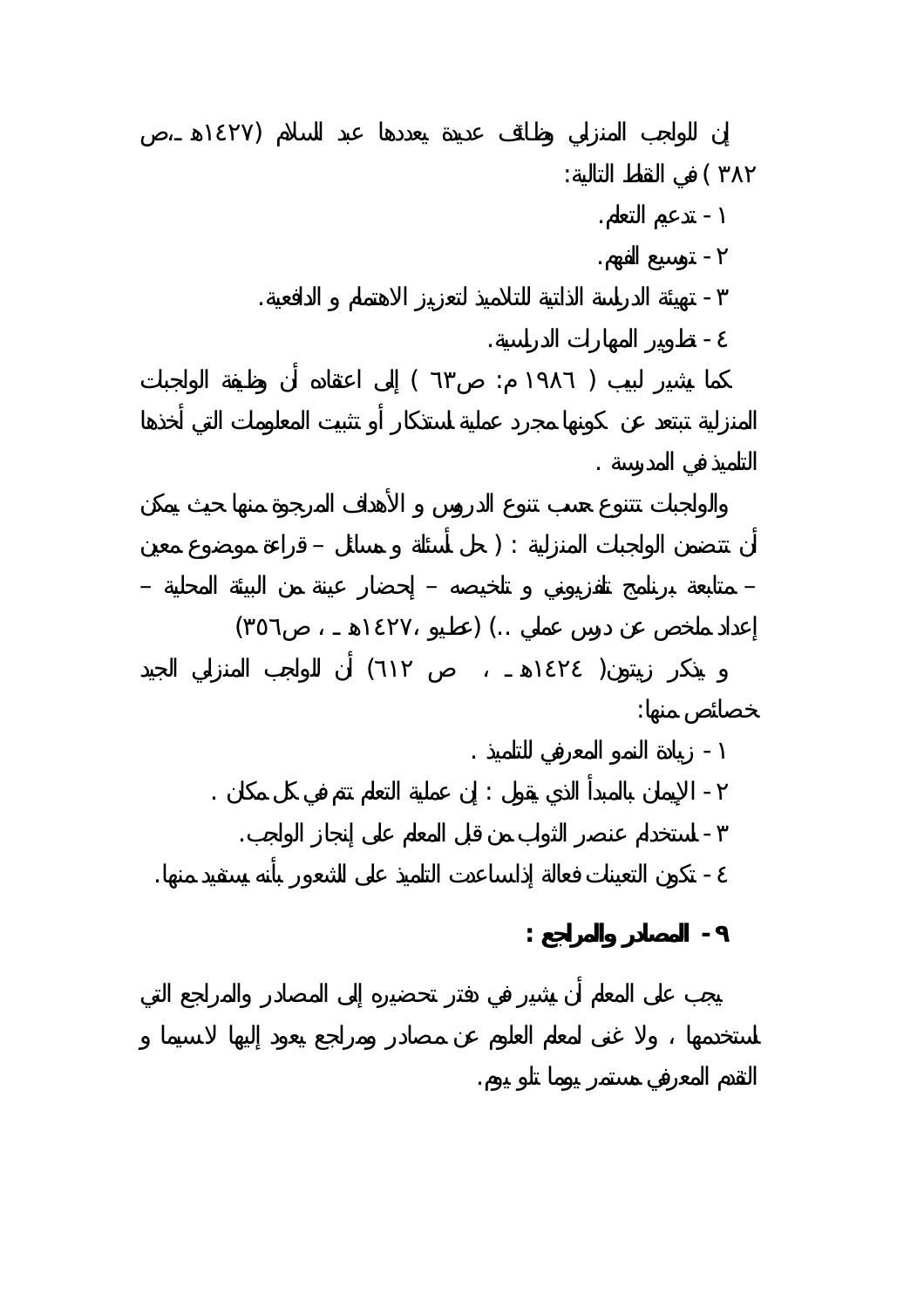## $($   $:$   $)$

الصفحات.

## $\mathcal{L}$  ( is understand in the set of  $\mathcal{L}$ ).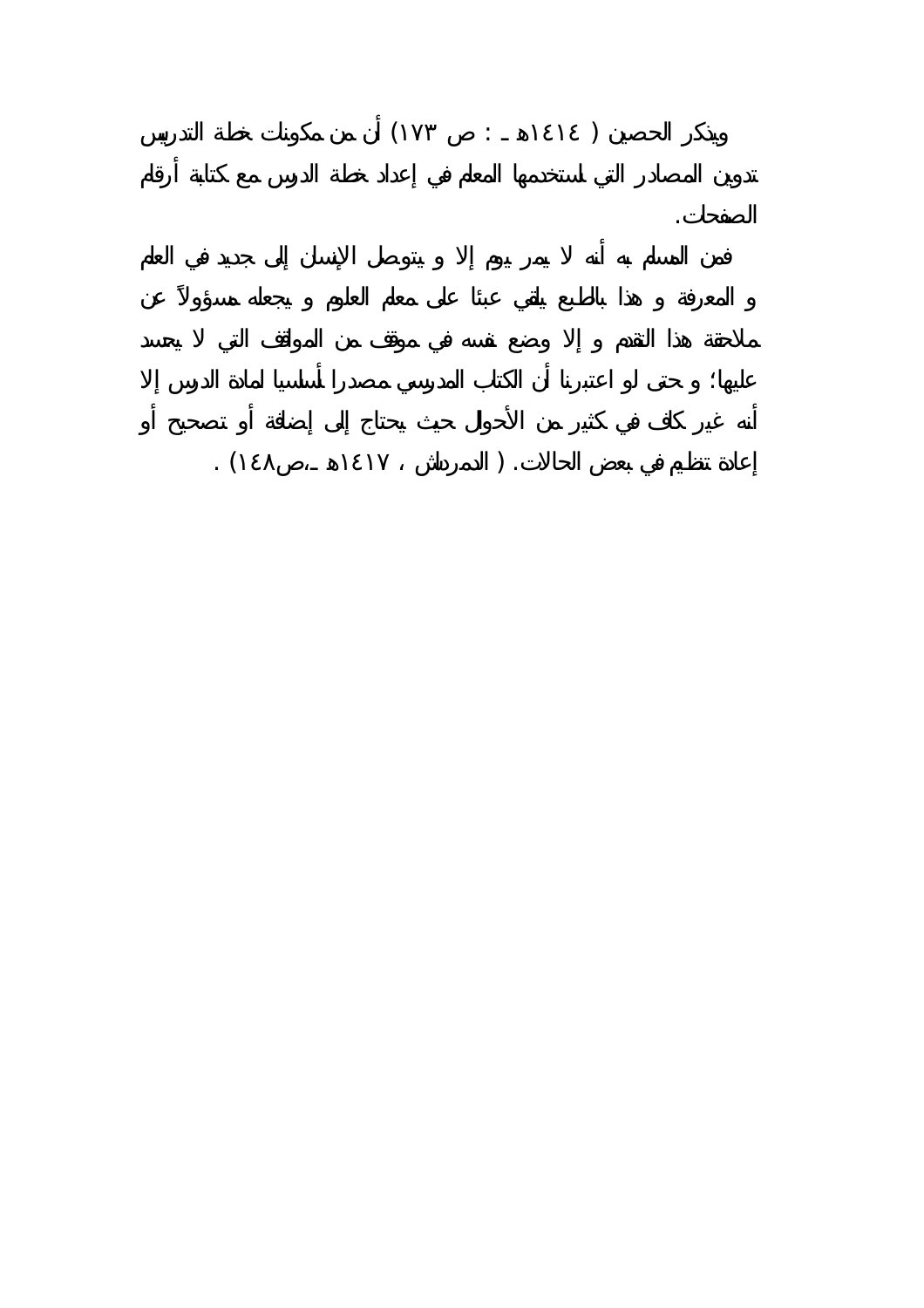**المبحث الرابع: تحليل المحتوى:**  خصائصه، عناصره. **مفهومه:**  $\qquad \qquad (\qquad )$ بيانات مناسبة لظروف متعددة خاصة بها المضمون " .١٩٩ **أهدافه:**  لتحليل المحتوى أهداف يسعى لتحقيقهـا، فيشـير عقـل أبـو غزالـة  $($ كل معلم أن يمتلكها ليحقق ما يلي: . إعداد الخطط الفصلية اليومية. . اشتقاق الأهداف التعليمية. . اختيار الاستراتيجيات التعليمية المناسبة.

. اختيار الأنشطة التعليمية الوسائل التعليمية. . بناء الاختبارات التحصيلية. . الكشف عن مواقف القوة الضعف في الكتاب المدرسي. . سهولة الكشف عن مواقع الترابط الالتقاء التكامـل بـين عناصـر المفردات المتشابهة. **خصائص تحليل المحتوى:**   $(1211)$  and  $(1211)$ 

نذكر منها ما يلي: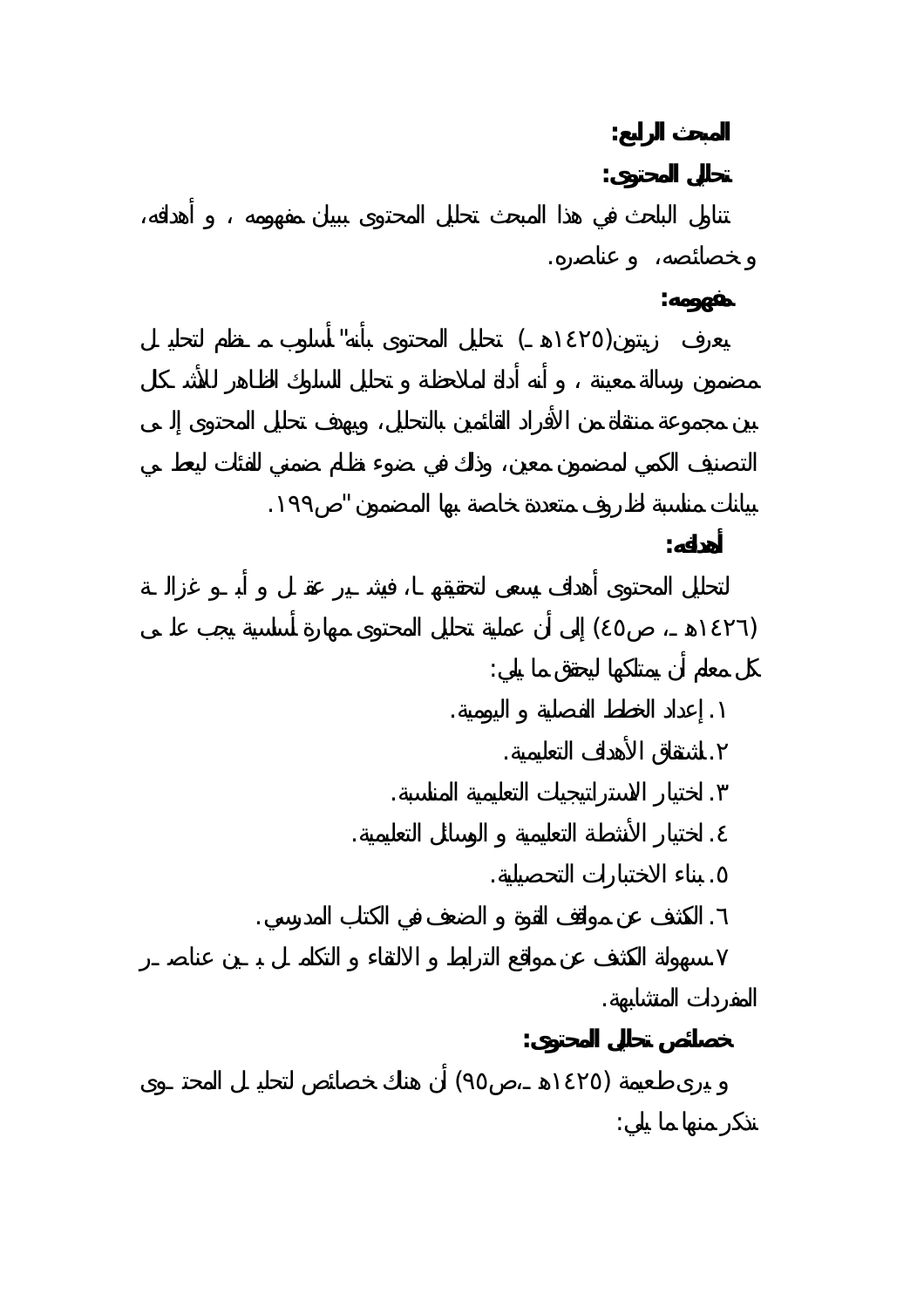- أسلوب للوصف: الوصف هنا يعني تفسير الظاهرة كما تقع وفـي ضوء الظواهر التي تمكننا من التنبؤ بها. - أنه أسلوب موضوعي: أي النظر إلى الموضوع نفسه دون تأثر كبيـر

بمكونات الموضوع ظواهره. - أسلوب منظم: التنظيم هنا يعني أن يتم التحليل في ضوء خطة علميـة التي مر بها التحليل حتى انتهاء الباحث إلى النتائج.

- أسلوب كمي: لأن ما يميز تحليل المحتـوى التقـدير الكمـي كأسـاس من ثم الاطمئنان للنتائج. - أسلوب علمي: إن تحليل المحتوى أسلوب من أساليب البحث العلمـي

العلمي. **عناصر تحليل لمحتوى**:  $(121)$  and  $(121)$  and  $(121)$ 

يتكون منها المحتوى الدراسي هي: - المفردات : هي العناوين الرئيسة الفرعية الـواردة فـي الوحـدة الدراسية أو الدرس. - المفاهيم المصطلحات: فالمفاهيم هي صـورة ذهنيـة تشـير إلـى

فهي ما تم الاتفاق على إطلاقه على شئ معين. - الحقائق الأفكار: فالحقيقة هي ظواهر ثبتت صحتها أمـا الأفكـار فهي مجموعة من حقائق عامة تفسر الظواهر أو العلاقات.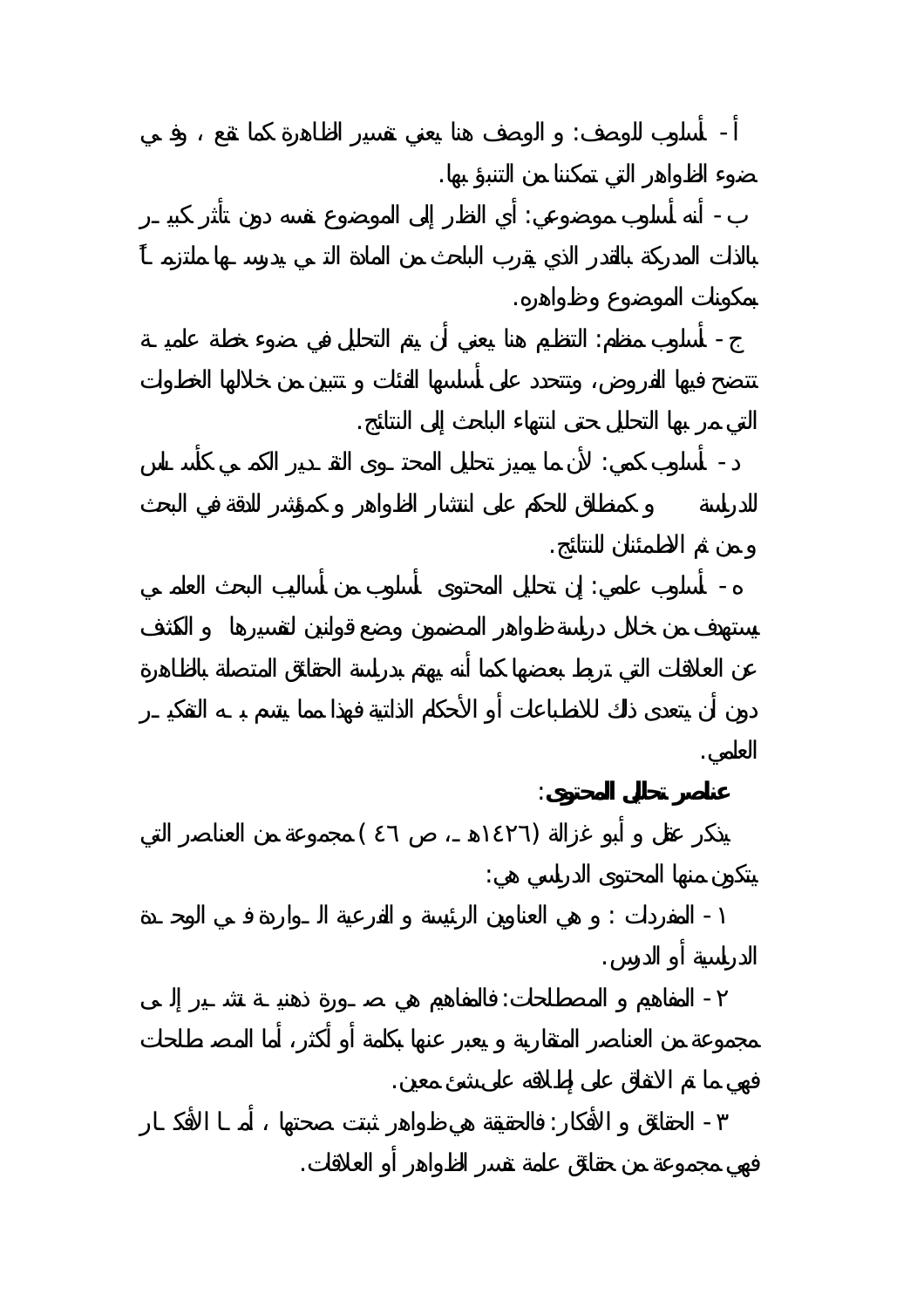التعميمات : التعميم هو ربط أو توضيح العلاقة بين مفهوم أكثر. - القيم الاتجاهات: القيم: هي المعايير التي في ضوئها يتم الحكم على -

توجيه هذا السلوك في المواقف المختلفة. نحو الأشياء الأشخاص أو المواقف فيؤثر في سلوكه نحوها يعمـل علـى المهارات: وهي الممارسات العقلية العملية التي يقوم بهـا الطلبـة - بهدف تعريضهم لخبرات مقصودة مخطط لها.

الصور الرسومات الأشكا التوضيحية. - الأنشطة التدريبات الأسئلة. -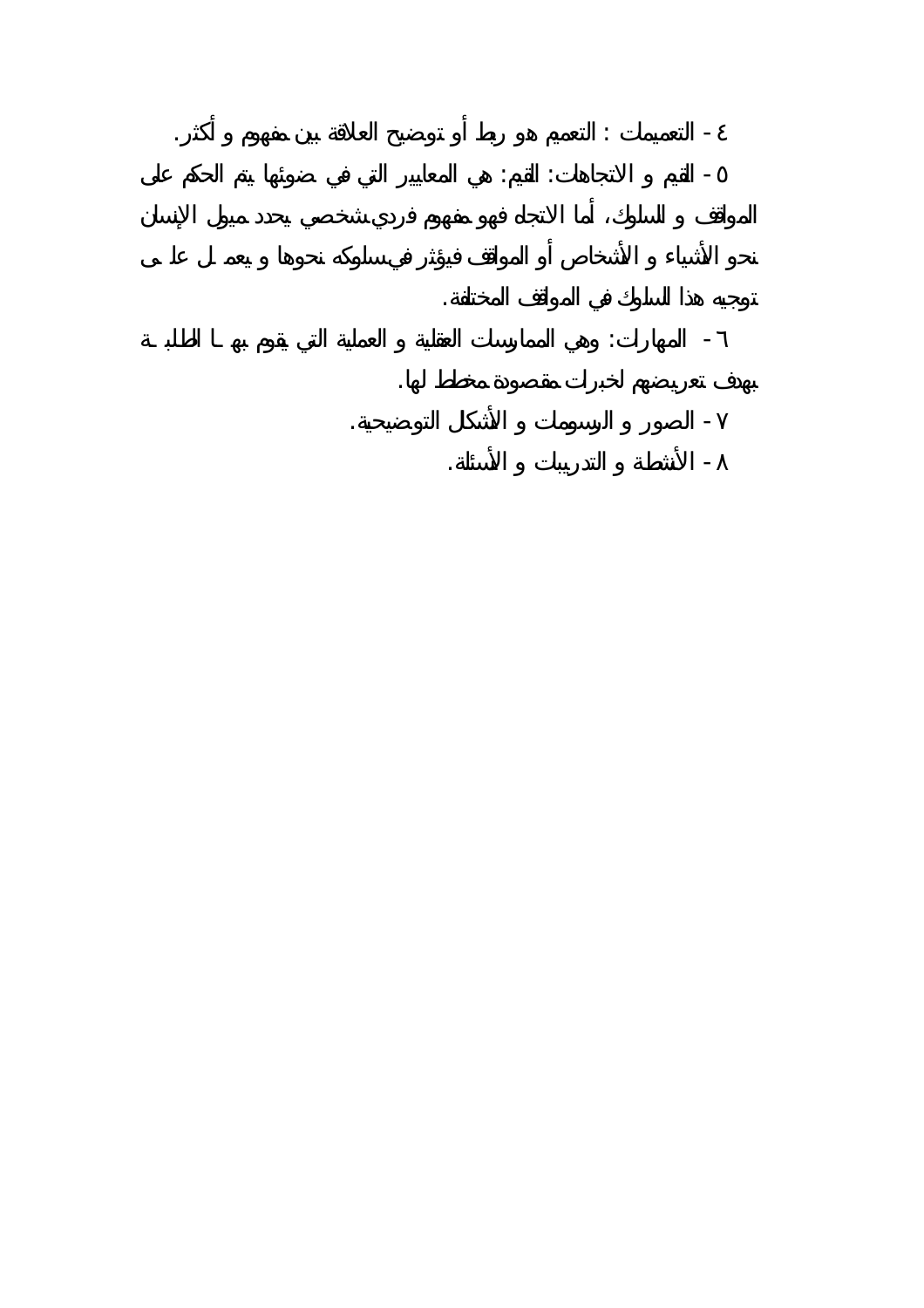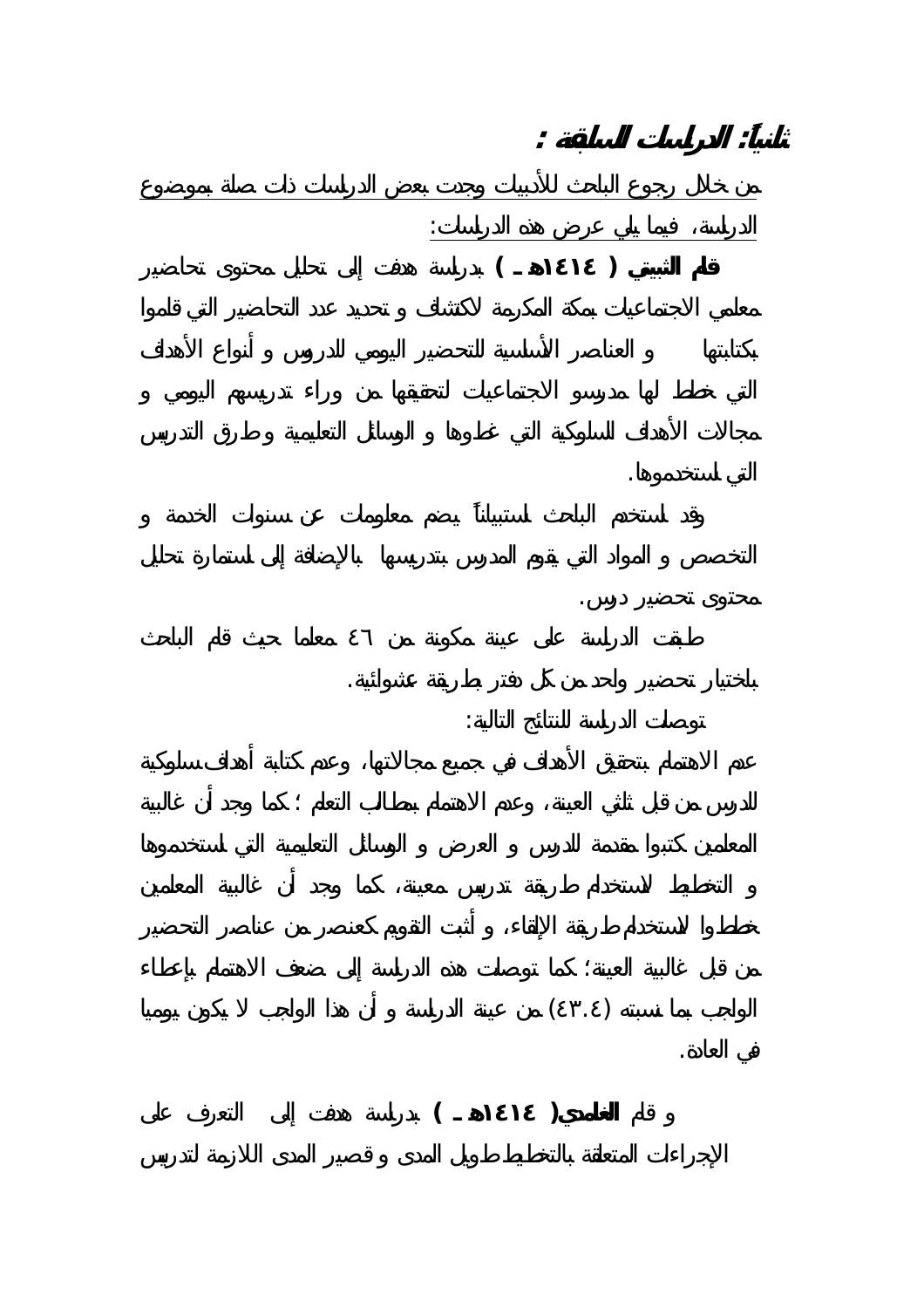

وتنفيذ تدريس الجغرافيا بالمرحلة المتوسطة هي :

للتفكير أثناء تنفيذ الدرس. كما قام **البابطين ( ١٤١٥هـ** ) بدراسة هدفت إلى التعرف على مدى

.

 $\frac{1}{2}$ 

الباحة.

١٤١٥هـ عينة الدراسة عينة شاملة لمجتمعها .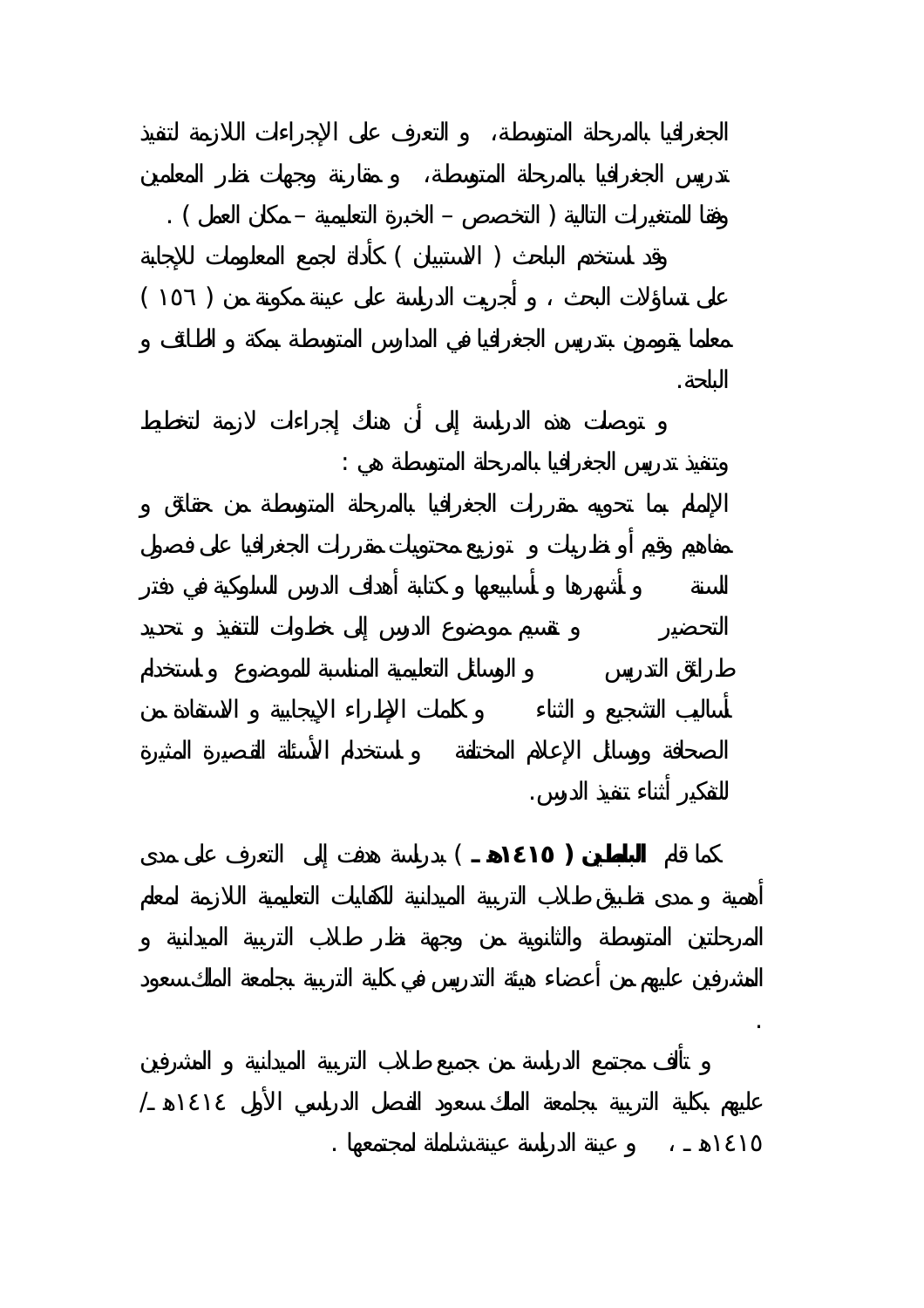

الآتية : مجال إعداد الدرس مجال تنفيذ الدرس المجال الأكاديمي النمو

الدراسة بدرجة ضعيفة نسبيا وهي .٧١ من درجات بنسبة %٦٧. .

قام **السلومي ( ١٤١٥هـ )** بدراسة هدفت إلى التعرف على فاعلية

بمدينة مكة المكرمة.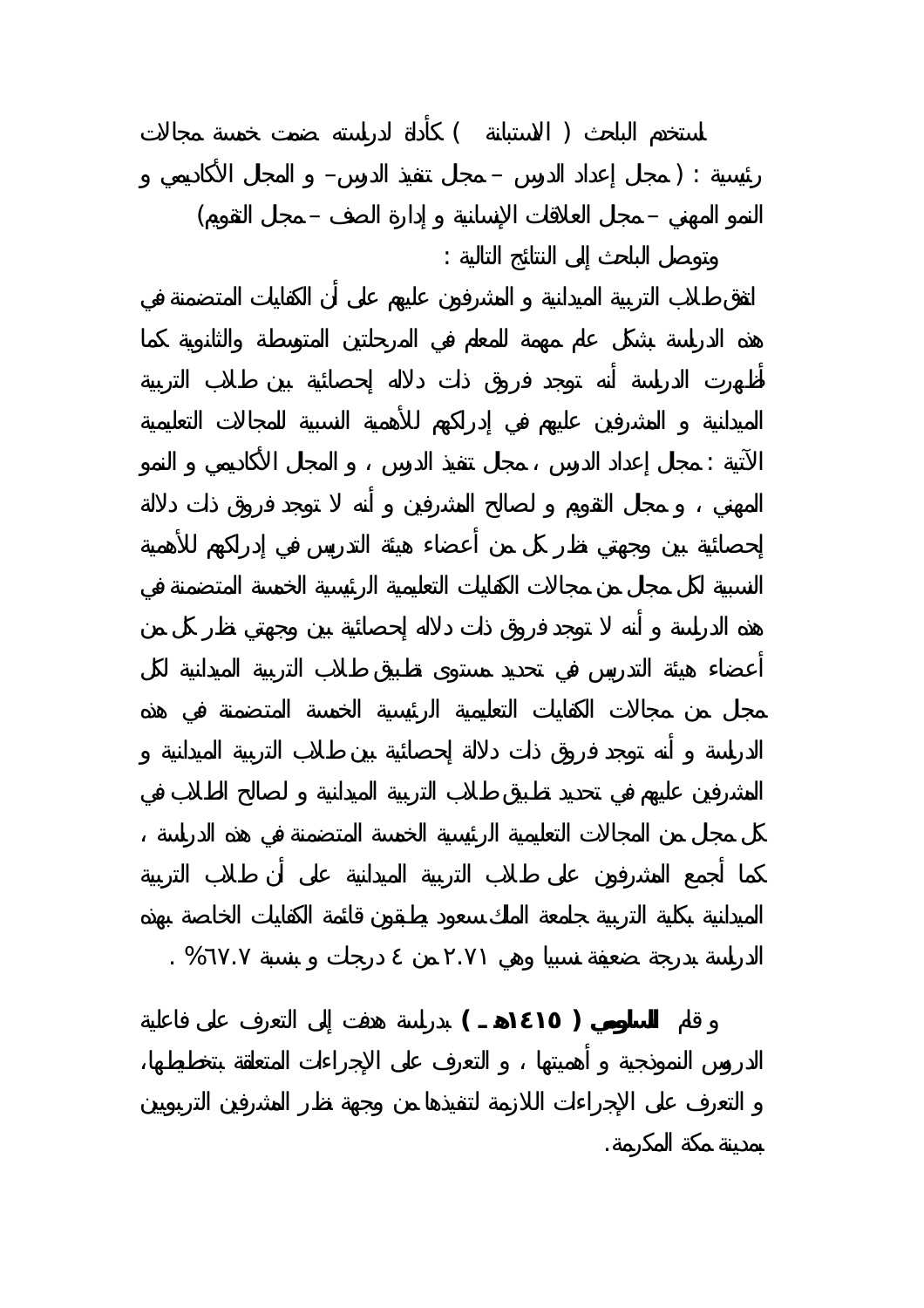$($ مجتمع الدراسة البالغ عددهم ( ٥٠ ) مشرفا تربويا بمدينة مكة المكرمة. توصل الباحث إلى النتائج التالية : النموذجية ومن أهمها : كفاية تحديد وصياغة أهداف سلوكية ذات مستويات مختلفة التعليمية كفاية إدارة الصف الجيد . **قامت القحطاني (١٤١٥هـ** ) بدراسة هدفت إلى تحديد لمتطلبات الأهداف .  $($ 

 $\mathbf{r}$  (  $\mathbf{r}$ ) and  $\mathbf{r}$ قد استخدمت الباحثة أربعة أدوات هي: أداة لتحديد مدى معرفة

استخدام الأهداف الإجرائية من وجهة نظر المعلمات.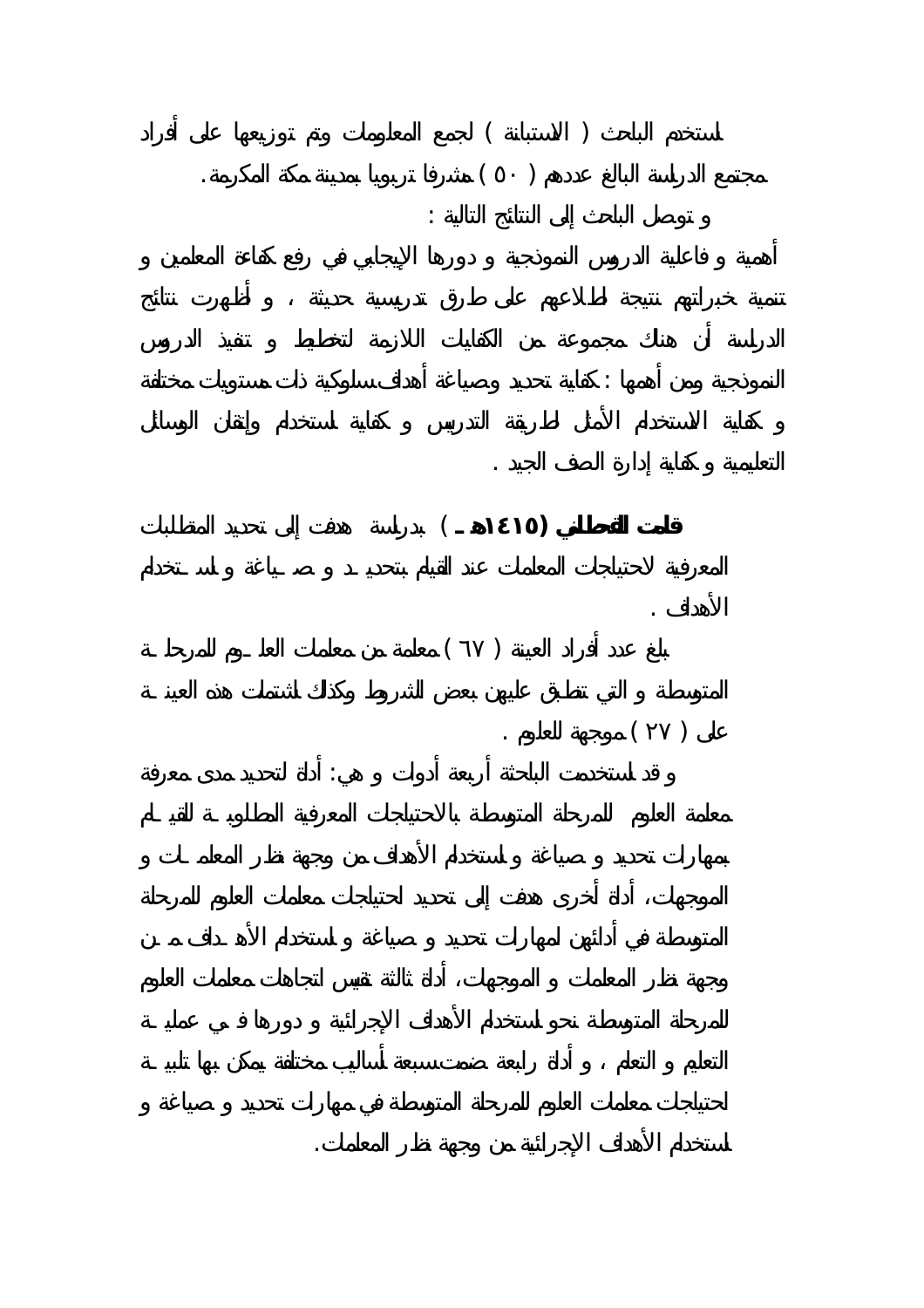وتوصلت الباحثة إلى النتائج التالية : الإجرائية متطلباتها. وقامت **سعداوي ( ١٤١٧هـ )** بدراسة هدفت إلى التعرف على مدى للصف الأول الثانوي. بالإضافة لدرس نموذجي وكذلك بطاقة ملاحظة تقويم أداء المعلمات . edecimies in the set of the set of the set of the set of the set of the set of the set of the set of the set of the set of the set of the set of the set of the set of the set of the set of the set of the set of the set of الثانوية التابعة للرئاسة العامة بمدينة مكة المكرمة . وقد توصلت الباحثة للنتائج التالية : المعلمات لمهارات تخطيط إعداد أداء الدروس في الحصة بشكل مرضي. قاما **عوض الدهماني ( ١٤٢٠هـ )** بدراسة هدفت إلى التعرف

القراءة بالمرحلتين المتوسطة والثانوية بمدينة مكة المكرمة.  $($  and  $)$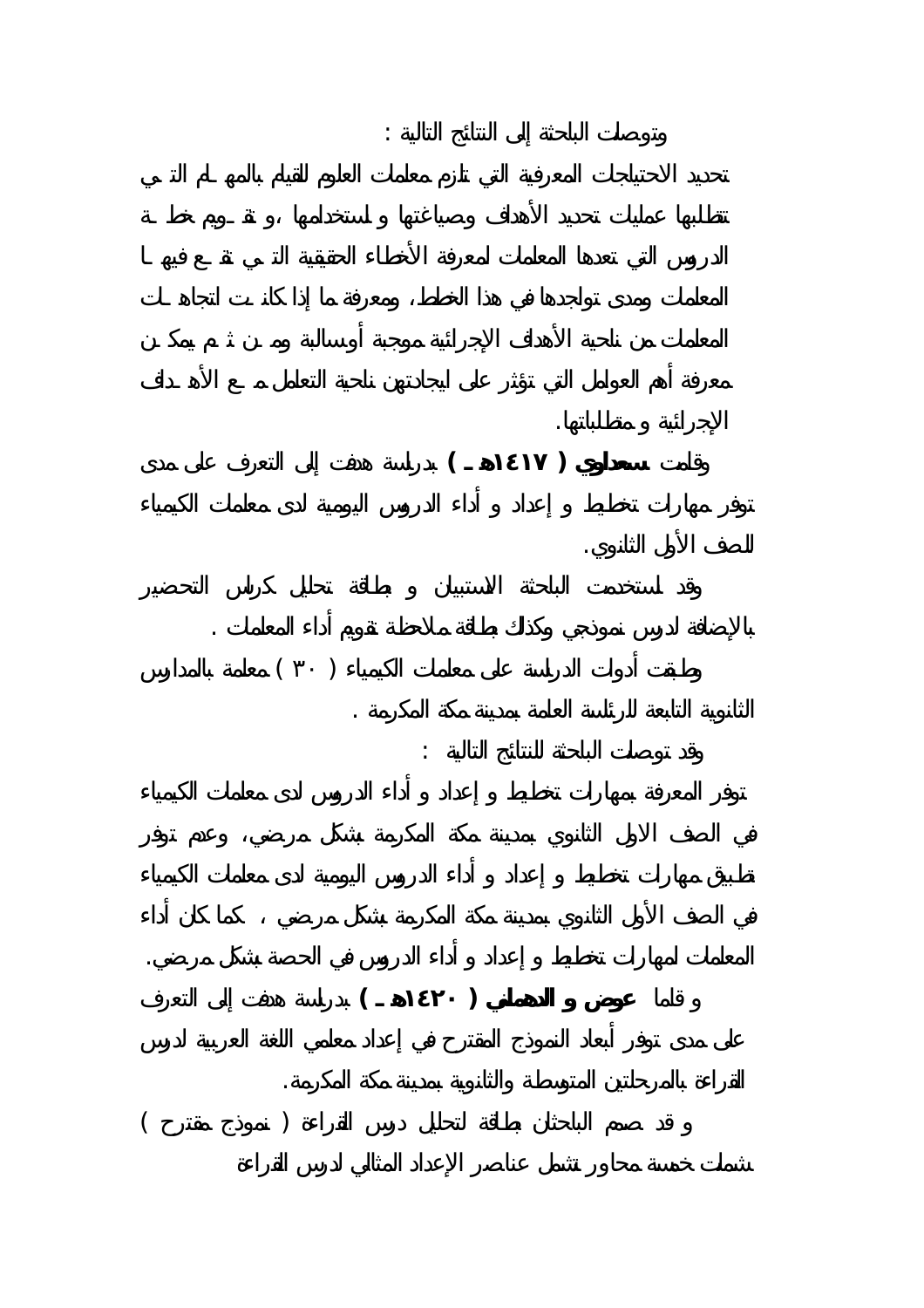إلى النتائج التالية : المرحلة الثانوية. وقام **الحربي ( ١٤٢٠ هـ )** بدراسة هدفت إلى : تحديد مدى

 $($  $\begin{pmatrix} 1 & 1 & 1 & 1 \end{pmatrix}$ 

وقد استخدم الباحث أداتين لجمع المعلومات هما : استمارة اختبار

لتحليل الأهداف الواردة في كراسات تحضير عينة الدراسة . توصل الباحث إلى النتائج التالية :

ومدى تضمينها خطة الدرس. الدراسة .

معلما.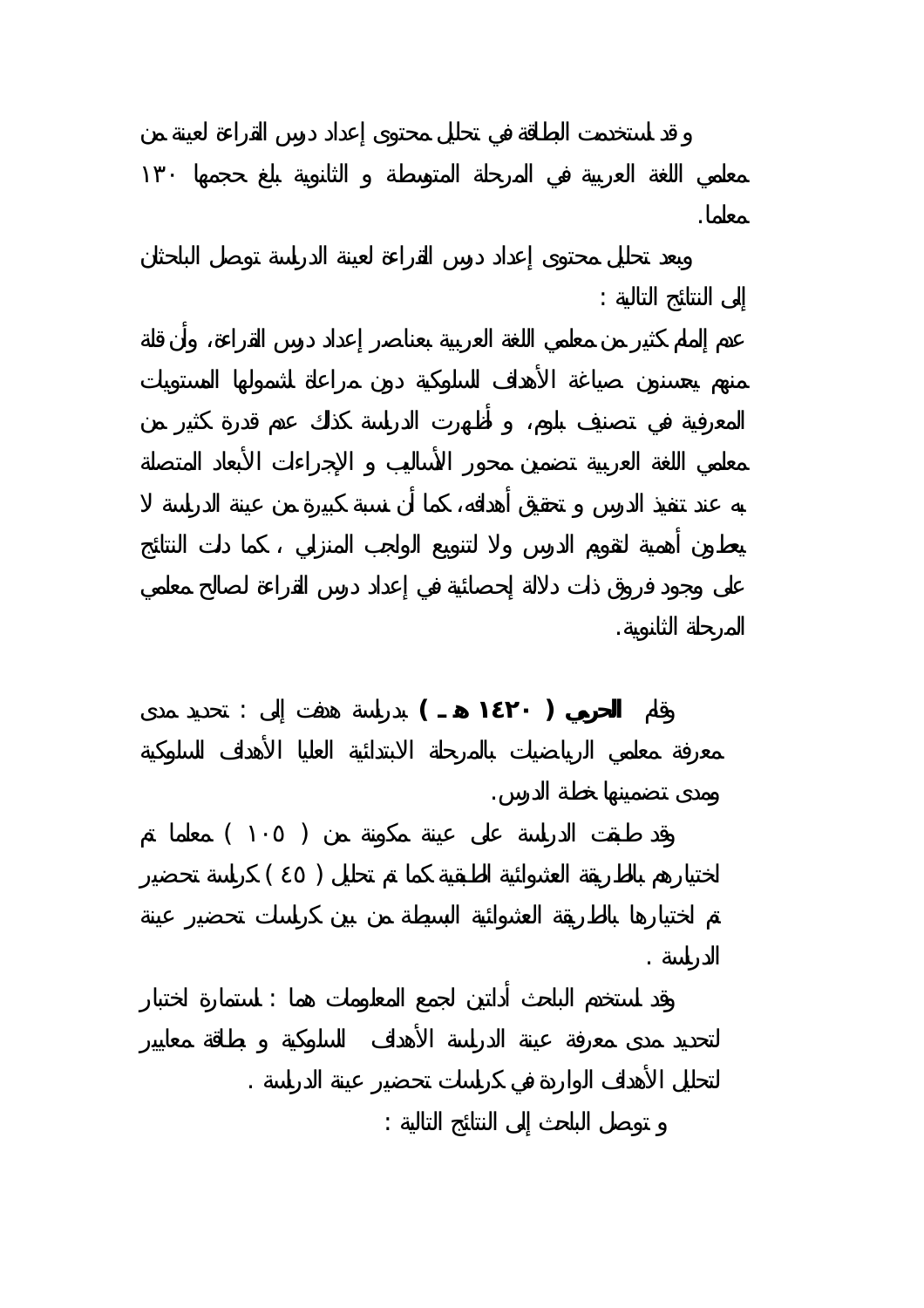

الضرورية خلال كل مرحلة ثل : كتابة الأهداف صياغة الأسئلة .

قام **الفقيه ( ١٤٢٣هـ** ) بدراسة هدفت إلى : تحديد العناصر اللازمة

كتبوه في دفاتر تحضيرهم .

قام **بايلور Baylor ) ٢٠٠١** ( بدراسة هدفت إلى تقديم أداة يمكن

عينة الدراسة بلغت ١٧٥ طالبا معلما .

للمعلمين قبل الخدمة.

جزء في الخطة المقدمة أم .

قد توصلت الدراسة :

معرفة الأهداف السلوكية تضمينها خطة الدرس لدى عينة الدراسة .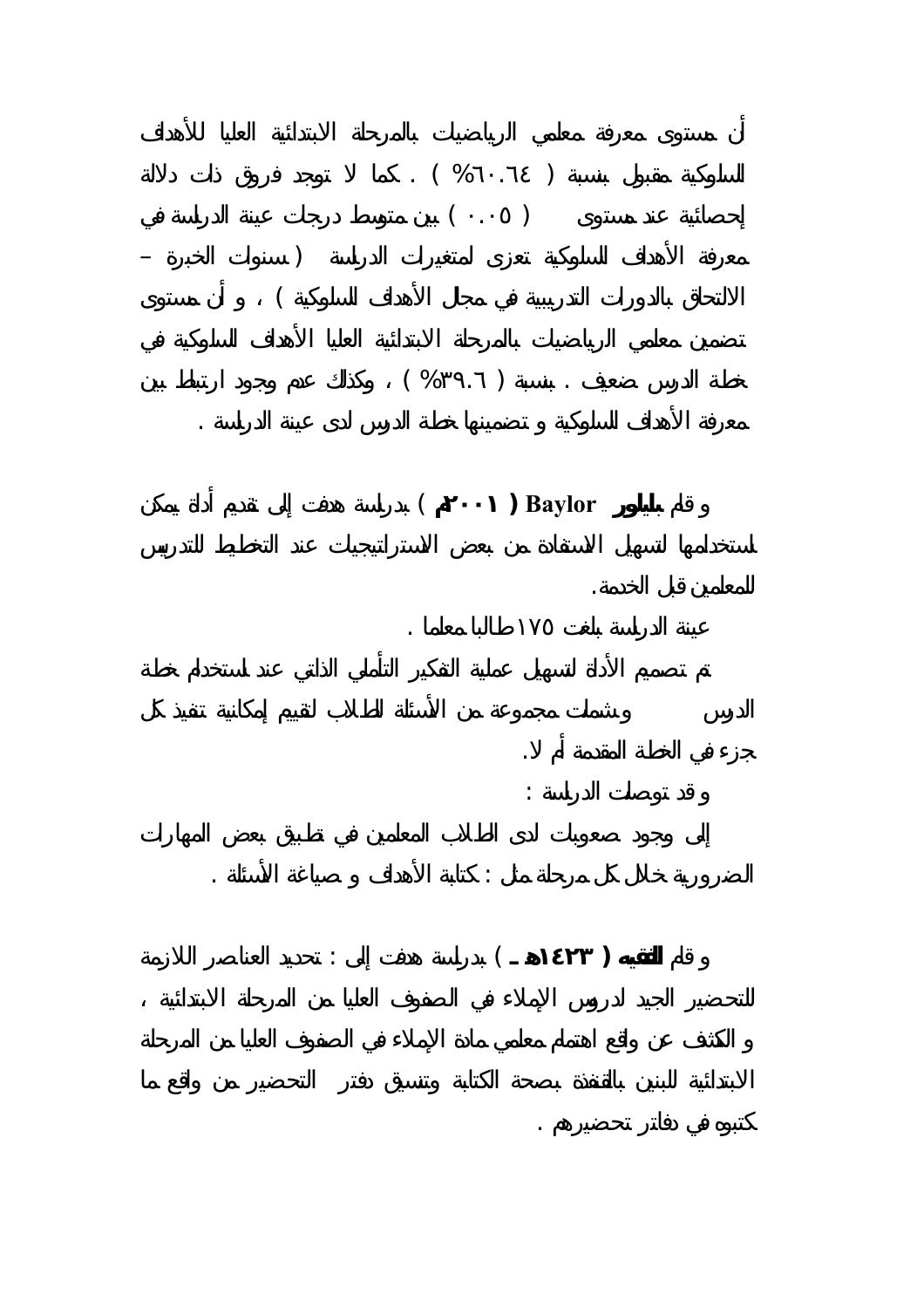

قام **يلدرم yildirim ) ٢٠٠٣ (** بدراسة استهدفت تقويم خطط

وتوصلت الدراسة للنتائج التالية:

عينة الدراسة كذلك لم يخطط أحد للرجوع إلى غير الكتاب المدرسي .

الدرس للمرحلة الابتدائية مدارس النظام المركزي في تركيا .

وبلغت عينة الدراسة ١١٩٤ معلما من ٢١٠ مدرسة.

تم تصميم استبانة طبقت على المعلمين.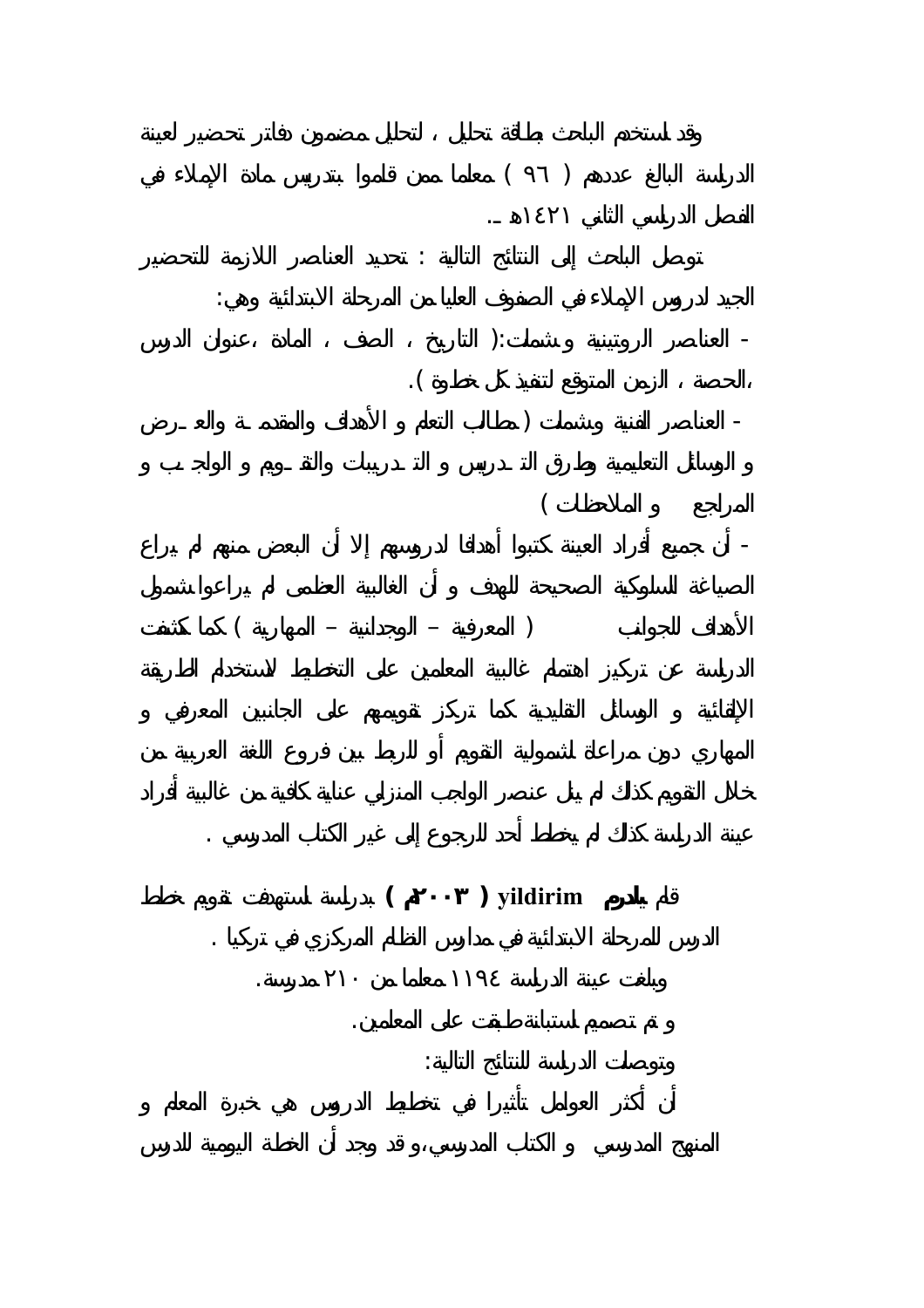قام **المعيقل ( ١٤٢٤هـ )** بدراسة هدفت إلى : التعرف على

من قبل المعلمين.

.

العربية المتحدة.

 $\begin{pmatrix} 1 & 1 & 1 \\ 1 & 1 & 1 \end{pmatrix}$ وتوصلت الدراسة للنتائج التالية : أن معدل الأهداف .٥٩ هدف لكل خطة هناك فرق دال إحصائيا لصالح

 $\%$  .  $\%$  .  $\begin{pmatrix} 96 \\ 1 \end{pmatrix}$ 

 $\%$  .  $\%$  .

قاما **الأسطل الرشيد ( ١٤٢٤ هـ )** بدراسة هدفت إلى تقويم كفاية

 $\mathbf{r}$ 

 $($  )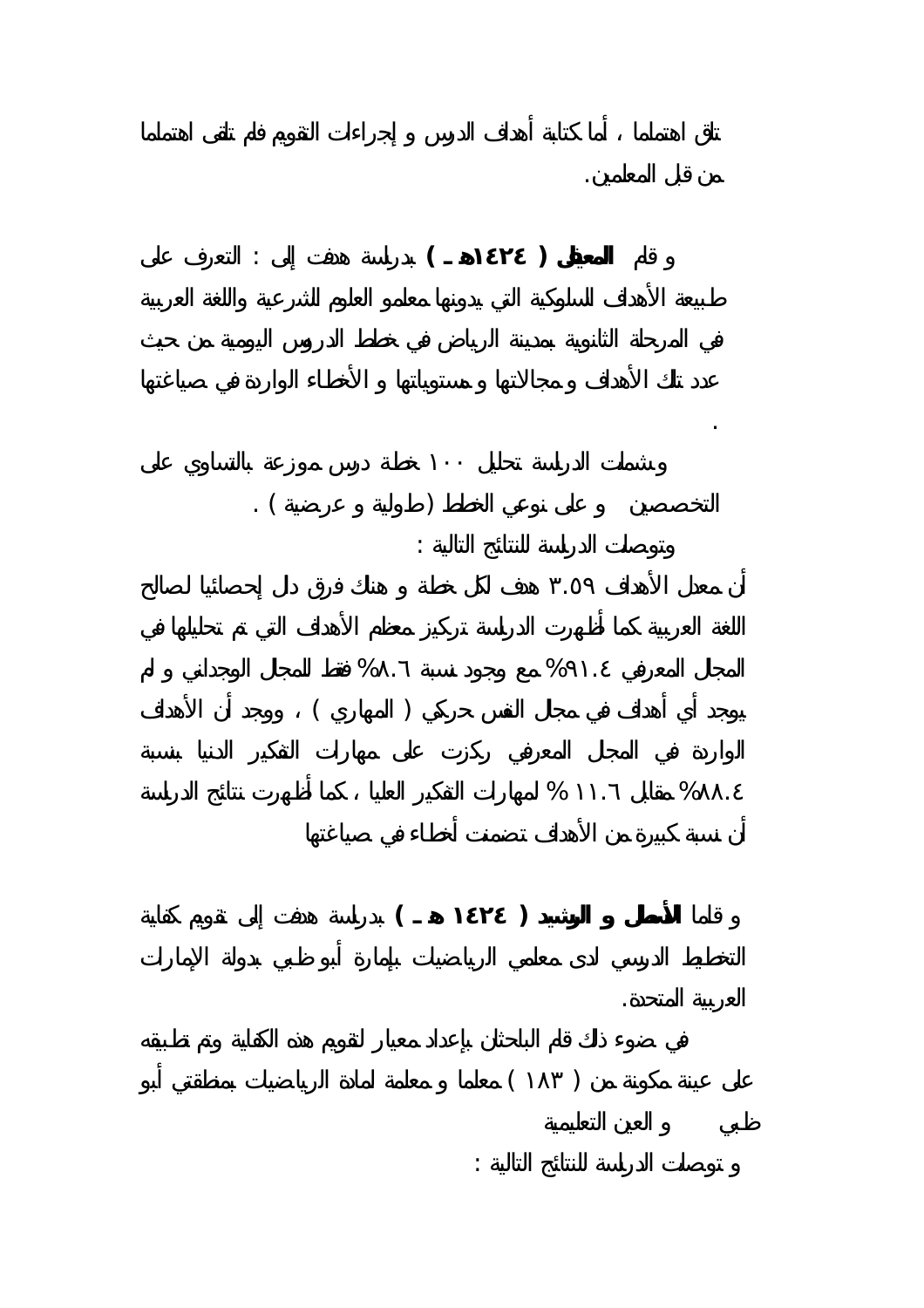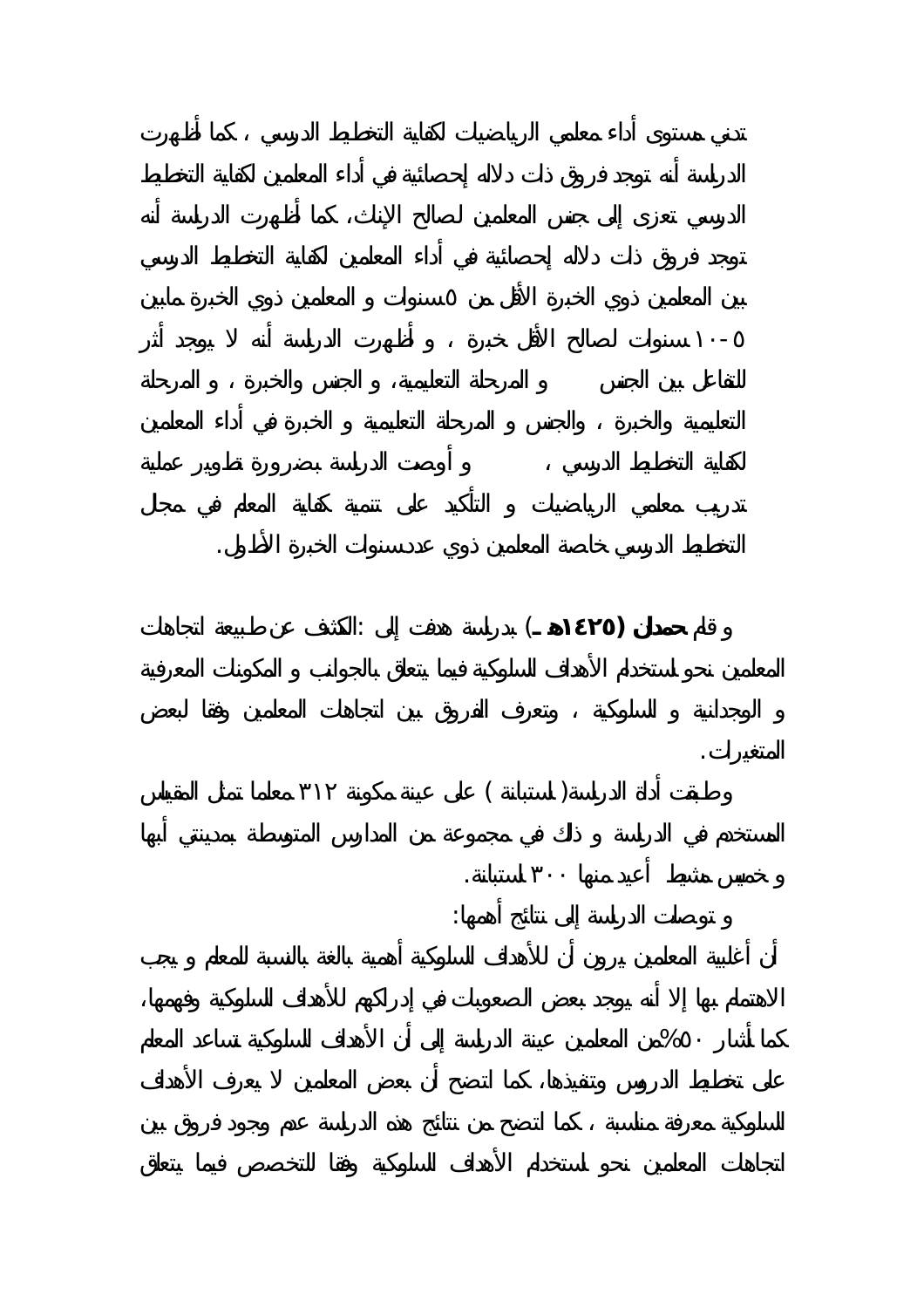التدريبي التي حصلوا عليها. وقام **الفقيه ( ١٤٢٦هـ )** بدراسة هدفت إلى : تحديد ما إذا كانت هناك مدارس البنين بمحافظة القنفذة تعزى لمتغيرات ( طبيعة العمل – المؤهل –  $\ddot{\phantom{1}}$ . ( وطبقت الدراسة على عينة مكونة من ثلاث فئات ( المديرون – مشرفو الصفوف الأولية - معلمو الصفوف الأولية ) بواقع ٣٣٠ فرد يمثلون كامل مجتمع الدراسة. استخدمت الاستبانة كأداة لجمع المعلومات . وتوصل الدراسة للنتائج الدراسة للنتائج الدراسة للنتائج الدراسة للنتائج التالية التالية التالية التالية التالية<br>وتوصل الدراسة للنتائج التالية :<br>وتوصل الدراسة للنتائج التالية : معلمي الصفوف الولية هو " متابعة توصيات المشرفين التربويين فيما يتعلق بالأهداف السلوكية " بمتوسط حسابي بلغ .٦٨ أقل إسهام لمدير المدرسة " مقارنته مع المعلمين أهدافا سلوكية مستوفية للشروط مع أخرى غير مستوفية " بمتوسط حسابي بلغ .٨٨ إن أعلى إسهام لمدير المدرسة في تطوير عملية تحديد الأساليب لإجراءات المحققة للأهداف لدى معلمي الصفوف الأولية هو "

المحققة للهدف " بمتوسط حسابي بلغ .٦٧ أقل إسهام لمدير المدرسة " توجيه المعلمين إلى التخطيط لاستخدام طرق التعلم بالتجريب في بعض الدروس "

بمتوسط حسابي بلغ .٨٨ إن أعلى إسهام لمدير المدرسة في تطوير عملية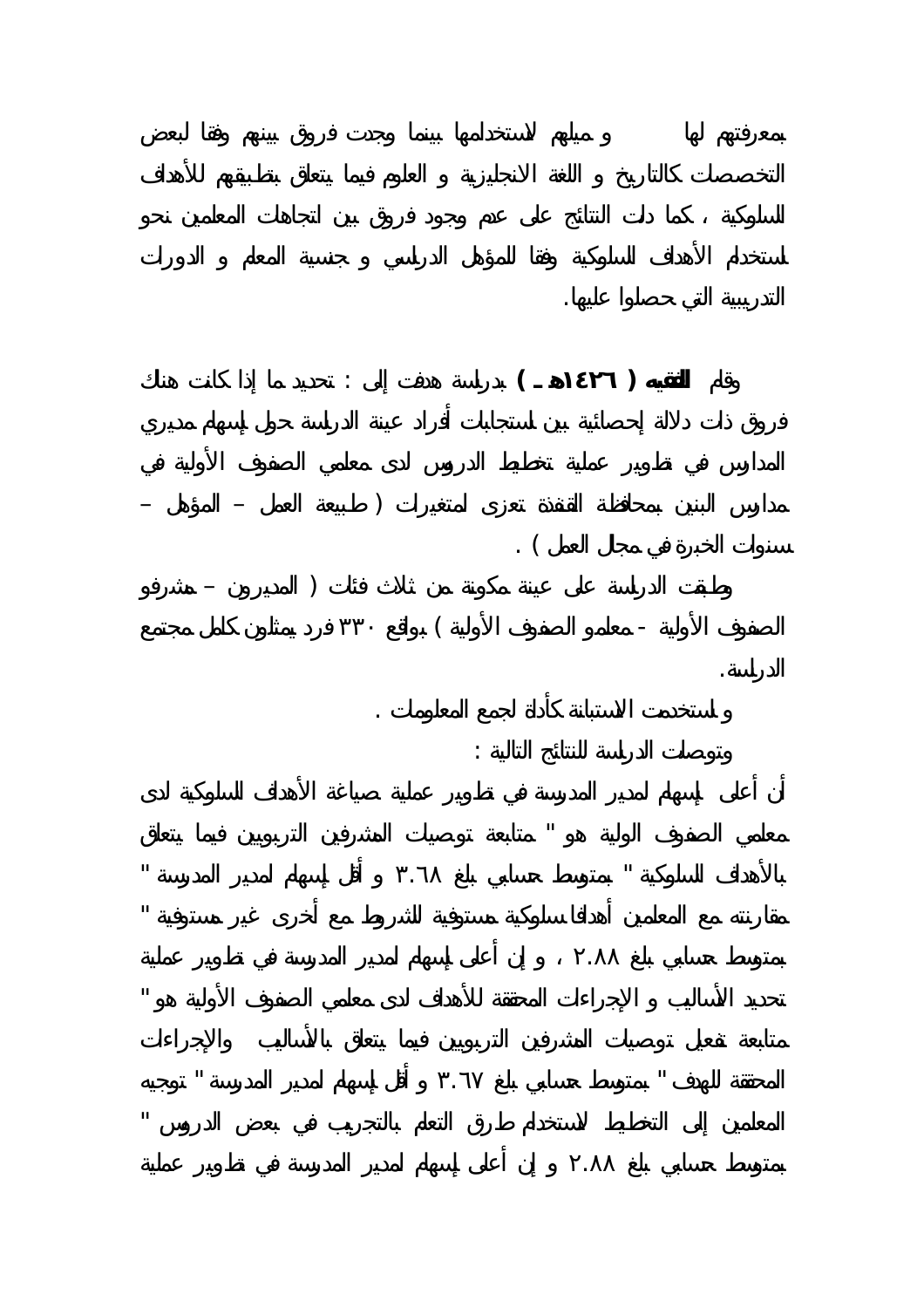

المؤهل الدراسي سنوات الخبرة ومدى تفضيل المعلمين التخطيط للتدريس .

التقويم لدى معلمي الصفوف الأولية هو " طلبه من المعلمين الوضوح في صياغة

أسئلة التقويم " بمتوسط حسابي بلغ .٦٤ أقل إسهام لمدير المدرسة " استقطابه

كما قام **حمدان ( ١٤٢٦هـ )** بدراسة هدفت إلى : إعداد قائمة بالمعايير التي

 $($   $)$ 

تخطيط الدروس " بمتوسط حسابي بلغ .٦٢ .

وتوصلت الدراسة لنتائج أهمها :

الاجتماعية.

من دفتر تحضيره.

المصاحبة لهذا التصميم.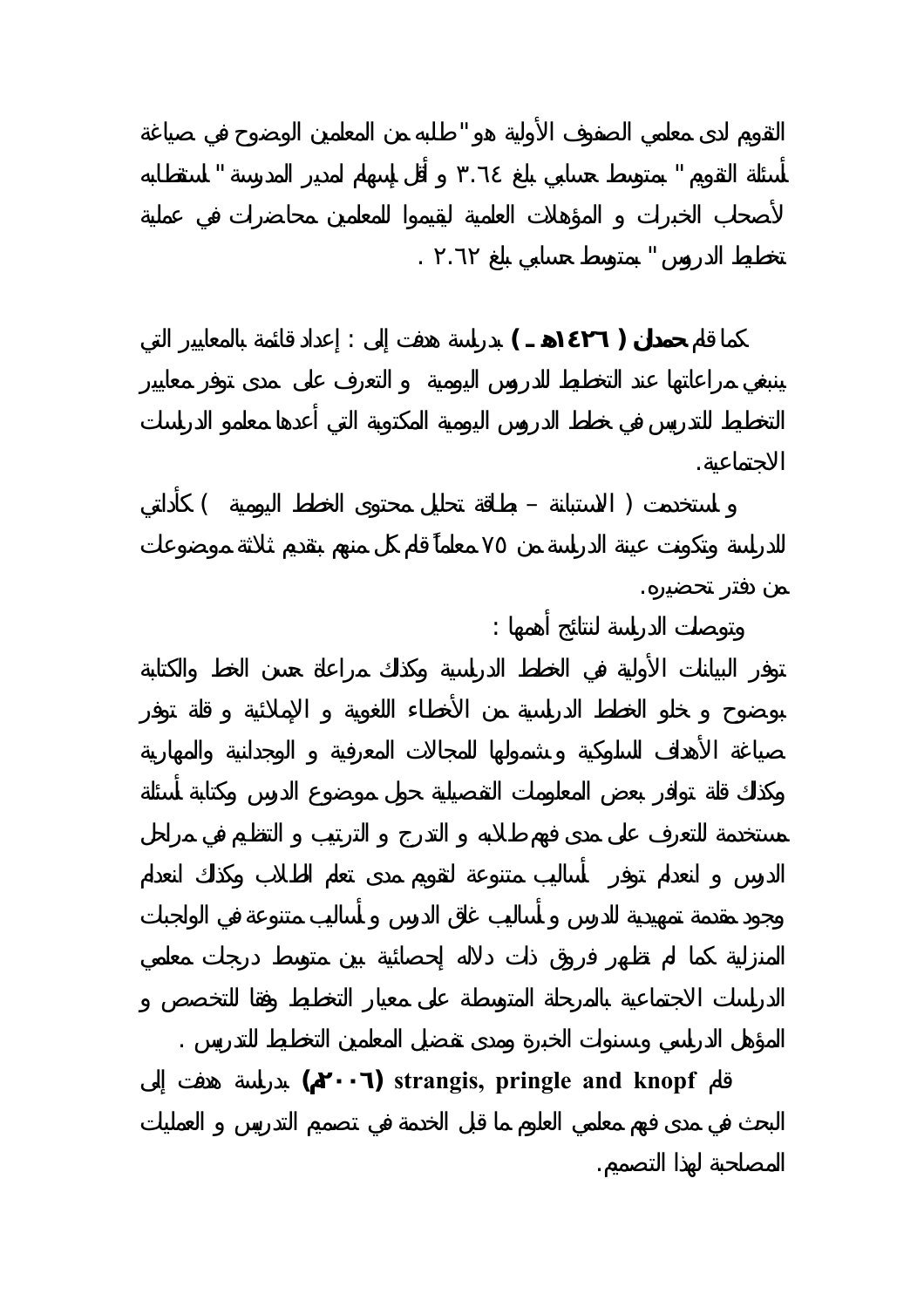

نتج عن هذه الدراسة:

معلمي ما قبل الخدمة المسجلة أسمائهم في برامج طرق تدريس العلوم.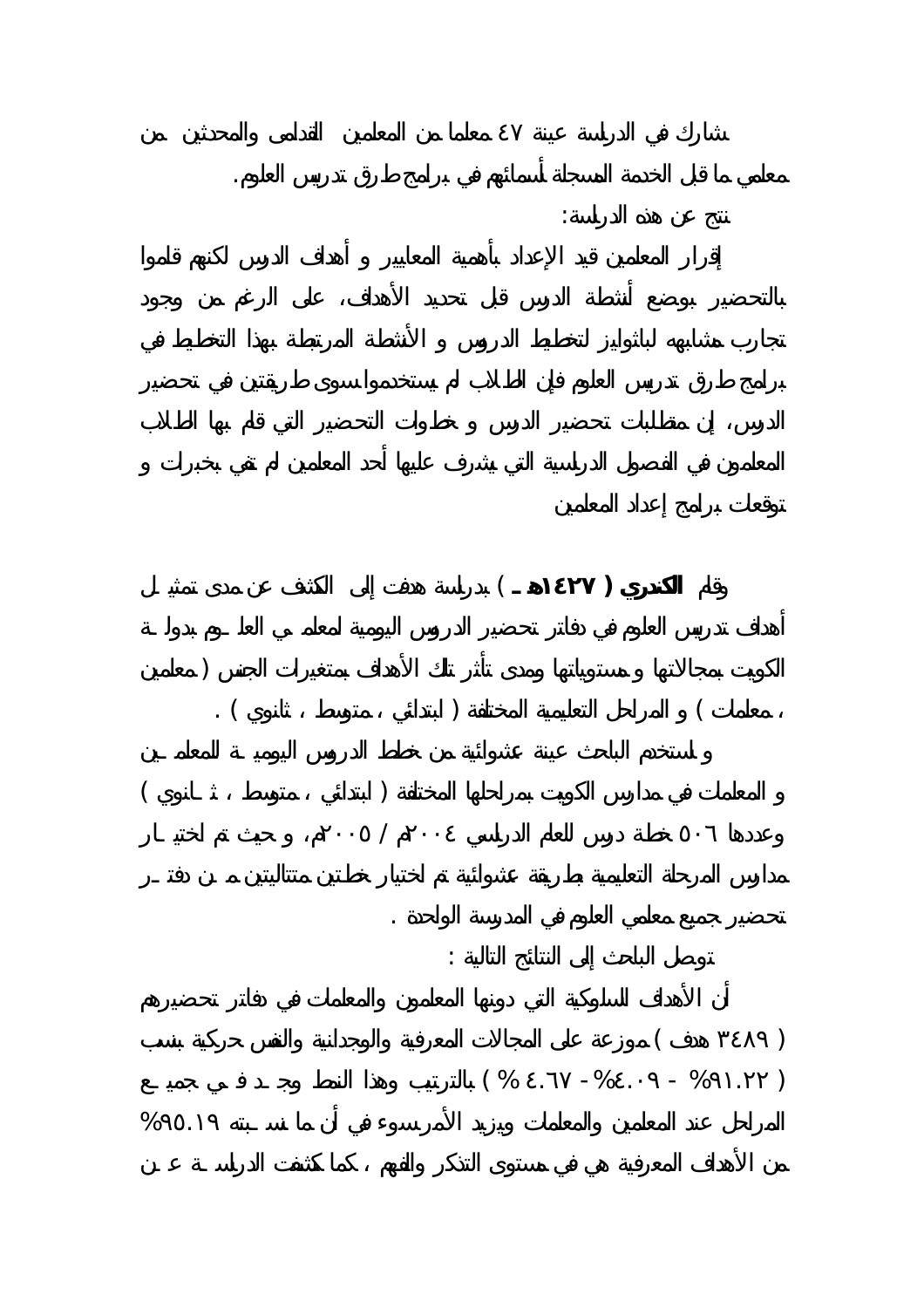



أداء المعلمين مع ثلاث فئات من فئات التحليل.

**التعليق على الدراسات السابقة :**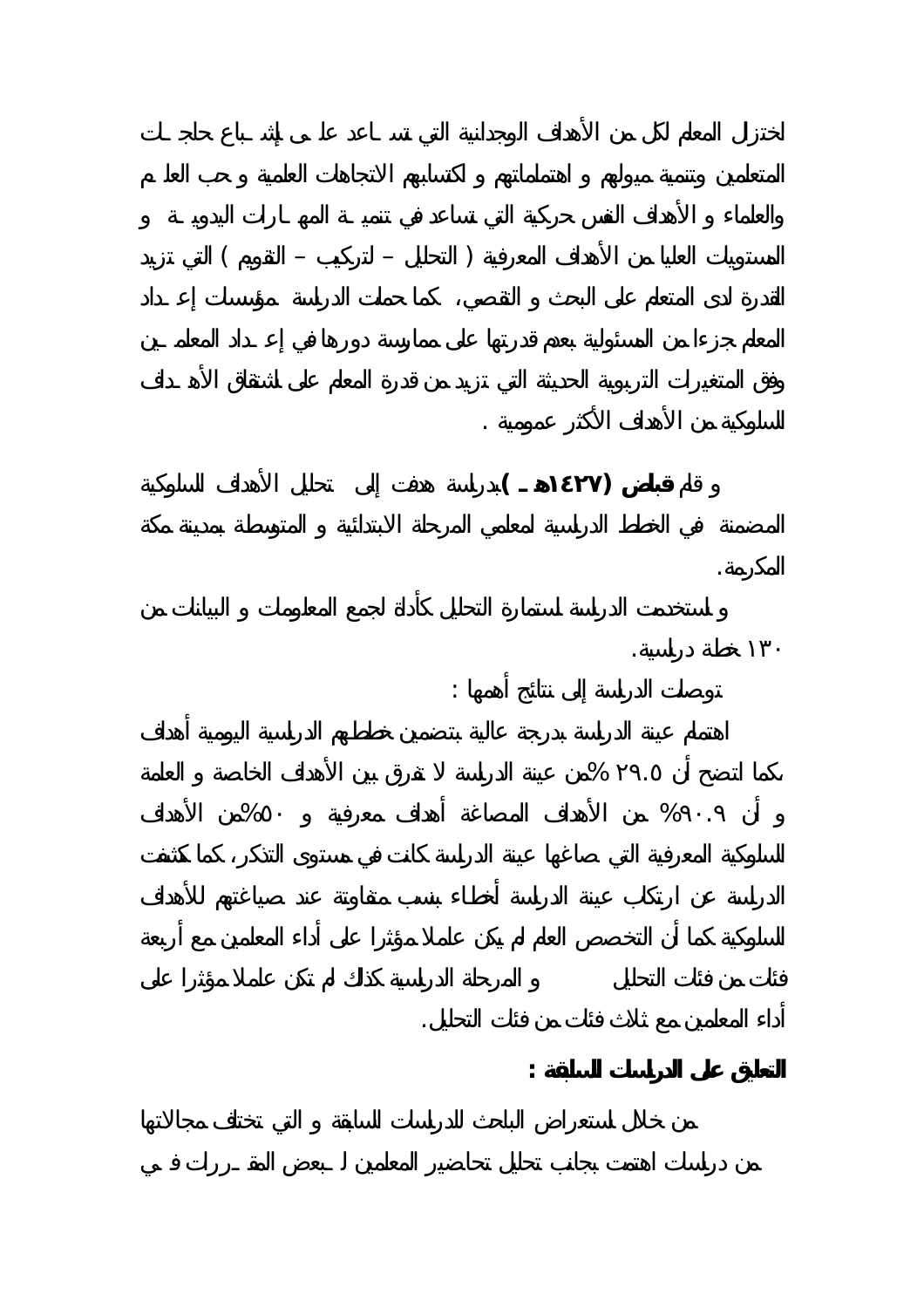$($  $\hspace{0.1in}$  ) :  $\blacksquare$  $)$ ) is the set of the set of the set of the set of the set of the set of the set of the set of the set of the set of the set of the set of the set of the set of the set of the set of the set of the set of the set of the set  $($ بأهمية أهداف الدرس. (الفقيه١٤٢٣،هـ ، عوض و الدهماني١٤٢٠،هـ؛ حمدان١٤٢٦،هـ ). كشفت دراسة (حمدان١٤٢٦،هـ) انعدام تضمين تحضير الدرس وسائل  $\mathcal{L}(\mathcal{L}(\mathcal{L}(\mathcal{L}(\mathcal{L}(\mathcal{L}(\mathcal{L}(\mathcal{L}(\mathcal{L}(\mathcal{L}(\mathcal{L}(\mathcal{L}(\mathcal{L}(\mathcal{L}(\mathcal{L}(\mathcal{L}(\mathcal{L}(\mathcal{L}(\mathcal{L}(\mathcal{L}(\mathcal{L}(\mathcal{L}(\mathcal{L}(\mathcal{L}(\mathcal{L}(\mathcal{L}(\mathcal{L}(\mathcal{L}(\mathcal{L}(\mathcal{L}(\mathcal{L}(\mathcal{L}(\mathcal{L}(\mathcal{L}(\mathcal{L}(\mathcal{L}(\mathcal{$  $($ أساليب الغلق في تحضير الدرس.

ودراسات اهتمت بجانب التخطيط للتدريس.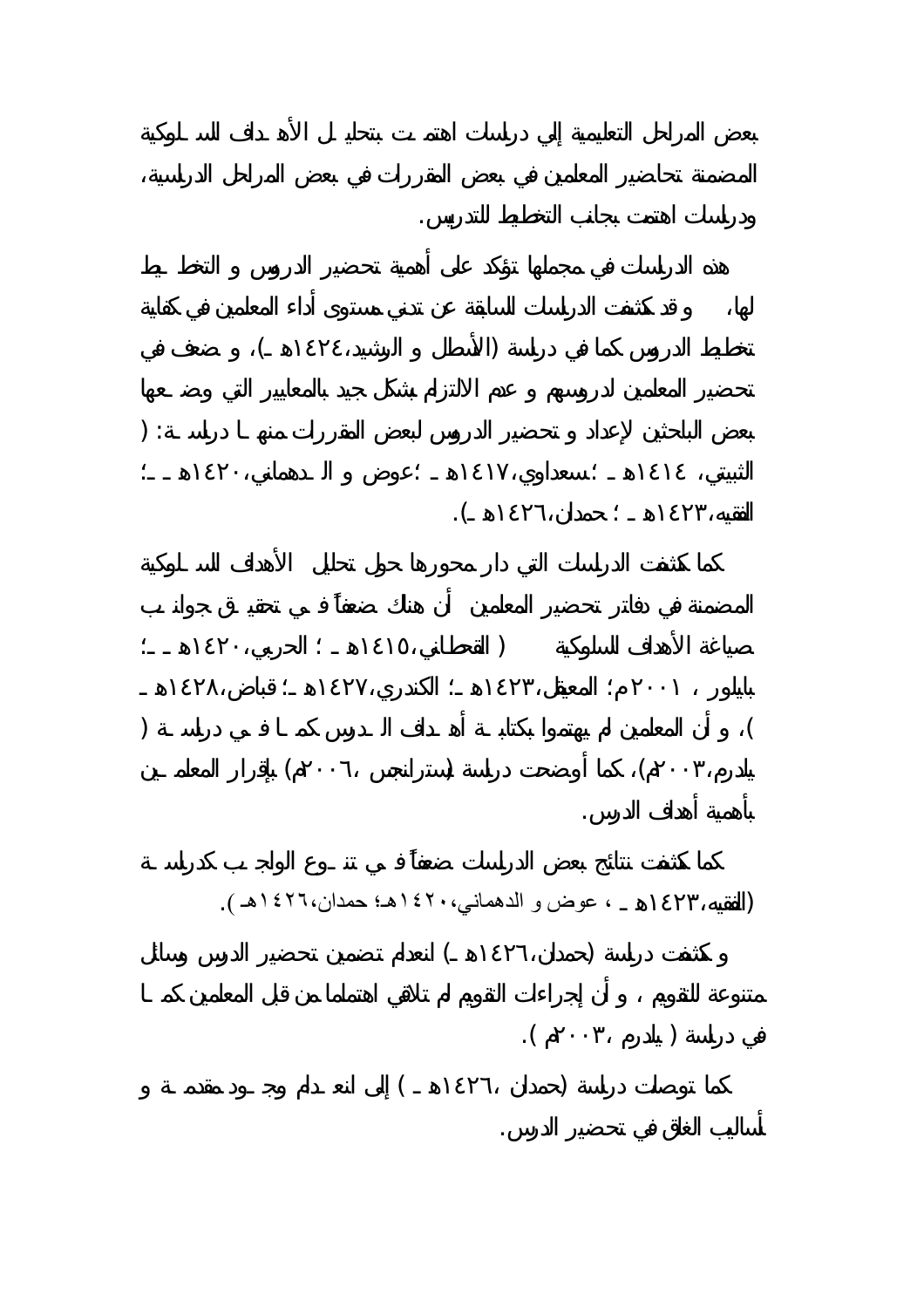أما دراسة ( البابطين١٤١٥،هـ ) فقد أجم مشرفي التربية الميدانية على درجة ضعيفة.  $($ تخطيط الدرس هو خبرة المعلم المنهج المدرسي الكتاب المدرسي. كونت لديه خلفية علمية عن الموضوع يسرت له الطريق بعد يسـير االله – عز وجل – في طريقة عرض الموضوع استخدام مناهج البحث العلمـي الأدوات المناسبة المعالجة الإحصائية كما كان لها الفضل بعد االله – سبحانه تعالى – في اكتشاف الكثير من المراجع المتعلقة بالموضوع .

المقدسة في ضوء معايير مختارة.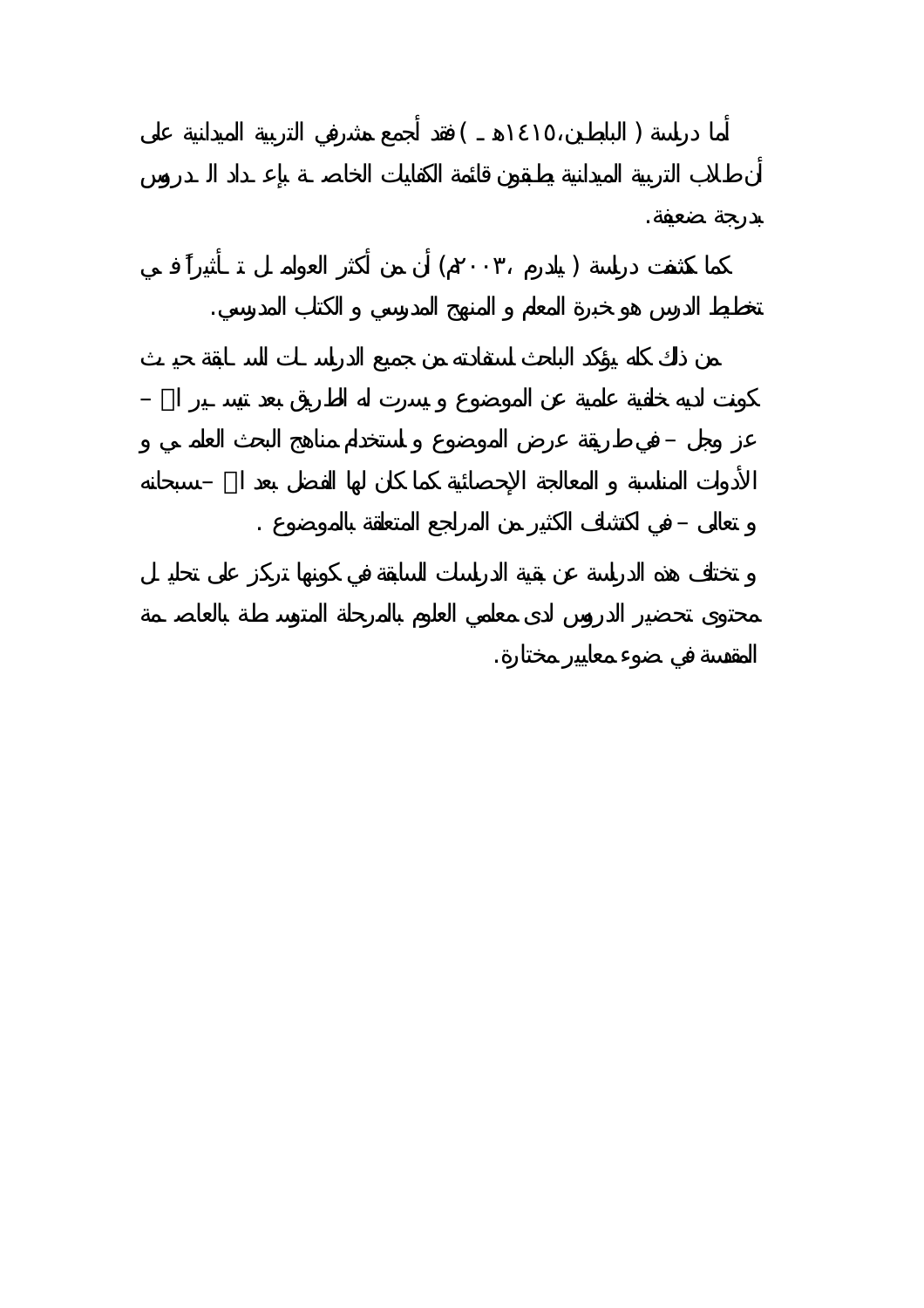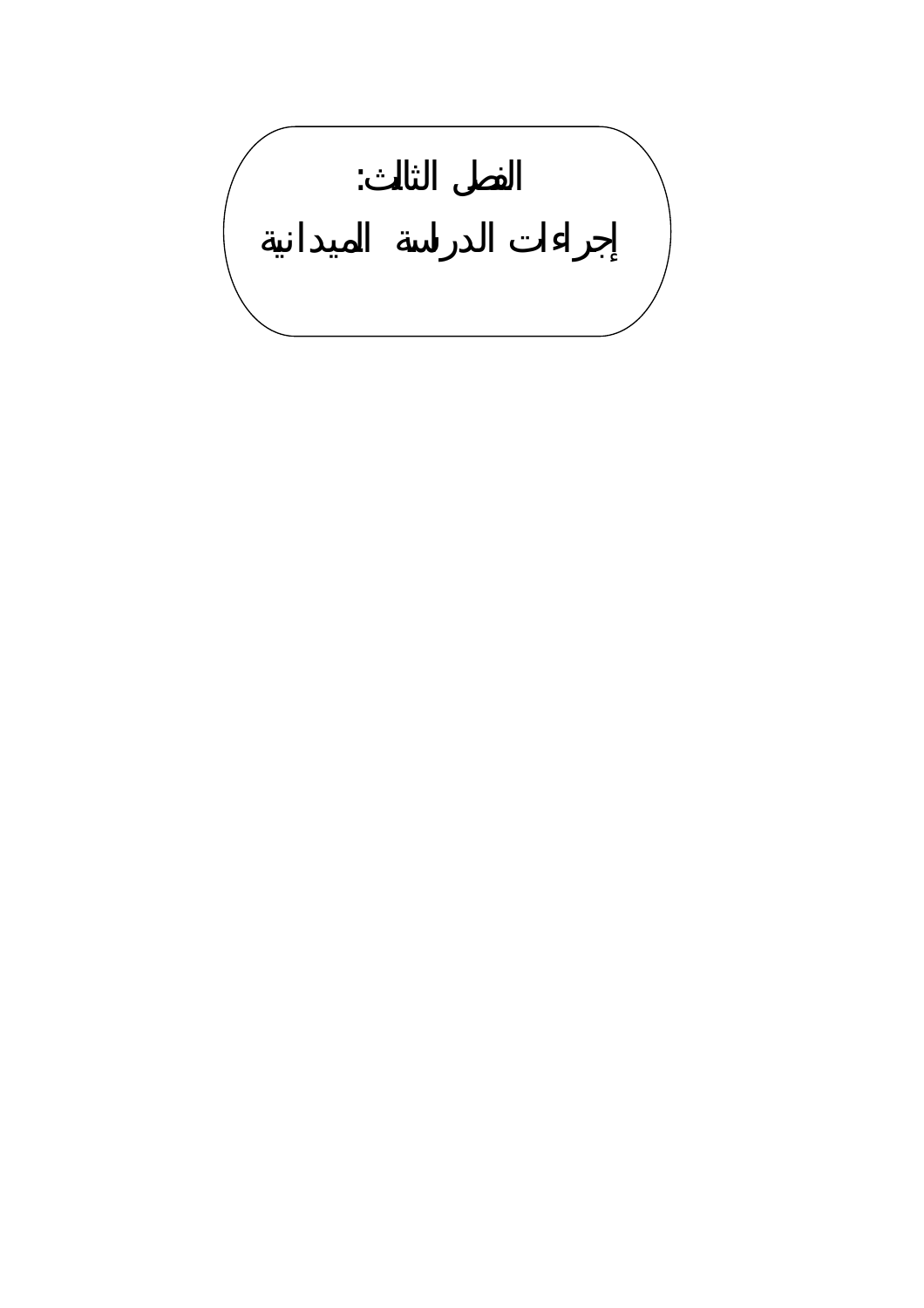بيانات الدراسة. **منهج الدراسة :**  الوصفي القائم على الدراسات المسحية وفق أسلوب تحليل الوثائق – تحليـل  $\begin{pmatrix} 1 & 1 & 1 \\ 1 & 1 & 1 \end{pmatrix}$ **مجتمع الدراسة :**  $\qquad \qquad ( )$ **عينـة الدراسة :**  تم اختيار عينة الدراسة على النحو التالي : - حصر المدارس المتوسطة الحكومية النهارية التابعة للإدارة العامة للتربية التعليم بالعاصمة المقدسة حيث بلغ عددها ( سبع ستين ) مدرسة.  $\big)$  -contracts on  $\big)$  -contracts on  $\big)$  -contracts  $-$ تسعين) معلماً. - تم اختيار ( خمسين ) مدرسة بطريقة عشوائية بواسطة القرعة.  $($   $)$ 

المختارة يوجد بها معلمين اثنين كحد أدنى .

**مقدمة:**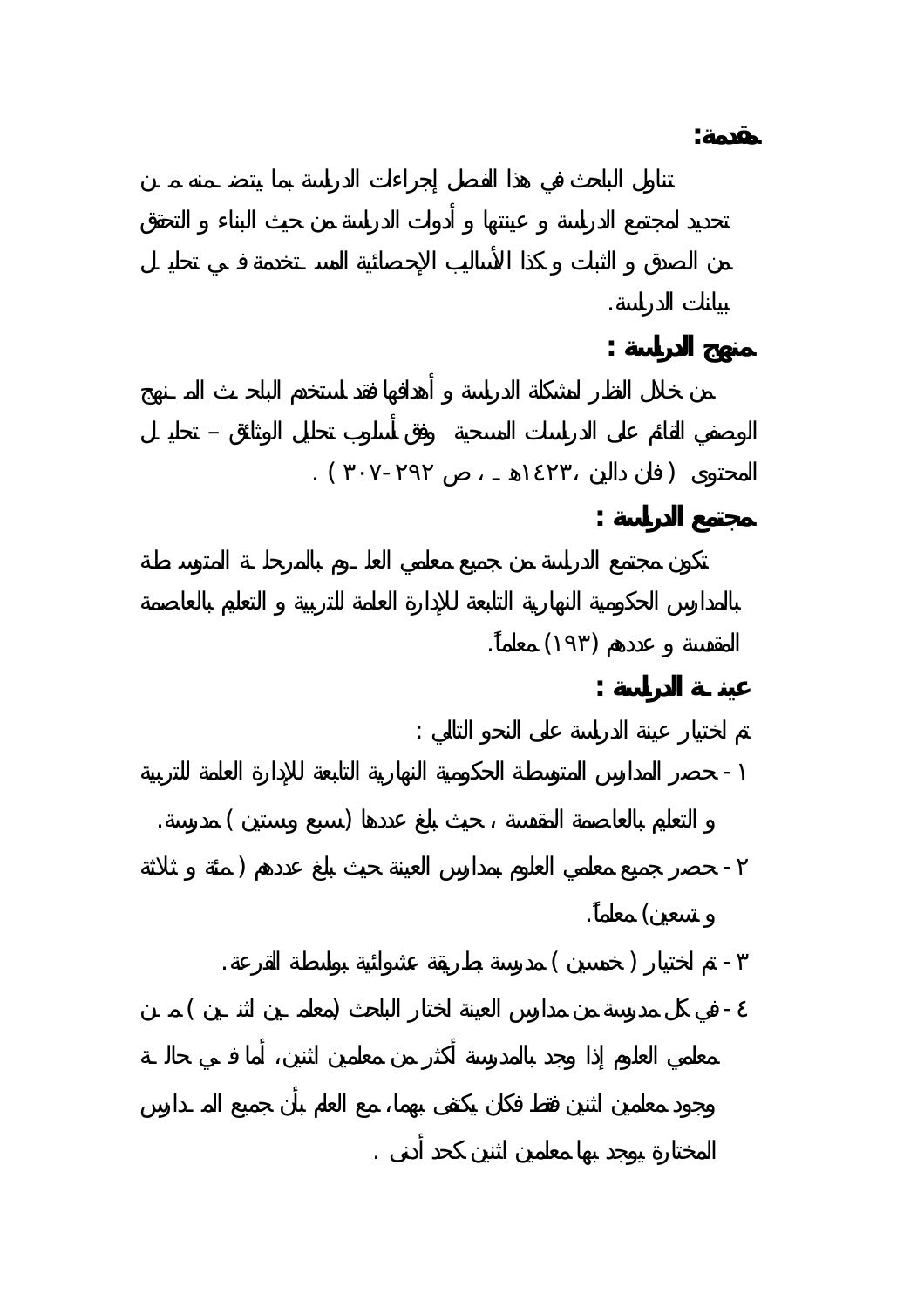











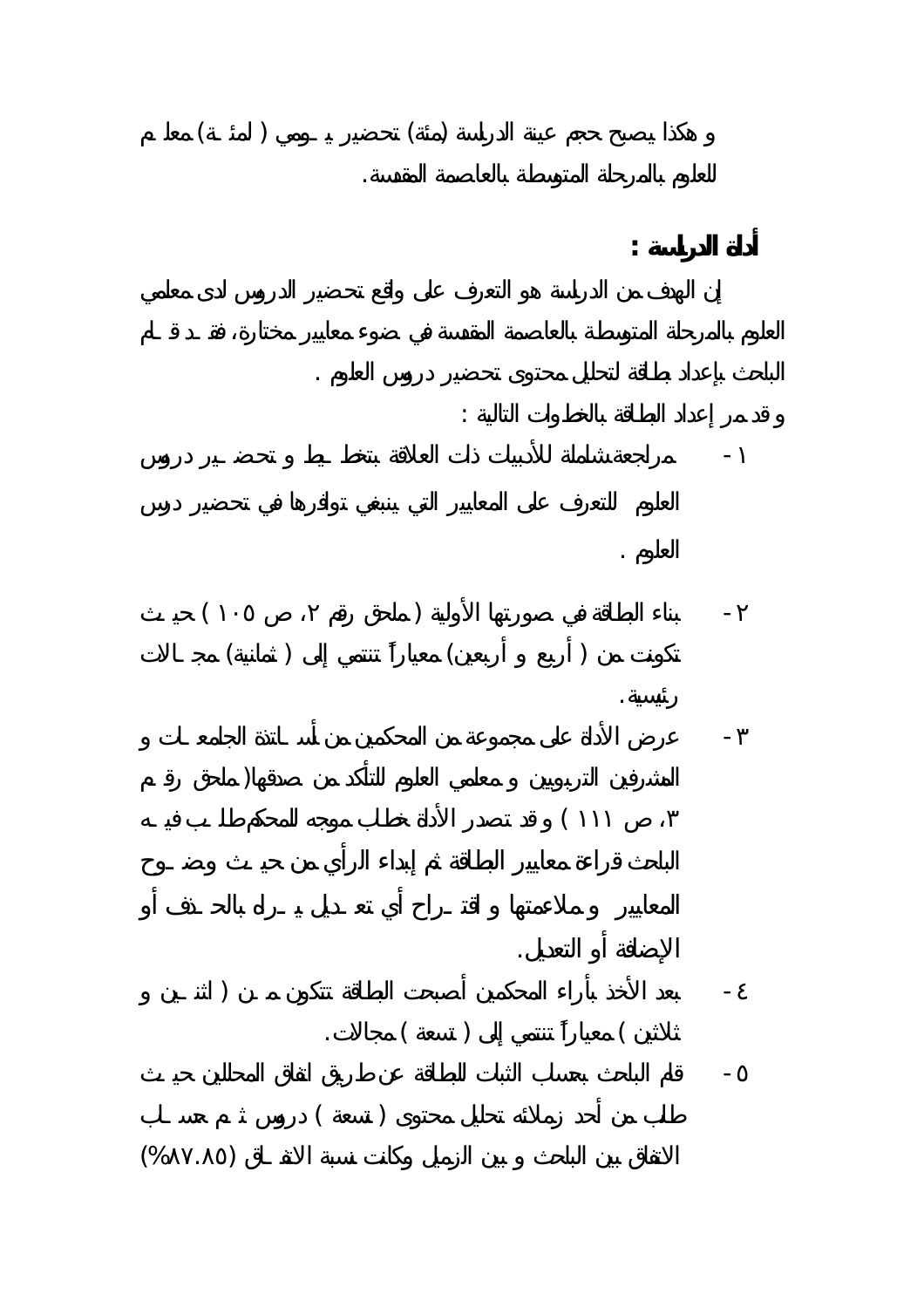البحث العلمي.  $($  $\mathcal{N}(\mathcal{N})$  ) - ستخدم بطاقة ( تحليل المحتوى ) المقياس الربـاعي ( كبيـرة  $\qquad \qquad \qquad \qquad \qquad$ ) لتمييز درجة توفر المعيار .  $\tag{1}$  $($   $=$   $)$   $($  $\bullet$  (  $\bullet$  = 1) - تحديد درجة التوافر بناء على قيمة المتوسط ذلـك علـى النحـو التالي: . المعيار متوافر بدرجة كبيرة إذا كان المتوسط .٢٥ فأكثر.  $\ldots$ ) .(  $\cdot$  $\hspace{0.5cm} . \hspace{0.5cm} . \hspace{0.5cm}$ . (  $% \alpha$  . . (  $\qquad \qquad$  ) **إجراءات الدراسة الميدانية :** 

موجه لسعادة مدير إدارة التربية التعليم بالعاصمة المقدسة لتسهيل مهمة- $\tag{1.1} \label{eq:1.1}$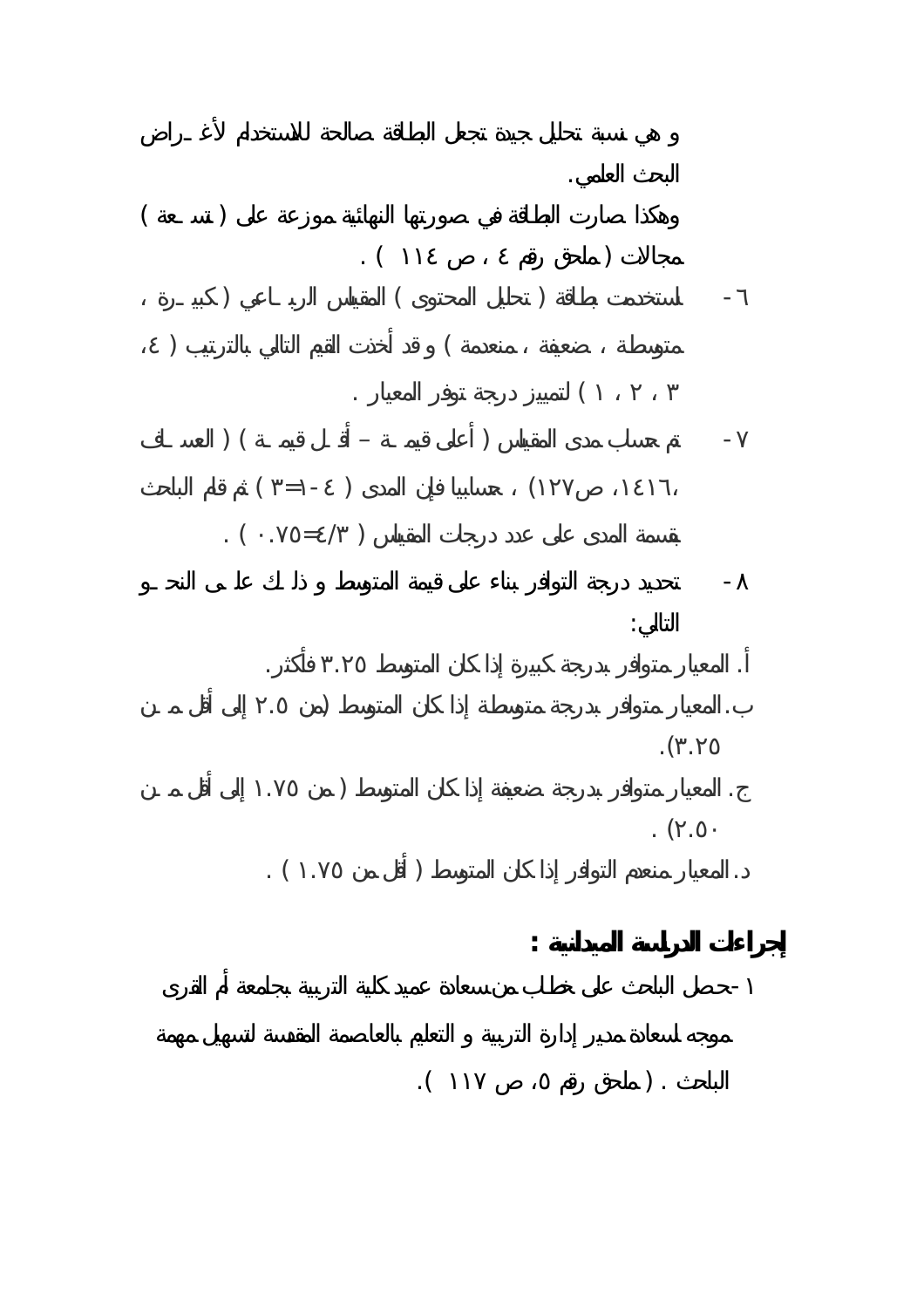

المقدسة موجه للمدارس بالموافقة على إجراء الدراسة التعاون من قبل-



| $\%$              |  |  |
|-------------------|--|--|
| $\%$<br>$\bullet$ |  |  |
| %<br>$\cdot$      |  |  |
| $\%$<br>$\cdot$   |  |  |
| $\%$              |  |  |

<sup>.&</sup>lt;br>نظراً لعدم تعاون مدير إحدى المدارس و عدم تعاون معلم و لمرض معلمين اثنين و انشغال معلم في ا النشاط .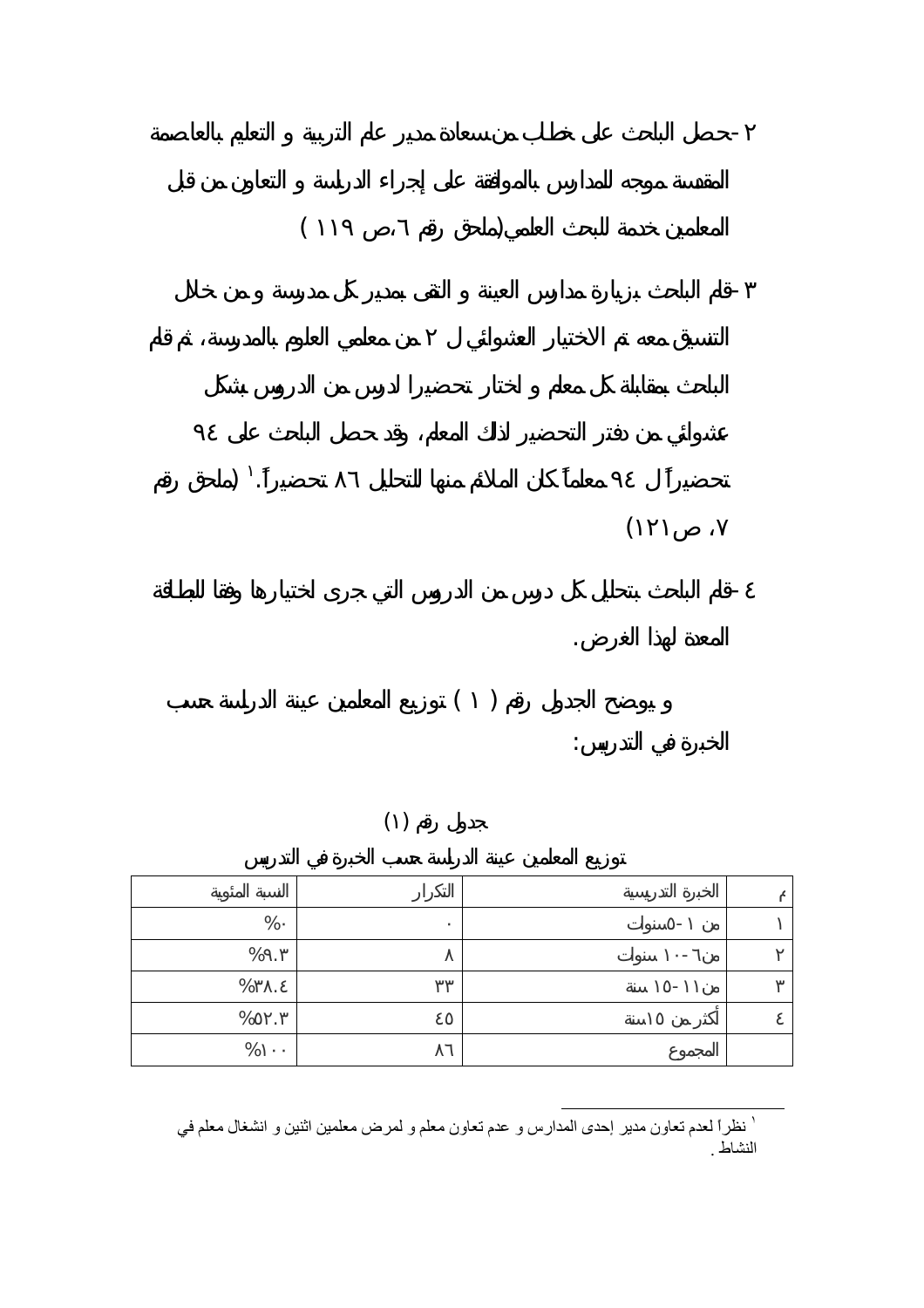



| %    |  |  |
|------|--|--|
| %    |  |  |
| %    |  |  |
| $\%$ |  |  |
| %    |  |  |





 $\%$  .

- معادلة اتفـاق الملاحظـين لحسـاب ثبـات البطاقـة تعطـى وفـق

التدريسي بين ١٠- حصة أسبوعية حيث بلغت . .%

**الأساليب الإحصائية :**

استخدم الباحث الأسالي الإحصائية التالية:

- المتوسط الحسابي الانحراف المعياري.

- التكرارات النسب المئوية .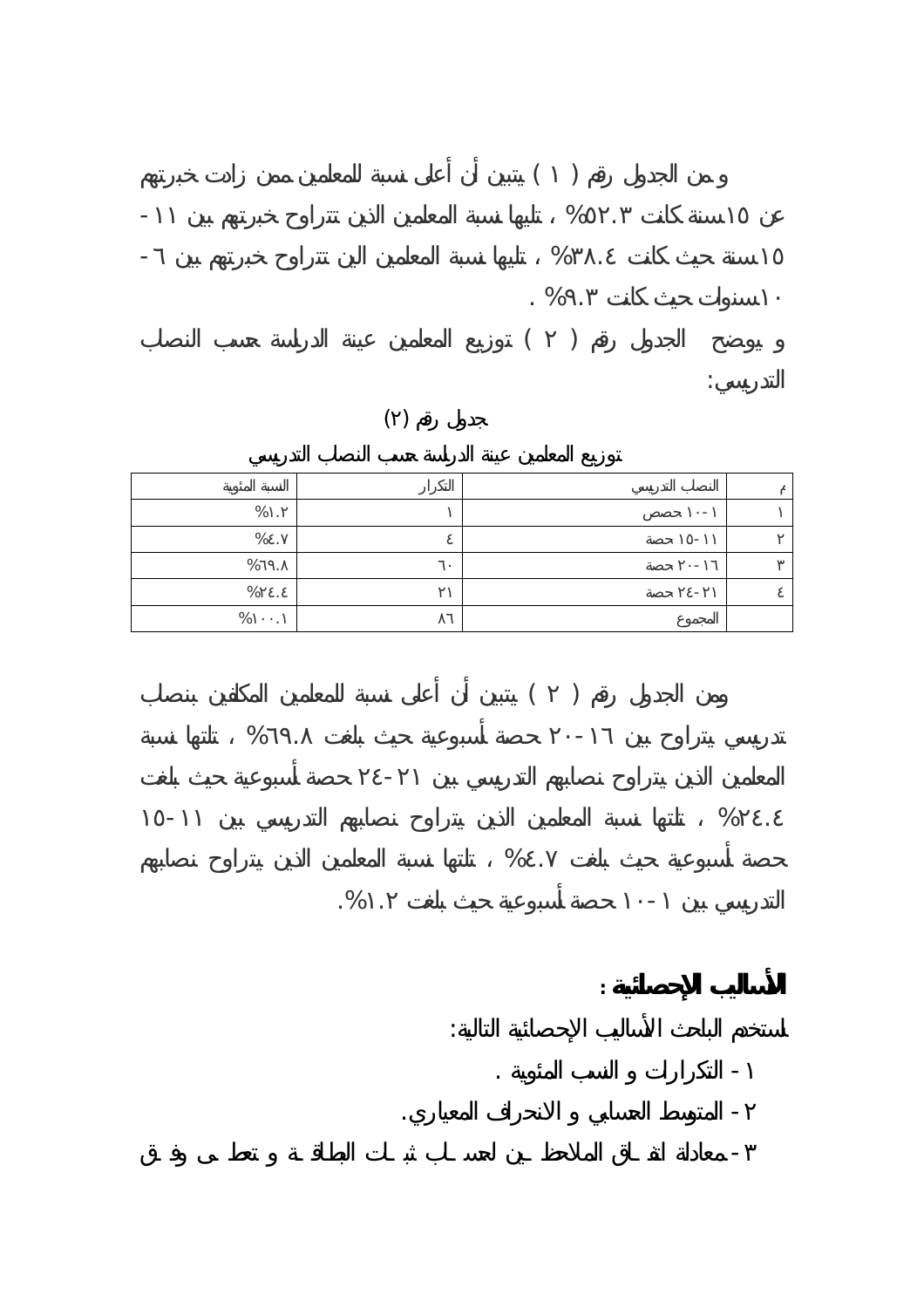

-  $\sim$  2000  $\sim$  2000  $\sim$  2000  $\sim$  2000  $\sim$  2000  $\sim$  2000  $\sim$  2000  $\sim$  2000  $\sim$  2000  $\sim$  2000  $\sim$  2000  $\sim$  2000  $\sim$  2000  $\sim$  2000  $\sim$  2000  $\sim$  2000  $\sim$  2000  $\sim$  2000  $\sim$  2000  $\sim$  2000  $\sim$  2000  $\sim$  2000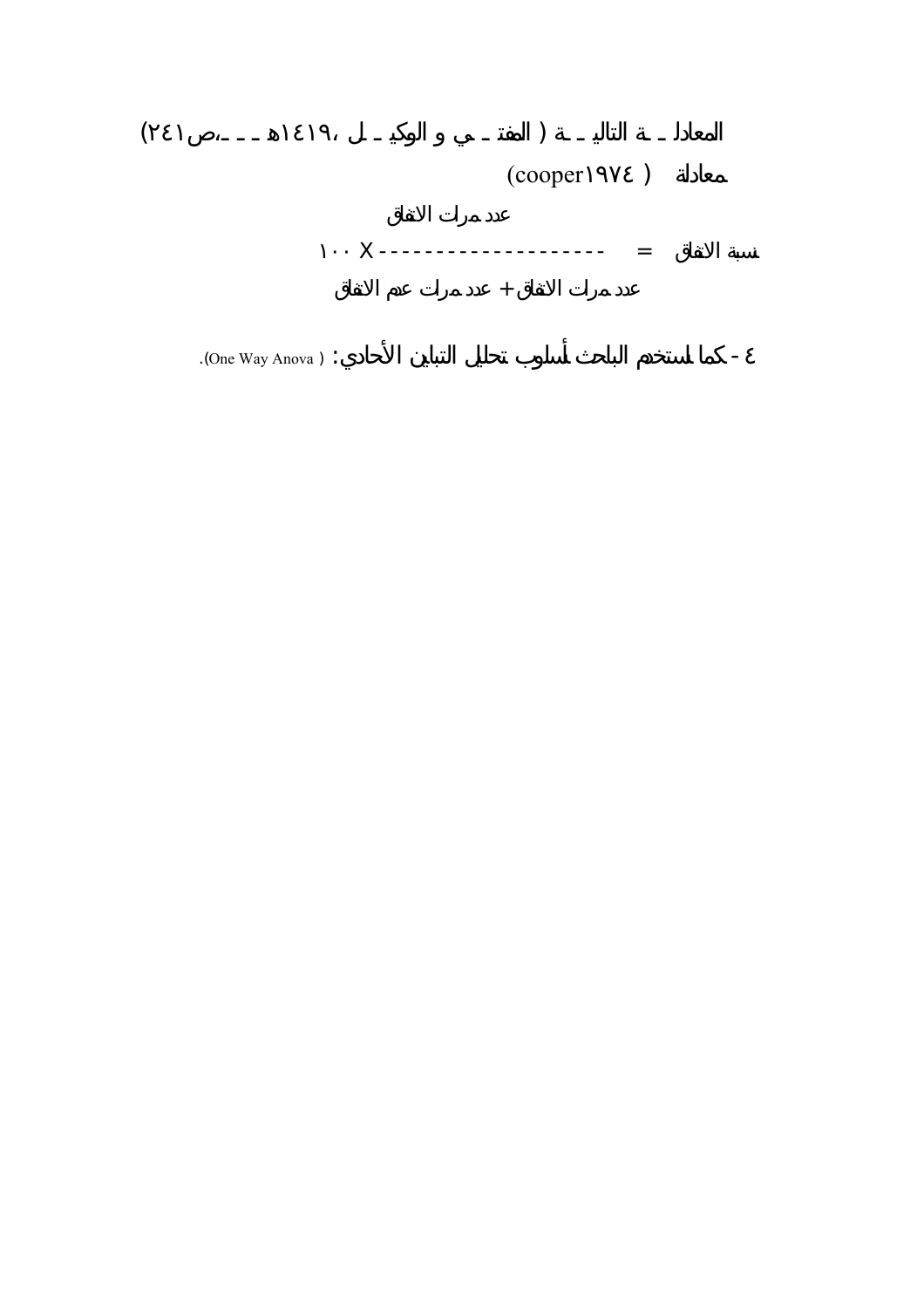الفصل الرابع: **عرض نتائج الدراسة و مناقشتها**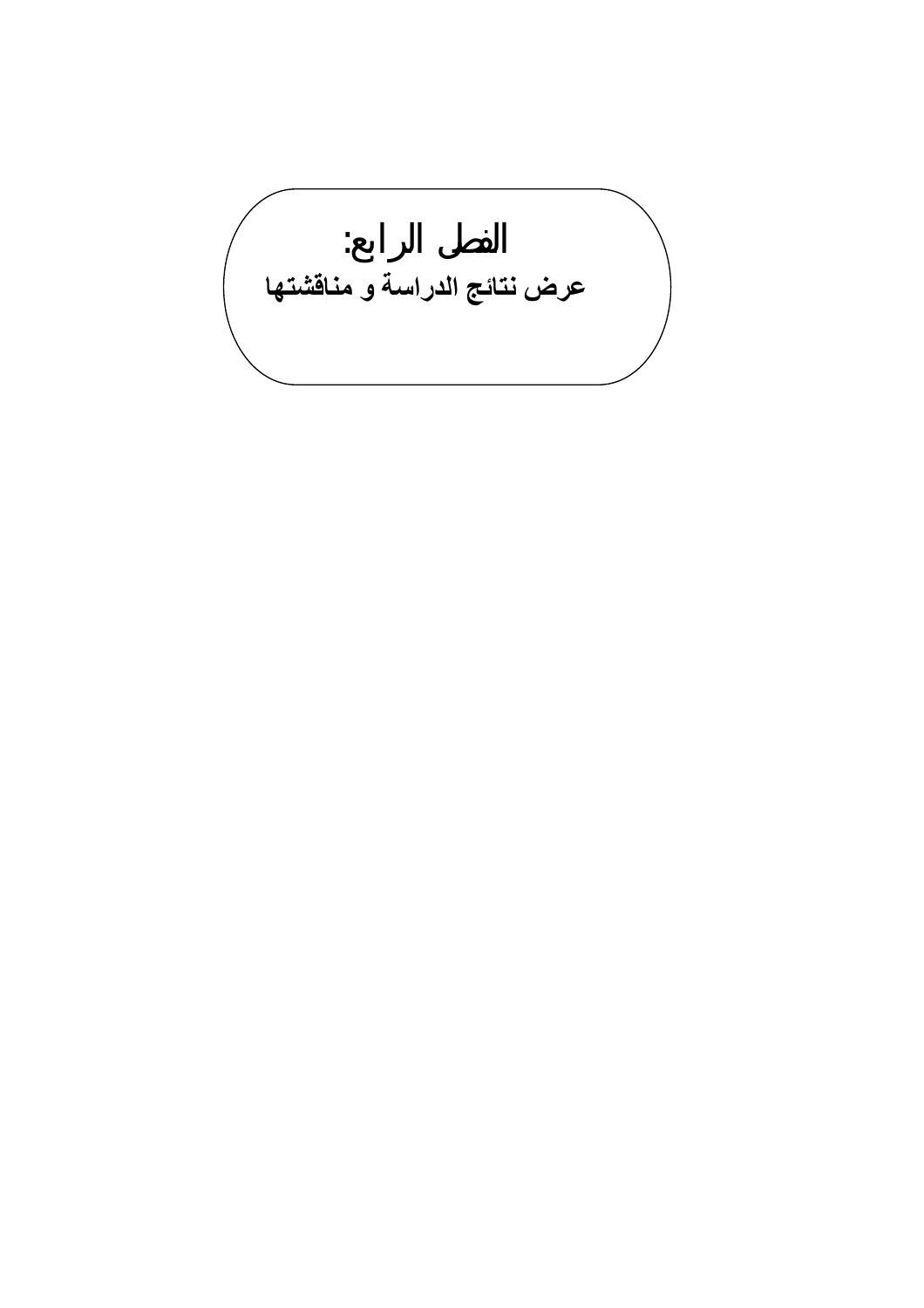**مقدمة**: التي توصلت لها هذه الدراسة تفسير لهذه النتائج:  **للإجابة عن السؤال الأول الذي نصه** " **ما المعايير اللازم توافرها في تحضير درس العلوم بالمرحلة المتوسطة؟ "**  من خلال إطلاع الباحث على الكثير من الأدبيات التي تناولت تحضير الدروس: - حصر الباحث المعايير التي ينبغي توافرها في تحضير درس العلوم وضعها  $($ مجالات هي : بيانات الدرس، صياغة الأهداف السلوكية، المحتوى الدراسي،  $\mathcal{N}(\mathcal{N})$ - قام بعرضها على مجموعة من المحكمين ( ملحق رقم ١١١ ) .  $\qquad \qquad \, (-$ مصنفة إلى مجالات هي : الأهداف السلوكية، التهيئة، المحتوى، الوسائل  $($ اللازم توافرها في تحضير درس العلوم بالمرحلة المتوسطة. **للإجابة عن السؤال الثاني الذي نصه " ما مدى توافر معايير تحضـير بالعاصمة المقدسة "**   $\mathcal{N}(\mathcal{N})$  $\begin{pmatrix} 0 & 1 \end{pmatrix}$ 

توافر كل معيار، وكذلك متوسط كل مجال من مجالات البطاقة درجة التوافر.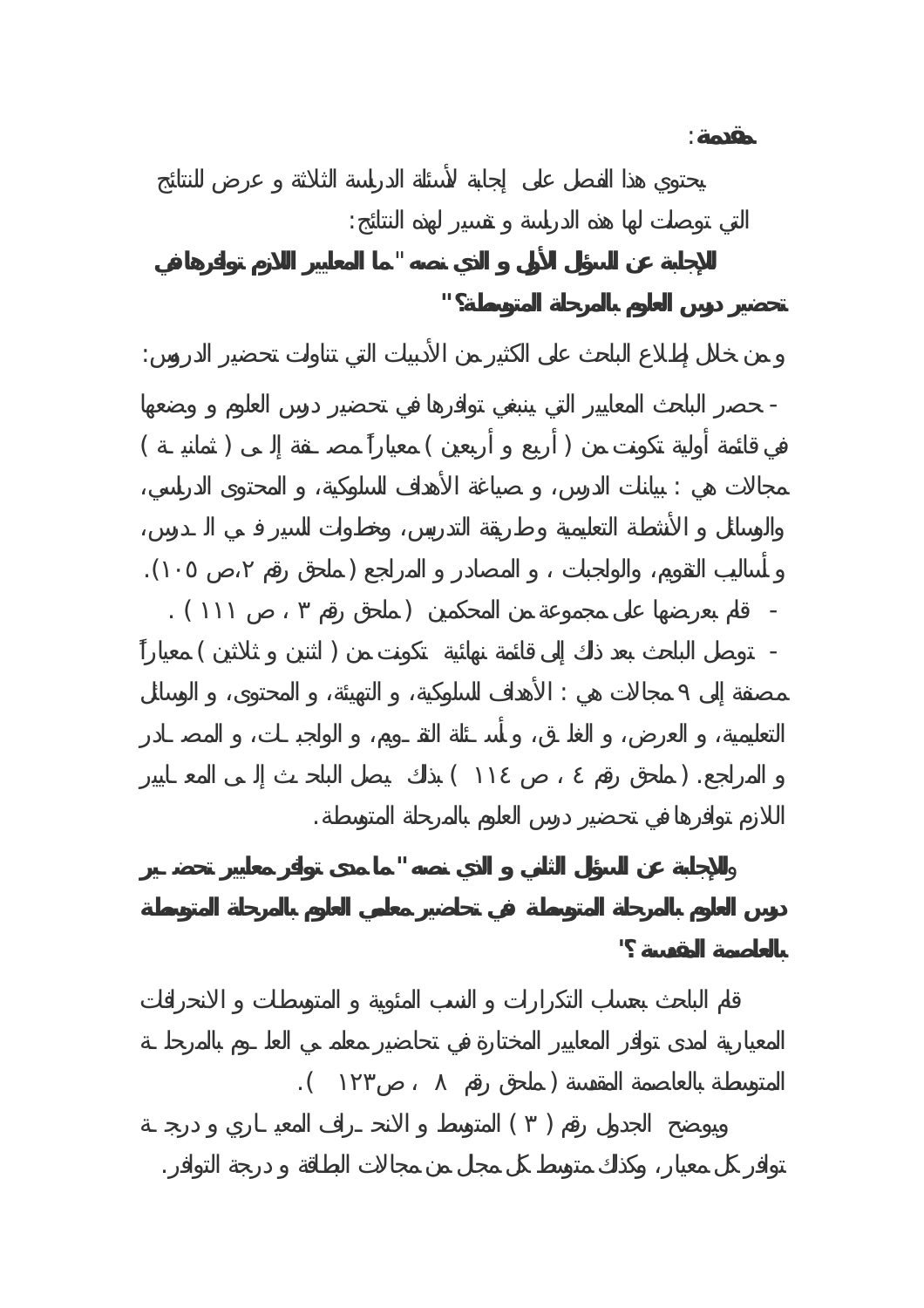|  | $\cdot$        | $\cdot$              | مصاغة بصورة سلوكية.                                 | ١                                                                       | الأهداف              |
|--|----------------|----------------------|-----------------------------------------------------|-------------------------------------------------------------------------|----------------------|
|  |                |                      | مرتبطة بنواتج التعلم الأساسية                       | ۲                                                                       | السلوكية             |
|  |                |                      | متنوعة بحسب مستويات كل مجال.                        | ۳                                                                       |                      |
|  | $\cdot$        | $\blacksquare$       | مرتبة بشكل منطقى                                    | $\pmb{\epsilon}$                                                        |                      |
|  | $\cdot$        | $\cdot$              | مثيرة لانتباه التلاميذ                              | ٥                                                                       | التهينة              |
|  | $\cdot$        | $\cdot$              | مرتبطة بمحتوى الدرس.                                | ٦                                                                       |                      |
|  | $\cdot$        | $\cdot$              | أن تكون أساليب التهيئة متنوعة .                     | $\blacktriangledown$                                                    |                      |
|  | $\cdot$        | $\cdot$              | صحيح علمياً.                                        | $\boldsymbol{\wedge}$                                                   | المحتوى              |
|  |                | $\cdot$              | مصنف بحسب أوجه التعلم المختلفة.                     | ٩                                                                       |                      |
|  | $\cdot$        | $\cdot$              | متسلسل بشكل منطقى.                                  | $\Lambda$                                                               |                      |
|  | $\cdot$        |                      | ملائم لزمن الحصة.                                   | $\overline{\mathbf{y}}$                                                 |                      |
|  | $\cdot$        | $\cdot$              | ربطه ببينة التلاميذ                                 | $\sqrt{7}$                                                              |                      |
|  | $\cdot$        | $\cdot$              | تنوع الوسائل التعليمية.                             | $\gamma$                                                                | الوسائل              |
|  | $\cdot$        | $\cdot$              | حديثة ( بالنسبة للوسائل المستخدمة ).                | $\sqrt{6}$                                                              | التعليمية            |
|  | $\blacksquare$ |                      | متوفرة في بينة التلميذ.( بالنسبة للوسائل المنتجة ). | $\lambda$                                                               |                      |
|  |                |                      |                                                     |                                                                         |                      |
|  | $\cdot$        |                      | استخدام طريقة تدريس ملائمة.                         | $\begin{array}{c} \overline{1} \\ \overline{1} \end{array}$<br>$\gamma$ | العرض                |
|  | $\cdot$        |                      | مناسبته للأهداف و المحتوى.                          |                                                                         |                      |
|  | $\cdot$        |                      | مراعاة تسلسل الأهداف عند العرض.                     | $\Lambda$                                                               |                      |
|  | $\cdot$        | $\cdot$              | تهينة الفرصة لمشاركة التلاميذ أثناء العرض.          | $\lambda$                                                               |                      |
|  | $\cdot$        | $\cdot$              | توظيف الأسئلة الصفية بشكل فعال.                     | $\overline{\mathbf{y}}$                                                 |                      |
|  | $\cdot$        | $\cdot$              | مختصر.                                              | $\overline{\Upsilon}$                                                   |                      |
|  | $\cdot$        | $\ddot{\phantom{0}}$ | شامل لعناصر الدرس الرئيسية.                         | $\overline{\mathbf{y}}$                                                 | الغلق                |
|  | $\bullet$      | $\cdot$              | يتم بمشاركة التلاميذ.                               | $\overline{\Uparrow}$                                                   |                      |
|  | $\cdot$        | $\ddot{\phantom{0}}$ | واضحة.                                              | $\forall$ {                                                             | أسئلة<br>التقويم     |
|  | $\bullet$      |                      | مرتبطة بالأهداف.                                    | 70                                                                      |                      |
|  | $\cdot$        | $\ddot{\phantom{0}}$ | متعددة الوظائف.                                     | $\overline{\mathbf{r}}$                                                 |                      |
|  | $\cdot$        |                      | تنمي التفكير لدى التلاميذ.                          | $\overline{\Upsilon}$                                                   |                      |
|  |                |                      |                                                     |                                                                         |                      |
|  | $\cdot$        | $\cdot$              | متعددة الوظائف.                                     | $\overline{\Uparrow}$                                                   | الواجبات             |
|  | $\cdot$        |                      | غير مفتصرة على الأسنلة الموجودة في كتاب الطالب.     | 44                                                                      |                      |
|  | $\cdot$        | $\cdot$              | تنمي التفكير و الابتكار                             | $\ddot{\tau}$                                                           |                      |
|  | $\cdot$        | $\cdot$              | تنوع المصادر و المراجع.                             | $\frac{1}{2}$                                                           | المصادر و<br>المراجع |
|  | $\cdot$        |                      | مرتبطة بموضوع الدرس.                                | $\overline{\tau}$                                                       |                      |
|  |                |                      | المتوسط العام لجميع معايير البطاقة                  |                                                                         |                      |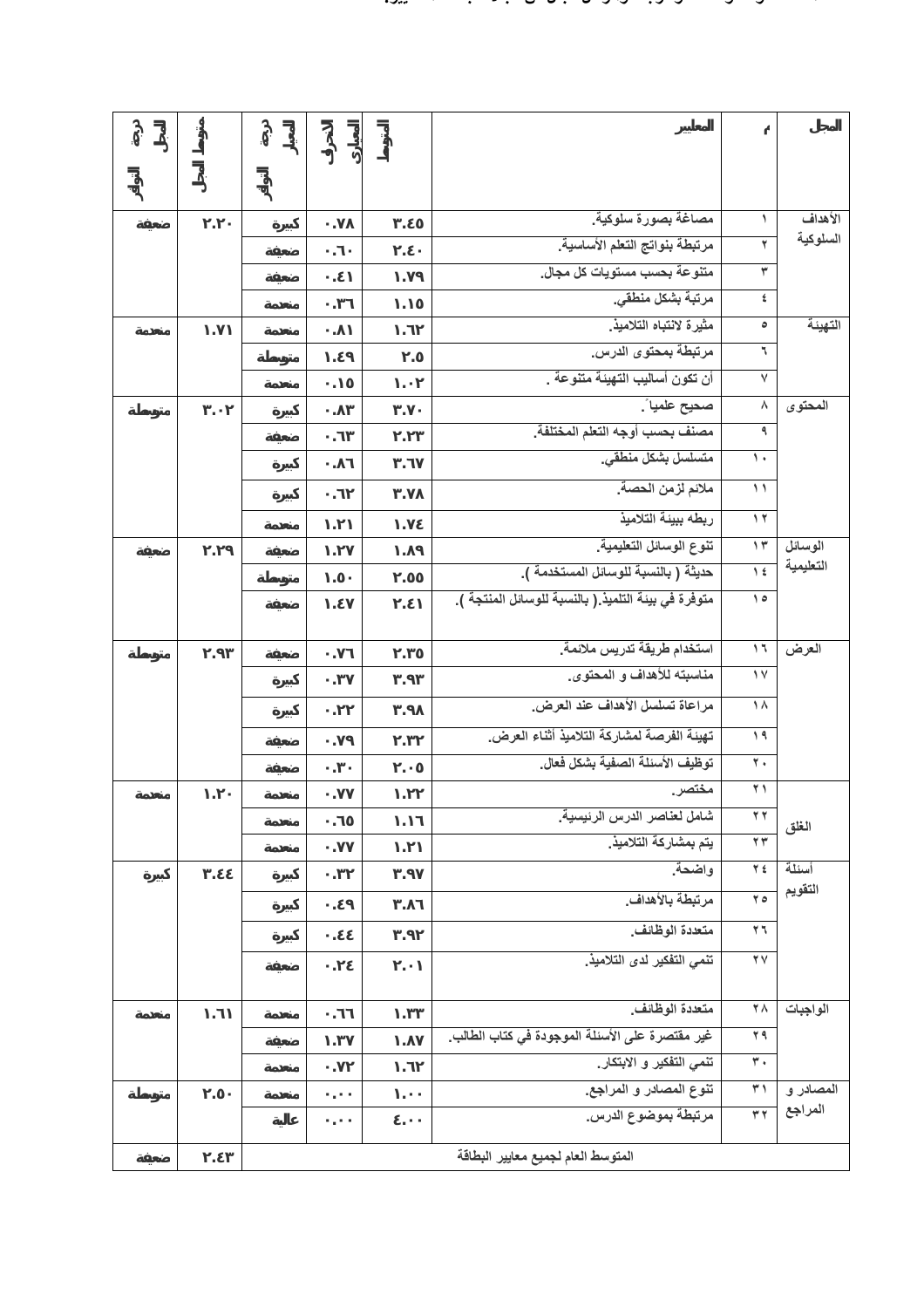$$
(96...)
$$
\n
$$
(96...)
$$
\n
$$
(96...)
$$
\n
$$
(96...)
$$
\n
$$
(96...)
$$
\n
$$
(6...)
$$
\n
$$
(6...)
$$
\n
$$
(6...)
$$
\n
$$
(6...)
$$
\n
$$
(6...)
$$
\n
$$
(6...)
$$
\n
$$
(6...)
$$
\n
$$
(6...)
$$
\n
$$
(6...)
$$
\n
$$
(6...)
$$
\n
$$
(6...)
$$
\n
$$
(6...)
$$
\n
$$
(6...)
$$
\n
$$
(6...)
$$
\n
$$
(6...)
$$
\n
$$
(6...)
$$
\n
$$
(6...)
$$
\n
$$
(6...)
$$
\n
$$
(6...)
$$
\n
$$
(6...)
$$
\n
$$
(6...)
$$
\n
$$
(6...)
$$
\n
$$
(6...)
$$
\n
$$
(6...)
$$
\n
$$
(6...)
$$
\n
$$
(6...)
$$
\n
$$
(6...)
$$
\n
$$
(6...)
$$
\n
$$
(6...)
$$
\n
$$
(6...)
$$
\n
$$
(6...)
$$
\n
$$
(6...)
$$
\n
$$
(6...)
$$
\n
$$
(6...)
$$
\n
$$
(6...)
$$
\n
$$
(6...)
$$
\n
$$
(6...)
$$
\n
$$
(6...)
$$
\n
$$
(6...)
$$
\n
$$
(6...)
$$
\n
$$
(6...)
$$
\n
$$
(6...)
$$
\n
$$
(6...)
$$
\n
$$
(6...)
$$
\n
$$
(6...)
$$
\n
$$
(6...)
$$
\n
$$
(6...)
$$
\n
$$
(6...)
$$
\n
$$
(6...)
$$
\n
$$
(6...)
$$
\n
$$
(6...)
$$
\n
$$
(6...)
$$
\n
$$
(6...)
$$
\n
$$
(6...)
$$
\n
$$
(6...)
$$
\n
$$
(6...)
$$
\n
$$
(6...)
$$
\n
$$
(6...)
$$
\n<math display="</math>

 $($   $)$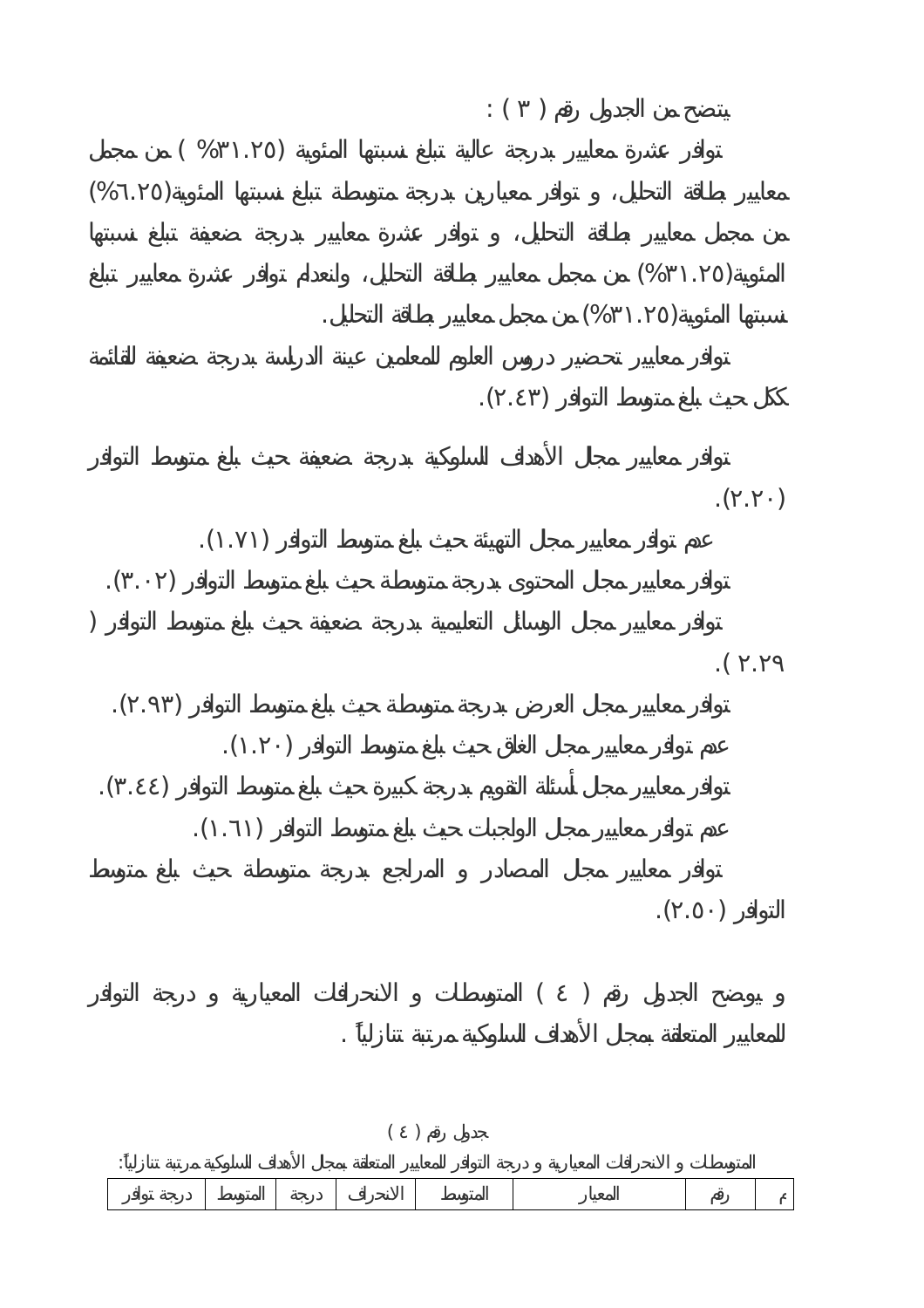| ضعيفة |      | ٠ | مصاغة بصورة سلوكية                               |  |
|-------|------|---|--------------------------------------------------|--|
|       | Y, Y |   | مرتبطة بنواتج<br>الأساسية <sub>.</sub><br>التعلم |  |
|       |      |   | متنوعة بحسب مستويات<br>كل مجال.                  |  |
|       |      |   | مرتبة بشكل منطقي.                                |  |

 $\colon ( \quad )$ 

توافر معايير مجال الأهداف السلوكية بشكل عام بدرجة ضعيفة.

 $($   $($   $)$  $\left( \begin{array}{c} 1 \end{array} \right)$ 



$$
\begin{array}{cc} . & & ( & . & ) \\ & & ( & . & ) \\ & & ( & ) & \\ & & \ddots & & \end{array}
$$

 $($ 

متوسط توافر هذا المعيار (.١٥ ) هو أدنى متوسط.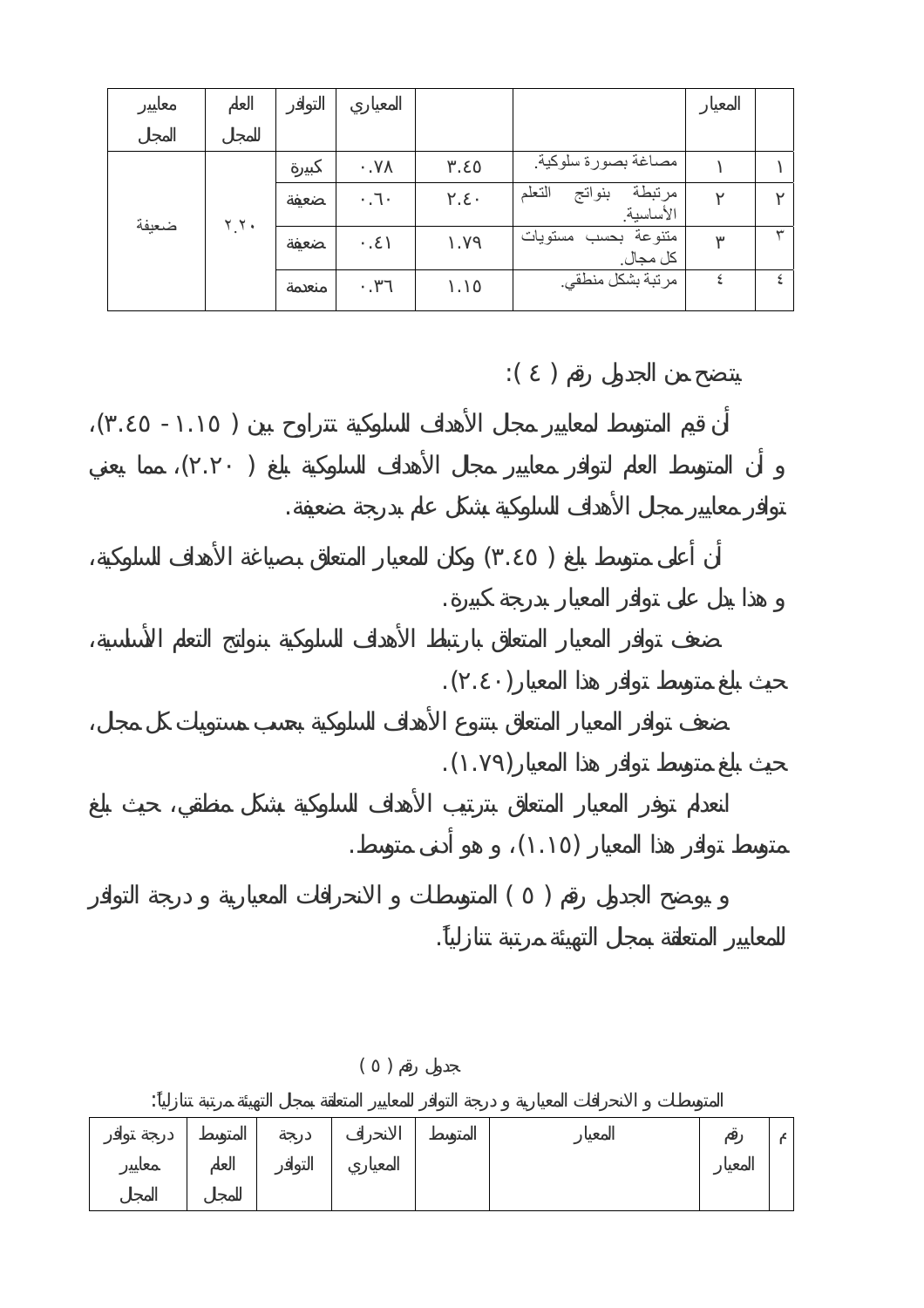$($   $($   $)$   $($   $)$   $($   $)$   $($   $)$   $($   $)$   $($   $)$   $($   $)$   $($   $)$   $($   $)$   $($   $)$   $($   $)$   $($   $)$   $($   $)$   $($   $)$   $($   $)$   $($   $)$   $($   $)$   $($   $)$   $($   $)$   $($   $)$   $($   $)$   $($   $)$   $($   $)$   $($   $)$   $($   $)$   $($   $)$   $($ .  $)$ 

 $\mathbf{r}$  ( ):

مجال المحتوى بدرجة متوسطة بشكل عام .

|  | $\bullet$ | $\cdot$   | ملائم لزمن الحصة.              | ۱۱        |         |
|--|-----------|-----------|--------------------------------|-----------|---------|
|  | ٠         | $\cdot$   | صحيح علميا ً.                  | $\lambda$ |         |
|  | $\bullet$ | $\bullet$ | متسلسل بشكل منطقي.             | ١.        |         |
|  | $\bullet$ | $\bullet$ | مصنف بحسب أوجه التعلم المختلفة | ٩         |         |
|  |           |           | ربطه ببيئة التلاميذ            | $\gamma$  | $\circ$ |
|  |           |           |                                |           |         |

 $($ 

 $\ddotsc$  $( )$ للمعايير المتعلقة بمجال المحتوى مرتبة تنازلياً.

مجال التهيئة بشكل عام .

 $\cdot$  (  $\cdot$  ).

 $( \cdot )$ 

 $($  . )

 $( \cdot \cdot \cdot \cdot \cdot )$ 

بمحتوى الدرس هذا يدل على توافر المعيار بدرجة متوسطة.

٦ مرتبطة بمحتوى الدرس. . .٤٩ توسطة .٧٠ نعدمة ٥ مثيرة لانتباه التلاميذ. .٦٢ .٨١ نعدمة ٣ ٧ أن تكون أساليب التهيئة متنوعة . .٠٢ .١٥ نعدمة  $\mathbf{r}$  ( ):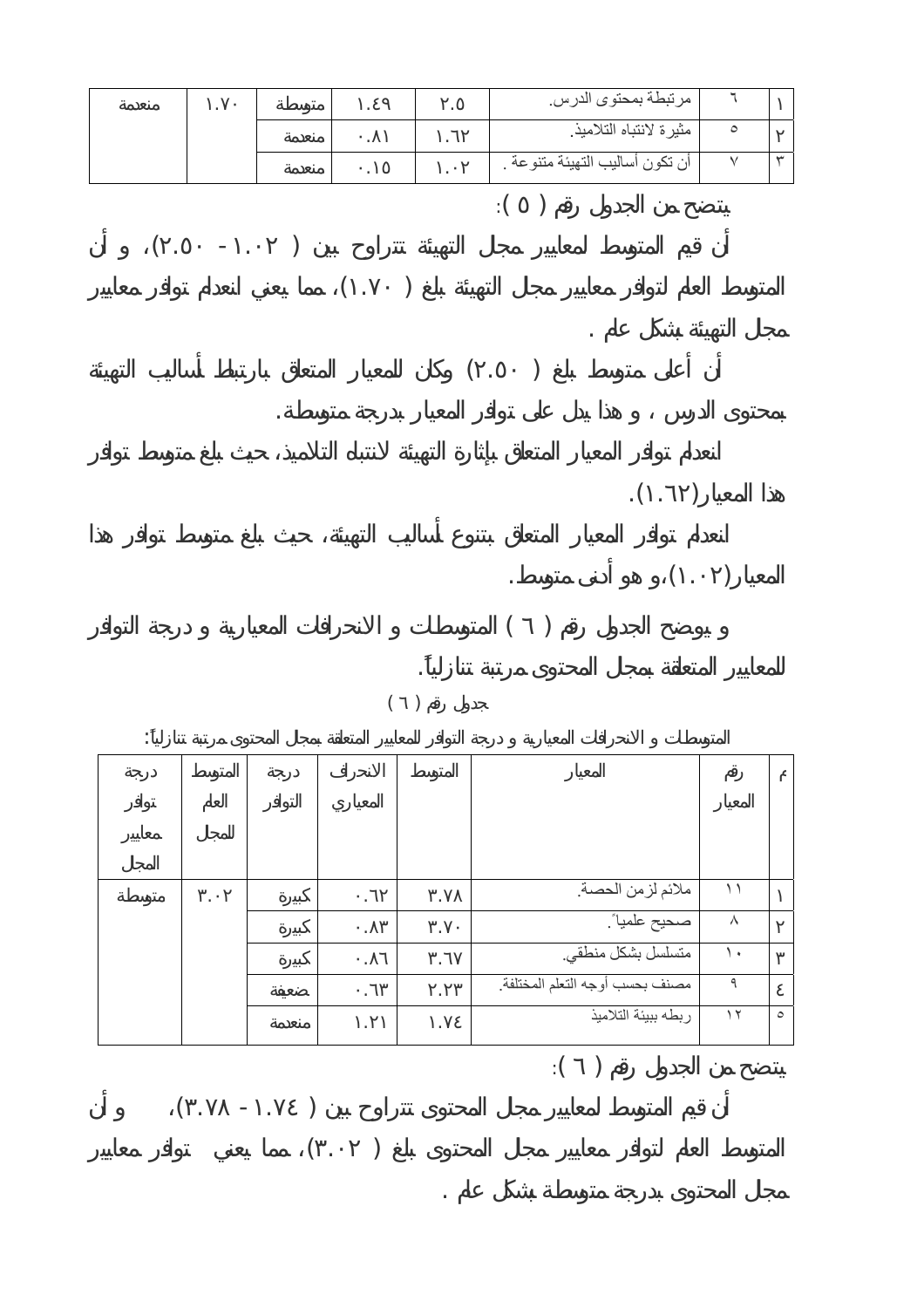

$$
(\quad \, )
$$

|  |  |  | حديثة ( بالنسبة للوسائل<br>المستخدمة )               | $\frac{1}{2}$ |   |
|--|--|--|------------------------------------------------------|---------------|---|
|  |  |  | متوفرة في بيئة التلميذ.(<br>بالنسبةللوسائل المنتجة). | ه ۱           |   |
|  |  |  | تنوع الوسائل التعليمية                               | ۱۳            | ₩ |

 $\overline{\hspace{1cm}}$  :  $\overline{\hspace{1cm}}$  )

توافر معايير مجال الوسائل التعليمية بشكل عام .

هذا يدل على توافر المعيار بدرجة متوسطة.

$$
\begin{pmatrix} 1 & -1 & 1 \\ 0 & 0 & 0 \\ 0 & 0 & 0 \end{pmatrix}
$$

 $\left( \begin{array}{c} 1 \\ 0 \end{array} \right)$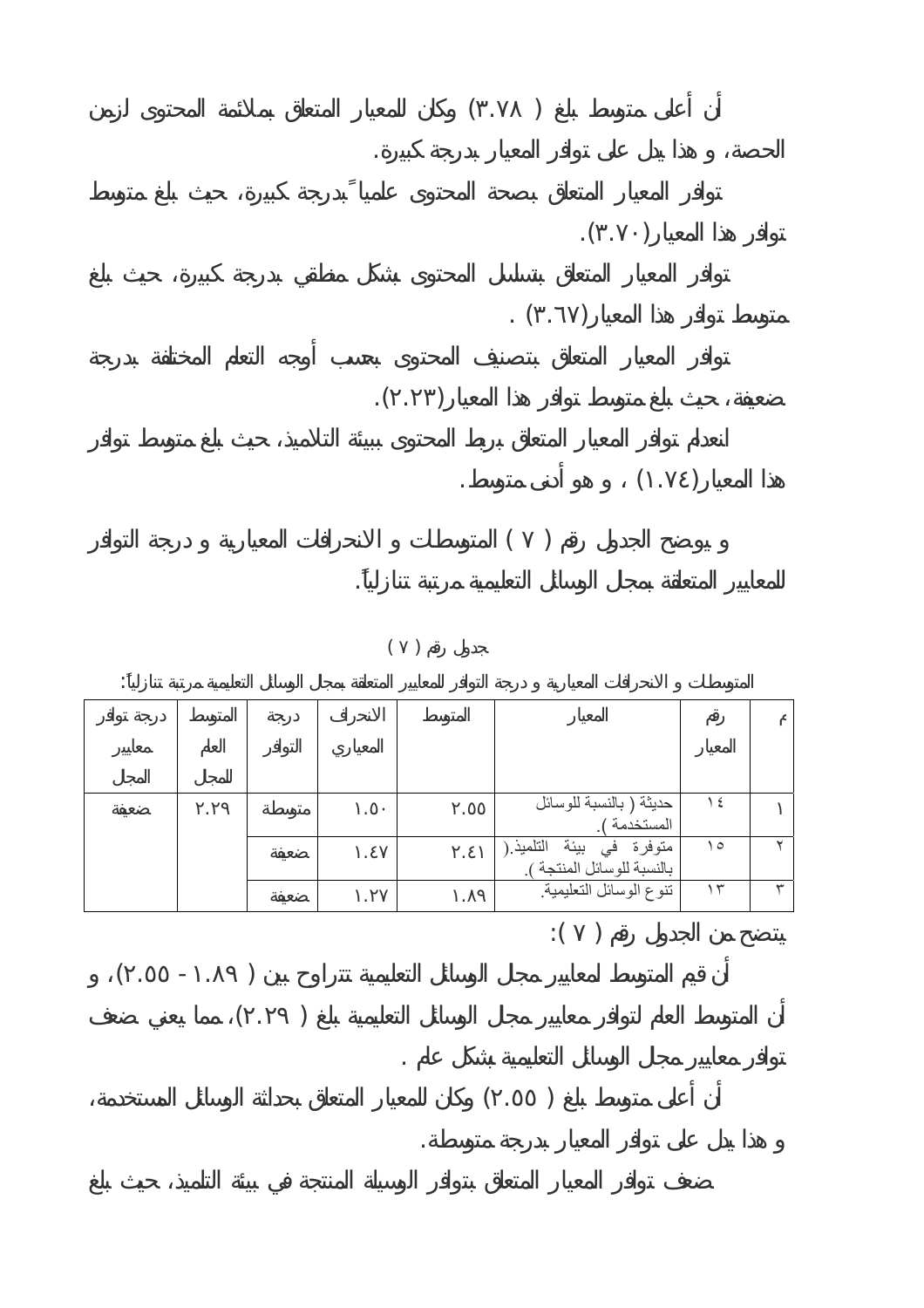

$$
\begin{array}{c} \begin{array}{c} \begin{array}{c} \begin{array}{c} \begin{array}{c} \end{array} \\ \begin{array}{c} \end{array} \\ \begin{array}{c} \end{array} \end{array} \end{array}
$$

 $(\ )$ 

|  |           | مراعاة تسلسل الأهداف عند                      | ۱۸             |         |
|--|-----------|-----------------------------------------------|----------------|---------|
|  | $\cdot$   | العرض.                                        |                |         |
|  | $\bullet$ | مناسبته للأهداف و<br>المحتوى                  | $\vee$         |         |
|  | $\cdot$   | استخدام طريقة<br>تدريس<br>ملائمة              | ۱٦ $\,$        | ٣       |
|  | $\bullet$ | تهيئة الفرصة لمشاركة<br>التلاميذ أثناء العرض. | 19             | ٤       |
|  | $\bullet$ | توظيف الأسئلة<br>الصفية                       | $\mathbf{Y}$ . | $\circ$ |
|  |           | بشكل فعال                                     |                |         |

 $\mathbf{r}$  ( ):

 $($   $($   $)$  $($ .  $)$ 

عند العرض هذا يدل على توافر المعيار بدرجة كبيرة.

 $\begin{pmatrix} 1 & 1 & 1 \end{pmatrix}$ 

 $\mathcal{N}(\mathcal{A})$ 

 $\ddots$   $($   $)$ 

العرض بدرجة متوسطة بشكل عام .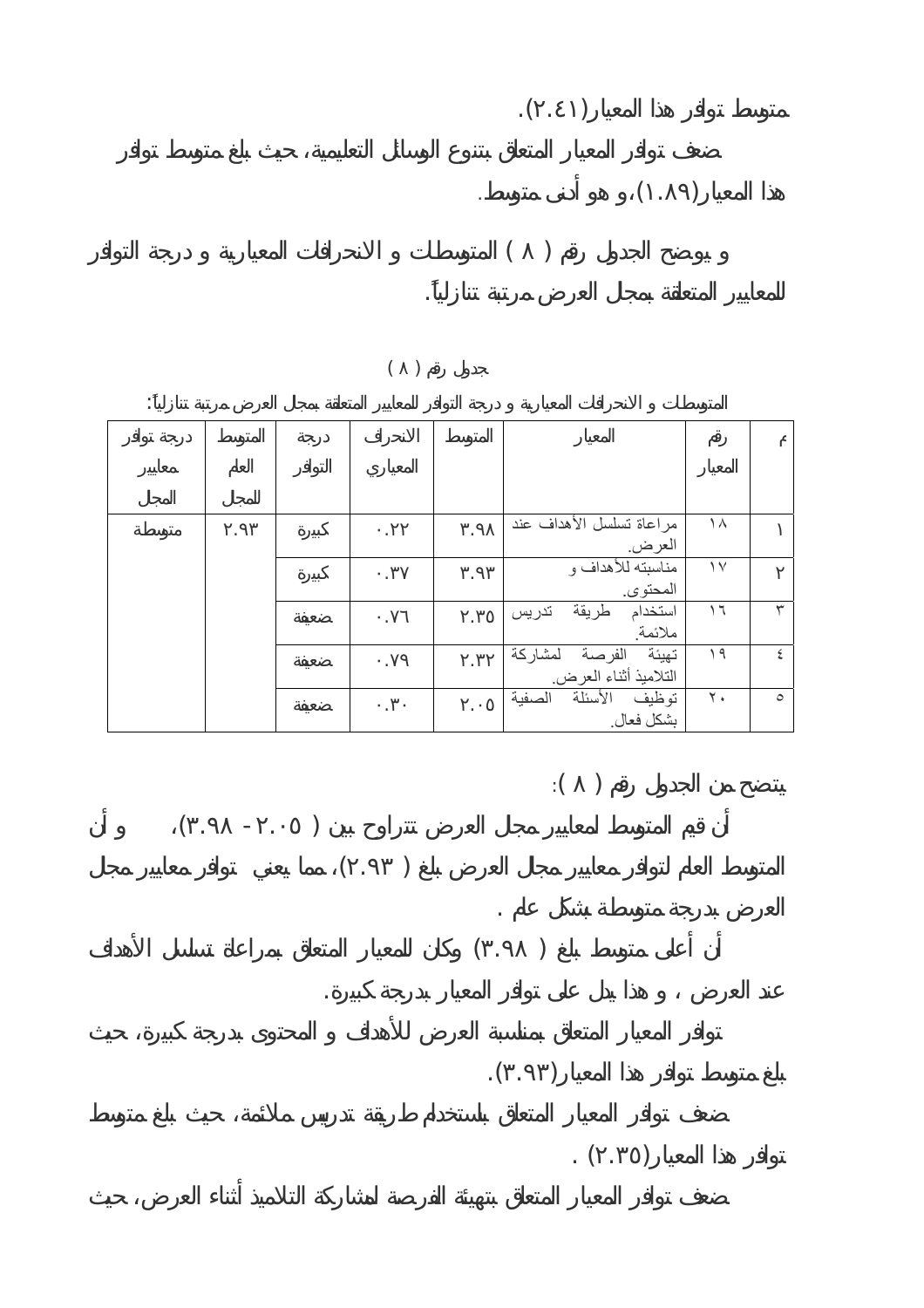

$$
(\quad \, )
$$

| ٠ |  |   |  |                                                                  |           |
|---|--|---|--|------------------------------------------------------------------|-----------|
|   |  |   |  |                                                                  |           |
|   |  |   |  |                                                                  |           |
|   |  |   |  |                                                                  |           |
|   |  |   |  |                                                                  |           |
|   |  |   |  | ۲۳                                                               |           |
|   |  | ٠ |  | ۲۲                                                               |           |
|   |  |   |  | مختصر ِ<br>يتم بمشاركة التلاميذ<br>شامل لعناصر الدرس<br>الرئيسية | $\lambda$ |

$$
(\begin{array}{cccc} \cdot & \cdot & \cdot & \cdot \\ \cdot & \cdot & \cdot & \cdot \end{array})
$$

$$
(\quad,\quad)
$$

$$
.(\hspace{0.05cm}\ldots\hspace{0.05cm})
$$

$$
\mathcal{L}(\mathcal{L}(\mathcal{L})) = \mathcal{L}(\mathcal{L}(\mathcal{L}))
$$

على انعدام توافر المعيار .

$$
(\hspace{7mm})
$$

$$
(\hspace{7mm})
$$

المتوسطات الانحرافات المعيارية درجة التوافر للمعايير المتعلقة بمجال أسئلة التقويم مرتبة تنازلياً:

التوافر للمعايير المتعلقة بمجال أسئلة التقويم مرتبة تنازلياً.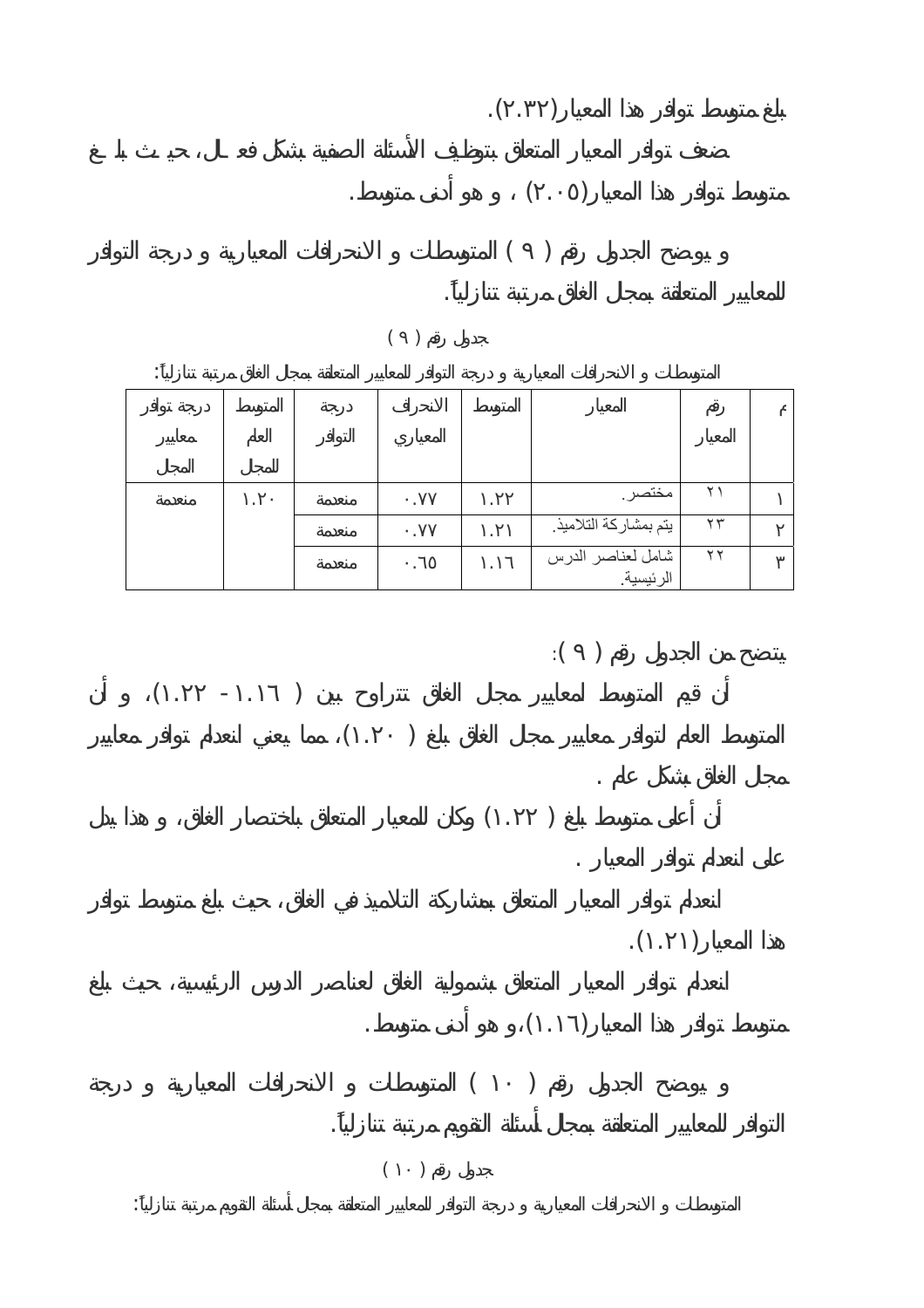|  | ٠ | ٠ | واضحة                                | $Y \n\leq$             |  |
|--|---|---|--------------------------------------|------------------------|--|
|  | ٠ | ٠ | متعددة الوظائف                       | $\mathbf{y}$           |  |
|  | ٠ | ٠ | مرتبطة بالأهداف                      | $\mathbf{y}$           |  |
|  | ٠ |   | تنمي التفكير لد <i>ى</i><br>التلاميذ | $\mathsf{Y}\mathsf{V}$ |  |



 $($ 

المعيار المتوس الانحراف ٢٩ غير مقتصرة على الأسئلة .٨٧ .٣٧ عيفة .٦١ نعدمةالموجودة في كتاب الطالب. ٢ ٣٠ تنمي التفكير و الابتكار. .٦٢ .٧٢ نعدمة ٣ ٢٨ متعددة الوظائف. .٣٣ .٦٦ نعدمة

المتوسطات الانحرافات المعيارية درجة التوافر للمعايير المتعلقة بمجال الواجبات مرتبة تنازلياً: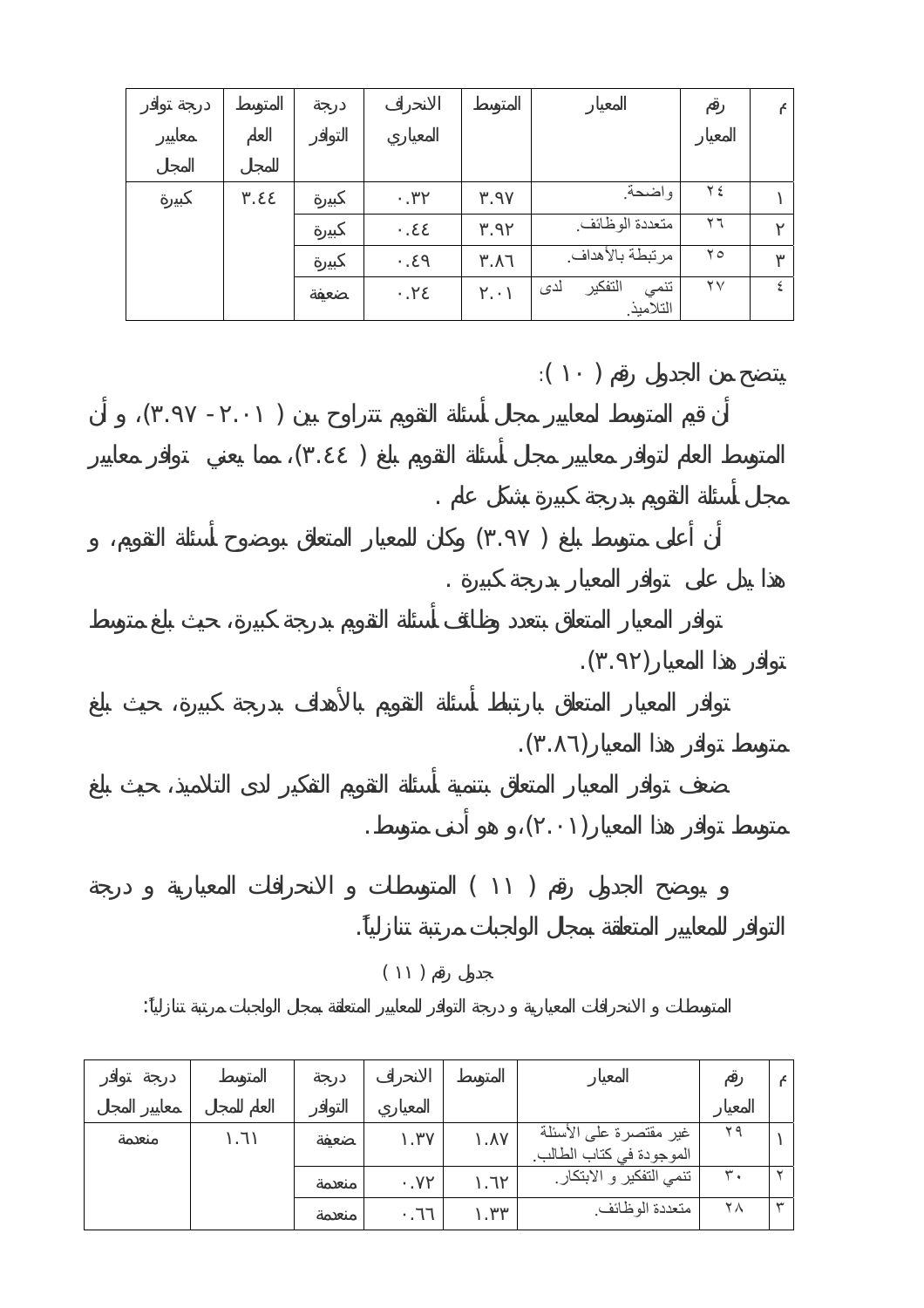

 $($ 

التوافر للمعايير المتعلقة بمجال المصادر المراجع مرتبة تنازلياً.

|  |  | ٠ | تنوع المصادر و المراجع. | ۳١     |  |
|--|--|---|-------------------------|--------|--|
|  |  | ٠ | مرتبطة بموضوع الدرس.    | $\tau$ |  |

 $\mathbf{r}:\mathbf{r} \longrightarrow \mathbf{r}$ 

 $\begin{pmatrix} - & 1 & 0 \\ 0 & 0 & 0 \\ 0 & 0 & 0 \end{pmatrix}$  $\left( \begin{array}{ccc} \cdot & \cdot & \cdot \end{array} \right)$ مما يعني توافر معايير مجال المصادر المراجع بدرجة متوسطة بشكل عام .  $( \ \, . \quad )$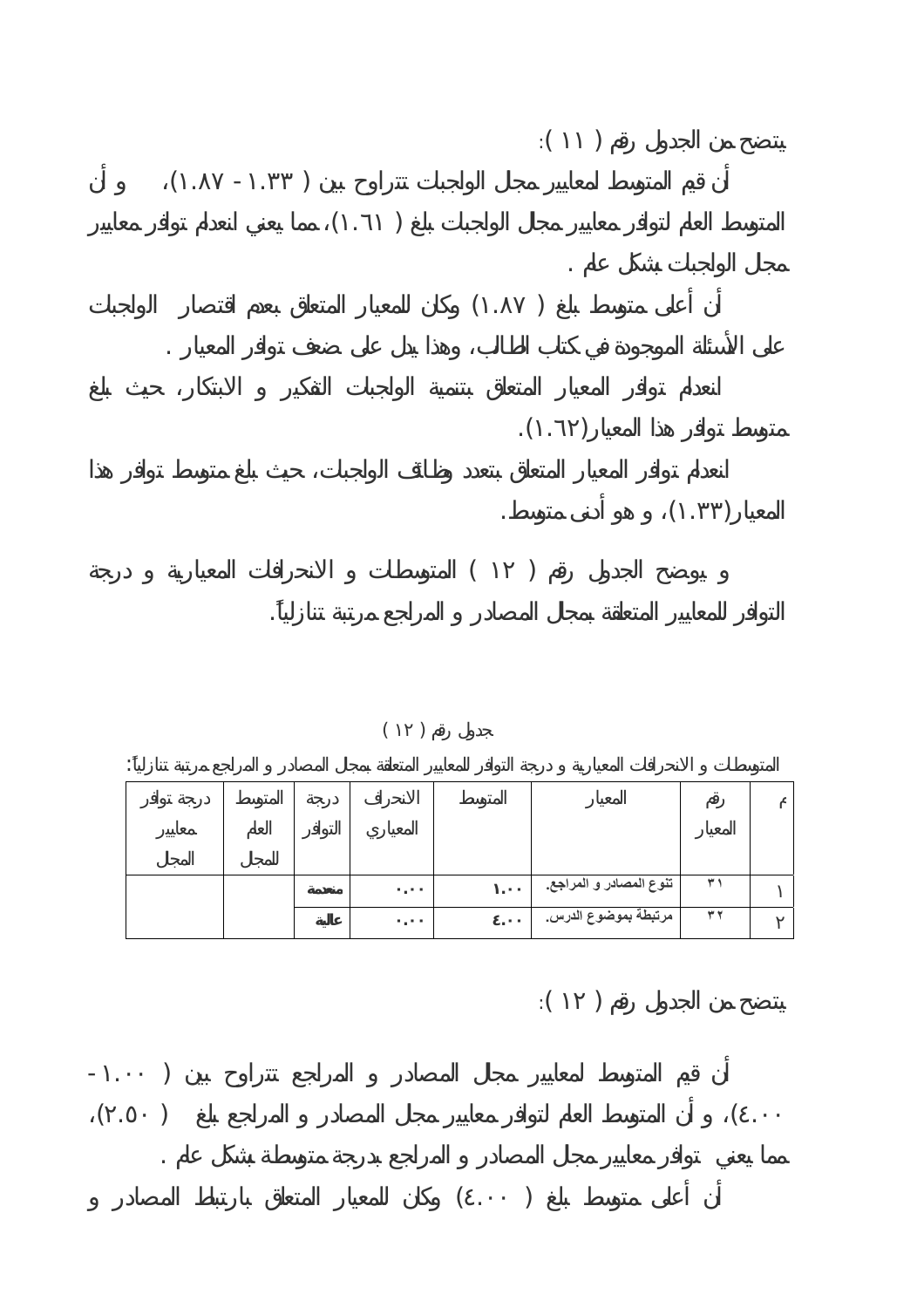

**معلمي العلوم بالمرحلة المتوسطة باختلاف الخبرة النصاب التدريسي"** 





 $\mathbf{r} = \mathbf{r} \cdot \mathbf{r}$ 

المعايير اللازمة في تحاضير المعلمين باختلاف الخبرة التدريسية النصاب التدريسي.

المراجع بموضوع الدرس، وهذا يدل على توافر المعيار بدرجة عالية .

|   | $\bar{\mathbb{F}}$ |           |           |  |
|---|--------------------|-----------|-----------|--|
|   |                    |           |           |  |
| ٠ | $\cdot$            | $\bullet$ | $\bullet$ |  |
|   |                    | $\bullet$ | $\bullet$ |  |
|   |                    |           | ٠         |  |
|   |                    |           |           |  |

أن قيم " "غير داله إحصائيا عند مستوى .٠٥ هذا يعني أن معلمي العلوم

شيئا فيما يتعلق بمستوى التحضير اليومي للدروس.

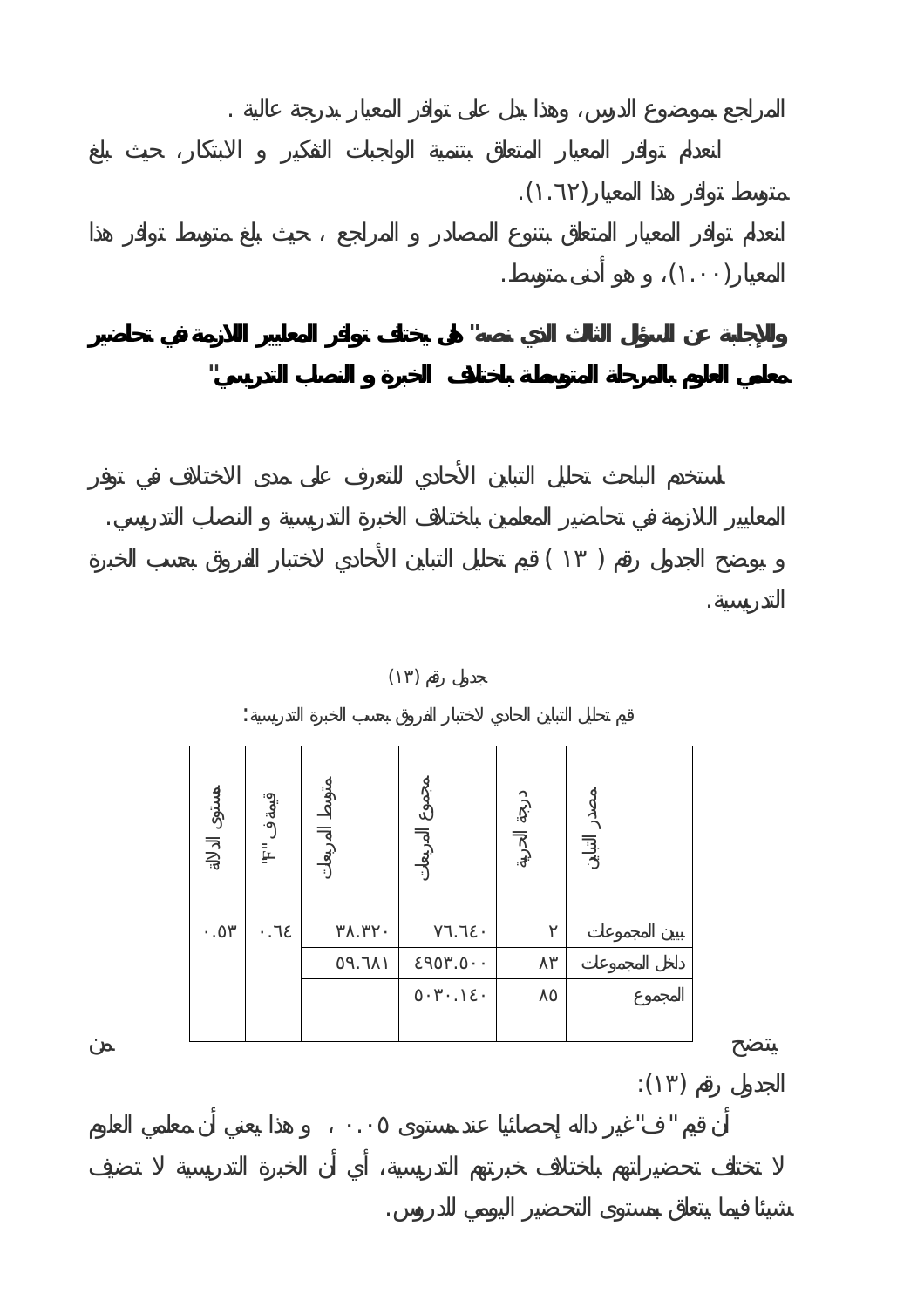

 $\mathbf{r}$ 

أن قيم " في المستوى ... وقيم " مستوى ... وقيم " مستوى ... وقيم المستوى ... وقيم المستوى ... وقيم المستوى ... و<br>وقيم المستوى ... وقيم المستوى ... وقيم المستوى ... وقيم المستوى ... وقيم المستوى ... وقيم المستوى ... وقيم الم

**مناقشة النتائج:** 



يضيف شيئا فيما يتعلق بمستوى التحضير اليومي للدروس.

|   | Ē |  |  |
|---|---|--|--|
| ٠ |   |  |  |
|   |   |  |  |
|   |   |  |  |
|   |   |  |  |

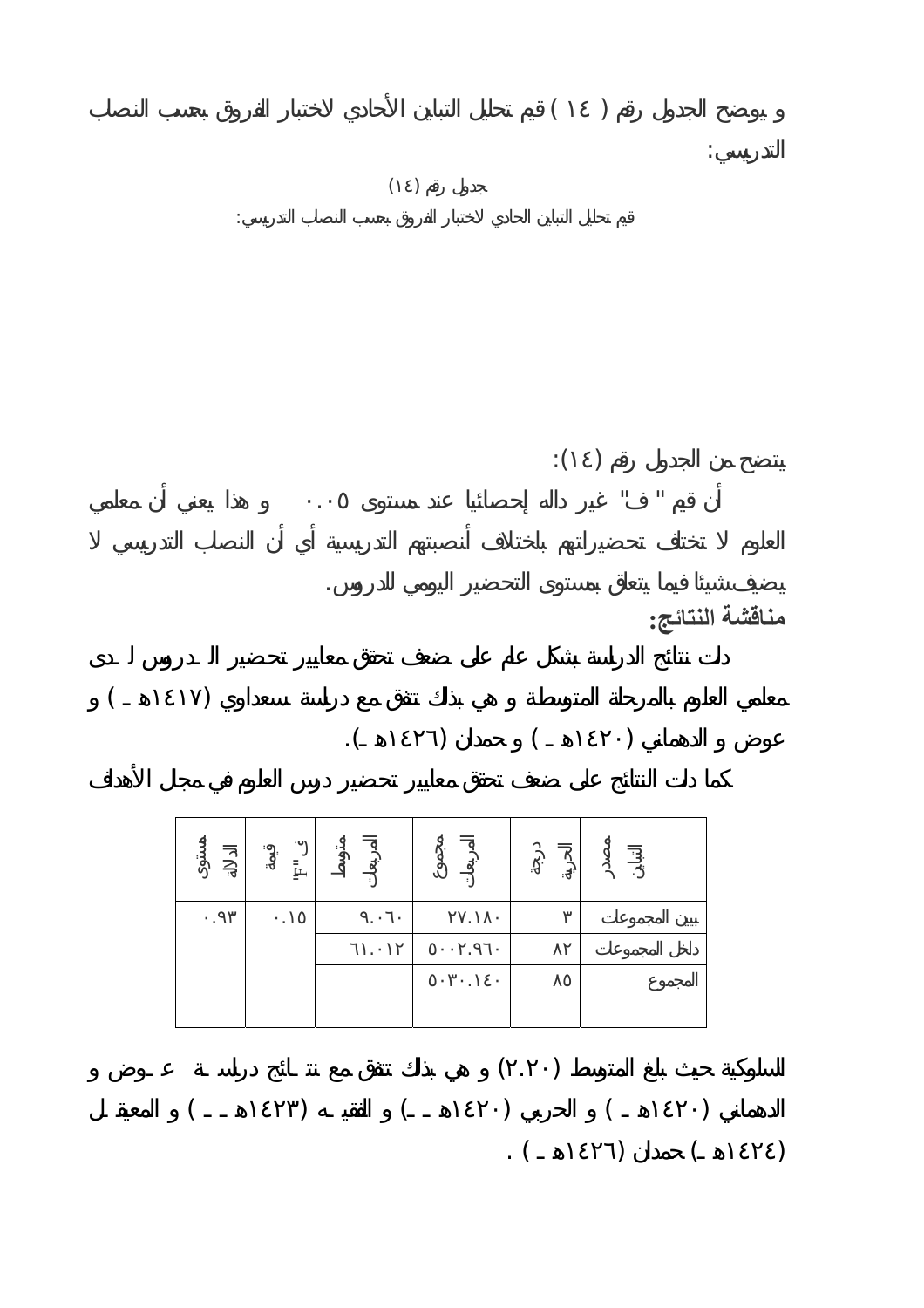$(1)$  ) and the set of the set of the set of the set of the set of the set of the set of the set of the set of the set of the set of the set of the set of the set of the set of the set of the set of the set of the set of مقدمة للدرس. خطة تحضير الدرس.  $($ .  $)$ بشكل منطقي يتواءم عادة مع الزمن المخصص للحصة.  $(1, 1)$  and  $(1, 1)$ الدهماني (١٤٢٠هـ) الفقيه (١٤٢٣هـ) حمدان (١٤٢٦هـ).  $\left( \begin{array}{c} 0 & \cdots \end{array} \right)$ 

مجال.

الطرق.

 $($  (  $)$   $($   $)$ 

الفرص لمشاركة التلاميذ .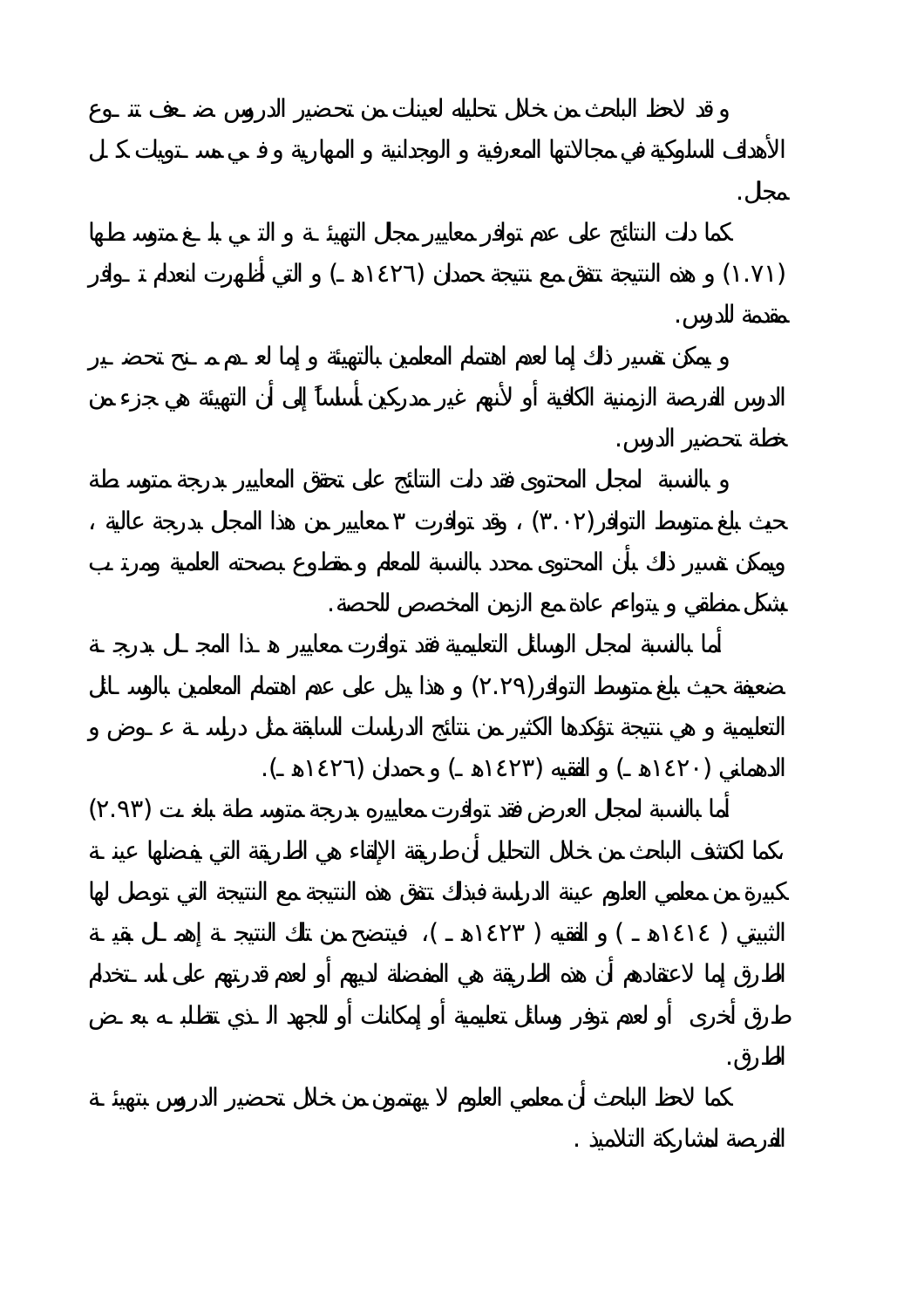$($  .  $)$  $($ يضمنوا تحاضيرهم أساليب غلق وهذه النتيجة تتفق مع نتيجة حمدان ( عينة الدراسة أهمية تضمين ذلك في دفتر التحضير أو لعدم معرفتهم بهذا المجال .  $($  .  $)$ 

 وجد فقط ضعف في توفر معيار تنمي التفكير لدى التلاميذ.  $($ .  $)$ 

 $\cdot$  (  $\cdot$  )  $($ .  $)$ 

 $($ المدرسي وهذه النتيجة تتفق مع النتيجة التي توصل لها الفقيه (

الدرس. فوجد تحققه بدرجة كبيرة كون أن المرجع هو الكتاب المدرسي هو مرتبطة بموضوع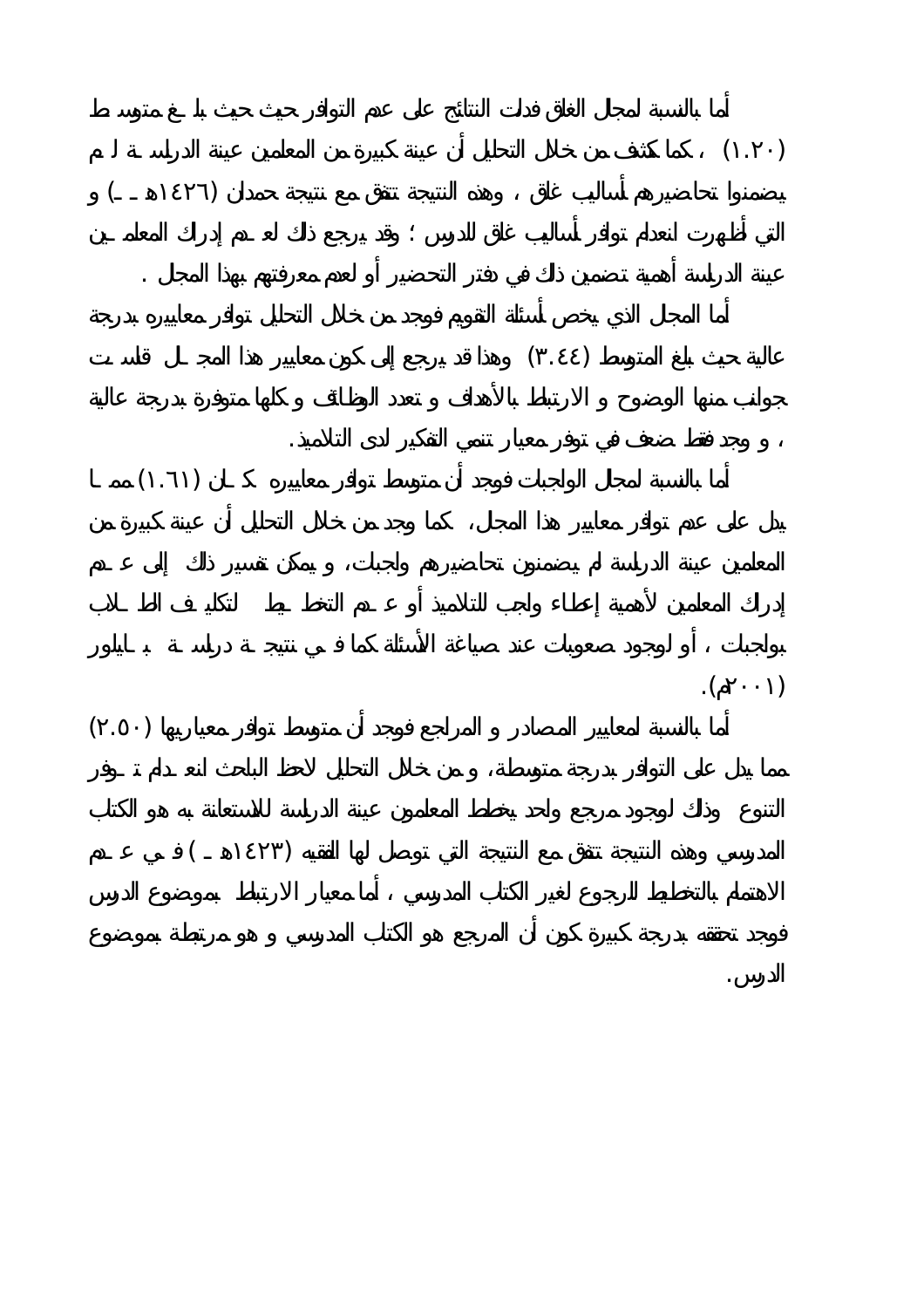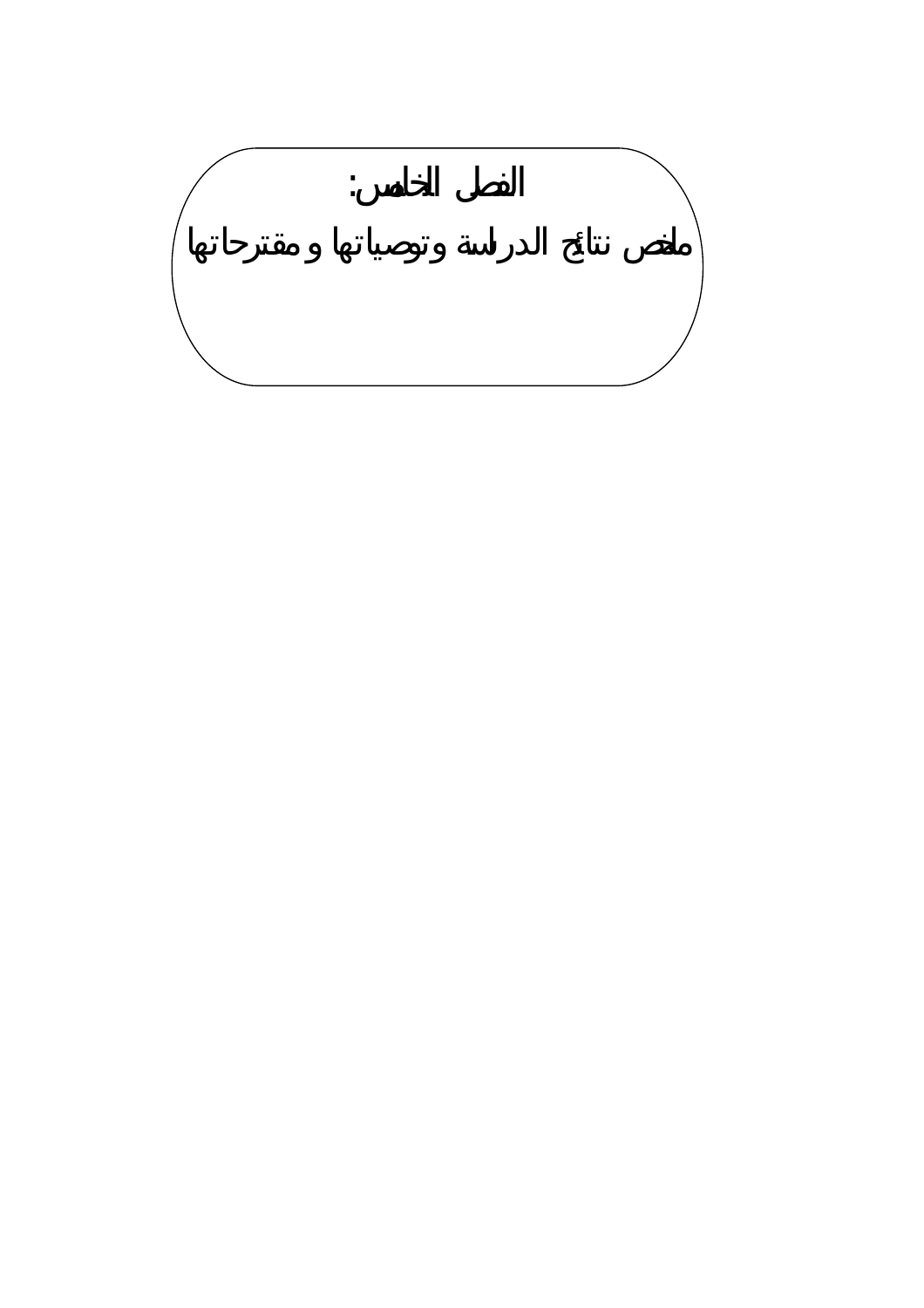**عنوان الدراسة :** دراسة تحليلية لمحتوى تحضير الدروس لدى معلمي العلوم بالمرحلة المتوسطة بالعاصمة المقدسة ، في ضوء معايير مختارة. **مشكلة الدراسة** :

-ما مدى توافر معايير المختارة في تحاضير معلمي العلوم بالمرحلة المتوسطة-

-هل يختلف توافر المعايير اللازمة في تحاضير معلمي العلوم بالمرحلة المتوسطة

-التعرف على مدى توافر المعايير المختارة في تحضير معلمي العلوم بالمرحلة-

-التعرف على مدى اختلاف توافر معايير تحضير الدروس لدى معلمي العلوم باختلاف

متوسطة بواقع معلمين اثنين من كل مدرسة، اختار الباحث درس عشوائي لكل معلم.

التعرف على المعايير اللازم توافرها في تحضير درس العلوم .

 $($   $($   $)$   $($   $)$ 

بلغ عدد التحاضير الصالحة للتحليل ست ثمانين تحضيراً.

باختلاف خبرة المعلم النصاب التدريسي.

هدفت الدراسة إلى تحديد ما يلي :

**أهداف الدراسة :**

 $\qquad \qquad .$ 

**ملخص نتائج الدراسة :** 

المتوسطة بالعاصمة المقدسة.

**إجراءات تطبيق الدراسة**:

حددت مشكلة الدراسة في السؤال الرئيس التالي :

تفرع من السؤال الرئيس الأسئلة الفرعية التالية :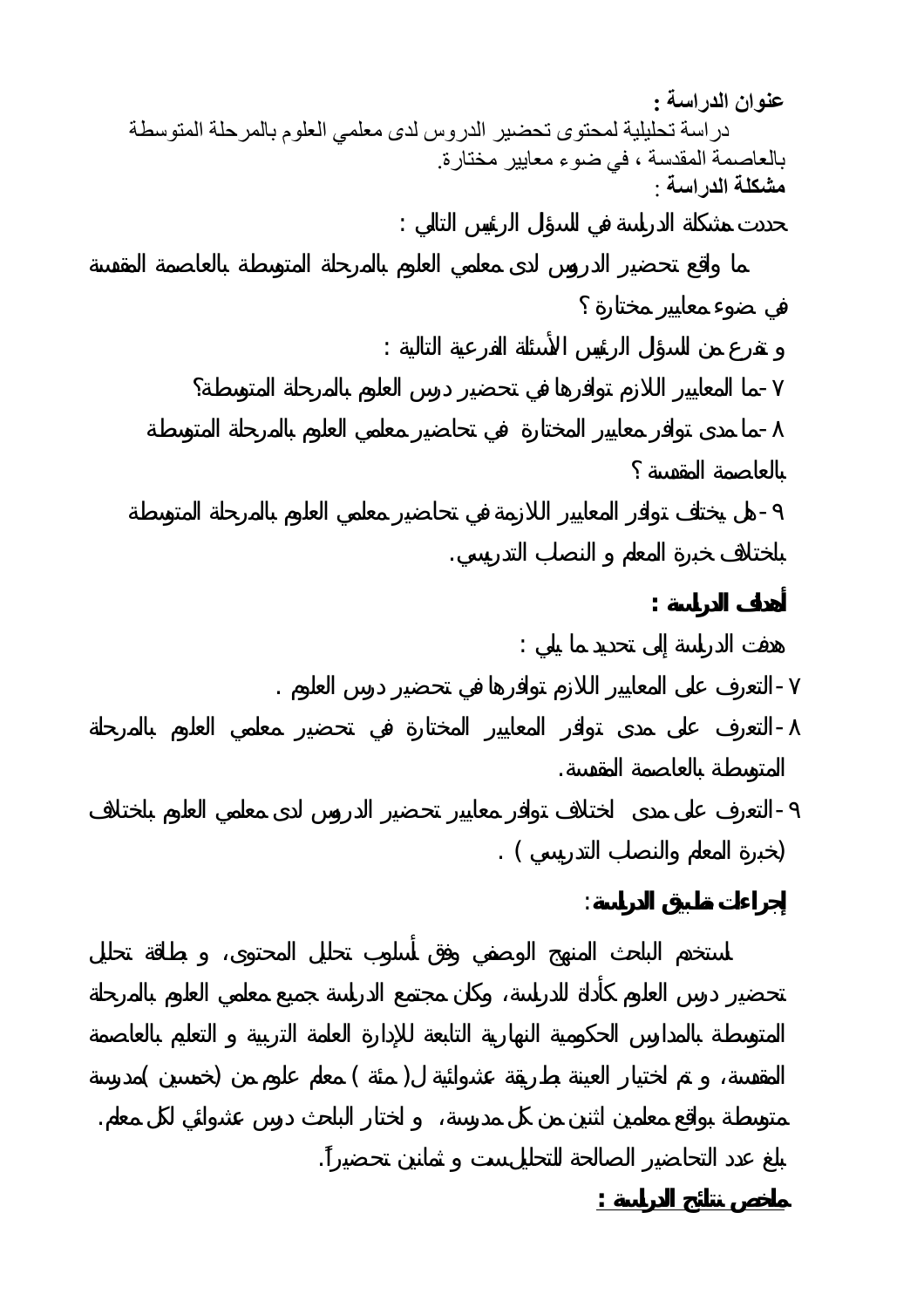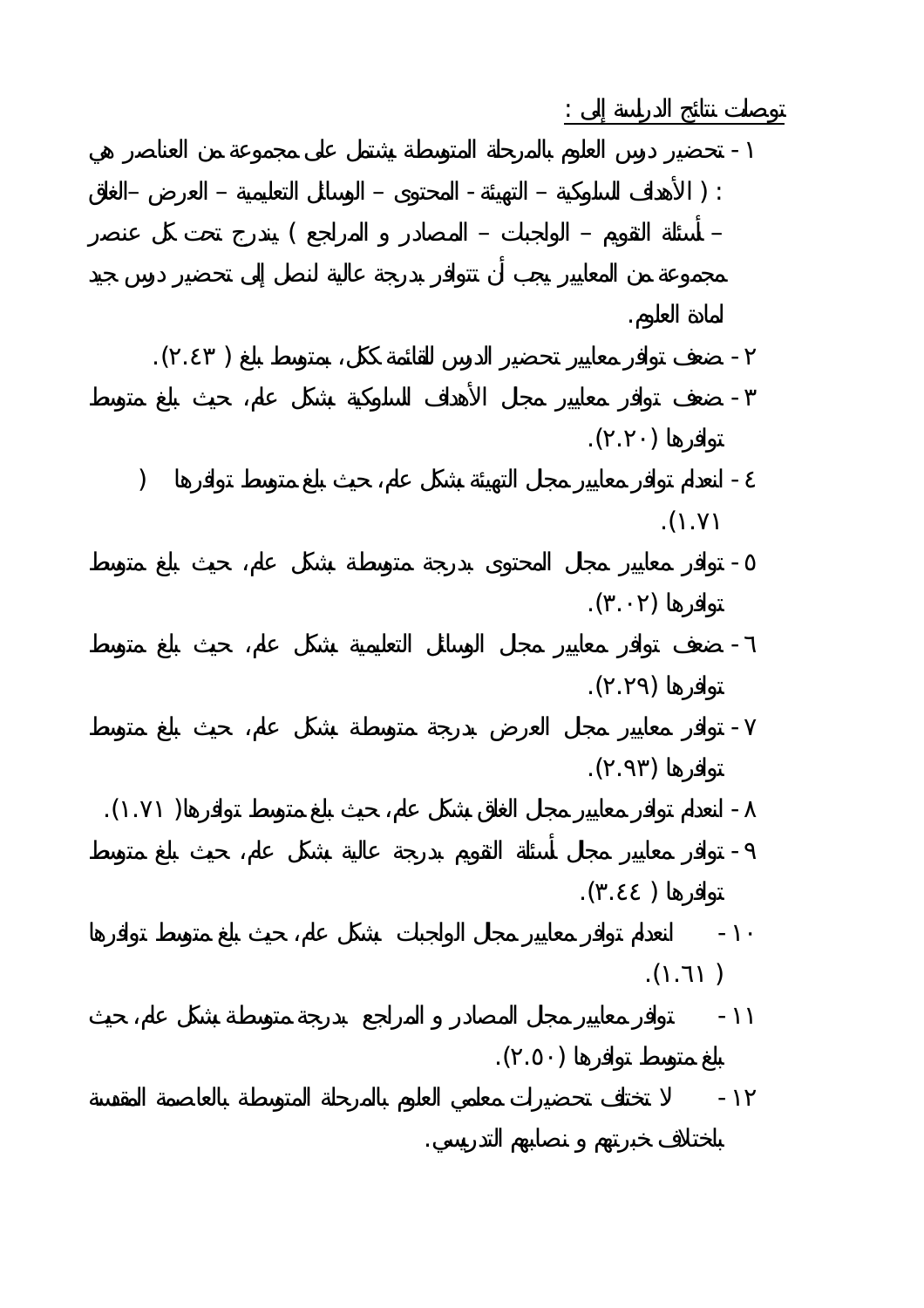**توصيات الدراسة:**  $\sim$  -  $\sim$ يكفل الاهتمام بإكساب الطلاب كفايات التخطيط للدروس اليومية. - العلوم.

- ضمن بطاقة تقويم الأداء الوظيفي للمعلم. - ٨

 المعلمين على الإبداع التميز في مجال تحضير الدروس. **مقترحات الدراسة:** يقترح الباحث إجراء الدراسات التالية:

 $\sim$  -  $\sim$  -  $\sim$ طلابه في المادة. القيام بدراسة لتحليل تحاضير معلمي العلوم بمراحل تعليمية أخرى. - - ٦

مجال تحضير دروس العلوم بمرور الوقت.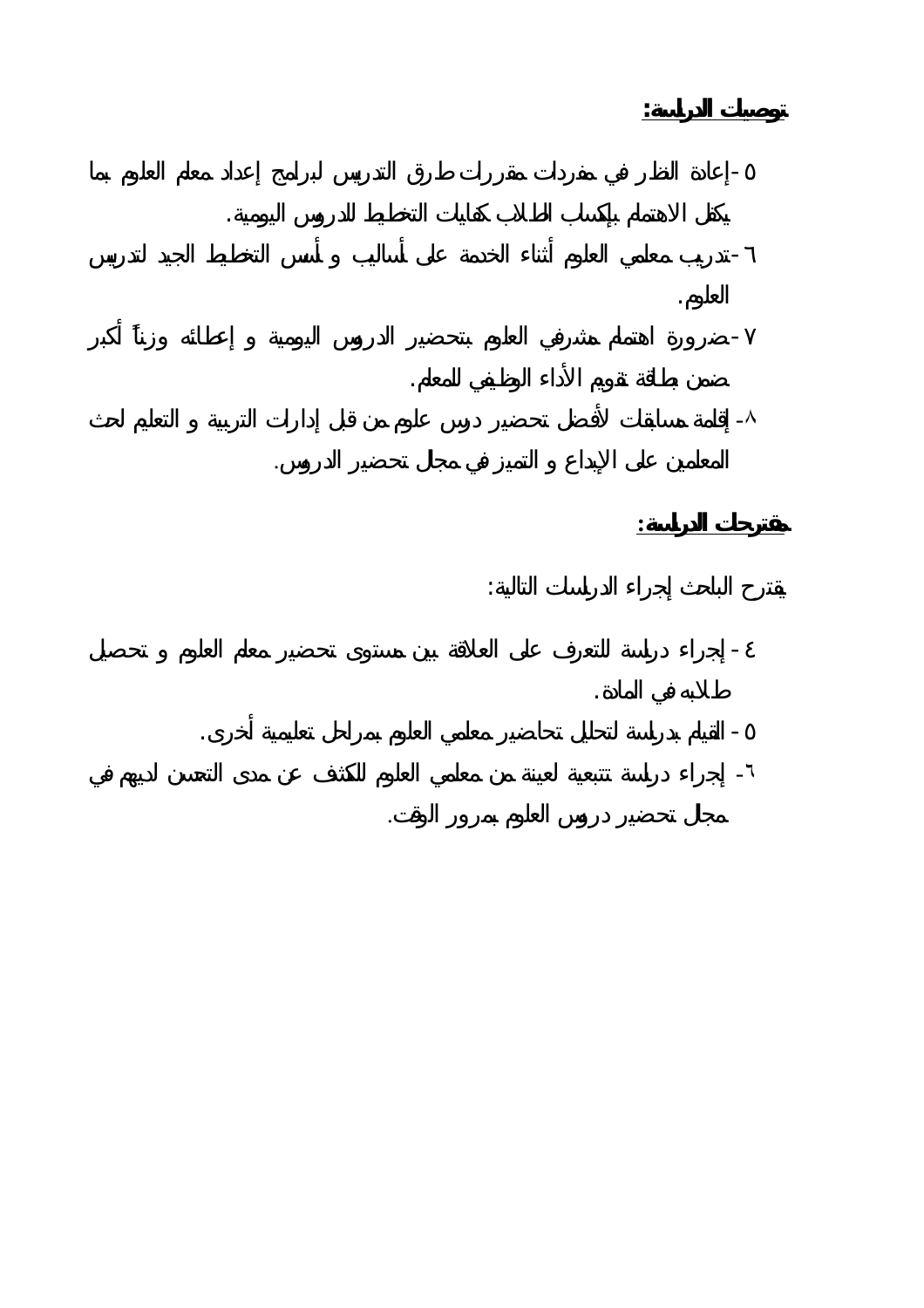المراجع

**قائمة المراجع :**

المراجع العربية: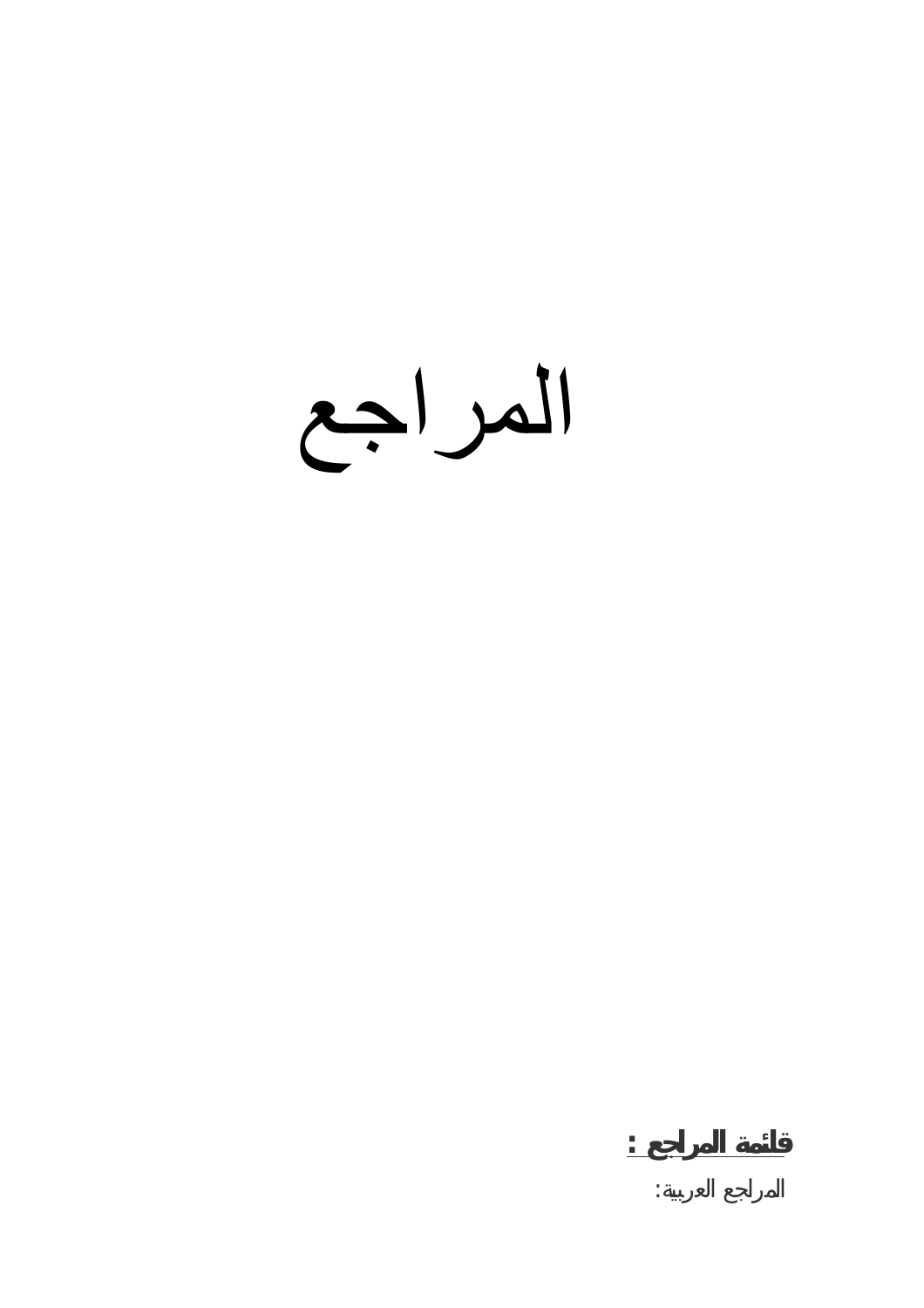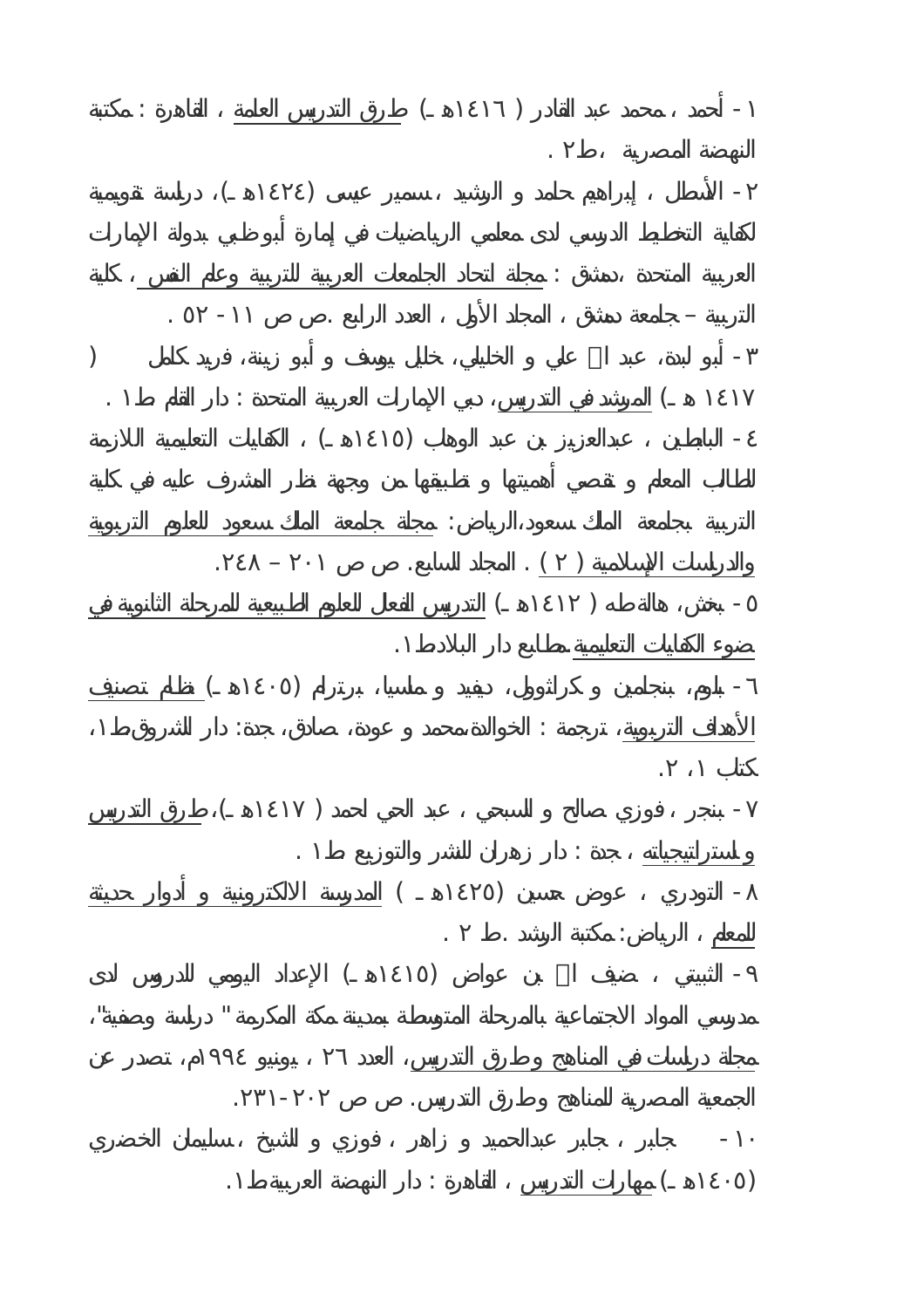|                                                                                     |                                                                                                                                                                                                                                                                                                                                                                                                                                                                                                                  |                | $\big)$  | $\mathbf{r} = \mathbf{r} \times \mathbf{r}$ , where $\mathbf{r} = \mathbf{r}$ |           | $\frac{1}{2}$ |
|-------------------------------------------------------------------------------------|------------------------------------------------------------------------------------------------------------------------------------------------------------------------------------------------------------------------------------------------------------------------------------------------------------------------------------------------------------------------------------------------------------------------------------------------------------------------------------------------------------------|----------------|----------|-------------------------------------------------------------------------------|-----------|---------------|
| $\mathcal{L}^{\text{max}}_{\text{max}}$ and $\mathcal{L}^{\text{max}}_{\text{max}}$ | and the company                                                                                                                                                                                                                                                                                                                                                                                                                                                                                                  |                |          | $\sim 10^{11}$<br>$\frac{1}{2}$ .                                             |           |               |
|                                                                                     | $\label{eq:3} \begin{split} \mathbb{E} \left[ \begin{array}{cc} \mathbb{E} \left[ \begin{array}{cc} \mathbb{E} \left[ \begin{array}{cc} \mathbb{E} \left[ \begin{array}{cc} \mathbb{E} \left[ \begin{array}{cc} \mathbb{E} \left[ \begin{array}{cc} \mathbb{E} \left[ \begin{array}{cc} \mathbb{E} \left[ \begin{array}{cc} \mathbb{E} \left[ \begin{array}{cc} \mathbb{E} \left[ \begin{array}{cc} \mathbb{E} \left[ \begin{array}{cc} \mathbb{E} \left[ \begin{array}{cc} \mathbb{E} \left[ \begin{array}{cc}$ |                | $\left($ |                                                                               |           |               |
|                                                                                     |                                                                                                                                                                                                                                                                                                                                                                                                                                                                                                                  |                |          |                                                                               | $\bullet$ |               |
| $\sim$                                                                              | $\left($                                                                                                                                                                                                                                                                                                                                                                                                                                                                                                         | $\ddot{\cdot}$ |          |                                                                               |           |               |
|                                                                                     |                                                                                                                                                                                                                                                                                                                                                                                                                                                                                                                  |                |          |                                                                               |           | ×.            |
|                                                                                     |                                                                                                                                                                                                                                                                                                                                                                                                                                                                                                                  |                |          |                                                                               |           |               |
|                                                                                     |                                                                                                                                                                                                                                                                                                                                                                                                                                                                                                                  |                |          |                                                                               |           |               |
|                                                                                     |                                                                                                                                                                                                                                                                                                                                                                                                                                                                                                                  |                |          |                                                                               |           |               |
|                                                                                     |                                                                                                                                                                                                                                                                                                                                                                                                                                                                                                                  |                |          |                                                                               |           |               |
|                                                                                     |                                                                                                                                                                                                                                                                                                                                                                                                                                                                                                                  |                |          |                                                                               |           |               |
|                                                                                     | $\bullet$                                                                                                                                                                                                                                                                                                                                                                                                                                                                                                        |                |          |                                                                               |           |               |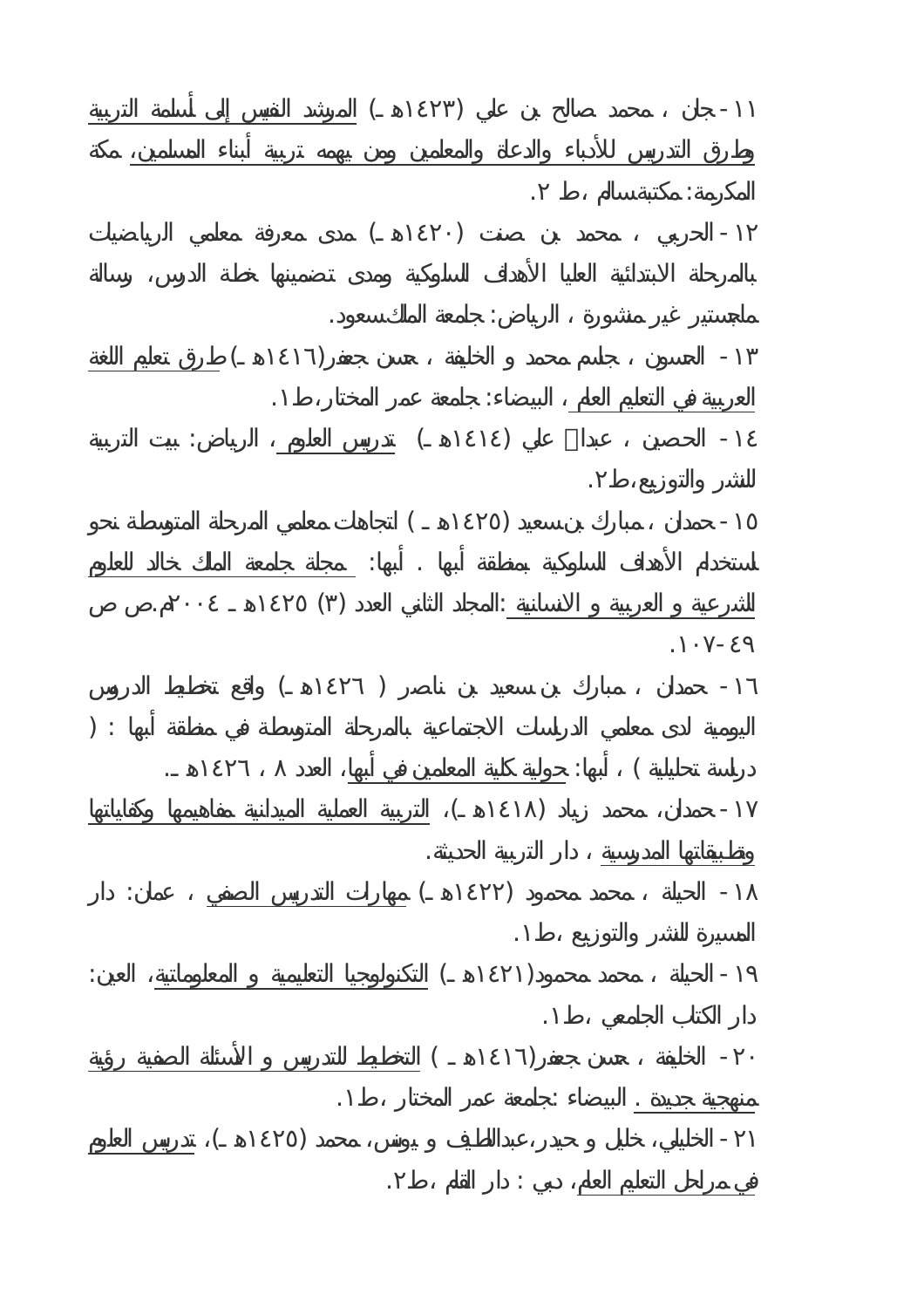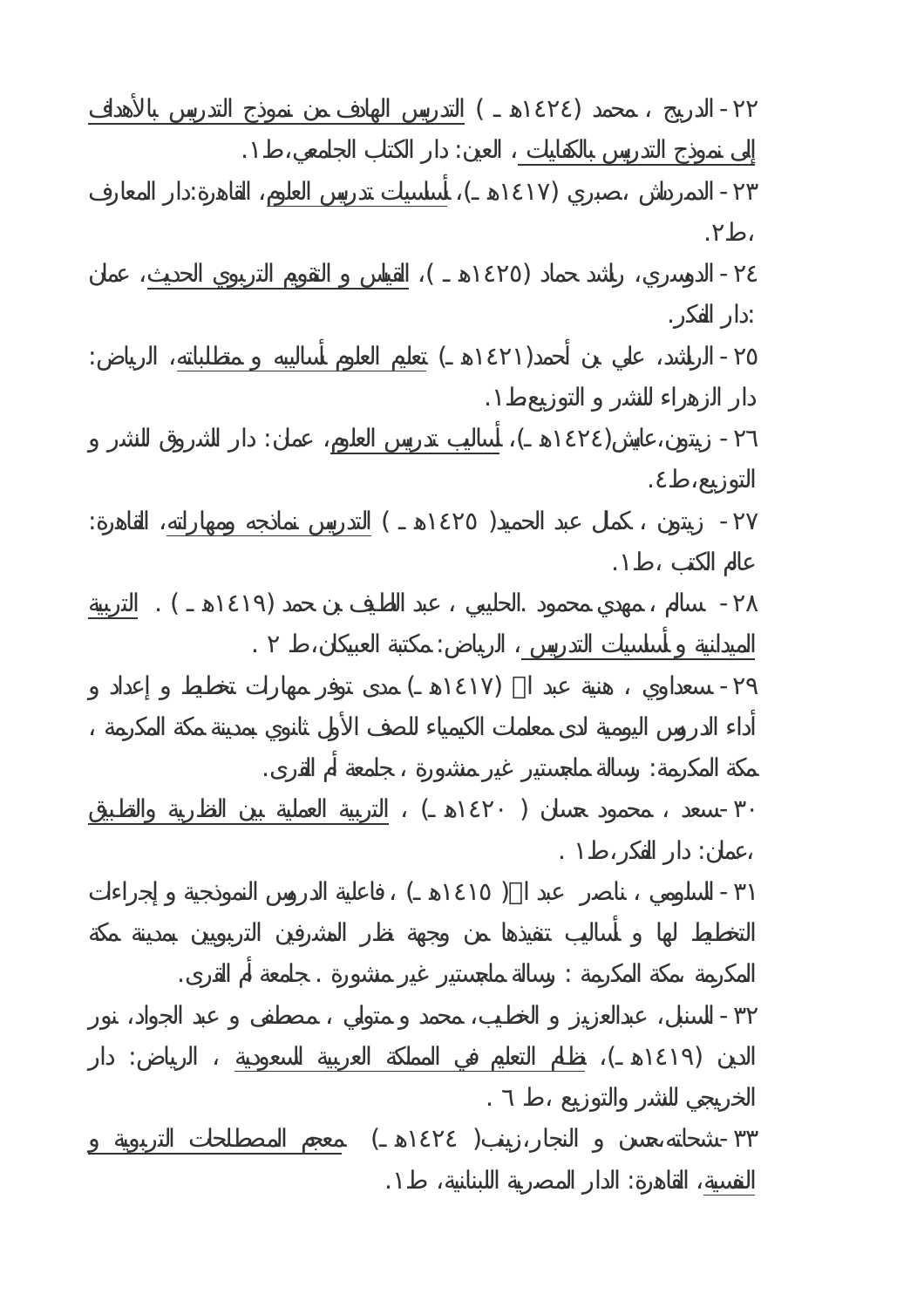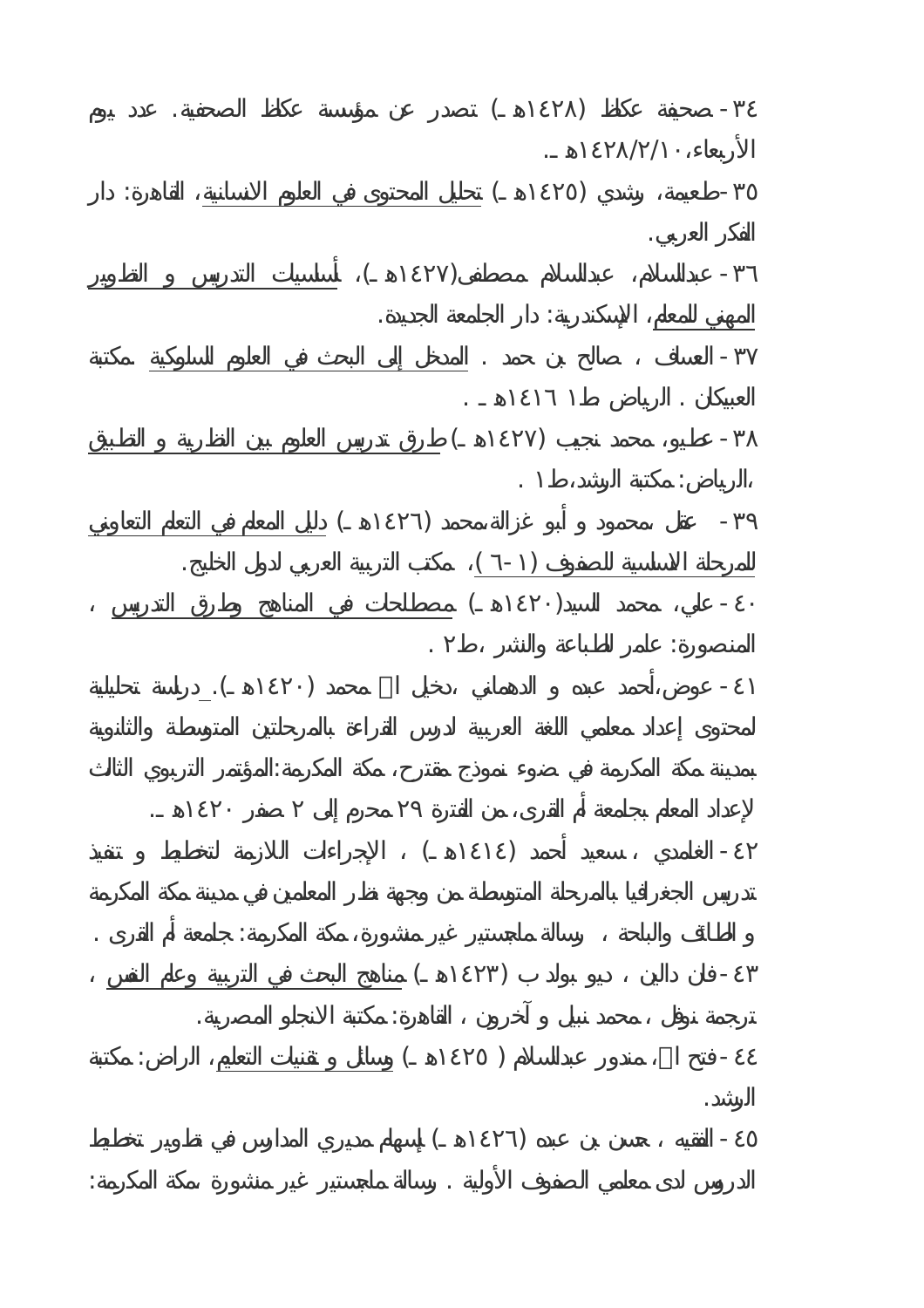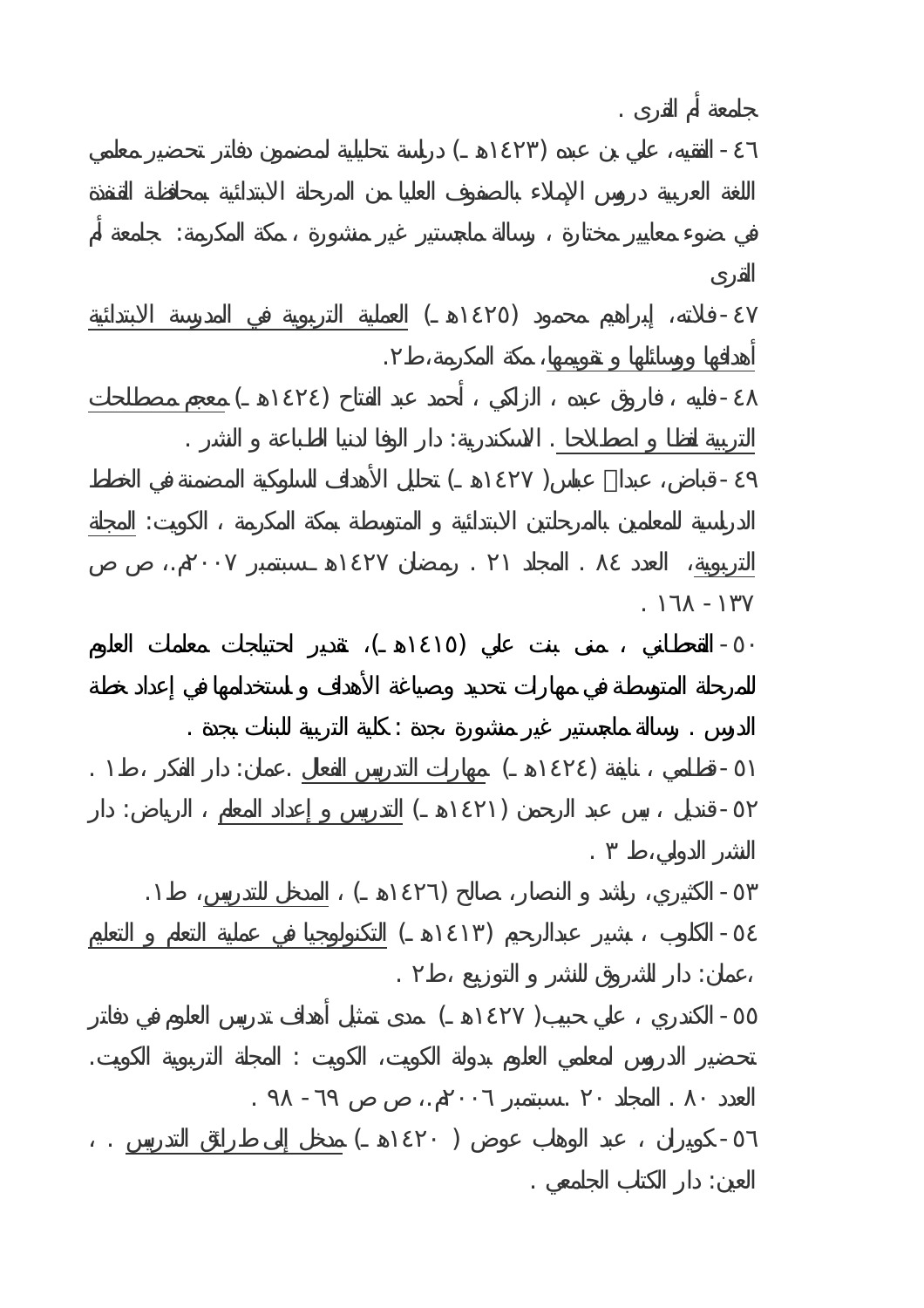

-baylor, a.l., kitsantas, a. & chung, h. ( $\qquad$ ) the instructional planning self-reflective tool (ipsrt): a method for promoting effective lesson plan. Educational technology . vol, ().pp.

٥٩.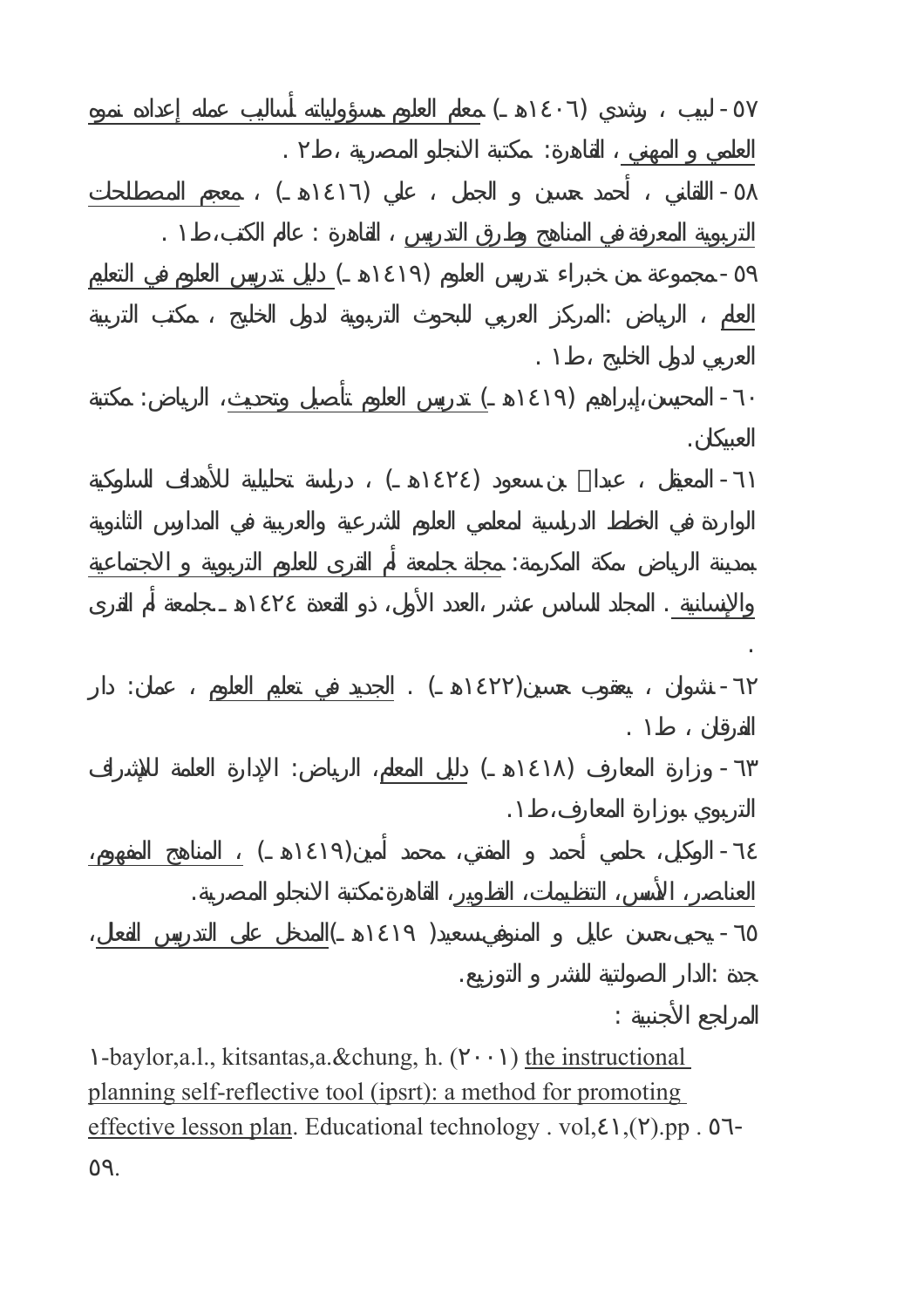- Strangis, Diane E.Pringle, Rose M.Knopf, Herman T, ( $\qquad$ ), \_ Road Map Or Roadblock? Science Lesson Planning And Preservice Teachers \_, Eric No- Ej

- Yildirim, A. ( $\qquad$ ). Instructional Planning In Centralized School System : Lessons Of Study Among Primary School Teachers In Turkey. International Review Of Education, (), - .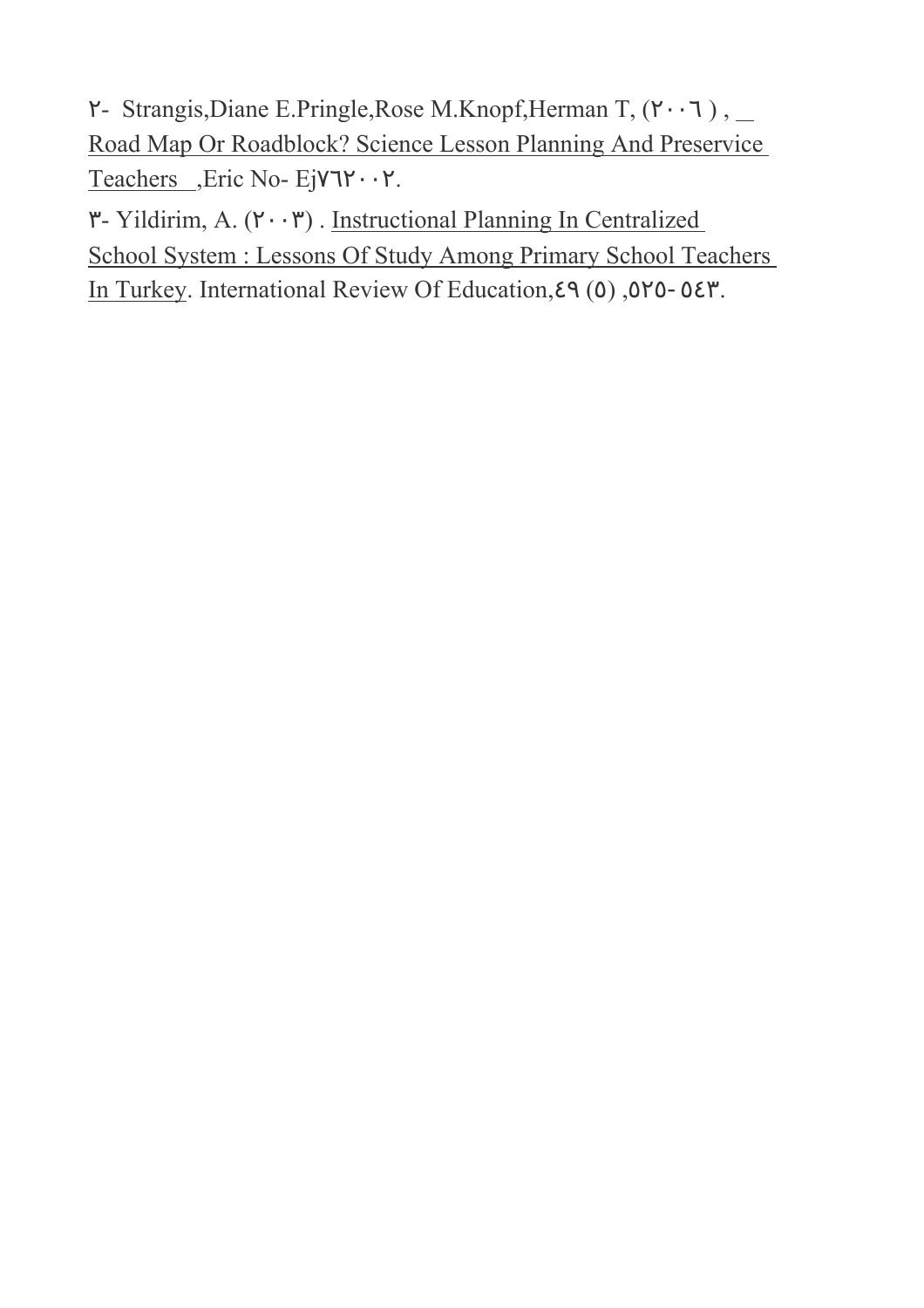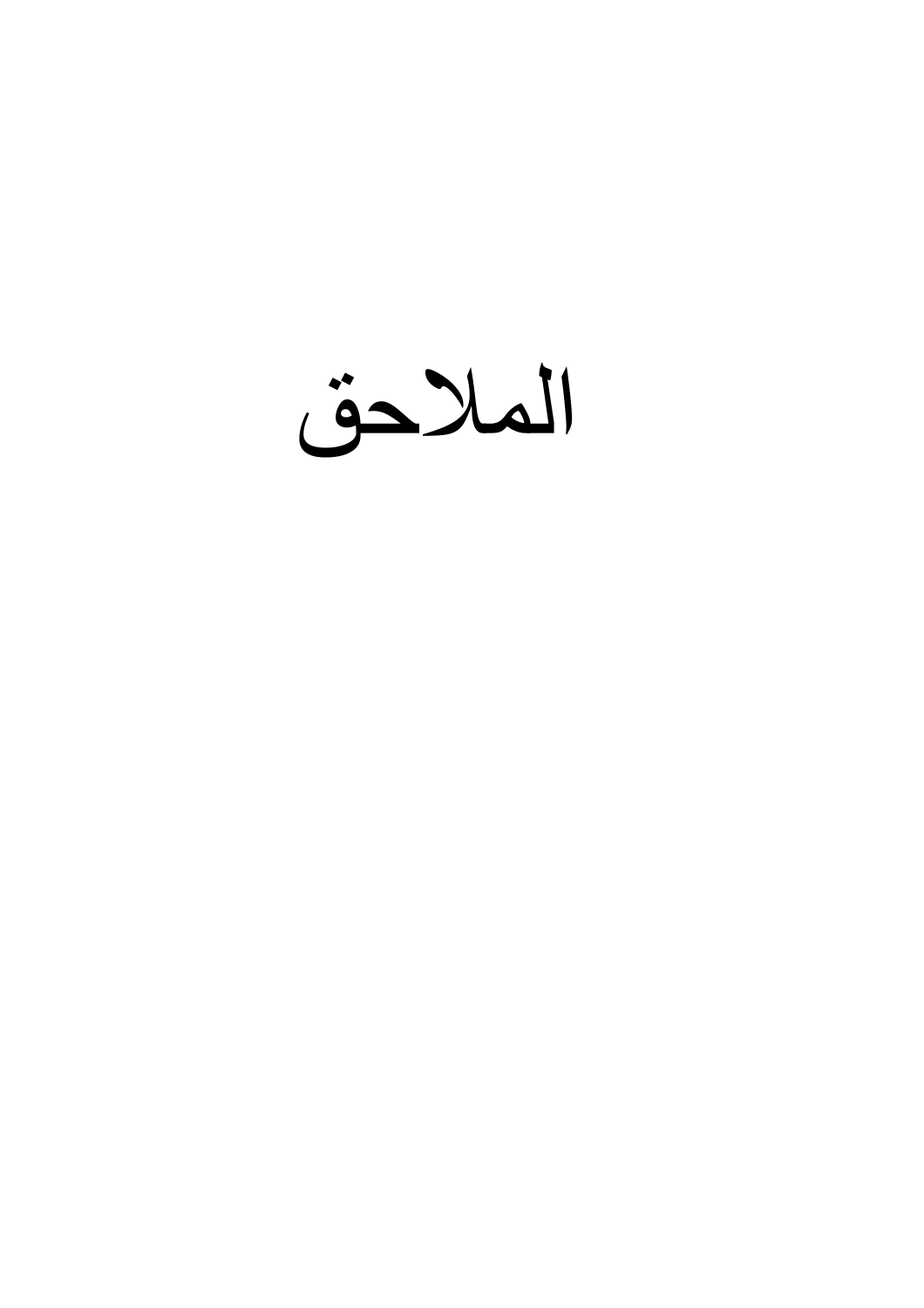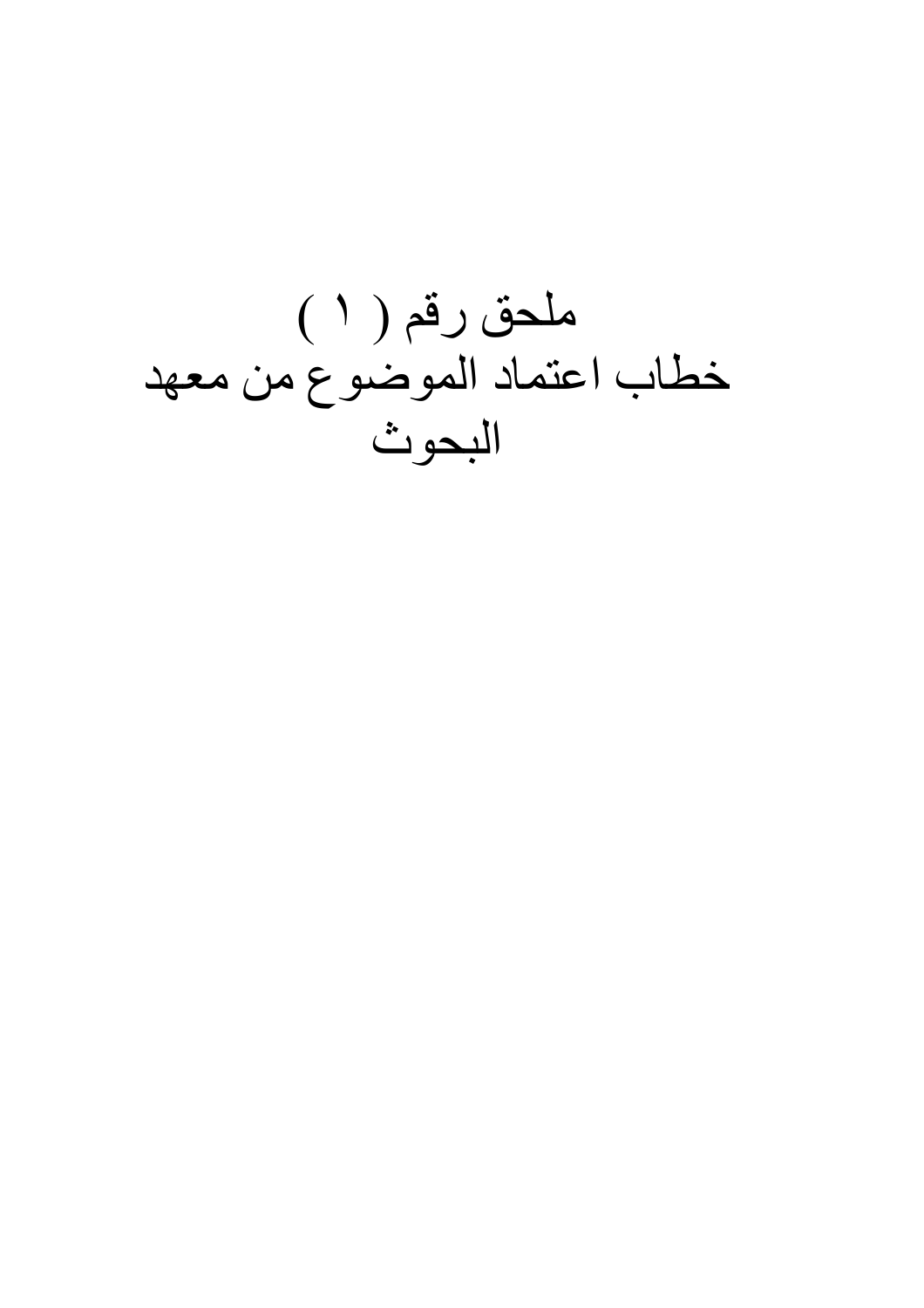## ملحق رقم (٢) أداة الدراسة في صورتها الأولية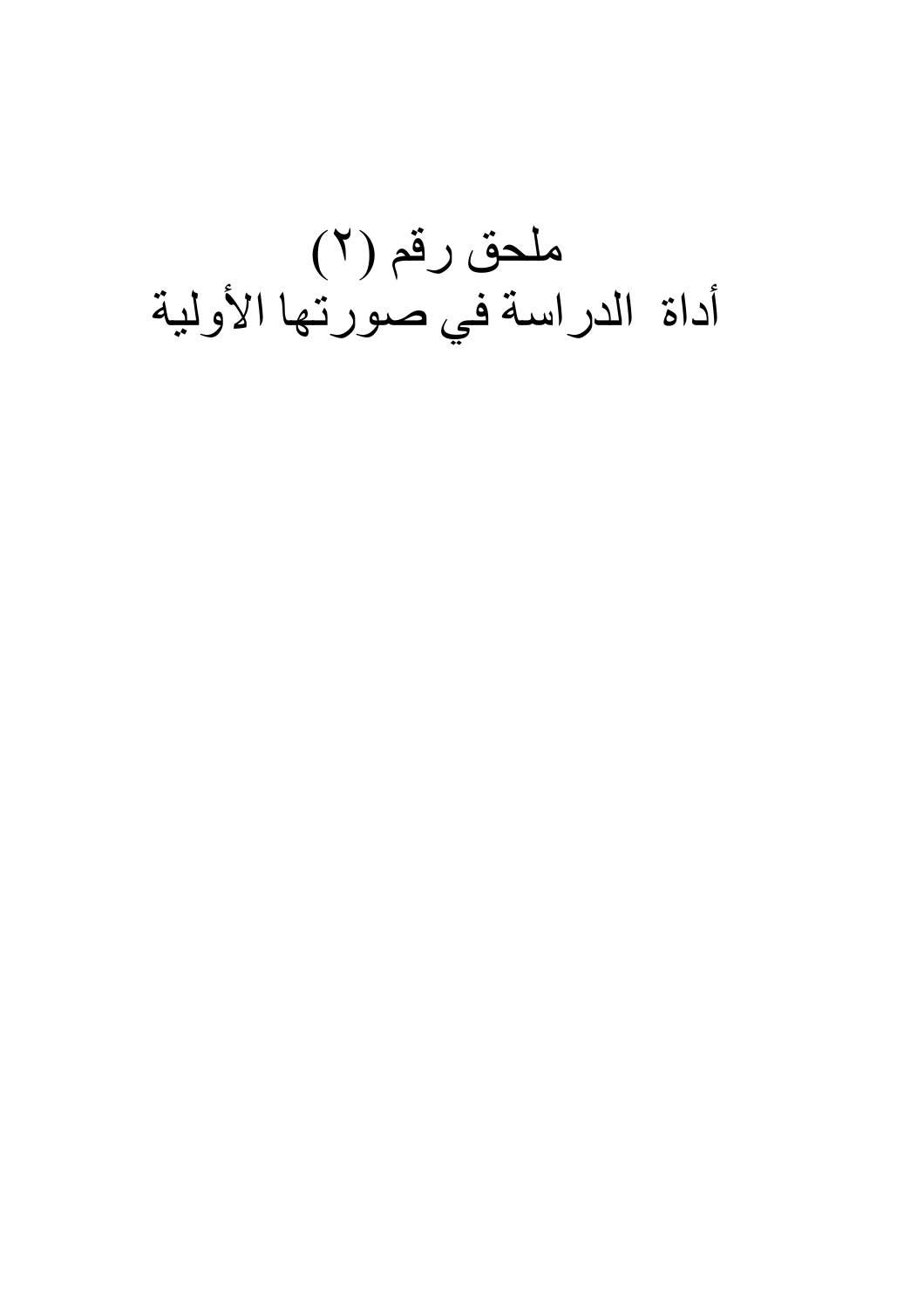بسماعها اللهام الأسهام الأسهام<br>بسماعها الله المحمد المحمد المحمد المحمد المحمد المحمد المحمد المحمد المحمد المحمد المحمد المحمد المحمد المحمد<br>المحمد المحمد المحمد المحمد المحمد المحمد المحمد المحمد المحمد المحمد المحمد ال

---------------------------------------------------------

 $\mathbf{u}$ 

لمتوسطة بمدينة مكة المكرمة ضوء معايير مختارة " وذلك ضمن متطلبات الحصول على درجة

اسأل المولى عز وجل أن يجعل ذلك موازين حسناتكم، واالله يحفظكم ويرعاكم .

 $\overline{a}$ 

الماجستير من قسم المناهج وطرق التدريس بكلية التربية بجامعة أم القرى .

أهمية بالغة إخراج البحث بالصورة الصحيحة المرجوة .

مكة لمكرمة ضوء معايير مختارة.

الجمة.



الباحث :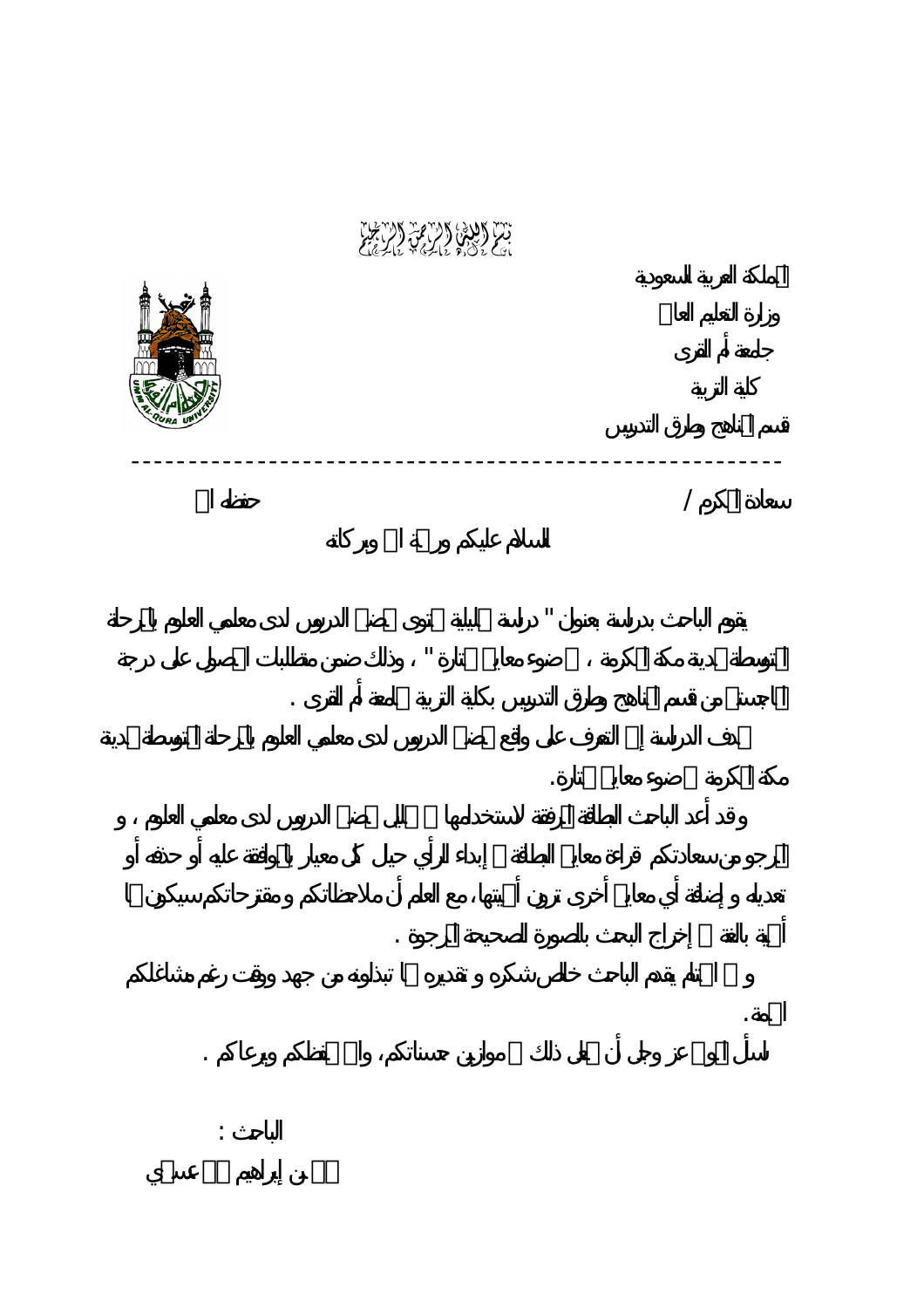yaia @ hotmail.com

 $\ddot{\cdot}$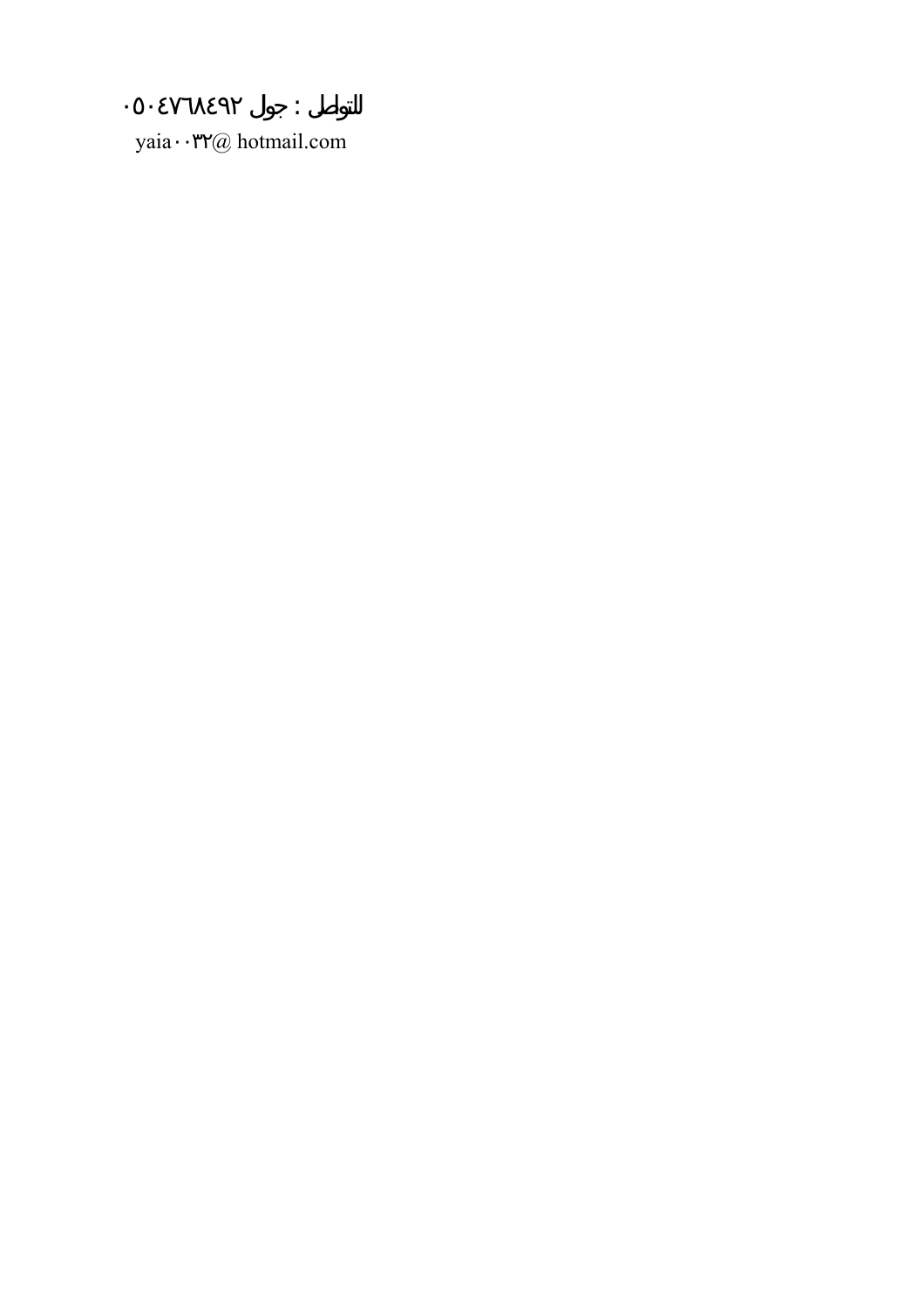#### بسم الله الرحمن الرحيم

### بطاقة تحليل محتوى تحضير درس العلوم اليومي للمرحلة المتوسطة .

| الملاحظات والمقترحات |      | مناسبة المعيار |      | المعيار                                                 | $\hat{\tau}$  | بعنصد                       |
|----------------------|------|----------------|------|---------------------------------------------------------|---------------|-----------------------------|
|                      | بحذف | يعدل           | يبقى |                                                         |               |                             |
|                      |      |                |      | تحديد اليوم والتاريخ و الصف والفصل و الحصة وعنوان الدرس |               |                             |
|                      |      |                |      | معايير تقترحون إضافتها لمحور بيانات الدرس :             |               | بنواتات ال <sup>ح</sup> ر س |
|                      |      |                |      |                                                         |               |                             |
|                      |      |                |      |                                                         |               |                             |
|                      |      |                |      | ارتباط الأهداف السلوكية بالأهداف العامة لمادة العلوم .  | $\mathsf{r}$  |                             |
|                      |      |                |      | كتابة أفعال سلوكية قابلة للملاحظة و القياس              | $\mathbf{r}$  |                             |
|                      |      |                |      | كتابة أهداف سلوكية قابلة للتحقق                         | $\epsilon$    | صياغة الأهداف السلوكية      |
|                      |      |                |      | كتابة أهداف سلوكية مرتبطة بمحتوى درس العلوم             | $\circ$       |                             |
|                      |      |                |      | كتابة أهداف سلوكية تصف نواتج التعلم.                    | $\mathcal{L}$ |                             |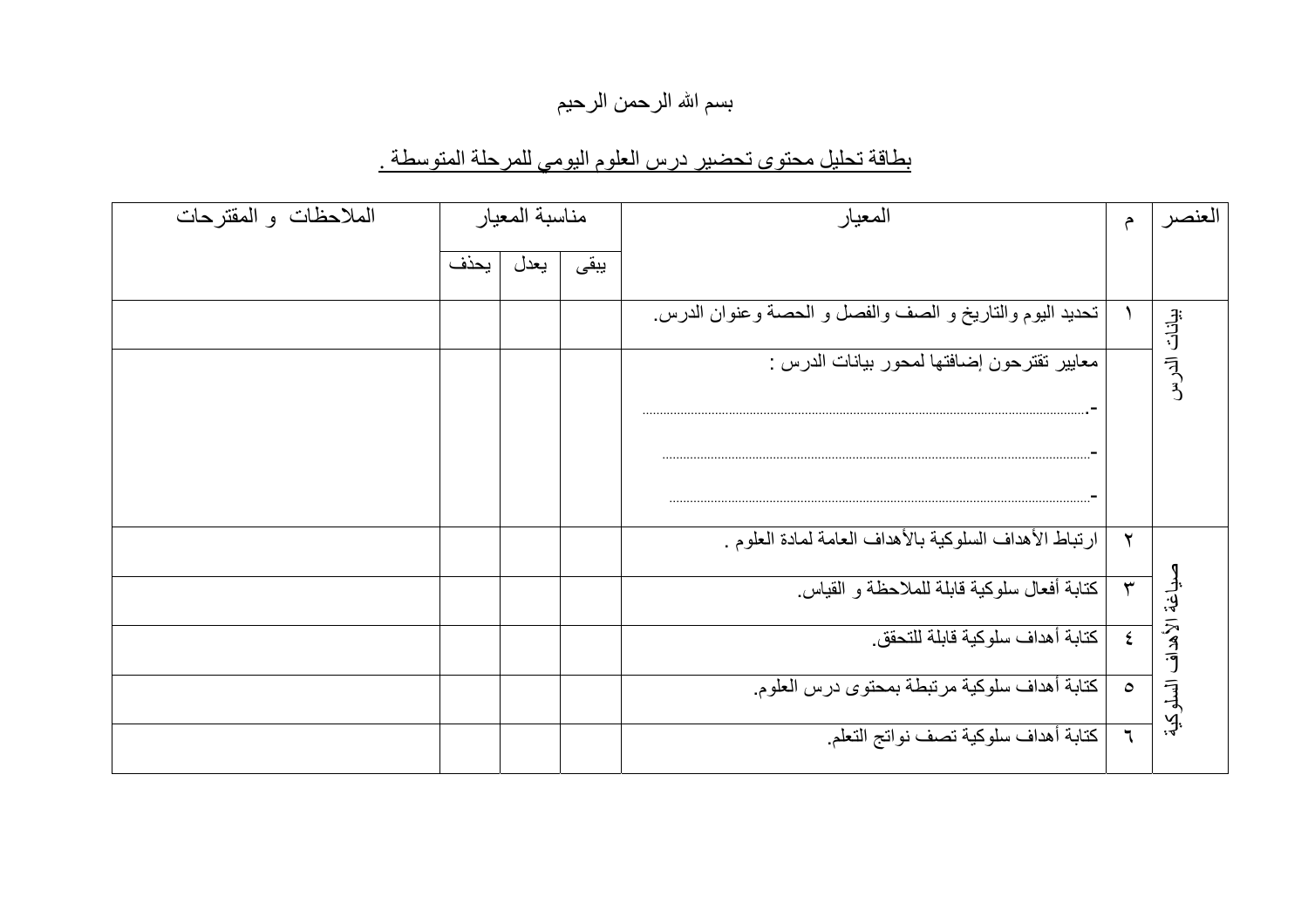|                        |      |                |      | تحديد الحد الأدني من الأداء لكل فعل سلوكي.                          | $\vee$        |  |
|------------------------|------|----------------|------|---------------------------------------------------------------------|---------------|--|
|                        |      |                |      | ارتباط الأهداف المعرفية بجوانب المعرفة العلمية ( حقائق ــ مفاهيم    | $\lambda$     |  |
|                        |      |                |      |                                                                     |               |  |
|                        |      |                |      | ارتباط الأهداف الوجدانية ( الانفعالية ) بتعميق الإيمان بالله عز و   | $\mathcal{A}$ |  |
|                        |      |                |      | جل.                                                                 |               |  |
|                        |      |                |      | ارتباط الأهداف الوجدانية ( الانفعالية ) باكتساب الاتجاهات العلمية و | $\lambda$     |  |
|                        |      |                |      | تنميتها .                                                           |               |  |
|                        |      |                |      | ارتباط الأهداف الوجدانية ( الانفعالية ) باكتساب الميول العلمية      | $\bigwedge$   |  |
|                        |      |                |      | المناسبة .                                                          |               |  |
|                        |      |                |      | ارتباط الأهداف المهارية ( النفسحركية ) بمساعدة التلاميذ على         | $\gamma$      |  |
|                        |      |                |      | اكتساب المهارات العلمية المناسبة                                    |               |  |
|                        |      |                |      | الننوع في مستويات المجال المعرفي .                                  | $\gamma \tau$ |  |
| الملاحظات و المقتر حات |      | مناسبة المعبار |      | المعيار                                                             | م             |  |
|                        | يحذف | يعدل           | يبقى |                                                                     |               |  |
|                        |      |                |      | التنوع في مستويات المجال الوجداني ( الانفعالي ).                    | $\frac{1}{2}$ |  |
|                        |      |                |      | التنوع في مستويات المجال المهاري ( النفسحركي ).                     | $\Omega$      |  |
|                        |      |                |      |                                                                     |               |  |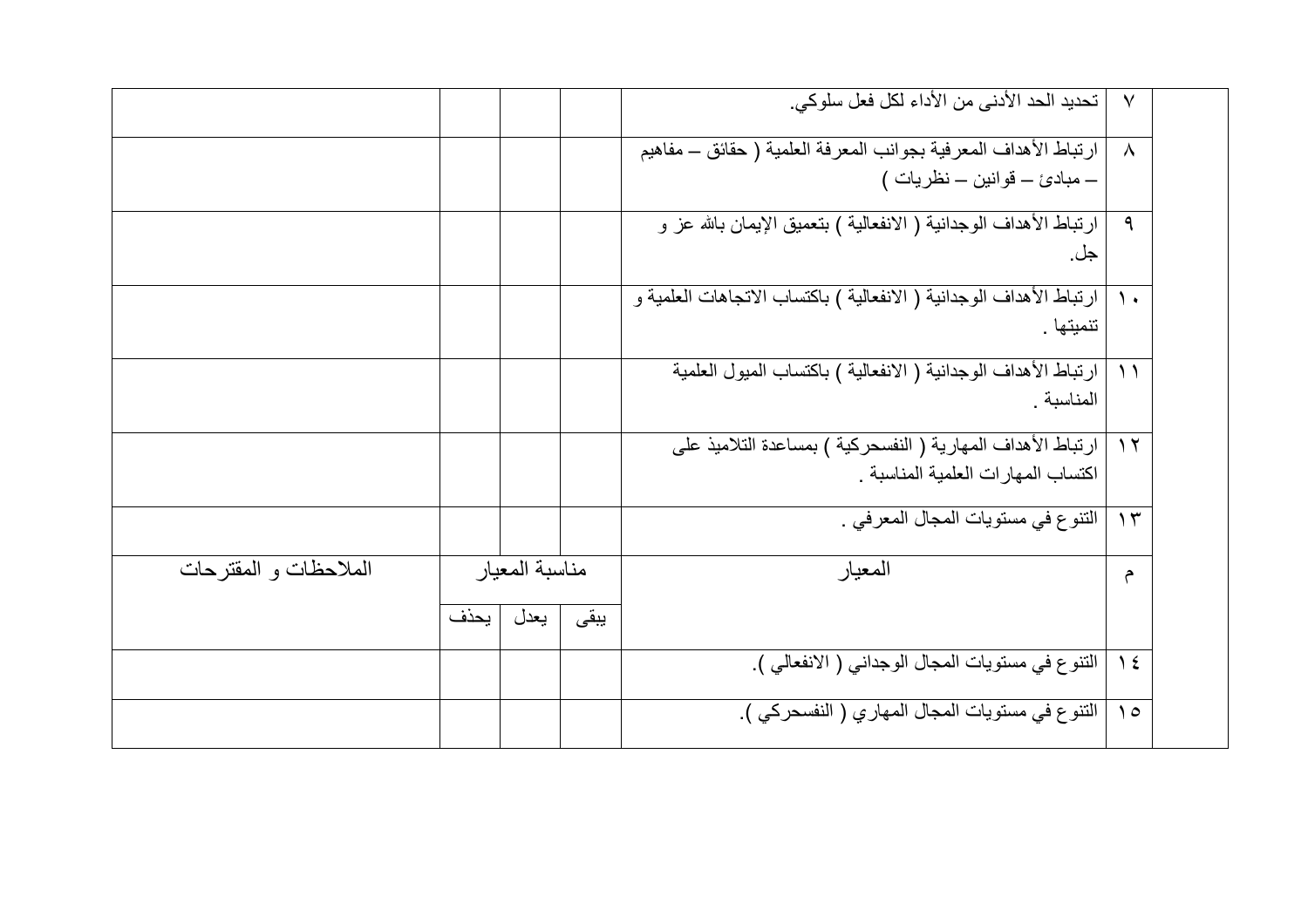|  | معابير نقترحون إضافتها كمحور صياغة الأهداف السلوكية :                                                                                   |                |                                        |
|--|-----------------------------------------------------------------------------------------------------------------------------------------|----------------|----------------------------------------|
|  | تحليل محتوى درس العلوم إلى ( الحقائق العلمية و المفاهيم العلمية و<br>المبادئ العلمية و القوانين و القواعد العلمية و النظريات العلمية) . | $\overline{1}$ |                                        |
|  | الندرج المنطقي في عرض المحتوى.                                                                                                          | $\gamma$       |                                        |
|  | ربط التلميذ بالبيئة التي يعيش فيها من خلال ضرب الأمثلة .                                                                                | $\lambda$      |                                        |
|  | معايير نقترحون إضافتها لمحور المحتوى الدراسي :                                                                                          |                | المحتوى الذراسي                        |
|  |                                                                                                                                         |                |                                        |
|  | تنويع الوسائل التعليمية المستخدمة .                                                                                                     | 19             |                                        |
|  | استخدام و سائل تعليمية متوافرة في بيئة التلميذ.                                                                                         | $Y$ .          | الويسائل و الأنشطة<br>التعليمية وطريقة |
|  | مراعاة البساطة في تصميم الوسيلة التعليمية .                                                                                             | $\gamma$ )     |                                        |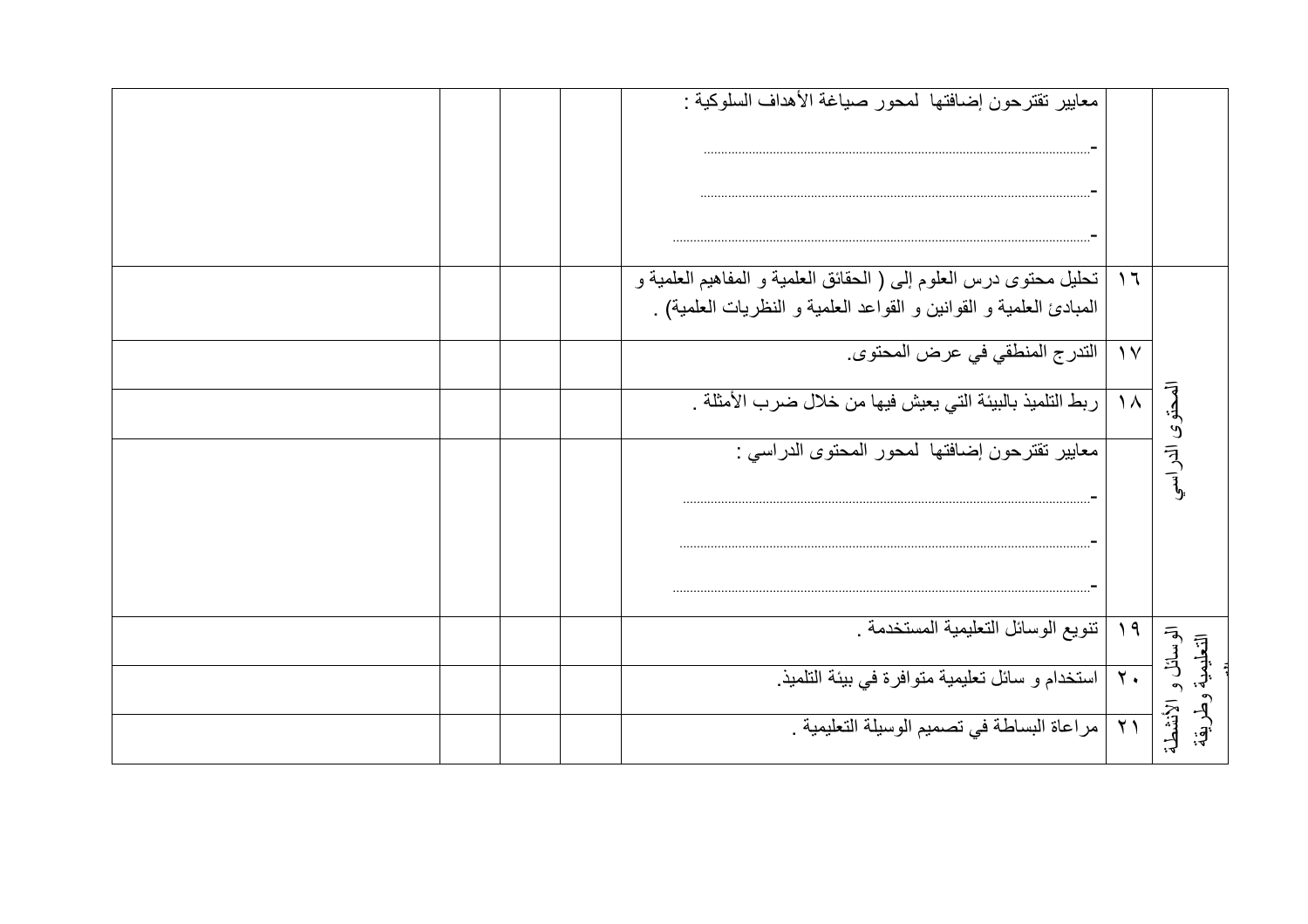|                       |      |                |      | استخدام و سائل تقنية حديثة مثل جهاز الوسائط المتعددة التفاعلي.          | $\gamma \gamma$    |  |
|-----------------------|------|----------------|------|-------------------------------------------------------------------------|--------------------|--|
|                       |      |                |      | توظيف المعلم الانترنت خلال تدريسه                                       | $\gamma \gamma$    |  |
|                       |      |                |      | النّنوع في استخدام الأنشطة التعليمية ( عروض عملية ـ تجارب               | $Y \xi$            |  |
|                       |      |                |      | معملية – عرض فيلم … ).                                                  |                    |  |
|                       |      |                |      | ٢٥   تحديد الأنشطة التعليمية التي يقوم كل من المعلم و التلميذ بممارستها |                    |  |
|                       |      |                |      | خلال الدرس .                                                            |                    |  |
|                       |      |                |      | كتابة خطو ات الأنشطة التعليمية.                                         | $\gamma$ $\tau$    |  |
|                       |      |                |      | التنوع في استخدام الأنشطة التعليمية ( عامة ، تعزيزية ، اثرائية)         | $\gamma$           |  |
| الملاحظات و المقترحات |      | مناسبة المعيار |      | المعيار                                                                 | م                  |  |
|                       | بحذف | يعدل           | يبقى |                                                                         |                    |  |
|                       |      |                |      | توظيف المختبر في الدروس التي تتطلب ذلك.                                 | $\mathsf{Y}\wedge$ |  |
|                       |      |                |      | تنويع طريقة التدريس بحسب طبيعة الأهداف و المحتوى.                       | Y9                 |  |
|                       |      |                |      | معابير نقترحون إضافتها لمحور الوسائل والأنشطة التعليمية                 |                    |  |
|                       |      |                |      | وطريقة التدريس :                                                        |                    |  |
|                       |      |                |      |                                                                         |                    |  |
|                       |      |                |      |                                                                         |                    |  |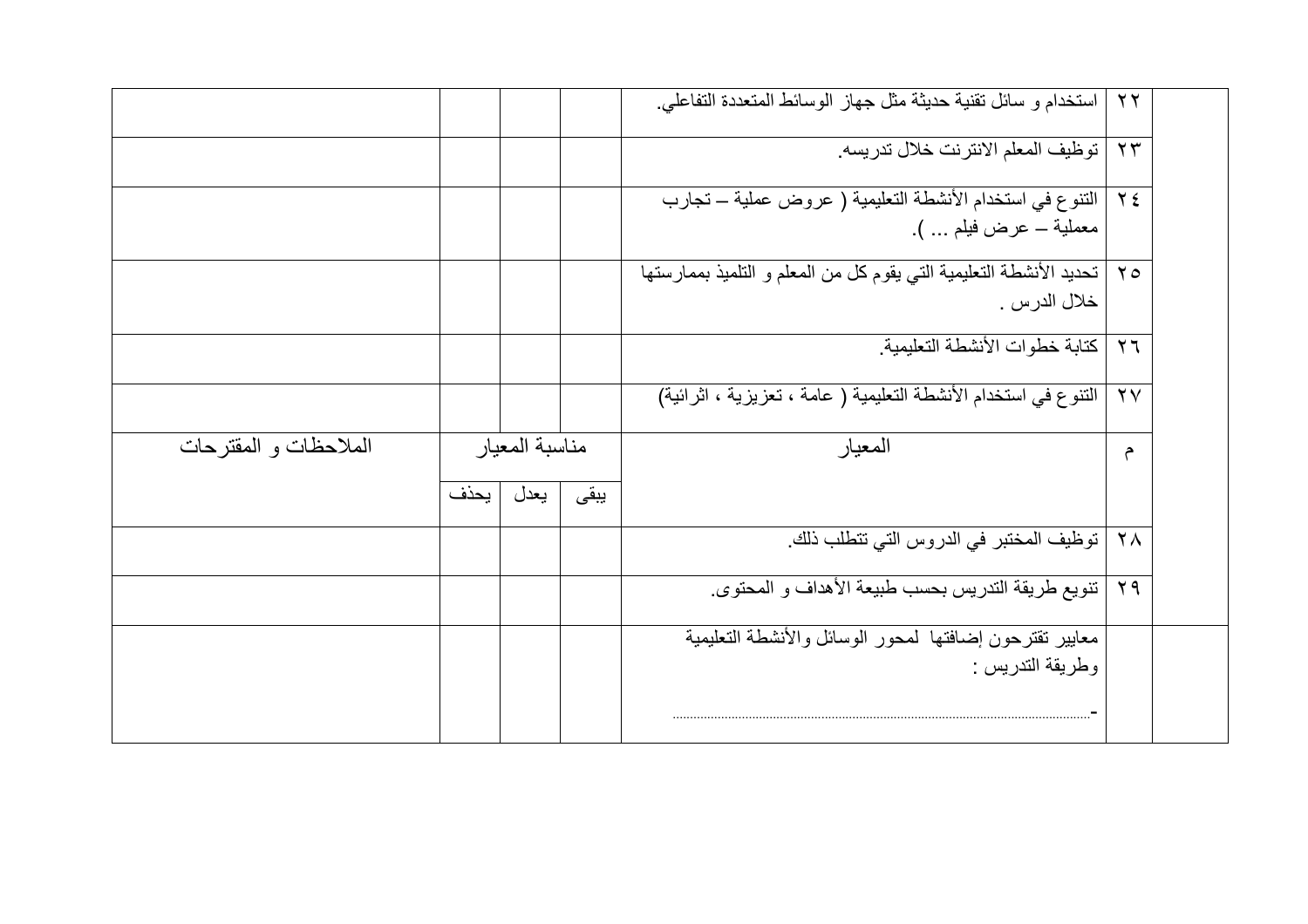|  | التمهيد لدرس العلوم بمقدمة ملائمة لاستثارة التلاميذ                                                      | $\mathbf{r}$ .        |                       |
|--|----------------------------------------------------------------------------------------------------------|-----------------------|-----------------------|
|  | ننويع المقدمة بحسب طبيعة الدرس .                                                                         | $\uparrow$            |                       |
|  | مراعاة التنظيم و الترتيب و التدرج المنطقي في العرض .                                                     | $\tau\tau$            |                       |
|  | غلق الدرس بتلخيص عناصر ه.                                                                                | $\overline{\tau\tau}$ |                       |
|  | معايير تقترحون إضافتها لمحور خطوات السير في الدرس :                                                      |                       | فطوات السبر في الدرسر |
|  | النّنوع في استخدام أساليب النّقويم ( أسئلة شفوية – أسئلة واجب<br>منزلي – استخلاص نتيجة من تجربة عملية ). | $\tau$ {              |                       |
|  | ارتباط النقويم بالأهداف السلوكية التي يريد تحقيقها المعلم                                                | $r \circ$             | أساليب التقويع        |
|  | و ضوح صياغة أسئلة النقويم .                                                                              | 57                    |                       |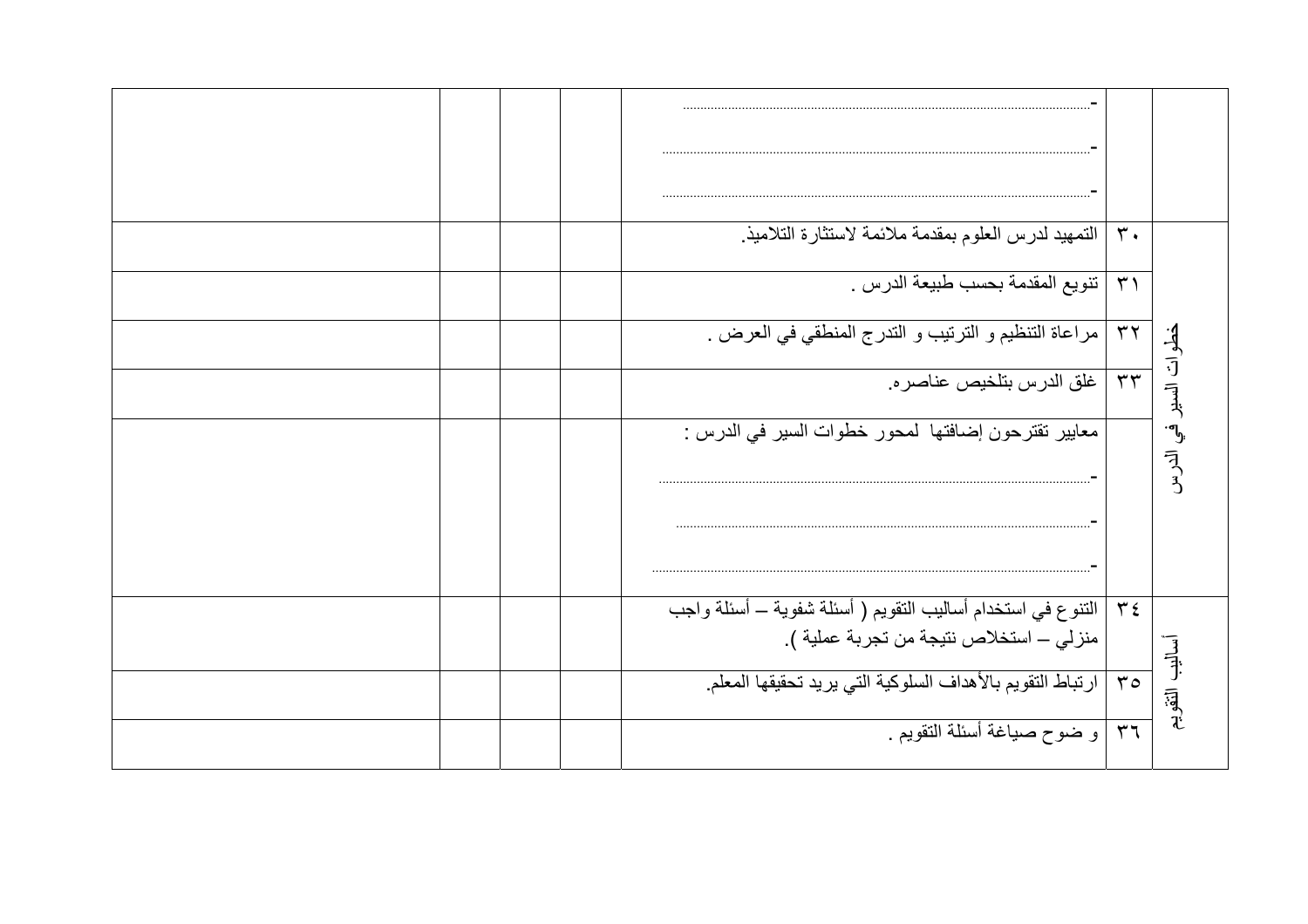|                       |      |                |  | ندرج أسئلة النقويم من السهولة إلى الصعوبة .                      | $\mathsf{r}\mathsf{v}$    |           |
|-----------------------|------|----------------|--|------------------------------------------------------------------|---------------------------|-----------|
|                       |      |                |  | معايير نقترحون إضافتها كمحور أساليب النقويم :                    |                           |           |
|                       |      |                |  |                                                                  |                           |           |
|                       |      |                |  |                                                                  |                           |           |
|                       |      |                |  |                                                                  |                           |           |
|                       |      |                |  |                                                                  |                           |           |
| الملاحظات و المقترحات |      | مناسبة المعيار |  | المعيار                                                          | م                         |           |
|                       | بحذف | يبقى<br>يعدل   |  |                                                                  |                           |           |
|                       |      |                |  |                                                                  |                           |           |
|                       |      |                |  | ربط تمارين الواجب بأهداف الدرس .                                 | $\mathsf{r}_\mathsf{A}$   |           |
|                       |      |                |  | تنويع تمارين الواجبات ( حل أسئلة ــ قراءة موضوع وتلخيصه ــ       | $\mathsf{r}\, \mathsf{q}$ |           |
|                       |      |                |  | إجراء تجربه عملية في المنزل  )                                   |                           |           |
|                       |      |                |  | توظيف تمارين الواجبات في تنمية التفكير و الابتكار لدى التلاميذ . | $\epsilon$ .              | الو اجنات |
|                       |      |                |  | توظيف تمارين الواجبات في التوسع في جوانب معينة لم يتصدى لها      | $\epsilon$ )              |           |
|                       |      |                |  | المعلم. .                                                        |                           |           |
|                       |      |                |  | عدم اقتصار المعلم على الأسئلة الموجودة في الكتاب.                | $\epsilon$ $\tau$         |           |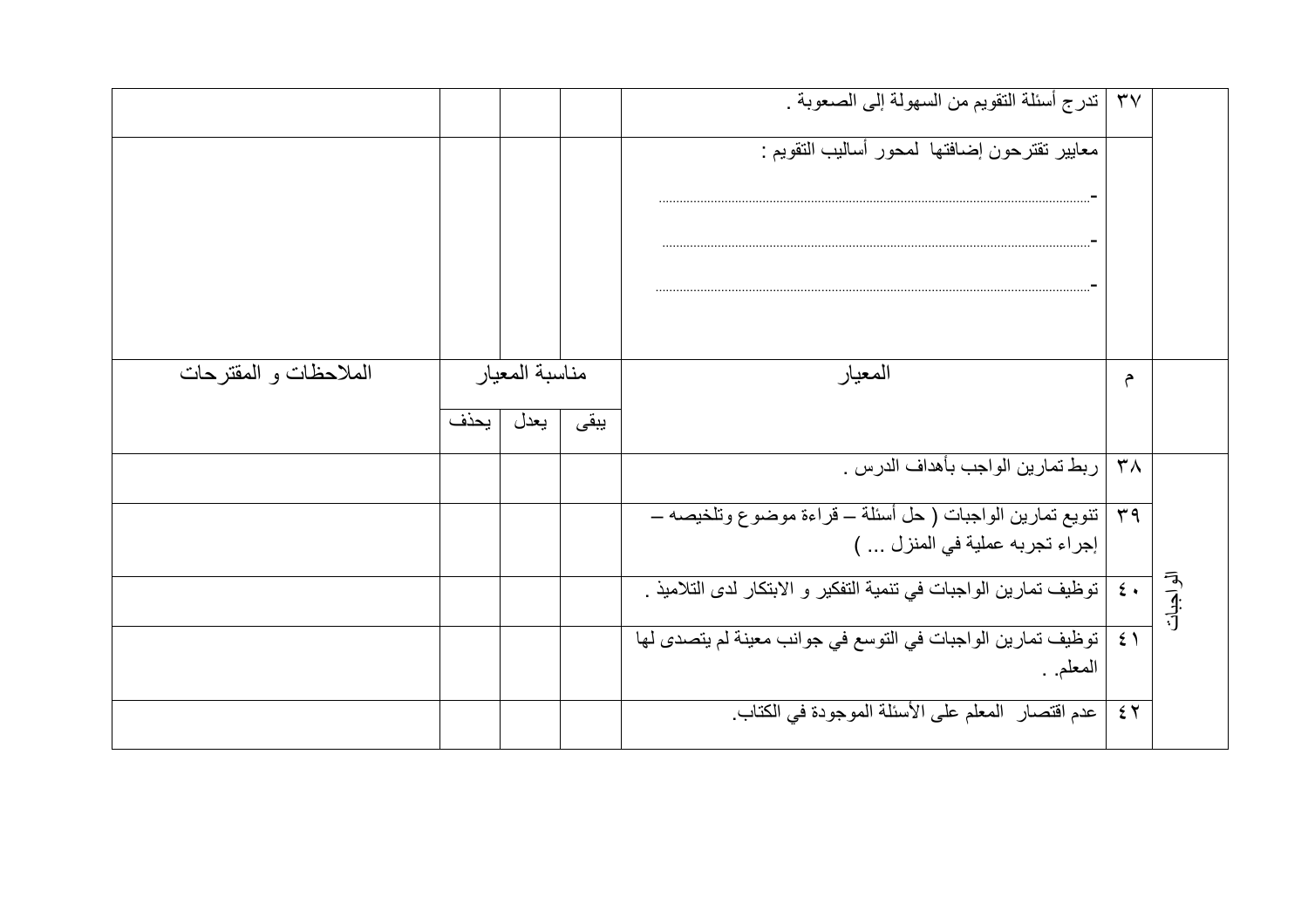| تحديد المراجع والمصادر و مواقع الانترنت التي رجع إليها المعلم<br>$\epsilon$ $\tau$<br>عند تحضير ه الدرس<br>  توجيه المعلم لتلاميذه لبعض المصادر و المراجع كمواقع الانترنت و<br>$\epsilon$ $\epsilon$<br>الكتب التي استقى بعض المعلومات منها .<br>ス<br>معايير تقترحون إضافتها كمحور المصادر والمراجع :<br>و العر<br>$\overline{\bm{v}}$ |  |  | معايير تقترحون إضافتها كمحور الواجبات : |  |
|----------------------------------------------------------------------------------------------------------------------------------------------------------------------------------------------------------------------------------------------------------------------------------------------------------------------------------------|--|--|-----------------------------------------|--|
|                                                                                                                                                                                                                                                                                                                                        |  |  |                                         |  |
|                                                                                                                                                                                                                                                                                                                                        |  |  |                                         |  |
|                                                                                                                                                                                                                                                                                                                                        |  |  |                                         |  |

 $\mathcal{L}^{\mathcal{L}}(\mathcal{L}^{\mathcal{L}}(\mathcal{L}^{\mathcal{L}}(\mathcal{L}^{\mathcal{L}}(\mathcal{L}^{\mathcal{L}}(\mathcal{L}^{\mathcal{L}}(\mathcal{L}^{\mathcal{L}}(\mathcal{L}^{\mathcal{L}}(\mathcal{L}^{\mathcal{L}}(\mathcal{L}^{\mathcal{L}}(\mathcal{L}^{\mathcal{L}}(\mathcal{L}^{\mathcal{L}}(\mathcal{L}^{\mathcal{L}}(\mathcal{L}^{\mathcal{L}}(\mathcal{L}^{\mathcal{L}}(\mathcal{L}^{\mathcal{L}}(\mathcal{L}^{\mathcal{L$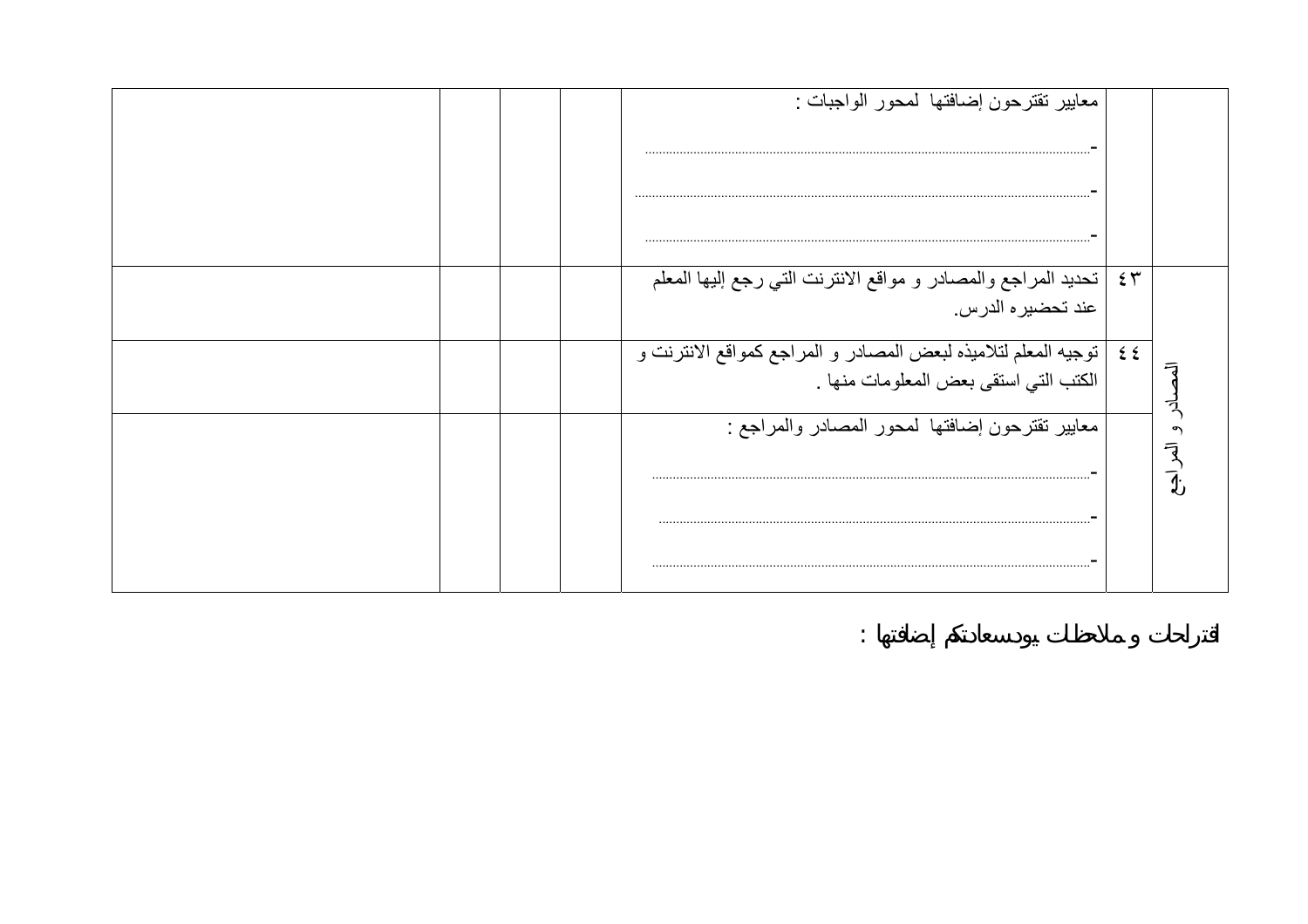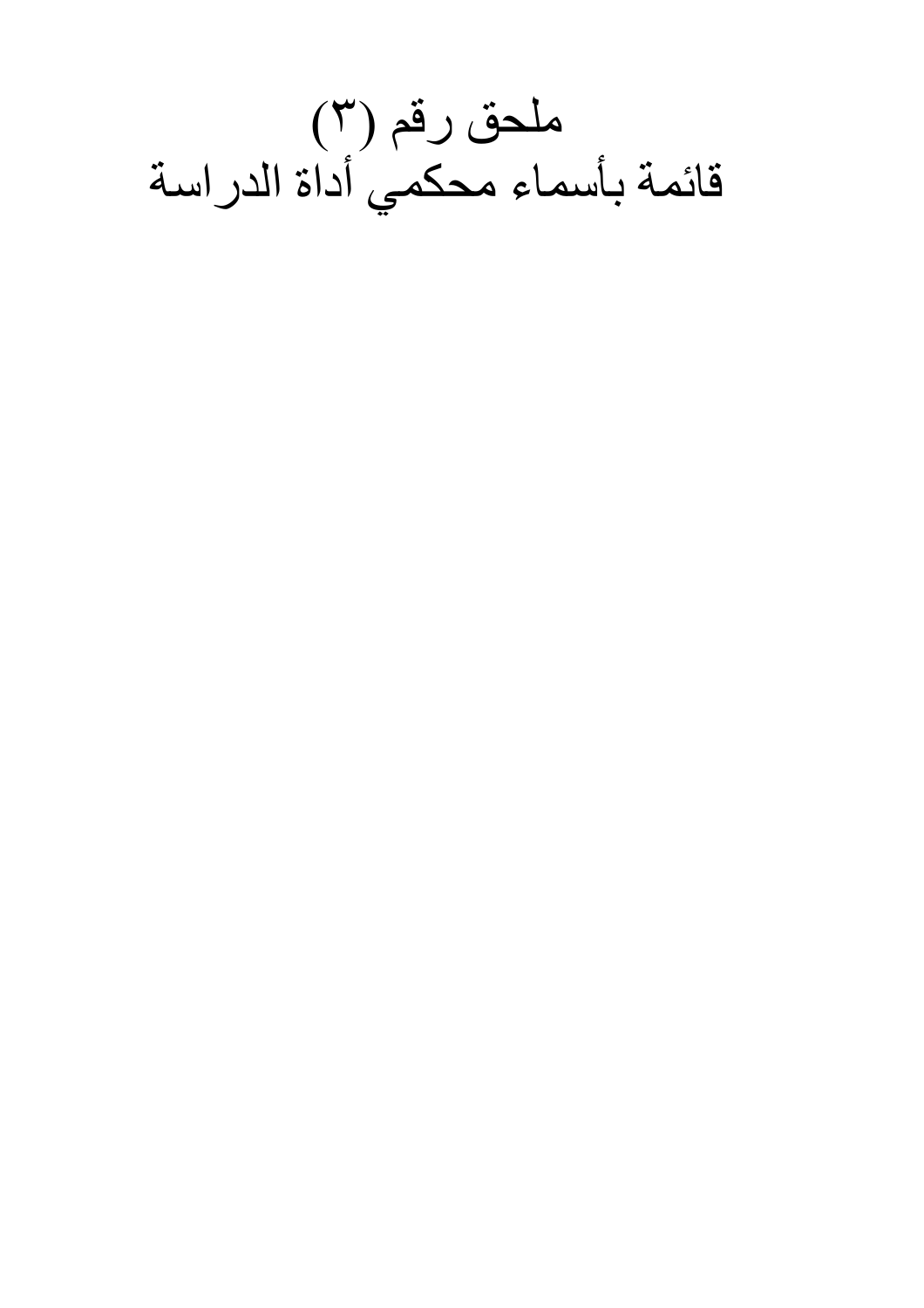| جهة العمل                                       | الدرجة العلمية | الأسم                       | $\hat{\tau}$ |
|-------------------------------------------------|----------------|-----------------------------|--------------|
| جامعة أم القرى ــ كلية التربية ــ قسم المناهج   | أستاذ          | أ د . حفيظ بن محمد المزروعي |              |
| وطرق التدريس                                    |                |                             |              |
| جامعة أم القرى ـــ كلية التربية ـــ قسم المناهج | أستاذ          | أ.د. زكريا بن يحيى لال      |              |
| وطرق التدريس                                    |                |                             |              |
| جامعة أم القرى ـــ كلية التربية ـــ قسم المناهج | أستاذ          | أ د ضيف الله بن عواض        | ٣            |
| وطرق التدريس                                    |                | الثبيتي                     |              |
| جامعة تبوك ــ كلية المعلمين ــ قسم المناهج      | أستاذ مساعد    | د رضا محمد توفيق            | ٤            |
| وطرق التدريس                                    |                |                             |              |
| جامعة أم القرى ــ كلية المعلمين بمكة المكرمة ــ | أستاذ مساعد    | د. عبدالرحمن المالكي        | ٥            |
| قسم المناهج وطرق التدريس                        |                |                             |              |
| جامعة أم القرى ــ كلية المعلمين بمكة المكرمة ــ | أستاذ مساعد    | د. عبدالله عباس محمد        | ٦            |
| قسم المناهج وطرق التدريس                        |                |                             |              |
| جامعة أم القرى ــ كلية المعلمين بمكة المكرمة ــ | أستاذ مساعد    | د غاز ي بن صلاح المطر في    | $\checkmark$ |
| قسم المناهج وطرق التدريس                        |                |                             |              |
| جامعة تبوك ــ كلية المعلمين ــ قسم المناهج      | أستاذ مساعد    | د. محمد السيد               | ٨            |
| وطرق التدريس                                    |                |                             |              |
| جامعة أم القرى ــ كلية التربية ــ قسم المناهج   | أستاذ مساعد    | د. مرضـي بن غرم الله        | ٩            |
| وطرق الندريس                                    |                | الز هر اني                  |              |
| جامعة نبوك ــ كلية المعلمين ــ قسم المناهج      | محاضر          | أ. أحمد حسن خليفة           | $\lambda$    |
| وطرق التدريس                                    |                |                             |              |
| جامعة نبوك ــ كلية المعلمين ــ قسم المناهج      | محاضر          | أ. رشدان بن حميد المطرفي    | $\setminus$  |
| وطرق التدريس                                    |                |                             |              |
| جامعة نبوك ــ كلية المعلمين ــ قسم المناهج      | محاضر          | أ ِ هاشم الفشتكي            | $\gamma$     |
| وطرق التدريس                                    |                |                             |              |
| جامعة أم القرى ــ كلية المعلمين بمكة المكرمة ــ | محاضر          | اً. سید إبراهیم             | $\gamma$     |
| قسم المناهج وطرق التدريس                        |                |                             |              |

قائمة أسماء محكمي أداة الدراسة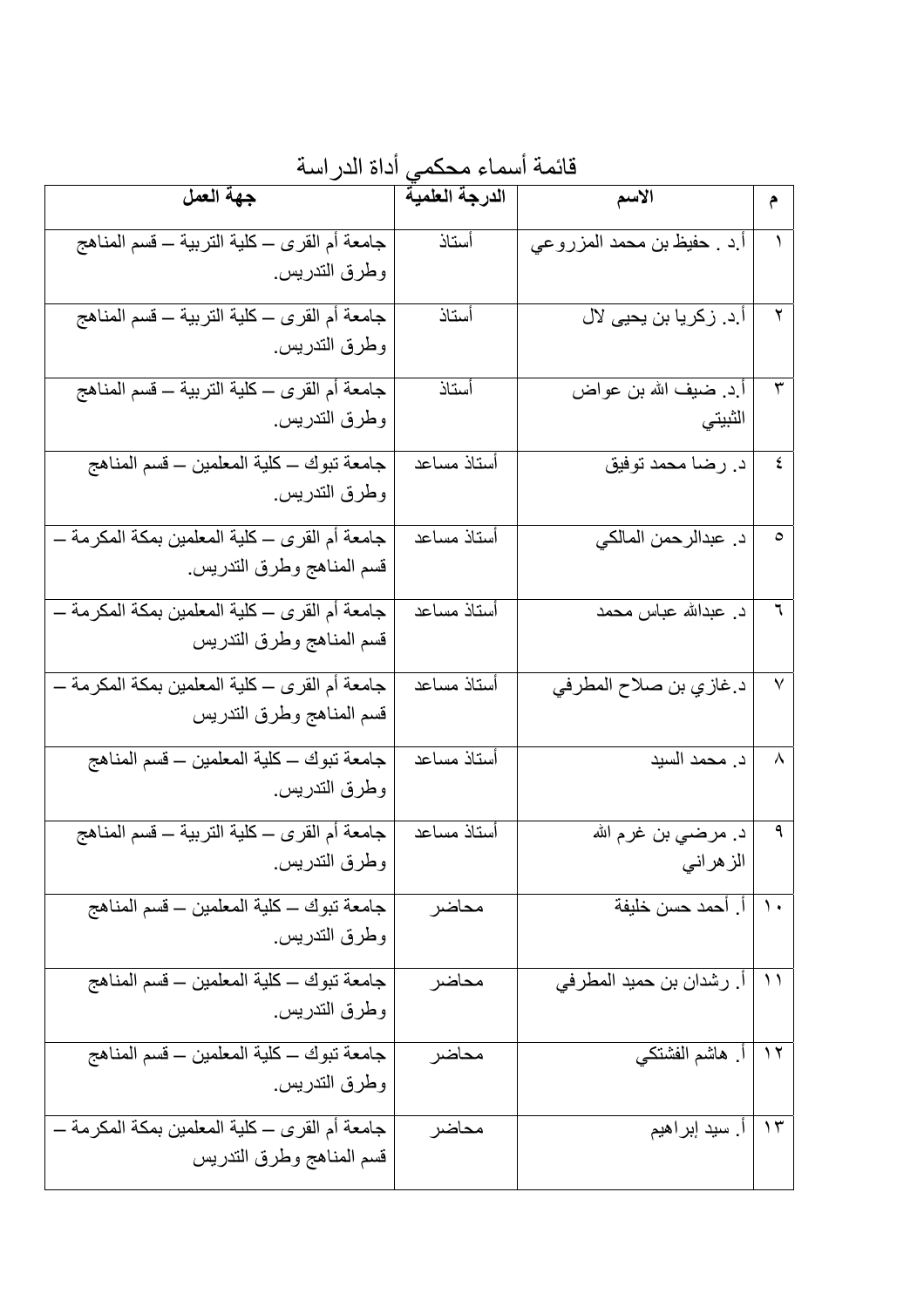| جامعة الملك خالد- كلية المعلمين بأبها- قسم         | محاضر              | أ. عبدالله علي الكاسي                    | $\sqrt{2}$            |
|----------------------------------------------------|--------------------|------------------------------------------|-----------------------|
| المناهج و طرق التدريس                              |                    |                                          |                       |
| الادارة العامة للتربية و التعليم بالعاصمة          | مشرف تربوي         | أ <sub>.</sub> عبدالله الشهري            | $\Delta$              |
| المقدسة                                            |                    |                                          |                       |
| الادارة العامة للتربية و التعليم بالحدود الشمالية. | مشرف تربو <i>ي</i> | أ <sub>.</sub> عطالله رحيل الرويلي       | $\overline{1}$        |
| الادارة العامة للتربية و التعليم بالحدود الشمالية. | مشرف تربوي         | أ. علي بن سعد الحربي                     | $\gamma$              |
| الادارة العامة للتربية و التعليم بالعاصمة المقدسة  | مشرف تربو <i>ي</i> | أ. عمر بن عبدالله المغربي                | $\overline{\Lambda}$  |
| الادارة العامة للتربية و التعليم بالعاصمة المقدسة  | مشرف تربو <i>ي</i> | اً. محمد علي بايزيد                      | $\sqrt{9}$            |
| الادارة العامة للتربية و التعليم بالعاصمة المقدسة  | مشرف تربوي         | أ وديع براشي                             | $\ddot{\cdot}$        |
| الادارة العامة للتربية و التعليم بالباحة.          | معلم               | أ أسماعيل عبدالرحمن الغامدي              | $\gamma$              |
| الادارة العامة للتربية و التعليم بالعاصمة المقدسة  | معلم               | <mark>. حامد بن عبدالرحمن الغامدي</mark> | $\overline{\Upsilon}$ |
| الادارة العامة للتربية و التعليم بالعاصمة المقدسة  | معلم               | أ. سعد بن ناصر الزهراني                  | $\overline{\Upsilon}$ |
| الادارة العامة للتربية و التعليم بتبوك             | معلم               | أ <sub>.</sub> عزيز سالم العمري          | $\overline{\gamma}$   |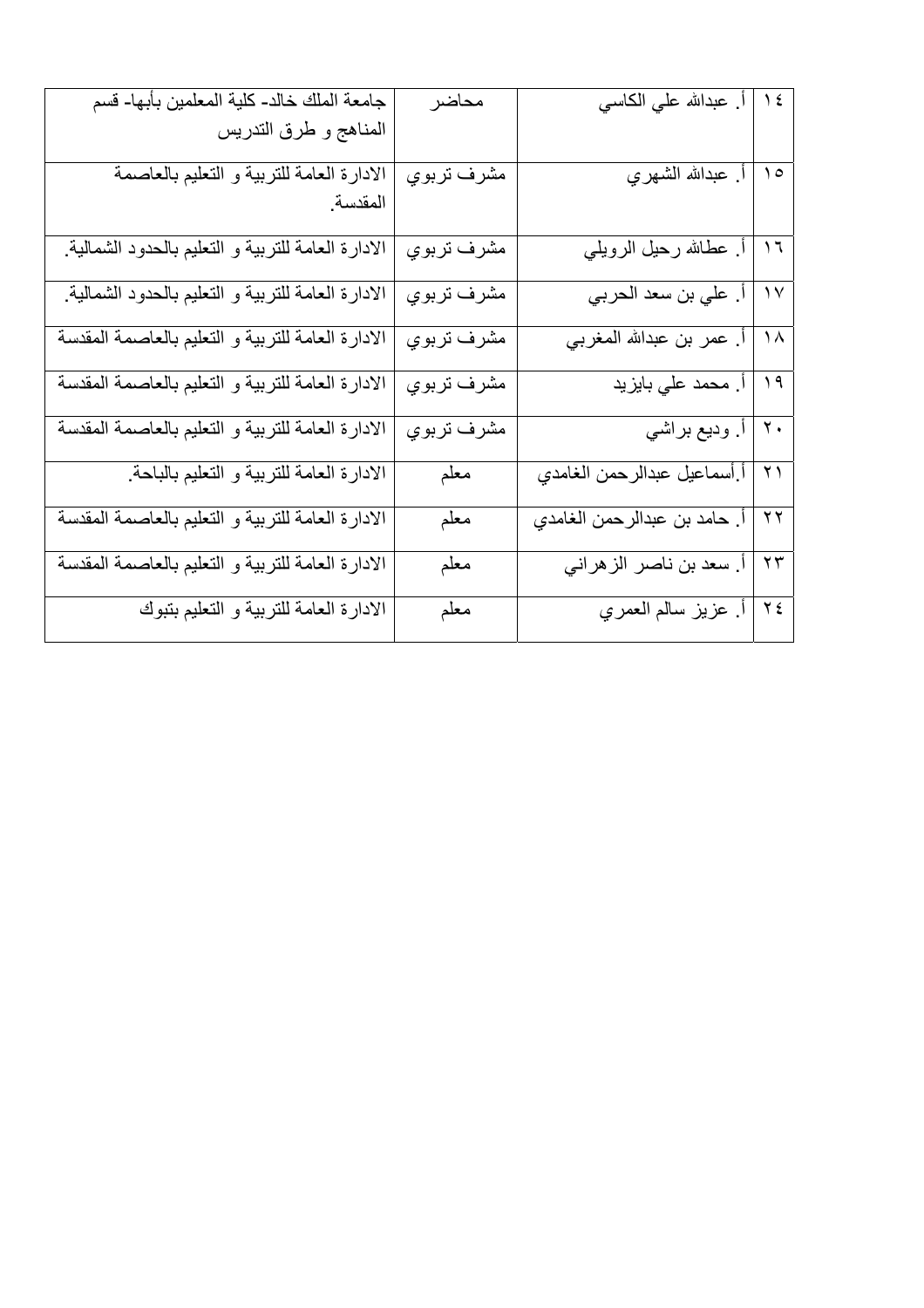ملحق رقم (٤) أداة الدراسة في صورتها النهائية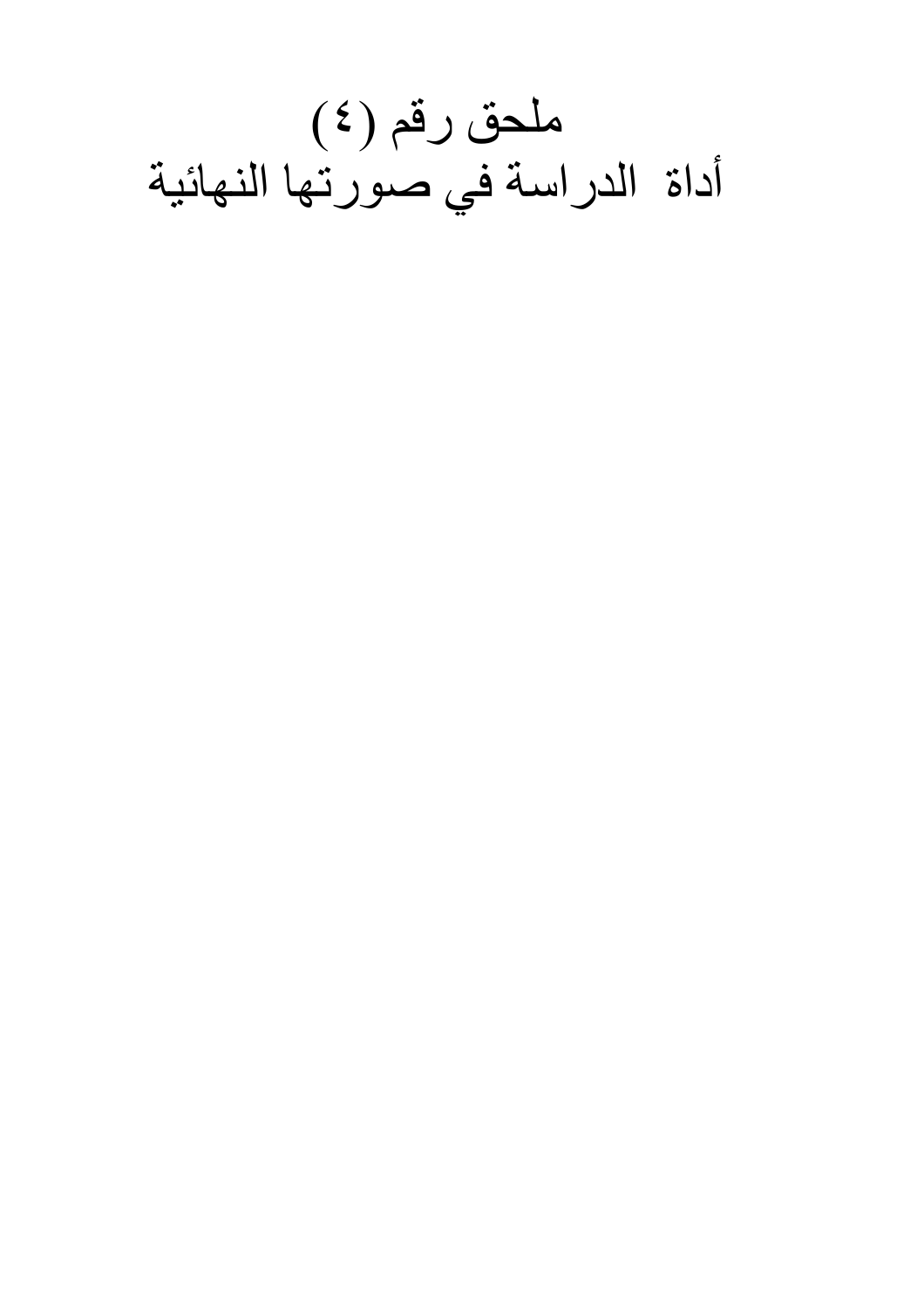المملكة العربية السعودية وزارة التعليم العالي جامعة أم القرى آلية التربية قسم المناهج وطرق التدريس

### إعداد الطالب : يحيى بن إبراهيم يحيى عسيري

أداة الدراسة

**مكة المكرمة في ضوء معايير مختارة .**

إشراف : د. عبد اللطيف بن حميد الرايقي الأستاذ المشارك بقسم المناهج وطرق التدريس

الفصل الدراسي الثاني ١٤٢٧هـ / ١٤٢٨هـ . بسم االله الرحمن الرحيم

بطاقة تحليل تحضير درس العلوم بالمرحلة المتوسطة المعلم رقم ( )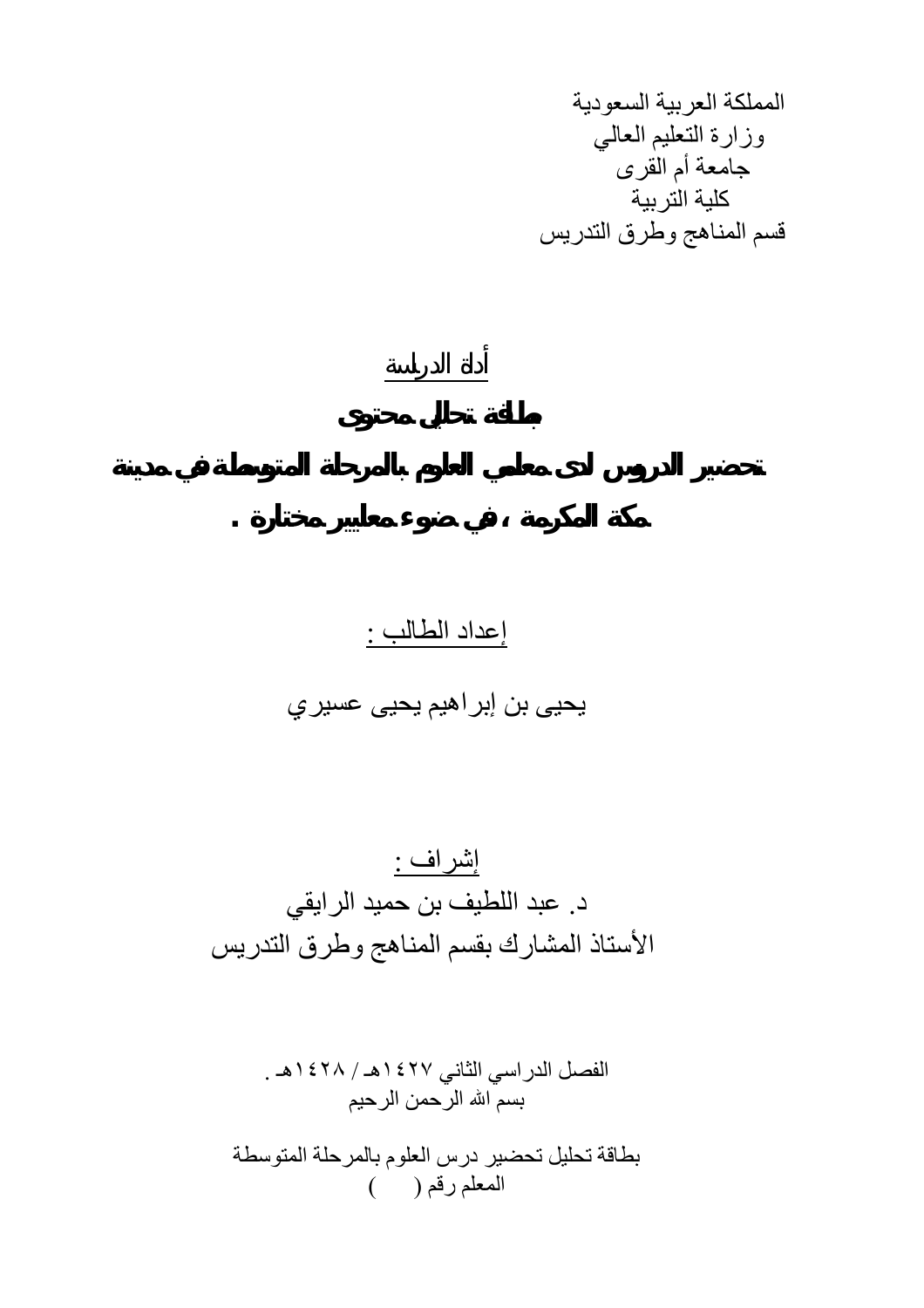|        |       | درجة توفر المعيار |       | المعايير                                            | م                       | المجال                  |
|--------|-------|-------------------|-------|-----------------------------------------------------|-------------------------|-------------------------|
| منعدمة | ضعيفة | متوسطة            | كبيرة |                                                     |                         |                         |
|        |       |                   |       | مصاغة بصورة سلوكية                                  | $\Delta$                | الأهداف                 |
|        |       |                   |       | مرتبطة بنواتج التعلم الأساسية                       | $\overline{\mathbf{r}}$ | السلوكية                |
|        |       |                   |       | متنوعة بحسب مستويات كل مجال.                        | $\mathbf{\tilde{r}}$    |                         |
|        |       |                   |       | مرتبة بشكل منطقي.                                   | ٤                       |                         |
|        |       |                   |       | مثيرة لانتباه التلاميذ                              | $\circ$                 | التهيئة                 |
|        |       |                   |       | مرتبطة بمحتوى الدرس.                                | ٦                       |                         |
|        |       |                   |       | أن تكون أساليب التهيئة متنوعة .                     | $\checkmark$            |                         |
|        |       |                   |       | صحيح علميا ً.                                       | $\boldsymbol{\wedge}$   | المحتوى                 |
|        |       |                   |       | مصنف بحسب أوجه التعلم المختلفة                      | $\mathcal{P}$           |                         |
|        |       |                   |       | متسلسل بشكل منطقى.                                  | $\vert \cdot \rangle$   |                         |
|        |       |                   |       | ملائم لزمن الحصة.                                   | $\bigwedge$             |                         |
|        |       |                   |       | ١٢   ربطه ببيئة التلاميذ                            |                         |                         |
|        |       |                   |       | تنوع الوسائل التعليمية                              | $\gamma$                | الموسائل                |
|        |       |                   |       | ١٤   حديثة ( بالنسبة للوسائل المستخدمة ).           |                         | التعليمية               |
|        |       |                   |       | متوفرة في بيئة التلميذ ( بالنسبة للوسائل المنتجة ). | $\bigwedge$             |                         |
|        |       |                   |       | ١٦   استخدام طريقة تدريس ملائمة.                    |                         | العرض                   |
|        |       |                   |       | ١٧   مناسبته للأهداف و المحتوى.                     |                         |                         |
|        |       |                   |       | مراعاة تسلسل الأهداف عند العرض.                     | $\lambda$               |                         |
|        |       |                   |       | تهيئة الفرصة لمشاركة التلاميذ أثناء العرض.          | $\eta$                  |                         |
|        |       |                   |       | توظيف الأسئلة الصفية بشكل فعال ـ                    | $\mathbf{Y}$ .          |                         |
|        |       |                   |       | مختصر ۱                                             | $\lambda$               | الغلق                   |
|        |       |                   |       | ٢٢   شامل لعناصر الدرس الرئيسية.                    |                         |                         |
|        |       |                   |       | ٢٣   يتم بمشاركة التلاميذ.                          |                         |                         |
|        |       |                   |       | ٢٤   واضحة.                                         |                         | أسئلة                   |
|        |       |                   |       | ٢٥   مرتبطة بالأهداف ِ                              |                         | التقويم                 |
|        |       |                   |       | ٢٦   متعددة الوظائف.                                |                         |                         |
|        |       |                   |       | ٢٧   تنمي التفكير لدى التلاميذ.                     |                         |                         |
|        |       |                   |       | ٢٨   متعددة الوظائف.                                |                         | الواجبات                |
|        |       |                   |       | غير مقتصرة على الأسئلة الموجودة في كتاب الطالب.     | $Y$ ۹                   |                         |
|        |       |                   |       | تنمي التفكير و الابتكار ِ                           | $\mathbf r$ .           |                         |
|        |       |                   |       | <u>۳۱   تنوع المصادر</u> و المراجع <sub>.</sub>     |                         | المصادر<br>و<br>المراجع |
|        |       |                   |       | ٣٢   مرتبطة بموضوع الدرس                            |                         |                         |
|        |       |                   |       |                                                     |                         |                         |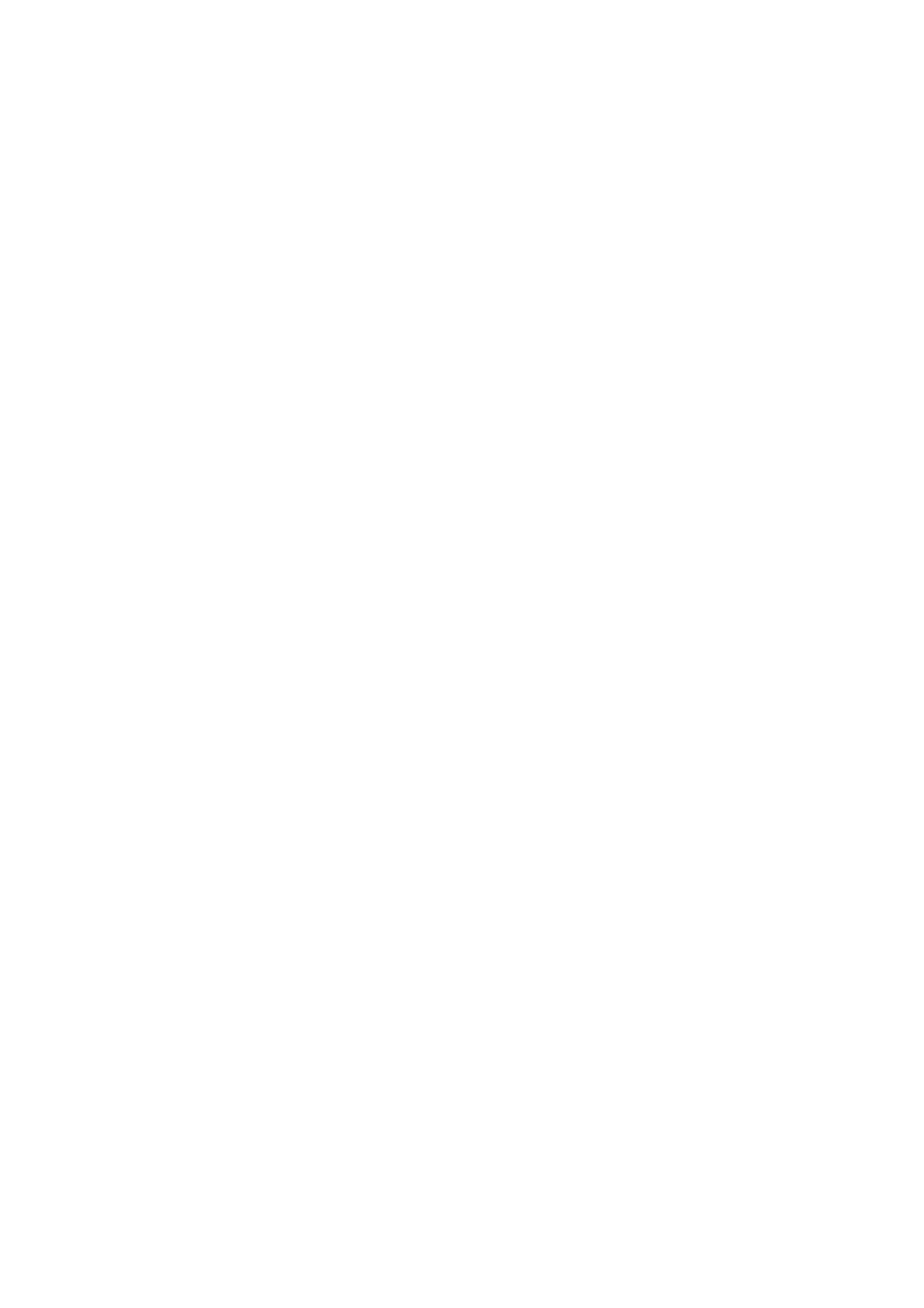ملحق رقم (٥) خطاب سعادة عميد كلية التربية لتسهيل مهمة الباحث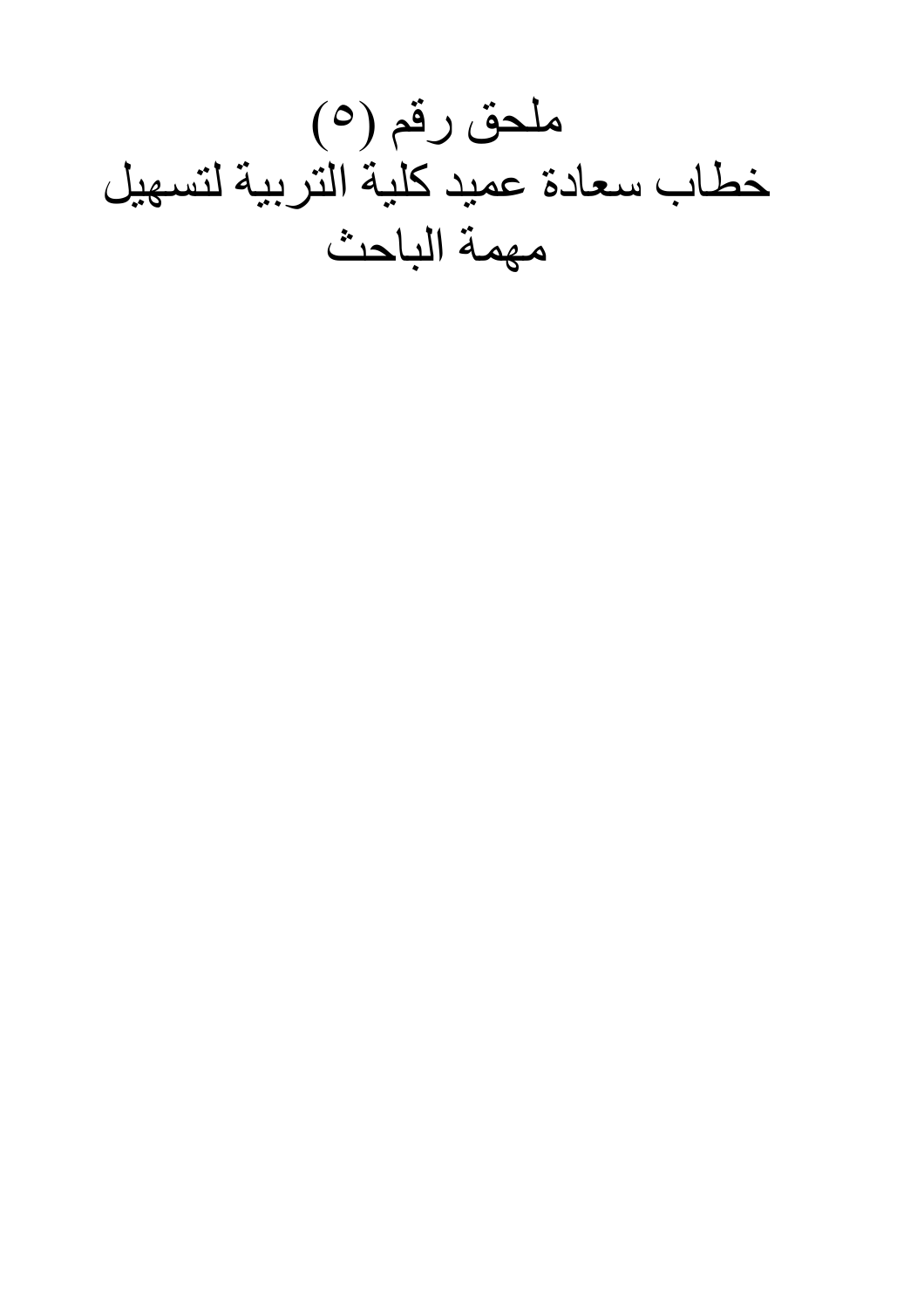ملحق رقم (٦) تعميم سعادة مدير عام التربية و التعليم بالعاصمة المقدسة الموجه للمدارس بالموافقة على إجراء الدراسة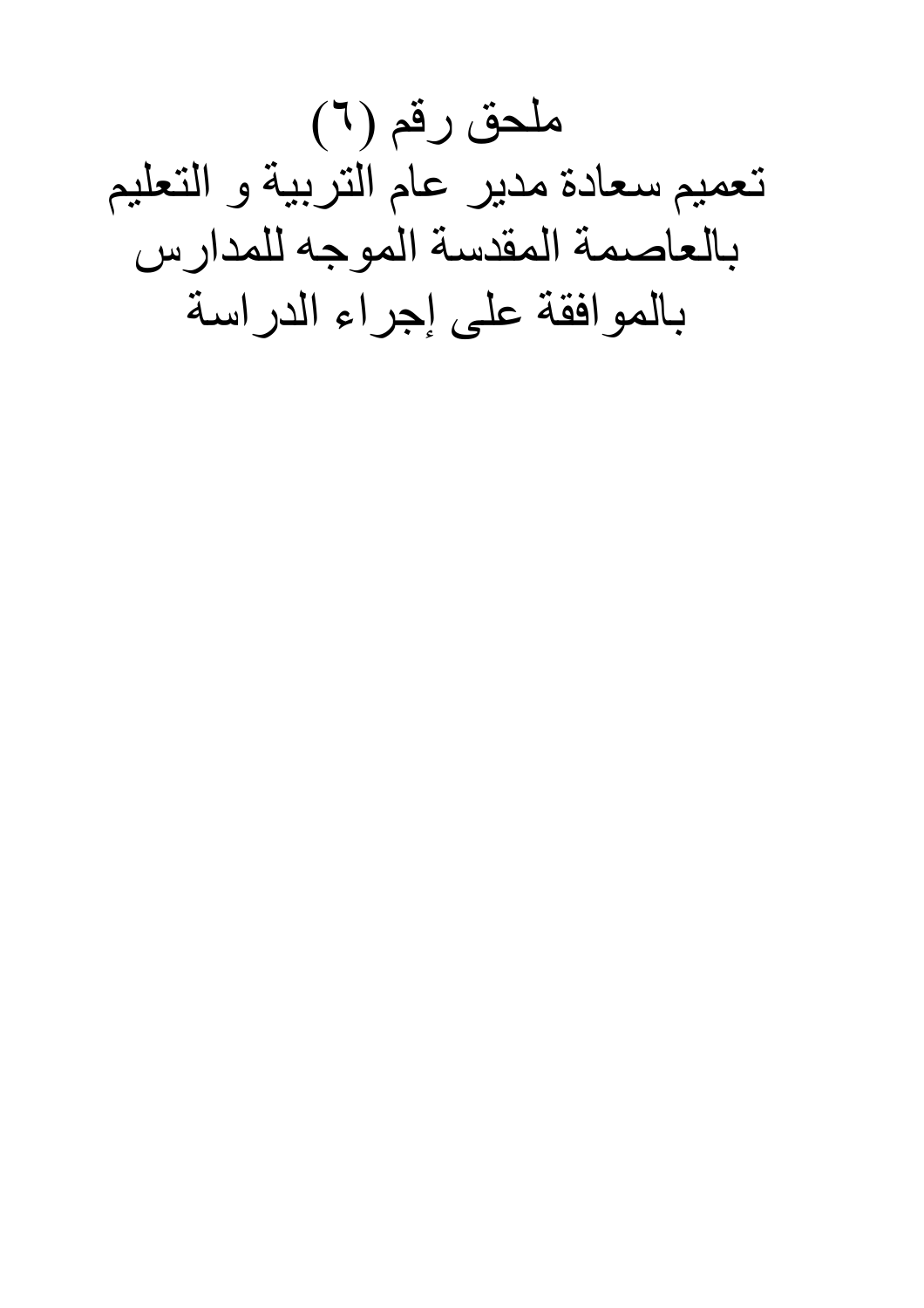# ملحق رقم (٧) قائمة بأسماء مدارس تطبيق الدراسة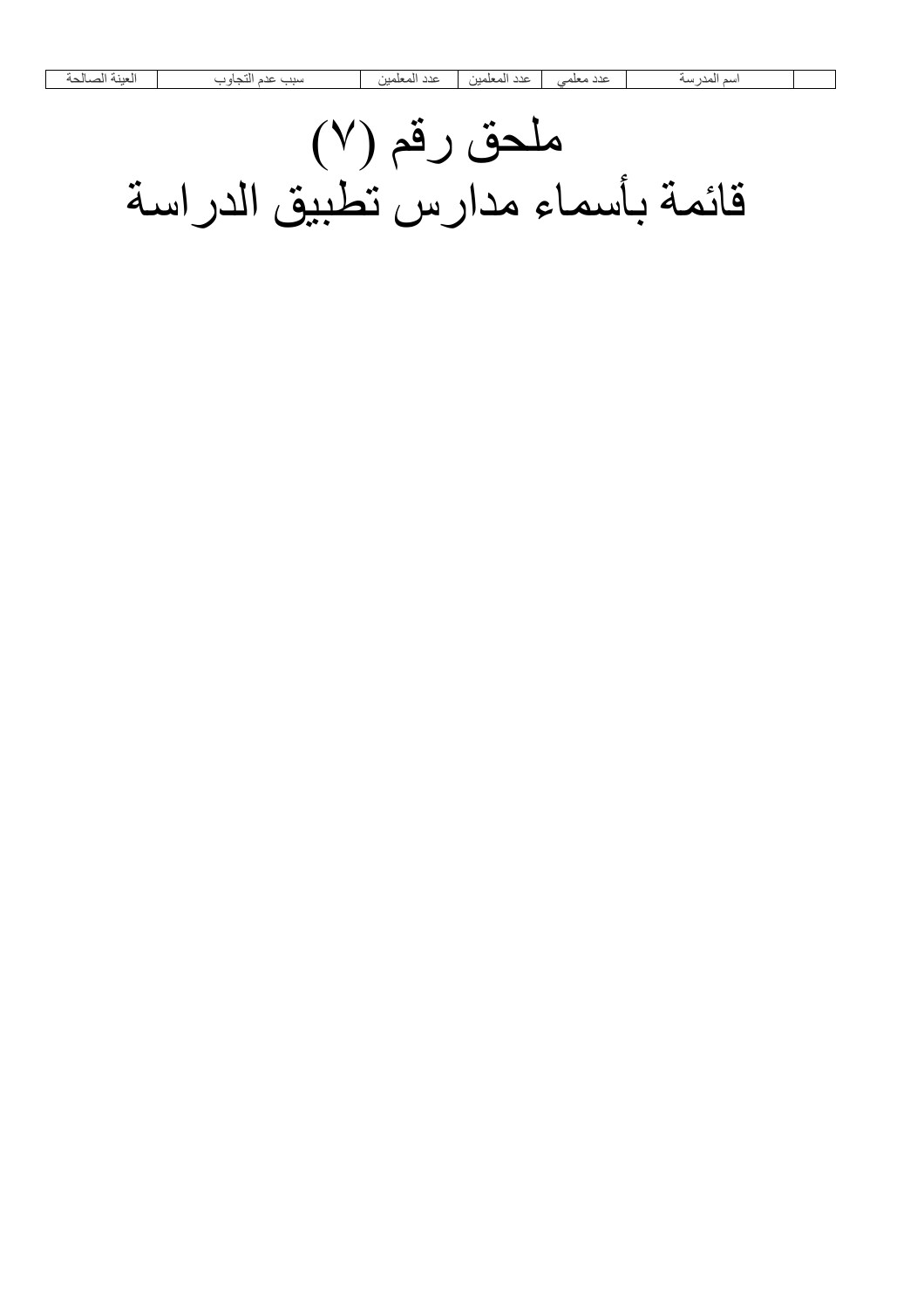| للدراسة          |                                                                                                                                                                                                                                                                                                                                                 | الغير متجاوبين           | المتجاوبين          | العلوم عينة                           |                         | م                                             |
|------------------|-------------------------------------------------------------------------------------------------------------------------------------------------------------------------------------------------------------------------------------------------------------------------------------------------------------------------------------------------|--------------------------|---------------------|---------------------------------------|-------------------------|-----------------------------------------------|
|                  |                                                                                                                                                                                                                                                                                                                                                 |                          |                     | الدراسة                               |                         |                                               |
| ٢                |                                                                                                                                                                                                                                                                                                                                                 | $\overline{\phantom{a}}$ | ٢                   | ٢                                     | الأرقم بن أبي الأرقم    | $\lambda$                                     |
| ٢                |                                                                                                                                                                                                                                                                                                                                                 | $\overline{\phantom{a}}$ | $\breve{}\,$        | ٢                                     | الأمير ماجد             | ٢                                             |
| ٢                |                                                                                                                                                                                                                                                                                                                                                 |                          | $\mathbf Y$         | ٢                                     | الزبير بن العوام        | $\mathbf{\breve{y}}$                          |
| ٢                |                                                                                                                                                                                                                                                                                                                                                 |                          | ٢                   | ٢                                     | الهجرة                  | $\acute{\text{z}}$                            |
| 1                | التحضير ليس للفصل الثاني<br>1571/157V                                                                                                                                                                                                                                                                                                           |                          | $\lambda$           | ٢                                     | بلاط الشهداء            | $\circ$                                       |
| $\lambda$        | التحضير ليس للفصل الثاني<br>1571/157V                                                                                                                                                                                                                                                                                                           | $\lambda$                | $\lambda$           | ٢                                     | جعفر بن أبي طالب        | $\overline{\mathcal{L}}$                      |
|                  | التحضير ليس للفصل الثاني<br>1571/157V                                                                                                                                                                                                                                                                                                           | 1                        |                     | ۲                                     | الأنصار                 | $\vee$                                        |
| ٢                |                                                                                                                                                                                                                                                                                                                                                 |                          | ٢                   | ٢                                     | ابن کثیر                | $\boldsymbol{\wedge}$                         |
|                  | انشغال المعلم في النشاط                                                                                                                                                                                                                                                                                                                         | $\left\{ \right.$        | $\lambda$           | ٢                                     | القعقاع بن عمرو         | ٩                                             |
| ٢                |                                                                                                                                                                                                                                                                                                                                                 |                          | ٢                   | ٢                                     | الملك فهد               | $\overline{\phantom{a}}$                      |
|                  | عدم تجاوب مدير المدرسة                                                                                                                                                                                                                                                                                                                          | ٢                        | $\qquad \qquad -$   | ٢                                     | جرير بن عبد الله البجلي | $\overline{\phantom{a}}$                      |
| ٢                |                                                                                                                                                                                                                                                                                                                                                 |                          | ٢                   | ٢                                     | وكيع بن الجراح          | $\overline{\prime}$                           |
| ٢                |                                                                                                                                                                                                                                                                                                                                                 |                          | ٢                   | ٢                                     | الواقدي                 | $\overline{\Upsilon}$                         |
| ٢                |                                                                                                                                                                                                                                                                                                                                                 |                          | ٢                   | ٢                                     | عمير بن الحمام          | $\sqrt{\epsilon}$                             |
| ٢                |                                                                                                                                                                                                                                                                                                                                                 |                          | ٢                   | ٢                                     |                         | $\overline{\ }$                               |
|                  | التحضير ليس للفصل الثاني                                                                                                                                                                                                                                                                                                                        | $\overline{\phantom{a}}$ |                     | ٢                                     | اللعمان بن مقرن         | $\overline{1}$                                |
|                  | 1571/157V                                                                                                                                                                                                                                                                                                                                       |                          |                     |                                       | أب <i>ي</i> بن كعب      |                                               |
| ۲                |                                                                                                                                                                                                                                                                                                                                                 | $\overline{\phantom{a}}$ | ٢                   | ٢                                     | الزاهر                  | $\gamma$                                      |
| ۲                |                                                                                                                                                                                                                                                                                                                                                 | $\overline{\phantom{a}}$ | ٢                   | ۲                                     | الظاهر بيبرس            | $\lambda$                                     |
| ۲                |                                                                                                                                                                                                                                                                                                                                                 |                          | ۲                   | ۲                                     | اليمامة                 | $\sqrt{9}$                                    |
| ۲                |                                                                                                                                                                                                                                                                                                                                                 |                          | ٢                   | ۲                                     | سليمان بن يسار          | $\mathbf{Y}$ .                                |
| ٢                |                                                                                                                                                                                                                                                                                                                                                 |                          | ٢                   | ٢                                     | صفوان بن أمية           | $\overline{\Upsilon}$                         |
|                  | التحضير ليس للفصل الثاني<br>$\frac{1}{2}$ $\frac{1}{2}$ $\frac{1}{2}$ $\frac{1}{2}$ $\frac{1}{2}$ $\frac{1}{2}$ $\frac{1}{2}$ $\frac{1}{2}$ $\frac{1}{2}$ $\frac{1}{2}$ $\frac{1}{2}$ $\frac{1}{2}$ $\frac{1}{2}$ $\frac{1}{2}$ $\frac{1}{2}$ $\frac{1}{2}$ $\frac{1}{2}$ $\frac{1}{2}$ $\frac{1}{2}$ $\frac{1}{2}$ $\frac{1}{2}$ $\frac{1}{2}$ |                          |                     | ٢                                     | عكاشة بن محصن           | $\overline{\Upsilon}$                         |
|                  | تحضير درس من الفصل الدراسي<br>الأول                                                                                                                                                                                                                                                                                                             |                          |                     | ٢                                     | عمر بن الخطاب           | $\Upsilon \Upsilon$                           |
| ٢                |                                                                                                                                                                                                                                                                                                                                                 |                          | ۲                   | ٢                                     | الإمام الغزالي          | $Y \xi$                                       |
| ٢                |                                                                                                                                                                                                                                                                                                                                                 |                          | ٢                   | ٢                                     | الإمام السيوطي          | $\gamma$                                      |
| ٢                |                                                                                                                                                                                                                                                                                                                                                 |                          | ٢                   | ٢                                     | الشيخ بن عثيمين         | $\overline{1}$                                |
| ٢                |                                                                                                                                                                                                                                                                                                                                                 |                          | ٢                   | ٢                                     | الشيخ عبدالله خياط      | $\gamma\gamma$                                |
| ٢                |                                                                                                                                                                                                                                                                                                                                                 |                          | ٢                   | ٢                                     | الفتح                   | $\mathbf{Y} \wedge$                           |
| ٢                |                                                                                                                                                                                                                                                                                                                                                 |                          | ٢                   | ٢                                     | الملك فيصل النموذجية    | $Y$ q                                         |
|                  |                                                                                                                                                                                                                                                                                                                                                 |                          |                     | ٢                                     |                         | $\mathbf{r}$ .                                |
| ٢                | المعلم مريض                                                                                                                                                                                                                                                                                                                                     |                          | ٢                   | ٢                                     | اليرموك                 | $\overline{r}$                                |
|                  |                                                                                                                                                                                                                                                                                                                                                 | $\overline{\phantom{a}}$ |                     |                                       | انس بن مالك             | $\overline{\tau}$                             |
| ٢                |                                                                                                                                                                                                                                                                                                                                                 |                          | ٢                   | ٢                                     | تميم الداري             |                                               |
| ٢                |                                                                                                                                                                                                                                                                                                                                                 | $\qquad \qquad -$        | ٢                   | ٢                                     | عبد الله بن أنيس        | $\tau\tau$                                    |
| ٢                |                                                                                                                                                                                                                                                                                                                                                 | $\overline{\phantom{m}}$ | ٢                   | ٢                                     | عتاب بن أسيد            | $\mathbf{r}$ $\epsilon$                       |
| ٢                |                                                                                                                                                                                                                                                                                                                                                 | $\overline{\phantom{m}}$ | ٢                   | ٢                                     | أبو عبيدة               | ro                                            |
| ٢                |                                                                                                                                                                                                                                                                                                                                                 | $\overline{\phantom{a}}$ | ٢                   | ٢                                     | الحسن بن علي            | $\uparrow \uparrow$                           |
| ٢                |                                                                                                                                                                                                                                                                                                                                                 | $\overline{\phantom{a}}$ | ٢                   | ٢                                     | ضرار بن الأزور          | $\mathbf{y} \wedge$                           |
| ٢                |                                                                                                                                                                                                                                                                                                                                                 | $\overline{\phantom{a}}$ | ٢                   | ٢                                     | الوليد بن عبدالملك      | $\mathbf{r} \wedge$                           |
| ٢                |                                                                                                                                                                                                                                                                                                                                                 | $\overline{\phantom{a}}$ | ٢                   | ٢                                     | جبل أب <i>ي</i> قبيس    | 44                                            |
| ٢                |                                                                                                                                                                                                                                                                                                                                                 | $\overline{\phantom{m}}$ | $\overline{Y}$      | ٢                                     | حنين                    | $\xi$ .                                       |
| $\lambda$        | التحضير ليس للفصل الثاني<br>1571/157V                                                                                                                                                                                                                                                                                                           | $\backslash$             | $\lambda$           | ٢                                     | سليمان بن عبدالملك      | $\mathcal{E}$                                 |
| $\left( \right)$ | التحضير ليس للفصل الثاني<br>1571/157V                                                                                                                                                                                                                                                                                                           | $\backslash$             | $\left( \right)$    | ٢                                     | عامر بن فهيرة           | $\xi$ $\uparrow$                              |
| ٢                |                                                                                                                                                                                                                                                                                                                                                 | $\overline{\phantom{a}}$ | $\mathsf Y$         | ٢                                     | عبد الله بن المبارك     | $\xi$ $\uparrow$                              |
| ٢                |                                                                                                                                                                                                                                                                                                                                                 | $\overline{\phantom{a}}$ | ٢                   | ٢                                     | عبدالرحمن بن عوف        | $\xi$ $\xi$                                   |
| ٢                |                                                                                                                                                                                                                                                                                                                                                 | $\overline{\phantom{a}}$ | ٢                   | ٢                                     | عبدالله بن الزبير       | $\mathfrak{c}\circ$                           |
| ٢                |                                                                                                                                                                                                                                                                                                                                                 | $\overline{\phantom{a}}$ | $\mathsf Y$         | $\blacktriangledown$                  | عبدالله بن عمر          | $\xi$ $\overline{\eta}$                       |
| ٢                |                                                                                                                                                                                                                                                                                                                                                 | $\overline{\phantom{a}}$ | ٢                   | $\blacktriangledown$                  | عرفات                   | $\mathbf{\hat{z}}\mathbf{\,}\mathbf{\hat{v}}$ |
| $\lambda$        | عدم تجاوب المعلم                                                                                                                                                                                                                                                                                                                                | $\backslash$             | $\lambda$           | $\blacktriangledown$                  | عمروبن العاص            | $\xi \wedge$                                  |
| ٢                |                                                                                                                                                                                                                                                                                                                                                 | $\overline{\phantom{a}}$ | $\mathsf Y$         | ٢                                     | مصعب بن عمير            | $\xi$ 9                                       |
| $\left( \right)$ | المعلم مريض                                                                                                                                                                                                                                                                                                                                     | $\backslash$             | $\lambda$           | ٢                                     | الإمام الذهبي           | $\circ$ .                                     |
| $\wedge$ 7       |                                                                                                                                                                                                                                                                                                                                                 | $\sqrt{2}$               | $\wedge$ $\uparrow$ | $\mathcal{N} \rightarrow \mathcal{N}$ | المجموع                 |                                               |
|                  |                                                                                                                                                                                                                                                                                                                                                 |                          |                     |                                       |                         |                                               |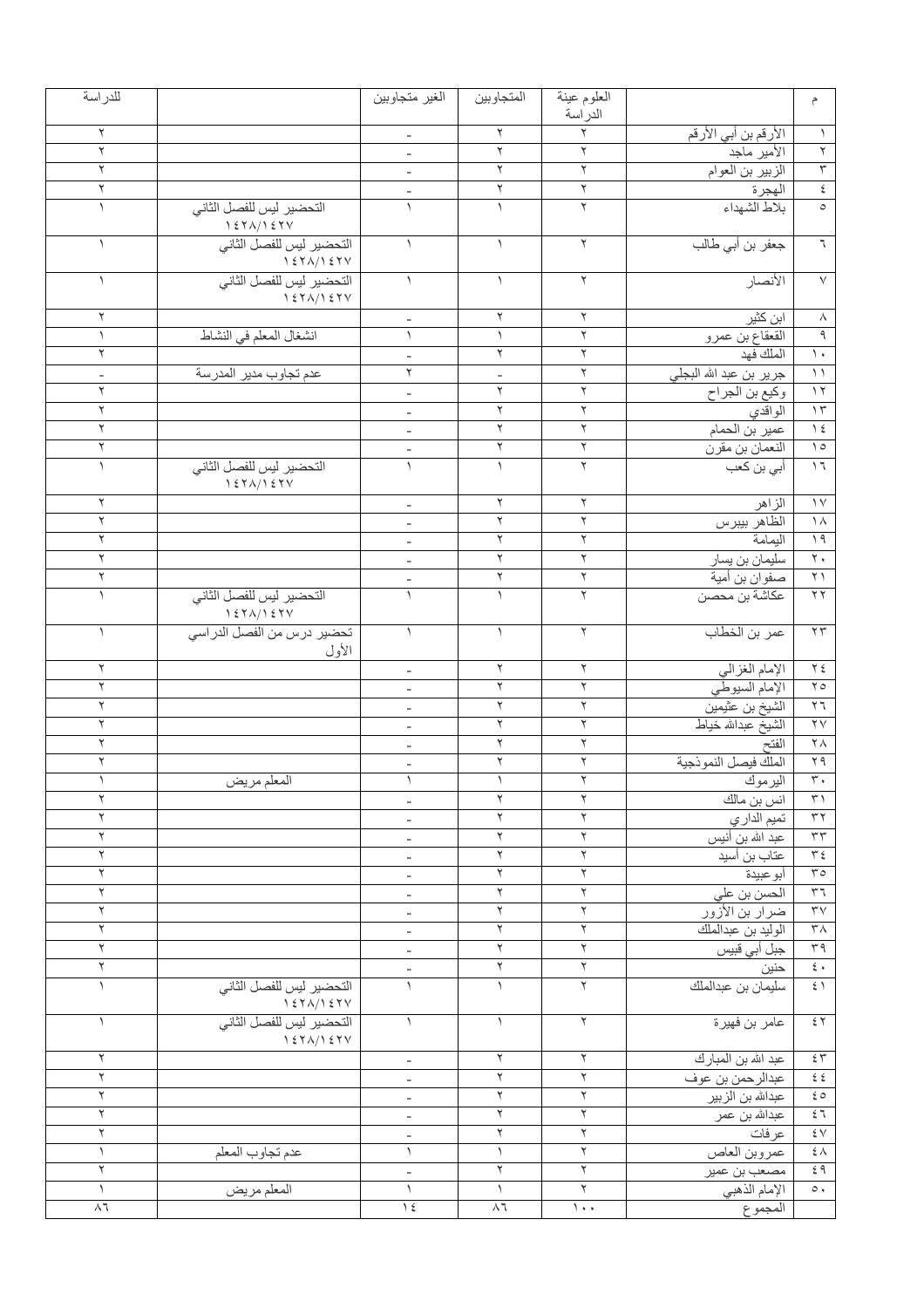ملحق رقم (٨) جدول التكرارات والنسب المئوية و المتوسطات و الانحرافات المعيارية لمدى توافر المعايير المختارة في تحاضير معلمي العلوم بالمرحلة المتوسطة بالعاصمة المقدسة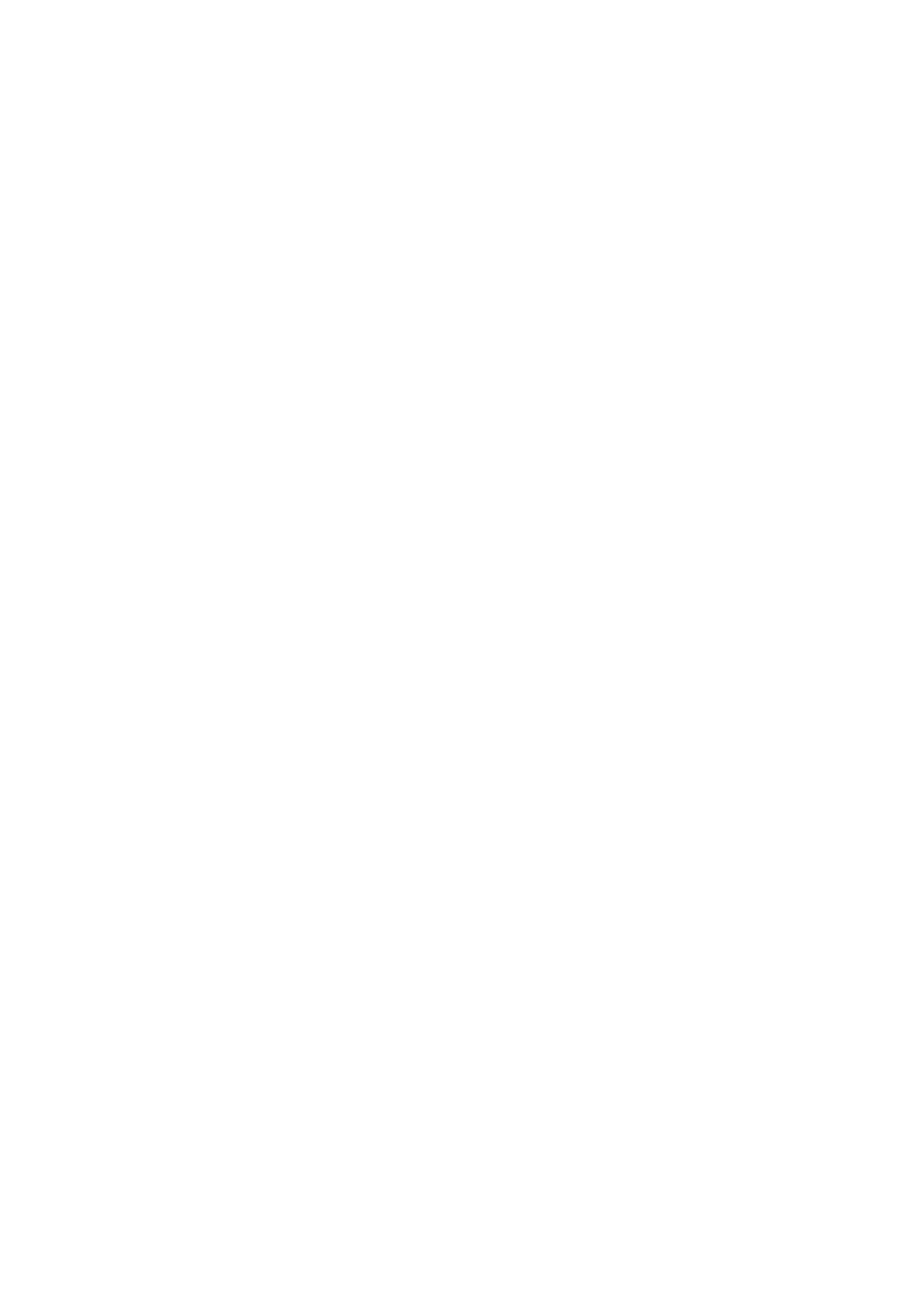|                |            | %          |              | $\%$       |  | $\%$       |  | $\%$           |         |                                                     |                          |           |
|----------------|------------|------------|--------------|------------|--|------------|--|----------------|---------|-----------------------------------------------------|--------------------------|-----------|
| $\sim$         | $\cdot$    | $\epsilon$ |              | $\bullet$  |  | $\epsilon$ |  | $\cdot$        |         | مصاغة بصورة سلوكية                                  |                          | الأهداف   |
| $\sim$         | $\cdot$    | $\cdot$    |              | $\bullet$  |  | $\cdot$    |  | $\bullet$      |         | مرتبطة بنواتج التعلم الأساسية                       | $\blacktriangledown$     | السلوكية  |
| $\blacksquare$ | $\bullet$  | $\epsilon$ |              | $\cdot$    |  | $\bullet$  |  | $\blacksquare$ |         | متنوعة بحسب مستويات كل مجال.                        | $\mathbf{r}$             |           |
| $\sim$         | $\cdot$    | $\epsilon$ |              | $\epsilon$ |  | $\sim$     |  | $\epsilon$     |         | مرتبة بشكل منطقي.                                   | $\epsilon$               |           |
|                | $\cdot$    |            |              | آم         |  |            |  |                |         | ط الع<br>المتوس                                     |                          |           |
| $\bullet$      | $\bullet$  | $\bullet$  |              | $\cdot$    |  | $\bullet$  |  |                |         | مثيرة لانتباه التلاميذ                              | $\bullet$                | التهينة   |
| $\cdot$        | $\bullet$  | $\cdot$    |              | $\cdot$    |  | $\cdot$    |  | $\cdot$        |         | مرتبطة بمحتوى الدرس.                                | $\mathcal{T}$            |           |
| $\bullet$      | $\bullet$  | $\bullet$  |              | $\cdot$    |  | $\cdot$    |  | $\bullet$      |         | أن تكون أساليب التهيئة متنوعة .                     | $\sqrt{}$                |           |
|                | $\cdot$    |            | ط العـ<br>آم |            |  |            |  |                | المتوسد |                                                     |                          |           |
| $\bullet$      | $\cdot$    | $\cdot$    |              | $\cdot$    |  | $\cdot$    |  | $\epsilon$     |         | صحيح علميا ً.                                       | $\lambda$                | المحتوى   |
| $\bullet$      | $\bullet$  | $\cdot$    |              | $\bullet$  |  | $\epsilon$ |  | $\epsilon$     |         | مصنف بحسب أوجه التعلم المختلفة.                     | $\overline{\phantom{a}}$ |           |
| $\bullet$      | $\bullet$  |            |              | $\cdot$    |  | $\cdot$    |  |                |         | متسلسل بشكل منطقي.                                  | $\sqrt{2}$               |           |
| $\bullet$      | $\bullet$  | $\bullet$  |              |            |  | $\cdot$    |  | $\bullet$      |         | ملائم لزمن الحصة.                                   | $\overline{\mathcal{M}}$ |           |
| $\bullet$      | $\bullet$  | $\cdot$    |              | $\cdot$    |  | $\bullet$  |  |                |         | ربطه ببينة التلاميذ                                 | $\sqrt{7}$               |           |
|                | $\epsilon$ |            |              | ام         |  |            |  |                |         | ط الع<br>المتوس                                     |                          |           |
| $\sim$         | $\bullet$  | $\bullet$  |              |            |  | $\cdot$    |  | $\cdot$        |         | تنوع الوسائل التعليمية.                             | $\sqrt{r}$               | الوسائل   |
| $\sim$         | $\bullet$  | $\epsilon$ |              | $\sim$     |  | $\sim$     |  | $\epsilon$     |         | حديثة ( بالنسبة للوسائل المستخدمة ).                | $\sqrt{2}$               | التعليمية |
| $\sim$         | $\cdot$    |            |              | $\cdot$    |  | $\cdot$    |  | $\bullet$      |         | متوفرة في بينة التلميذ.( بالنسبة للوسائل المنتجة ). | $\sqrt{2}$               |           |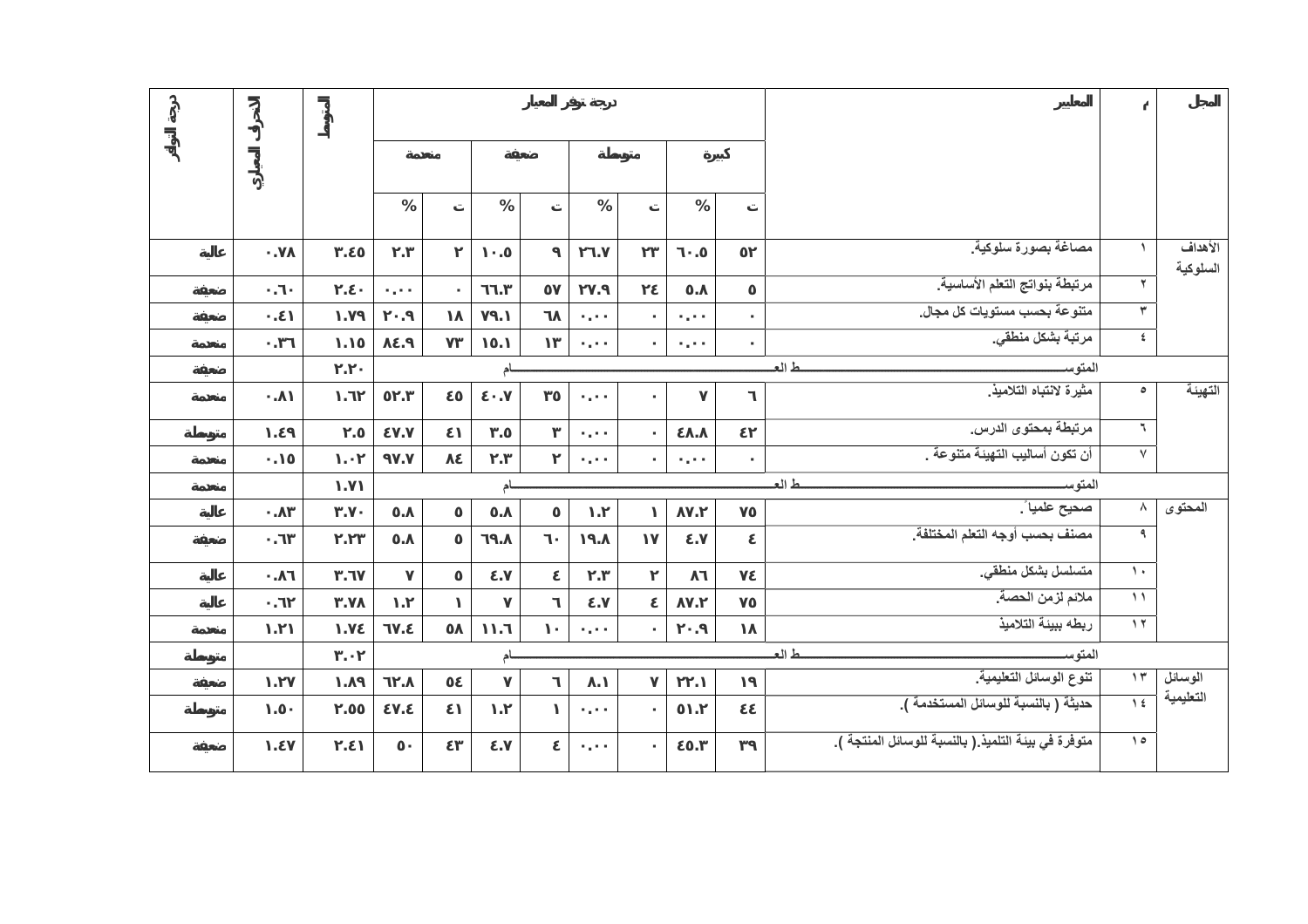|           |               | ط المعـ<br>المتوس       |               |            |                |  |                                                 |                         |           |
|-----------|---------------|-------------------------|---------------|------------|----------------|--|-------------------------------------------------|-------------------------|-----------|
| $\bullet$ | $\bullet$     | $\sim$                  | $\epsilon$    | $\cdot$    | $\cdot$        |  | استخدام طريقة تدريس ملائمة.                     | $\sqrt{7}$              | العرض     |
| $\bullet$ | $\bullet$     | $\sim$                  | $\cdot$       | $\bullet$  | $\bullet$      |  | مناسبته للأهداف و المحتوى.                      | $\sqrt{V}$              |           |
| $\cdot$   | $\epsilon$    | $\epsilon$              | $\mathcal{L}$ | $\cdot$    | $\bullet$      |  | مراعاة تسلسل الأهداف عند العرض.                 | $\Lambda$               |           |
| $\sim$    | $\bullet$     | $\bullet$               | $\cdot$       | $\cdot$    | $\cdot$        |  | تهينة الفرصة لمشاركة التلاميذ أثناء العرض.      | $\sqrt{9}$              |           |
| $\sim$    | $\cdot$       | $\cdot$                 | $\epsilon$    | $\cdot$    | $\cdot$        |  | توظيف الأسئلة الصفية بشكل فعال.                 | $\overline{\mathbf{y}}$ |           |
|           | $\cdot$       | ط الع<br>المتوسد<br>ام  |               |            |                |  |                                                 |                         |           |
| $\bullet$ | $\epsilon$    | $\mathcal{L}$           | $\mathcal{L}$ | $\epsilon$ |                |  | مختصر .                                         | $\overline{Y}$          |           |
| $\sim$    | $\cdot$       |                         | $\sim$        | $\sim$     | $\epsilon$     |  | شامل لعناصر الدرس الرئيسية.                     | $\overline{\Upsilon}$   | الغلق     |
| $\bullet$ | $\bullet$     |                         | $\sim$        | $\sim$     |                |  | يتم بمشاركة التلاميذ.                           | $\forall \forall$       |           |
|           | $\cdot$       | ط الع<br>المتوسد<br>لم  |               |            |                |  |                                                 |                         |           |
| $\cdot$   | $\cdot$       | $\cdot$                 | $\sim$        | $\cdot$    | $\bullet$      |  | واضحة.                                          | $\forall \xi$           | أسئلة     |
| $\bullet$ | $\epsilon$    | $\cdot$                 | $\sim$        | $\cdot$    | $\blacksquare$ |  | مرتبطة بالأهداف                                 | $\forall$ 0             | التقويم   |
| $\sim$    | $\bullet$     | $\epsilon$              | $\sim$        | $\bullet$  | $\sim$         |  | متعددة الوظائف.                                 | 77                      |           |
| $\bullet$ | $\cdot$       | $\cdot$                 | $\bullet$     | $\bullet$  | $\bullet$      |  | تنمي التفكير لدى التلاميذ.                      | $\forall$               |           |
|           |               | ـط العــ<br>المتوسد     |               |            |                |  |                                                 |                         |           |
|           | $\epsilon$    | ام                      |               |            |                |  | $\forall \Lambda$                               |                         |           |
| $\bullet$ | $\cdot$       | $\cdot$                 | $\epsilon$    | $\epsilon$ | $\blacksquare$ |  | متعددة الوظائف.                                 |                         | الواجبات  |
| $\bullet$ | $\cdot$       | $\bullet$               | $\sim$        | $\epsilon$ | $\sim$         |  | غير مقتصرة على الأسئلة الموجودة في كتاب الطالب. | 44                      |           |
| $\sim$    | $\cdot$       | $\epsilon$              | $\epsilon$    | $\cdot$    | $\epsilon$     |  | تنمي التفكير و الابتكار.                        | $\mathbf{r}$ .          |           |
|           | $\cdot$       | ط العـ<br>المتوسد<br>أم |               |            |                |  |                                                 |                         |           |
| $\bullet$ | $\mathcal{A}$ |                         | $\sim$        | $\sim$     | $\sim$         |  | تنوع المصادر و المراجع.                         | $\overline{\tau}$       | المصادر و |
| $\sim$    | $\bullet$     |                         | $\bullet$     |            |                |  | مرتبطة بموضوع الدرس.                            | $\overline{\tau}$       | المراجع   |